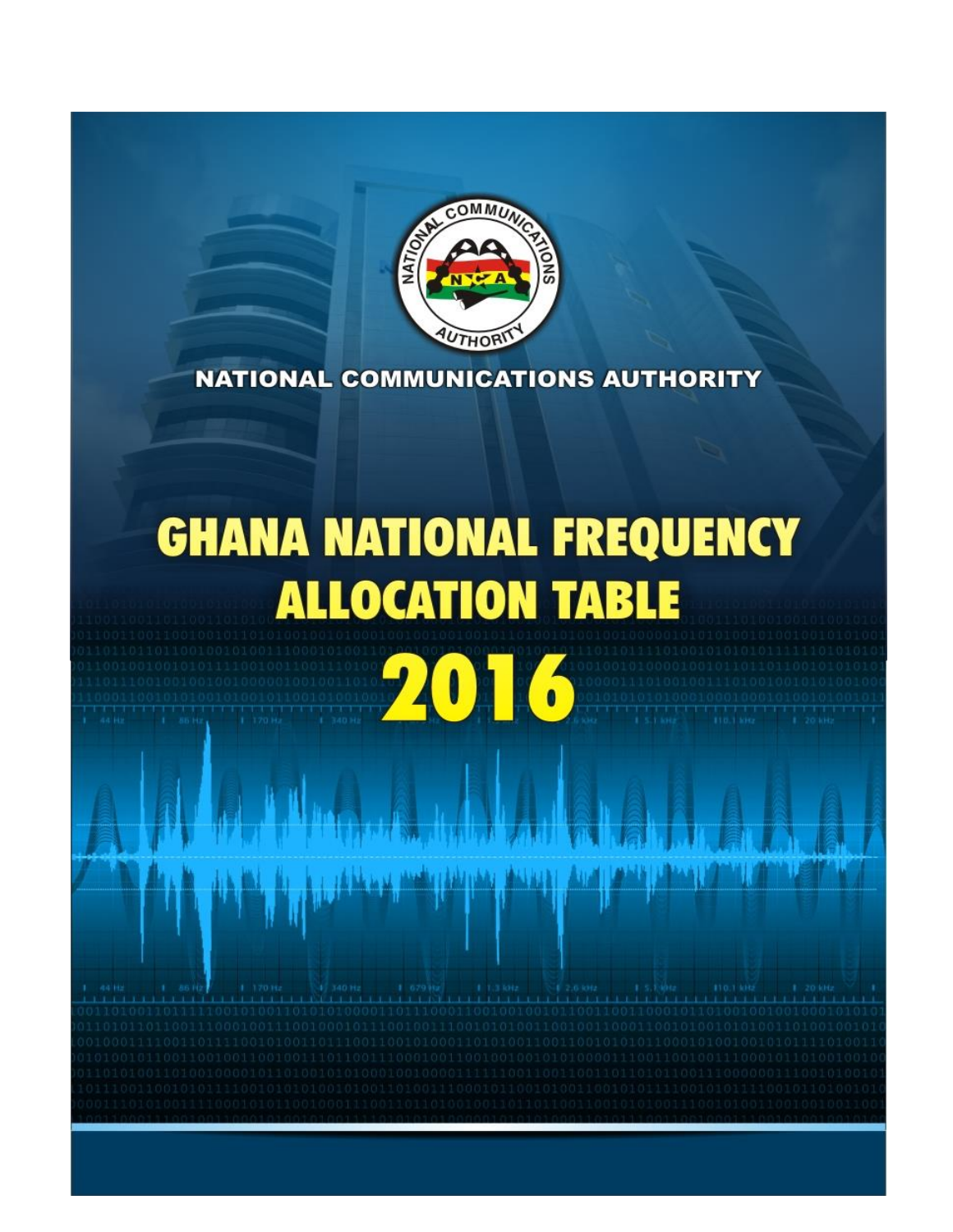# **TABLE OF CONTENT**

## **CONTENTS**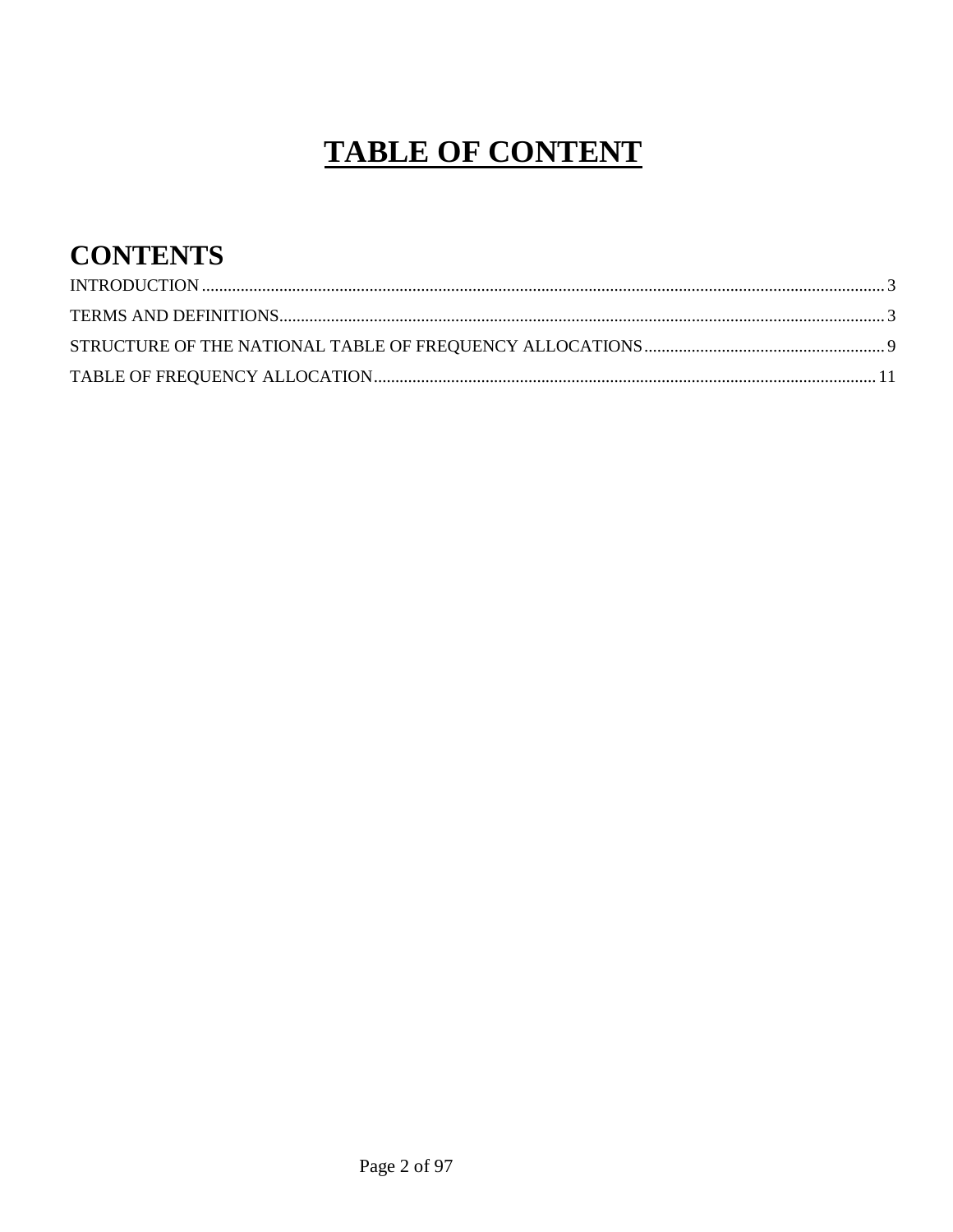#### <span id="page-2-0"></span>**INTRODUCTION**

The National Frequency Allocation Table (NFAT) details how the various frequency bands are used in Ghana (referred to as 'allocations'). It provides the framework within which frequency assignments are to be made for all radio services in Ghana.

The NFAT may be amended as a result of changes in the National Communications Authority's Licensing decisions, or in accordance to changes to the Radio Regulations made by the World Radiocommunication Conferences (WRC) of the International Telecommunication Union (ITU) such that these affect the NFAT, or in accordance with the application of any other national frequency decisions.

Direct references have been made within the NFAT to the footnotes in the Radio Regulations that apply to radio services in Ghana. Where the provisions of the Radio Regulation differ from those NFAT, those of the latter will apply.

The NFAT does not infer any right for use of radio services or equipment, which must be authorized in accordance with the relevant licensing requirements.

### <span id="page-2-1"></span>**TERMS AND DEFINITIONS**

**Telecommunication**: Any transmission, emission or reception of signs, signals, writings, images and sounds or intelligence of any nature by wire, radio, optical or other electromagnetic systems.

**Radio waves or hertzian waves**: Electromagnetic waves of frequencies arbitrarily lower than 3 000 GHz, propagated in space without artificial guide.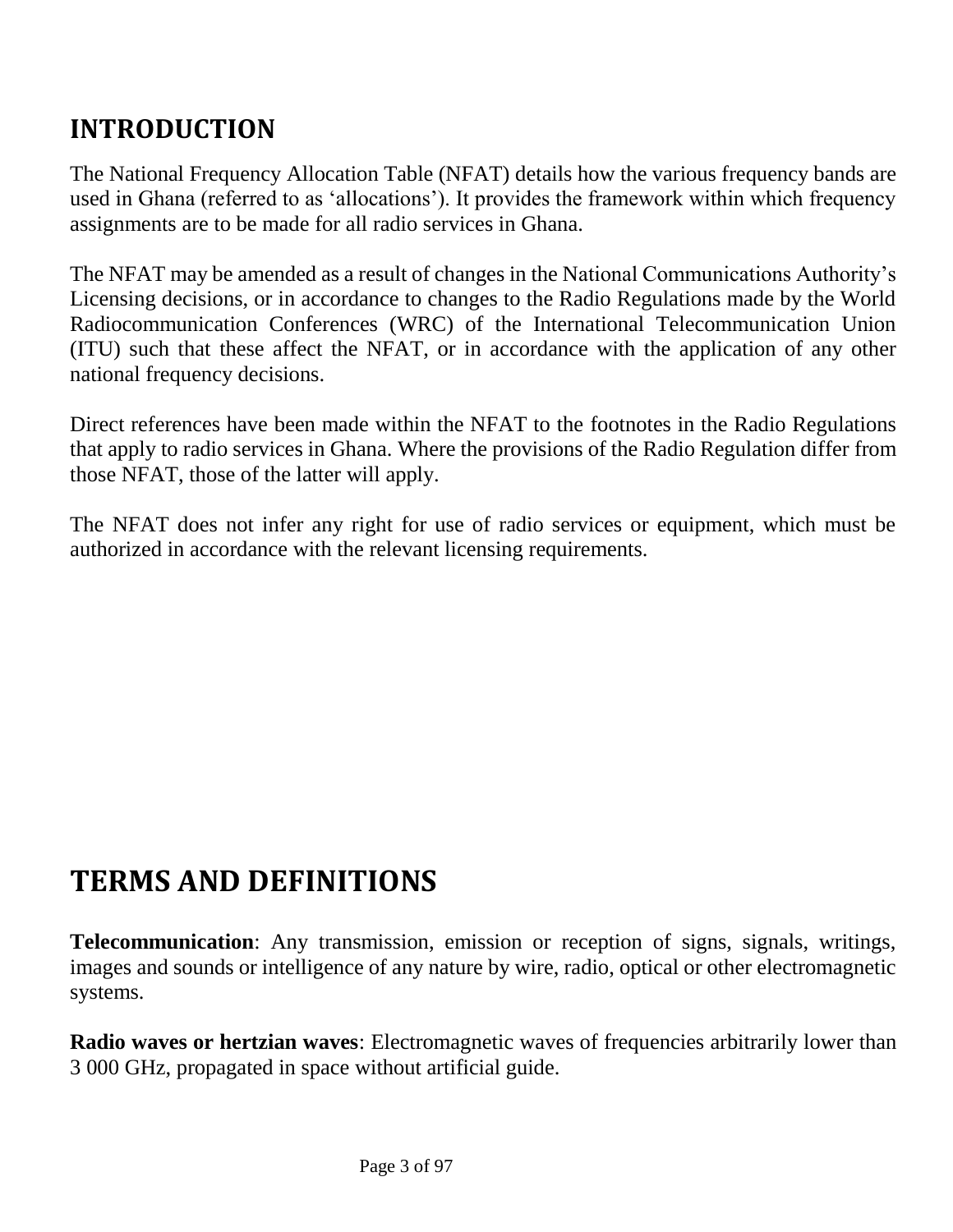**Radiocommunication**: Telecommunication by means of radio waves.

**Allocation (of a frequency band):** Entry in the Table of Frequency Allocations of a given frequency band for the purpose of its use by one or more terrestrial or space radiocommunication services or the radio astronomy service under specified conditions. This term shall also be applied to the frequency band concerned.

**Allotment (of a radio frequency or radio frequency channel):** Entry of a designated frequency channel in an agreed plan, adopted by a competent conference, for use by one or more administrations for a terrestrial or space radiocommunication service in one or more identified countries or geographical areas and under specified conditions.

**Asssignment (of a radio frequency or radio frequency channel):** Authorization given by an administration for a radio station to use a radio frequency or radio frequency channel under specified conditions.

**Public correspondence**: Any telecommunication which the offices and stations must, by reason of their being at the disposal of the public, accept for transmission

**Terrestrial radiocommunication:** Any radiocommunication other than space radiocommunication or radio astronomy.

**Space radiocommunication:** Any radiocommunication involving the use of one or more space stations or the use of one or more reflecting satellites or other objects in space.

**Radiodetermination:** The determination of the position, velocity and/or other characteristics of an object, or the obtaining of information relating to these parameters, by means of the propagation properties of radio waves.

**Radionavigation:** Radiodetermination used for the purposes of navigation, including obstruction warning.

**Radiolocation:** Radiodetermination used for purposes other than those of radionavigation.

**Radio astronomy**: Astronomy based on the reception of radio waves of cosmic origin.

**Industrial, scientific and medical (ISM) applications (of radio frequency energy):** Operation of equipment or appliances designed to generate and use locally radio frequency energy for industrial, scientific, medical, domestic or similar purposes, excluding applications in the field of telecommunications.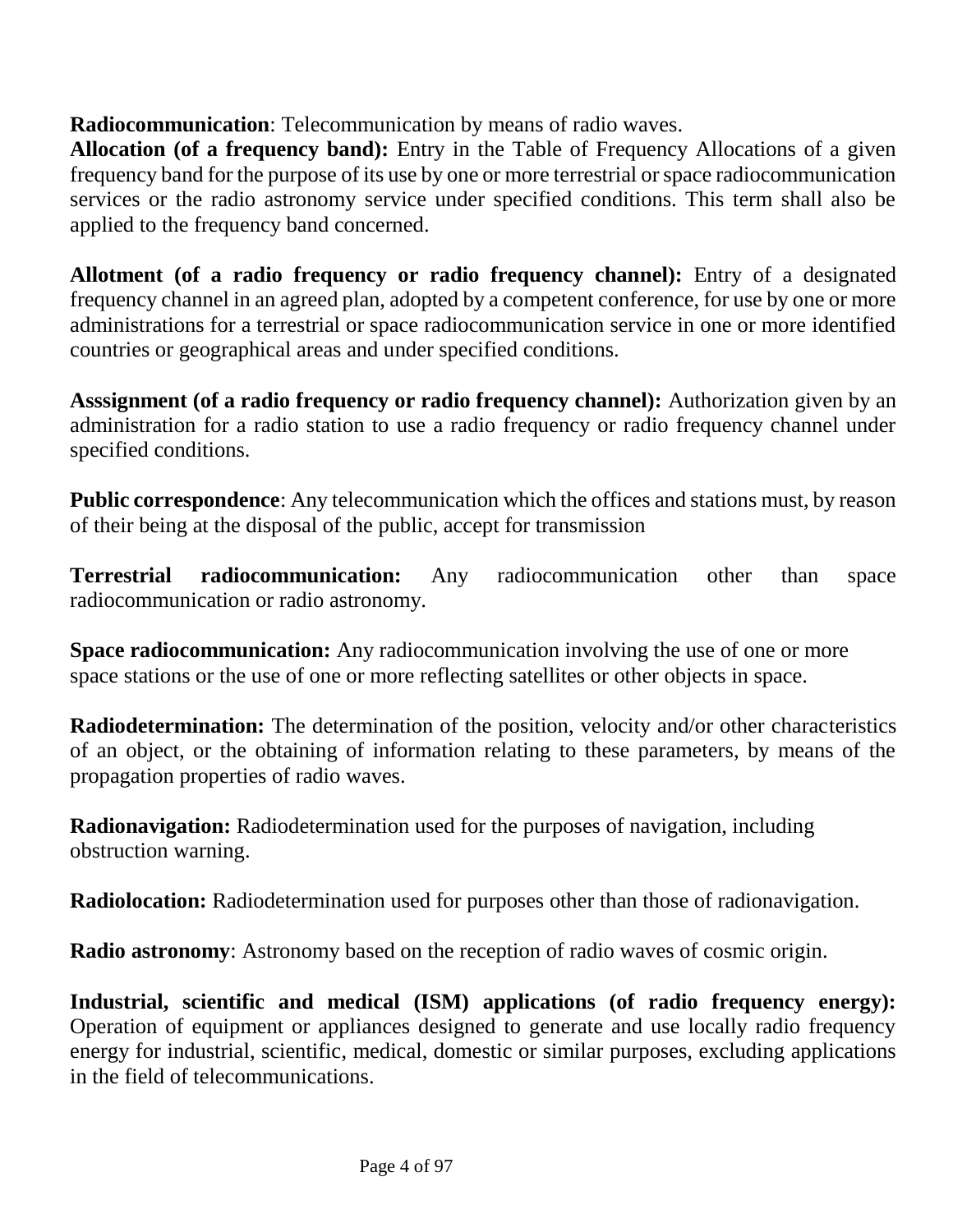**Emission**: Radiation produced, or the production of radiation, by a radio transmitting station. For example, the energy radiated by the local oscillator of a radio receiver would not be an emission but a radiation.

**Harmful interference:** Interference which endangers the functioning of a radionavigation service or of other safety services or seriously degrades, obstructs, or repeatedly interrupts a radiocommunication service operating in accordance with Radio Regulations.

**Station**: One or more transmitters or receivers or a combination of transmitters and receivers, including the accessory equipment, necessary at one location for carrying on a radiocommunication service, or the radio astronomy service. Each station shall be classified by the service in which it operates permanently or temporarily.

**Feeder link**: A radio link from an earth station at a given location to a space station, or vice versa, conveying information for a space radiocommunication service other than for the fixed satellite service. The given location may be at a specified fixed point, or at any fixed point within specified areas.

**Radiocommunication service:** A service as defined in this Section involving the transmission, emission and/or reception of radio waves for specific telecommunication purposes. In this document, unless otherwise stated, any radiocommunication service relates to terrestrial radiocommunication.

**Fixed service:** A radiocommunication service between specified fixed points.

**Fixed-satellite service**: A radiocommunication service between earth stations at given positions, when one or more satellites are used; the given position may be a specified fixed point or any fixed point within specified areas; in some cases this service includes satellite-to-satellite links, which may also be operated in the inter-satellite service; the fixed-satellite service may also include feeder links for other space radiocommunication services.

**Inter-satellite service**: A radiocommunication service providing links between artificial satellites.

**Space operation service:** A radiocommunication service concerned exclusively with the operation of spacecraft, in particular space tracking, space telemetry and space telecommand. These functions will normally be provided within the service in which the space station is operating.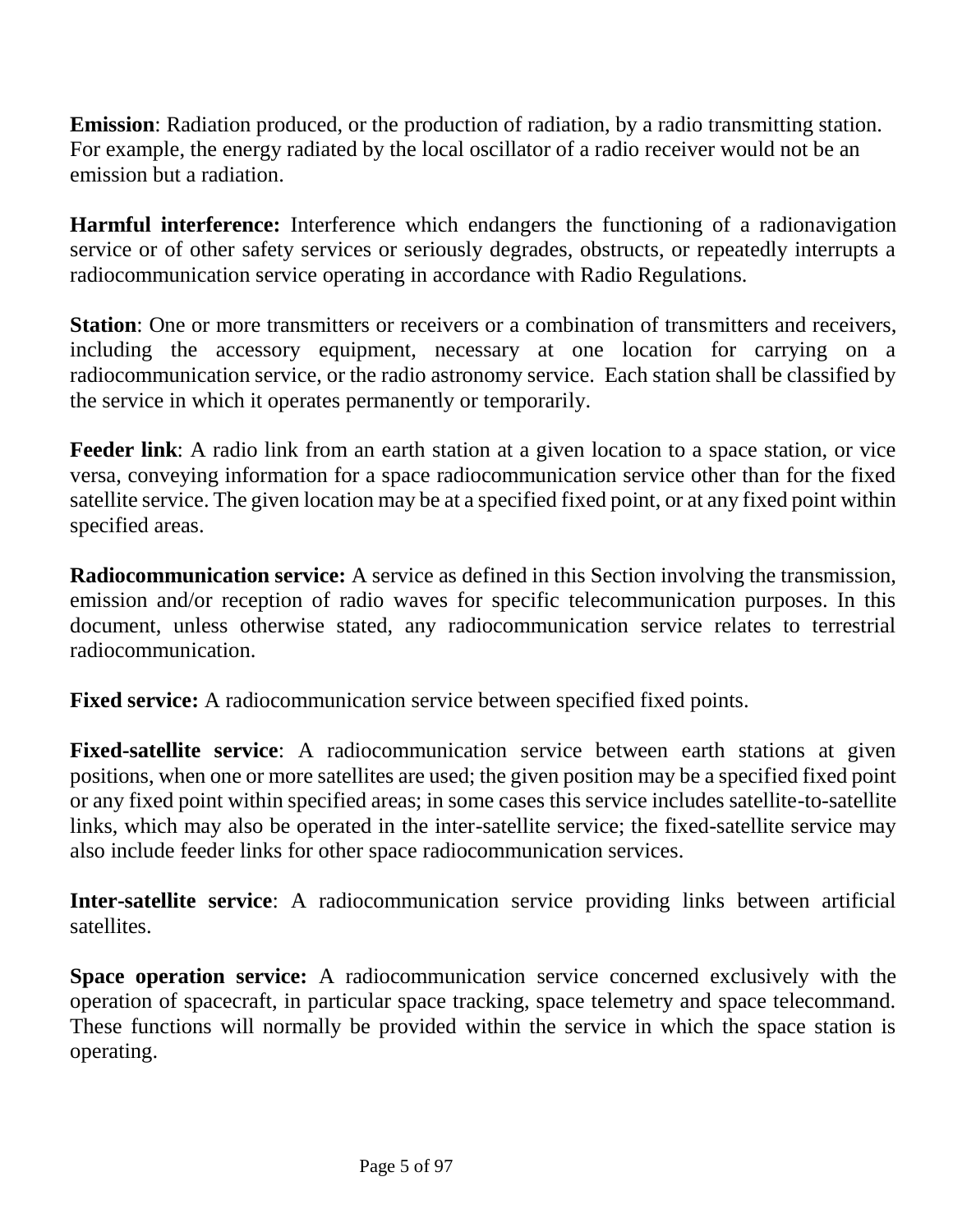**Mobile service:** A radiocommunication service between mobile and land stations, or between mobile stations

**Mobile-satellite service:** A radiocommunication service:

- between mobile earth stations and one or more space stations, or between space stations used by this service; or
- between mobile earth stations by means of one or more space stations. This service may also include feeder links necessary for its operation.

**Land mobile service:** A mobile service between base stations and land mobile stations, or between land mobile stations.

**Maritime mobile service:** A mobile service between coast stations and ship stations, or between ship stations, or between associated on-board communication stations; survival craft stations and emergency position-indicating radiobeacon stations may also participate in this service.

**Port operations service:** A maritime mobile service in or near a port, between coast stations and ship stations, or between ship stations, in which messages are restricted to those relating to the operational handling, the movement and the safety of ships and, in emergency, to the safety of persons.

Messages which are of a public correspondence nature shall be excluded from this service.

**Ship movement service:** A safety service in the maritime mobile service other than a port operations service, between coast stations and ship stations, or between ship stations, in which messages are restricted to those relating to the movement of ships.

Messages which are of a public correspondence nature shall be excluded from this service.

**Aeronautical mobile service:** A mobile service between aeronautical stations and aircraft stations, or between aircraft stations, in which survival craft stations may participate; emergency position-indicating radiobeacon stations may also participate in this service on designated distress and emergency frequencies.

**Aeronautical mobile (R)\*service:** An aeronautical mobile service reserved for communications relating to safety and regularity of flight, primarily along national or international civil air routes.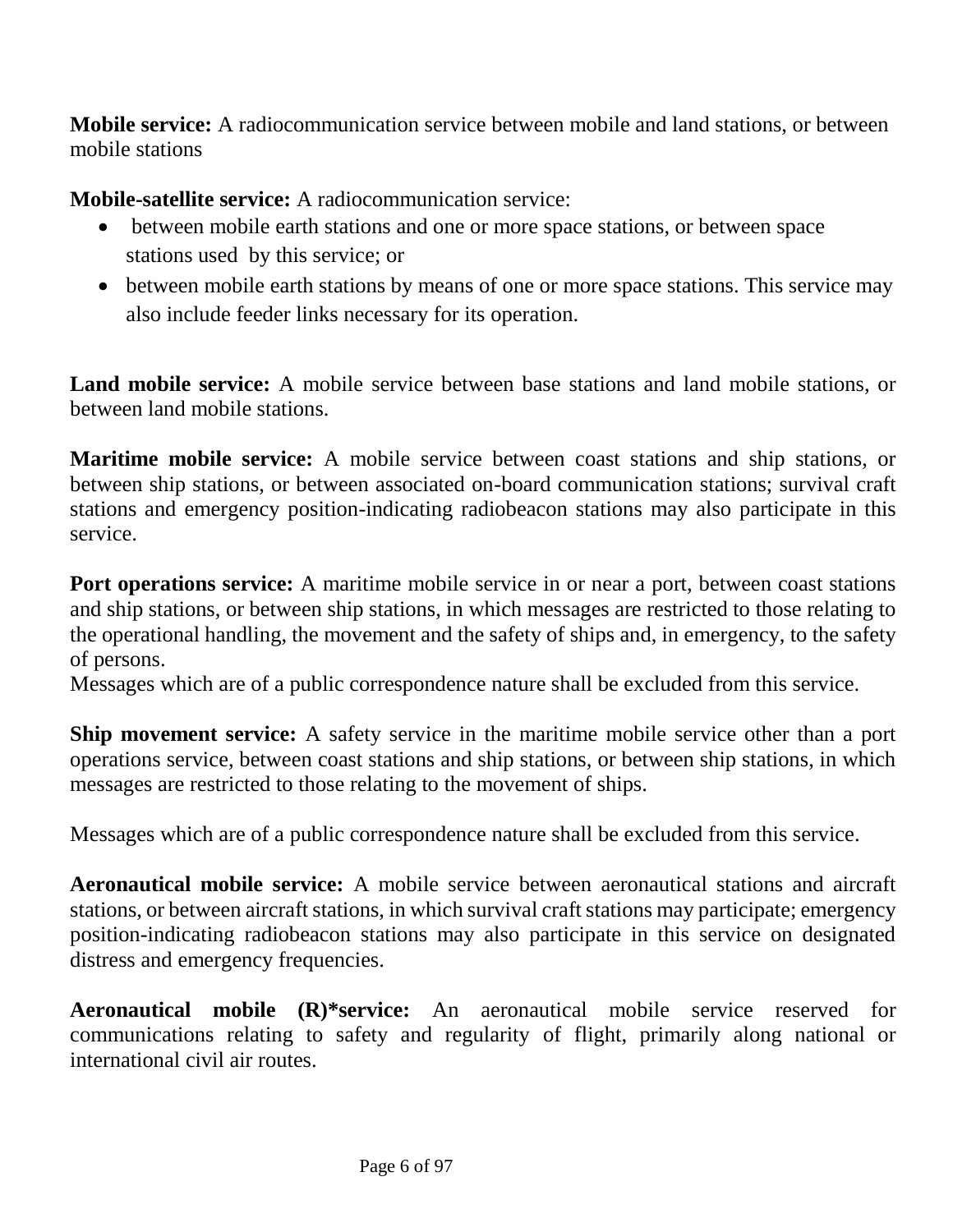**Aeronautical mobile (OR)\*\* service:** An aeronautical mobile service intended for communications, including those relating to flight coordination, primarily outside national or international civil air routes.

**Aeronautical mobile-satellite service:** A mobile-satellite service in which mobile earth stations are located on board aircraft; survival craft stations and emergency position-indicating radiobeacon stations may also participate in this service.

**Aeronautical mobile-satellite (R)\* service:** An aeronautical mobile-satellite service reserved for communications relating to safety and regularity of flights, primarily along national or international civil air routes.

**Aeronautical mobile-satellite (OR)\*\* service:** An aeronautical mobile-satellite service intended for communications, including those relating to flight coordination, primarily outside national and international civil air routes.

**Broadcasting service:** A radiocommunication service in which the transmissions are intended for direct reception by the general public. This service may include sound transmissions, television transmissions or other types of transmission.

**Broadcasting-satellite service:** A radiocommunication service in which signals transmitted or retransmitted by space stations are intended for direct reception by the general public. In the broadcasting-satellite service, the term "direct reception" shall encompass both individual reception and community reception.

**Radiodetermination service:** A radiocommunication service for the purpose of radiodetermination.

**Radiodetermination-satellite service**: A radiocommunication service for the purpose of radiodetermination involving the use of one or more space stations.

This service may also include feeder links necessary for its own operation.

**Radionavigation service**: A radiodetermination service for the purpose of radionavigation.

**Radionavigation-satellite service:** A radiodetermination-satellite service used for the purpose of radionavigation.

This service may also include feeder links necessary for its operation.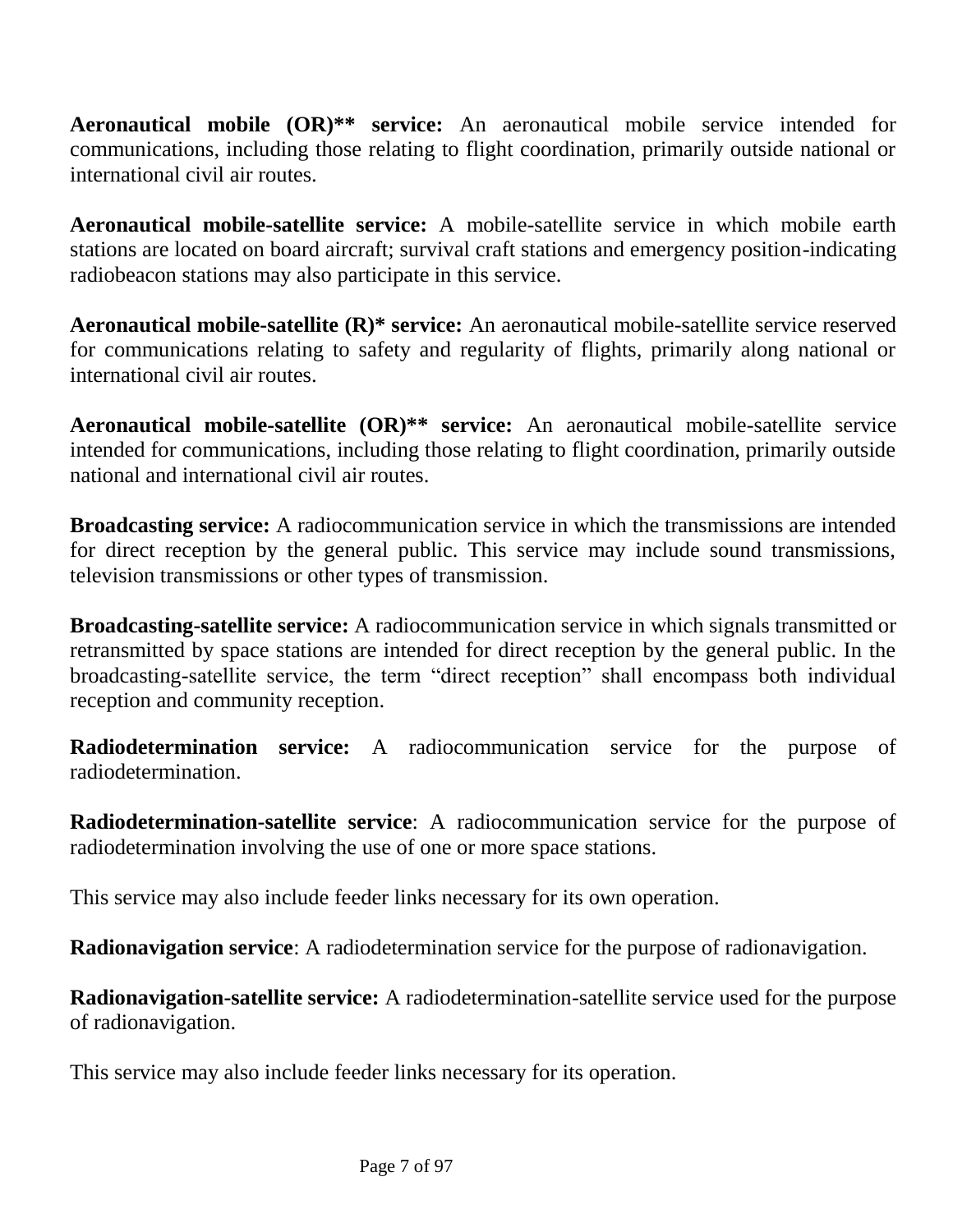**Maritime radionavigation service:** A radionavigation service intended for the benefit and for the safe operation of ships.

**Aeronautical radionavigation service:** A radionavigation service intended for the benefit and for the safe operation of aircraft.

**Aeronautical radionavigation-satellite service:** A radionavigation-satellite service in which earth stations are located on board aircraft.

**Radiolocation service:** A radiodetermination service for the purpose of radiolocation.

**Radiolocation-satellite service:** A radiodetermination-satellite service used for the purpose of radiolocation.

This service may also include the feeder links necessary for its operation.

**Meteorological aids service**: A radiocommunication service used for meteorological, including hydrological, observations and exploration.

**Earth exploration-satellite service:** A **radiocommunication service** between **earth stations**  and one or more **space stations**, which may include links between **space stations**, in which:

- information relating to the characteristics of the Earth and its natural phenomena, including data relating to the state of the environment, is obtained from active sensors or passive sensors on Earth satellites;
- similar information is collected from airborne or Earth-based platforms;
- such information may be distributed to earth stations within the system concerned;
- platform interrogation may be included.

This service may also include **feeder links** necessary for its operation.

**Meteorological-satellite service:** An **earth exploration-satellite service** for meteorological purposes.

**Standard frequency and time signal service:** A **radiocommunication service** for scientific, technical and other purposes, providing the transmission of specified frequencies, time signals, or both, of stated high precision, intended for general reception.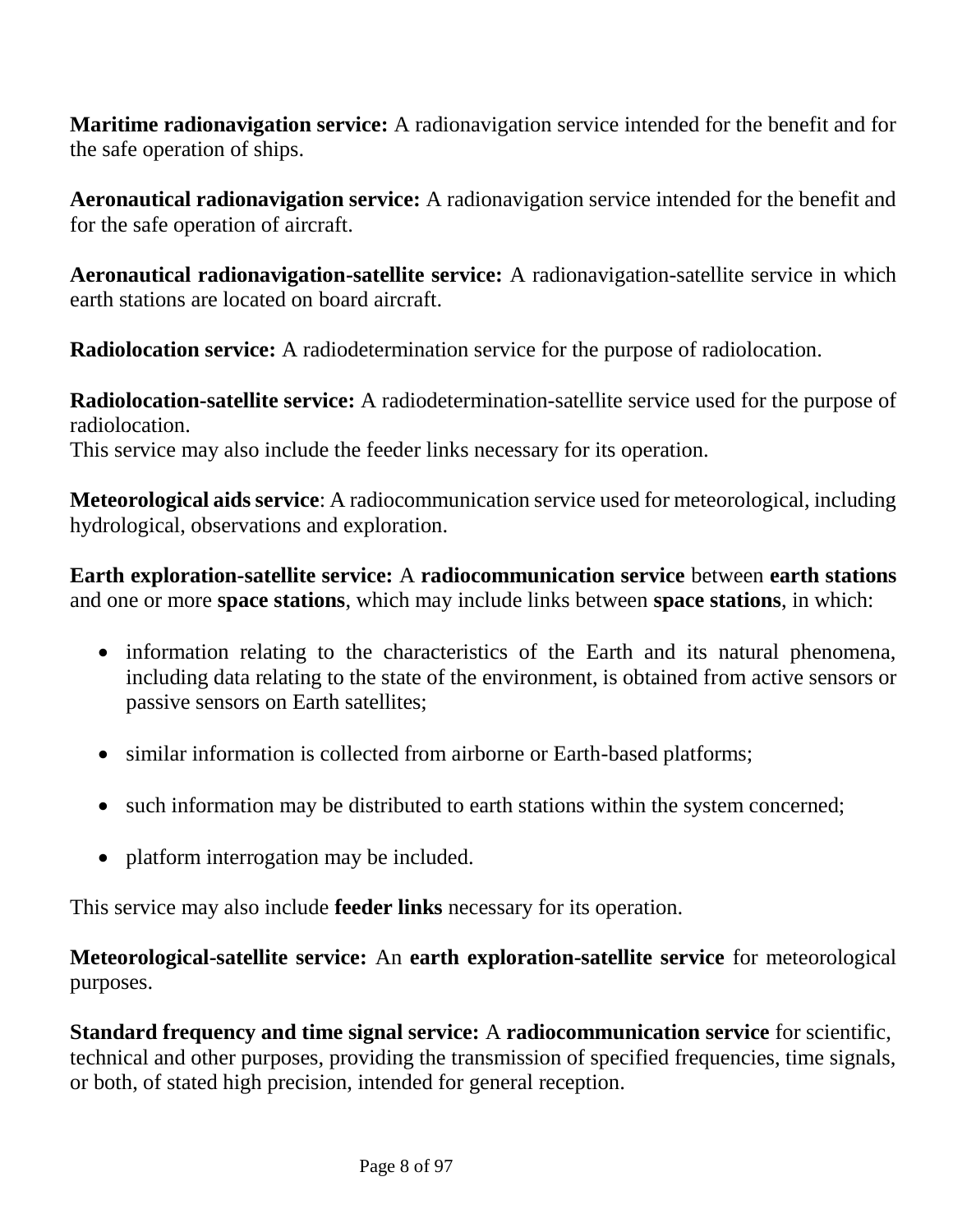**Standard frequency and time signal-satellite service:** A **radiocommunication service**  using **space stations** on earth **satellites** for the same purposes as those of the **standard frequency andtime signal service.**

This service may also include **feeder links** necessary for its operation.

**Space research service:** A **radiocommunication service** in which **spacecraft** or other objects in space are used for scientific or technological research purposes.

**Amateur service:** A **radiocommunication service** for the purpose of self-training, intercommunication and technical investigations carried out by amateurs, that is, by duly authorized persons interested in radio technique solely with a personal aim and without pecuniary interest.

**Amateur-satellite service:** A **radiocommunication service** using **space stations** on earth **satellites** for the same purposes as those of the **amateur service.**

**Radio astronomy service:** A service involving the use of **radio astronomy**.

**Safety service:** Any **radiocommunication service** used permanently or temporarily for the safeguarding of human life and property.

**Special service:** A **radiocommunication service**, not otherwise defined in this Section, carried on exclusively for specific needs of general utility, and not open to **public correspondence.**

### <span id="page-8-0"></span>**STRUCTURE OF THE NATIONAL TABLE OF FREQUENCY ALLOCATIONS**

The National Table of Frequency Allocations consists of four (4) columns:

**Column 1 –** Frequency band. It contains allocation of frequency bands for different radiocommunication services for Region 1countries. Contents of this column are identical to the column 1 of the Table of Frequency Allocations of Article 5 of the Radio Regulations.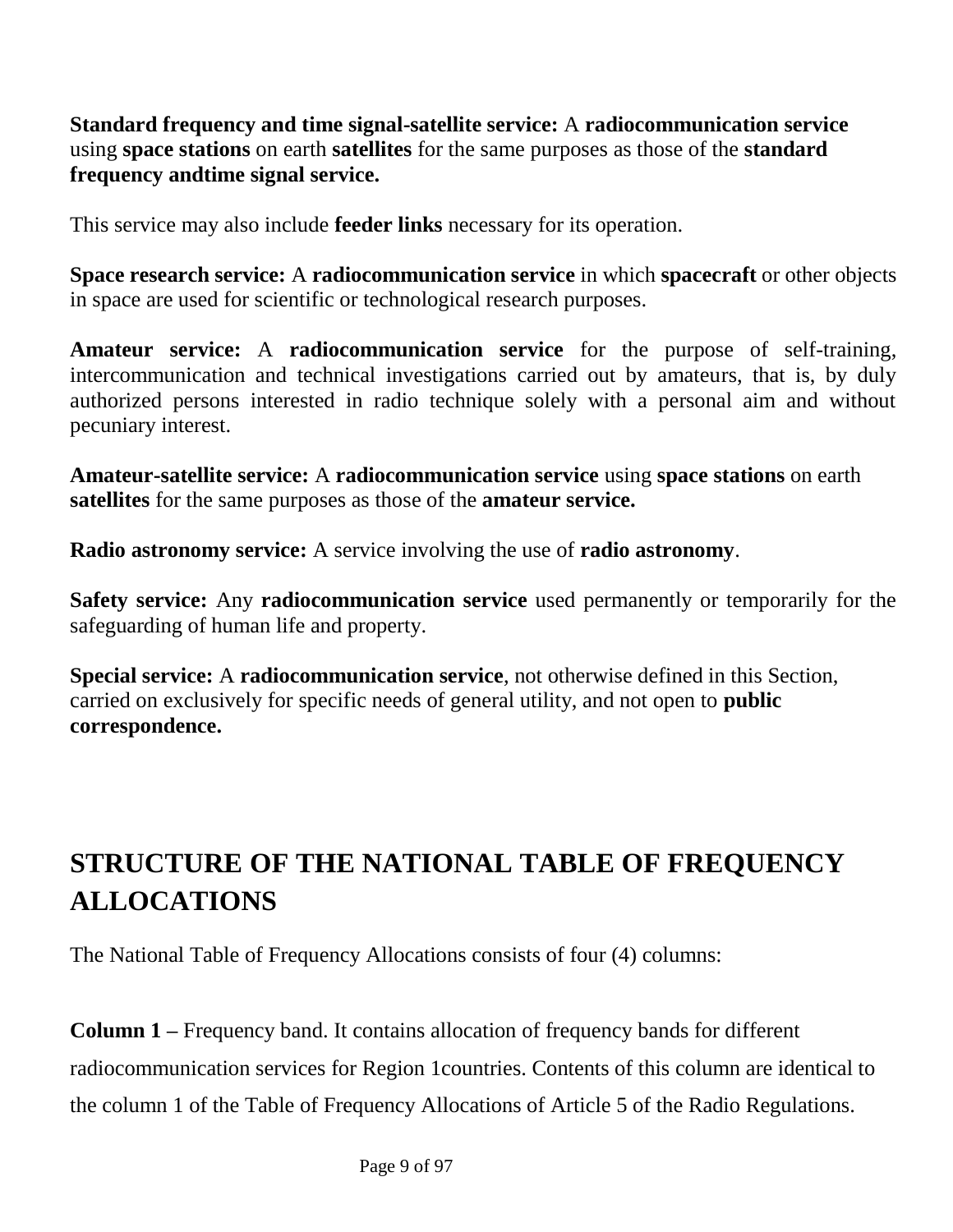**Column 2 –** Services- Foot note. It contains different radiocommunications services in Ghana. This allocation corresponds to provisions of Article 5 of the Radio Regulations.

**Column 3 –** Remarks. This column gives a brief description of the footnotes for easy reference.

The following conventions apply throughout the Ghana table:

- PRIMARY services are printed in capital letters.
- Secondary services are printed in lower case

Where a footnote is printed in the same line as a radio service, it applies to that radio service only, whereas where a footnote is printed at the bottom of frequency band, it applies to that band or parts thereof.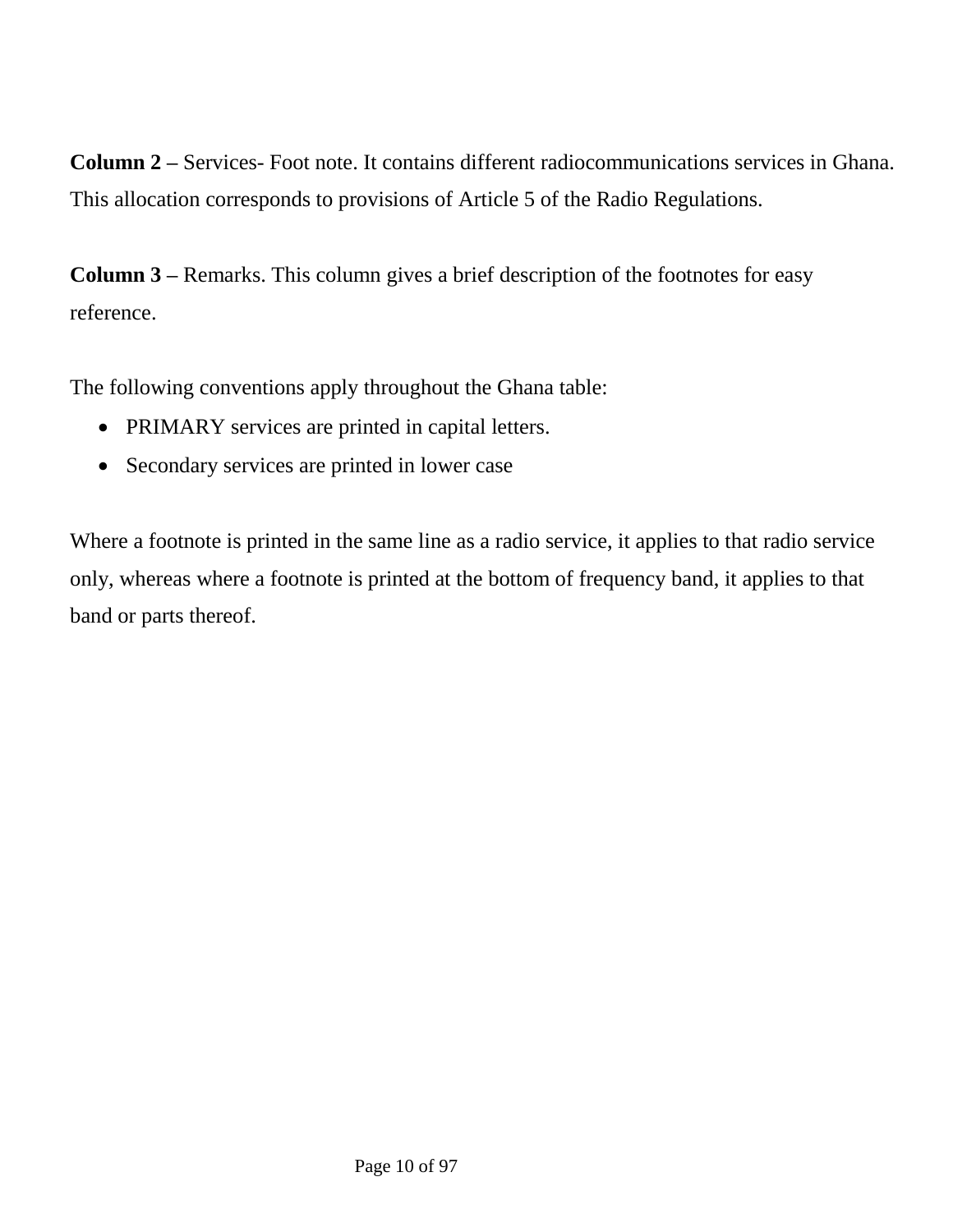#### **TABLE OF FREQUENCY ALLOCATION (8.3 kHz – 3000GHz)**

<span id="page-10-0"></span>

| <b>FREQUENCY BAND</b>    | <b>GHANA'S ALLOCATION TO SERVICES</b>      | <b>REMARKS</b>                        |
|--------------------------|--------------------------------------------|---------------------------------------|
| Below 8.3 kHz            | Not allocated                              | All the footnotes are incorporated in |
|                          | 5.53 5.54                                  | the ITU Radio Regulations.            |
| $8.3 - 9$ kHz            | METEOROLOGICAL AIDS 5.54A                  | Passive use only.                     |
| $9 - 11.3$ kHz           | METEOROLOGICAL AIDS 5.54A                  | For sharing Rec. ITU-R RS 1881        |
|                          | <b>RADIONAVIGATION</b>                     | should be applied.                    |
| $11.3 - 14$ kHz          | <b>RADIONAVIGATION</b>                     |                                       |
|                          |                                            |                                       |
| $14 - 19.95kHz$          | <b>FIXED</b>                               | Stations that transmit standard       |
|                          | <b>MARITIME MOBILE 5.57</b>                | frequency and time signals are        |
|                          | 5.56                                       | protected.                            |
|                          |                                            | Maritime mobile service is limited to |
|                          |                                            | coast radiotelegraph stations (A1A &  |
|                          |                                            | $F1B$ ).                              |
| $19.95 - 20.05kHz$       | STANDARD FREQUENCY AND TIME SIGNAL(20 KHz) |                                       |
|                          |                                            |                                       |
| $20.05 - 70$ kHz         | <b>FIXED</b>                               | Stations that transmit standard       |
|                          | <b>MARITIME MOBILE5.57</b>                 | frequency and time signals are        |
|                          | 5.56                                       | protected.                            |
|                          |                                            |                                       |
|                          |                                            | Maritime mobile service is limited to |
|                          |                                            | coast radiotelegraph stations (A1A &  |
|                          |                                            | $F1B$ ).                              |
| $\overline{70} - 72$ kHz | <b>RADIONAGIVATION 5.60</b>                |                                       |
|                          |                                            |                                       |
| $72 - 84$ kHz            | <b>FIXED</b>                               | Stations that transmit standard       |
|                          | <b>MARITIME MOBILE 5.57</b>                | frequency and time signals are        |
|                          | <b>RADIONAVIGATION 5.60</b>                | protected.                            |
|                          | 5.56                                       |                                       |
|                          |                                            |                                       |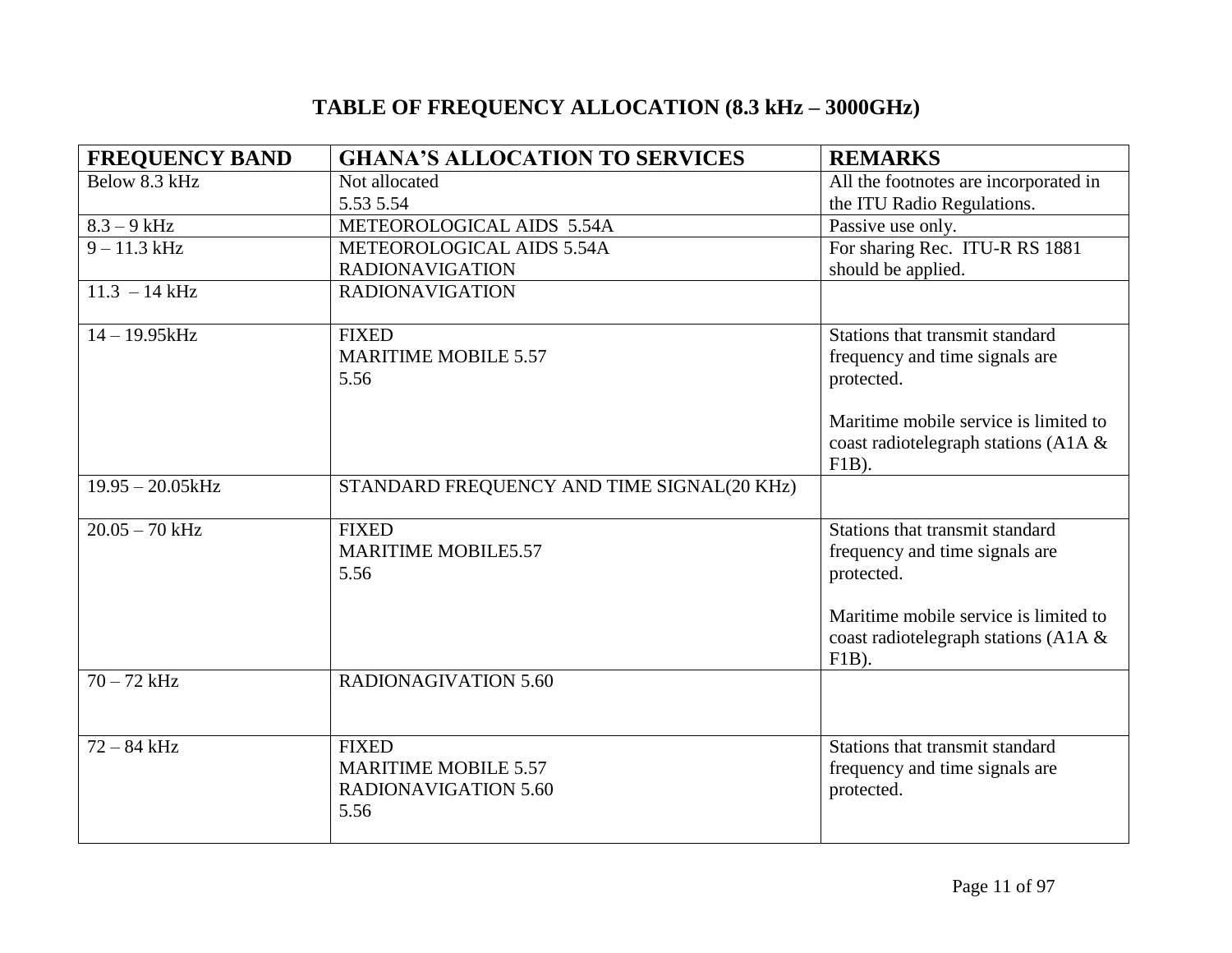|                   |                                                                               | Maritime mobile service is limited to<br>coast radiotelegraph stations (A1A &<br>$F1B$ ).                                                                                    |
|-------------------|-------------------------------------------------------------------------------|------------------------------------------------------------------------------------------------------------------------------------------------------------------------------|
| $84 - 86$ kHz     | <b>RADIONAVIGATION</b><br>5.60                                                |                                                                                                                                                                              |
| $86 - 90$ kHz     | <b>FIXED</b><br><b>MARITIME MOBILE 5.57</b><br><b>RADIONAVIGATION</b><br>5.56 | Stations that transmit standard<br>frequency and time signals are<br>protected.<br>Maritime mobile service is limited to<br>coast radiotelegraph stations (A1A &<br>$F1B$ ). |
| $90 - 110$ kHz    | <b>RADIONAVIGATION 5.62</b><br>Fixed<br>5.64                                  |                                                                                                                                                                              |
| $110 - 112$ kHz   | <b>FIXED</b><br><b>MARITIME MOBILE</b><br><b>RADIONAVIGATION</b><br>5.64      |                                                                                                                                                                              |
| $112 - 115$ kHz   | <b>RADIONAVIGATION 5.60</b>                                                   |                                                                                                                                                                              |
| $115 - 117.6$ kHz | <b>RADIONAVIGATION 5.60</b><br>Fixed<br>Maritime Mobile<br>5.64               | Pulse radionavigation systems may be<br>used on condition that they do not<br>cause harmful interference to other<br>services.                                               |
| $117.6 - 126kHz$  | <b>FIXED</b><br><b>MARITIME MOBILE</b><br>RADIONAVIGATION5.60<br>5.64         | Pulse radionavigation systems may be<br>used on condition that they do not<br>cause harmful interference to other<br>services.                                               |
| $126 - 129$ kHz   | RADIONAVIGATION5.60                                                           |                                                                                                                                                                              |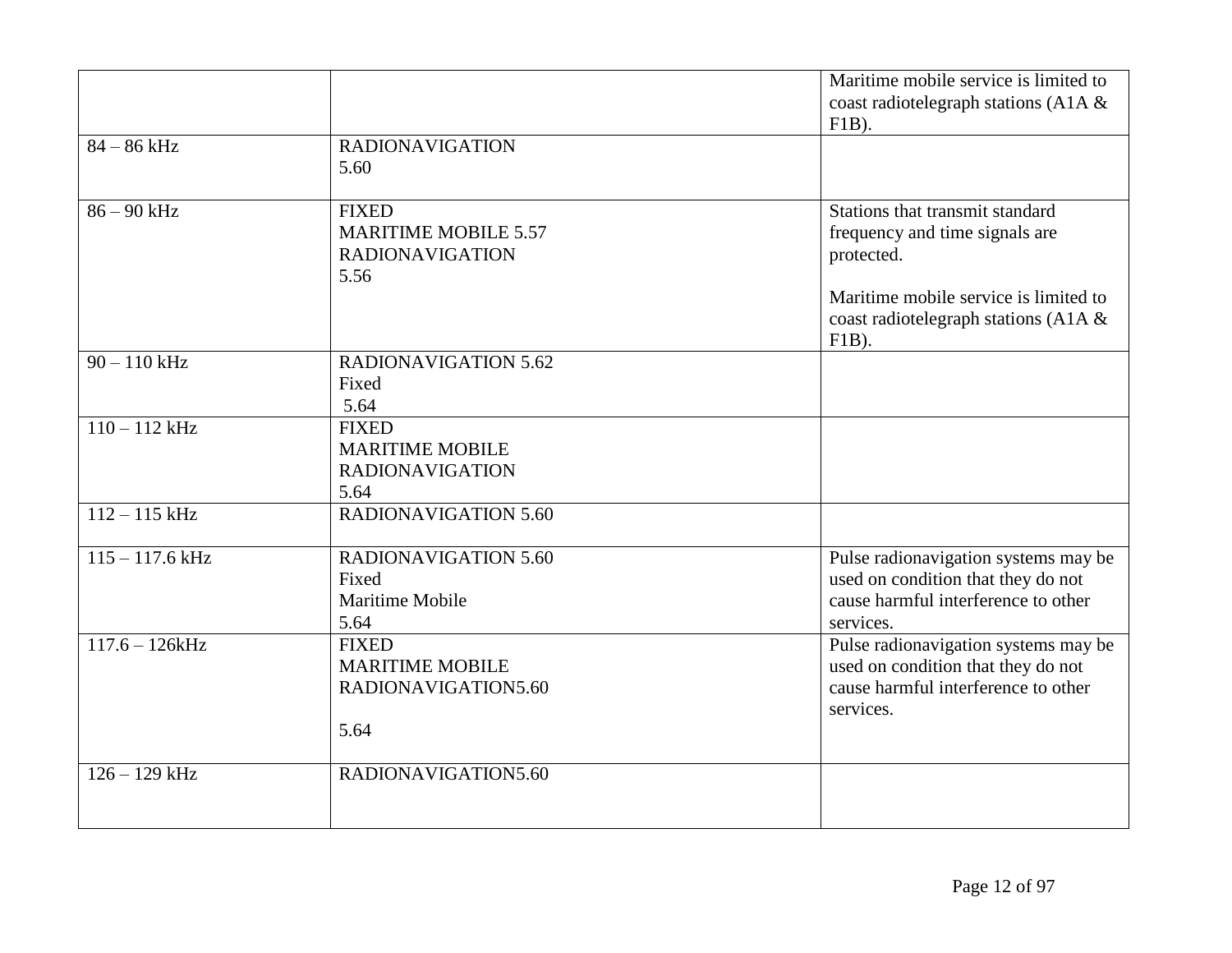| $129 - 130$ kHz   | <b>FIXED</b><br><b>MARITIME MOBILE</b>              | Pulse radionavigation systems may be<br>used on condition that they do not                       |
|-------------------|-----------------------------------------------------|--------------------------------------------------------------------------------------------------|
|                   | RADIONAVIGATION5.60                                 | cause harmful interference to other                                                              |
|                   | 5.64                                                | services.                                                                                        |
| 130-135.7 kHz     | <b>FIXED</b>                                        |                                                                                                  |
|                   | <b>MARITIME MOBILE</b>                              |                                                                                                  |
| 135.7-137.8kHz    | <b>FIXED</b>                                        | Amateur Operators should not exceed                                                              |
|                   | <b>MARITIME MOBILE</b>                              | 1Watt (e.i.r.p.).                                                                                |
|                   | Amateur 5.67A                                       |                                                                                                  |
|                   | 5.64                                                |                                                                                                  |
| 137.8 -148.5 kHz  | <b>FIXED</b>                                        | Stations are authorized for only                                                                 |
|                   | <b>MARITIME MOBILE</b><br>5.64                      | classes A1A or F1B, A2C, A3C, F1C<br>or F3C.                                                     |
|                   |                                                     | Exceptionally, class J2B or J7B<br>emissions are also authorized for<br>maritime mobile service. |
| $148.5 - 255kHz$  | <b>BROADCASTING</b>                                 |                                                                                                  |
| $255 - 283.5$ kHz | <b>BROADCASTING</b>                                 |                                                                                                  |
|                   | AERONAUTICAL RADIONAVIGATION                        |                                                                                                  |
| $283.5 - 315kHz$  | <b>MARITIME RADIONAVIGATION (Radiobeacons) 5.73</b> |                                                                                                  |
|                   | AERONAUTICAL RADIONAVIGATION<br>5.74                |                                                                                                  |
| $315 - 325kHz$    | <b>AERONAUTICALRADIONAVIGATION</b>                  |                                                                                                  |
|                   | Maritime Radionavigation (Radiobeacons) 5.73        |                                                                                                  |
| $325 - 405$ kHz   | AERONAUTICAL RADIONAVIGATION                        |                                                                                                  |
| $405 - 415$ kHz   | <b>RADIONAVIGATION 5.76</b>                         |                                                                                                  |
| $415 - 435$ kHz   | <b>MARITIME MOBILE 5.79</b>                         | Maritime Mobile services is limited to                                                           |
|                   | AERONAUTICALRADIONAVIGATION                         | radiotelegraphy.                                                                                 |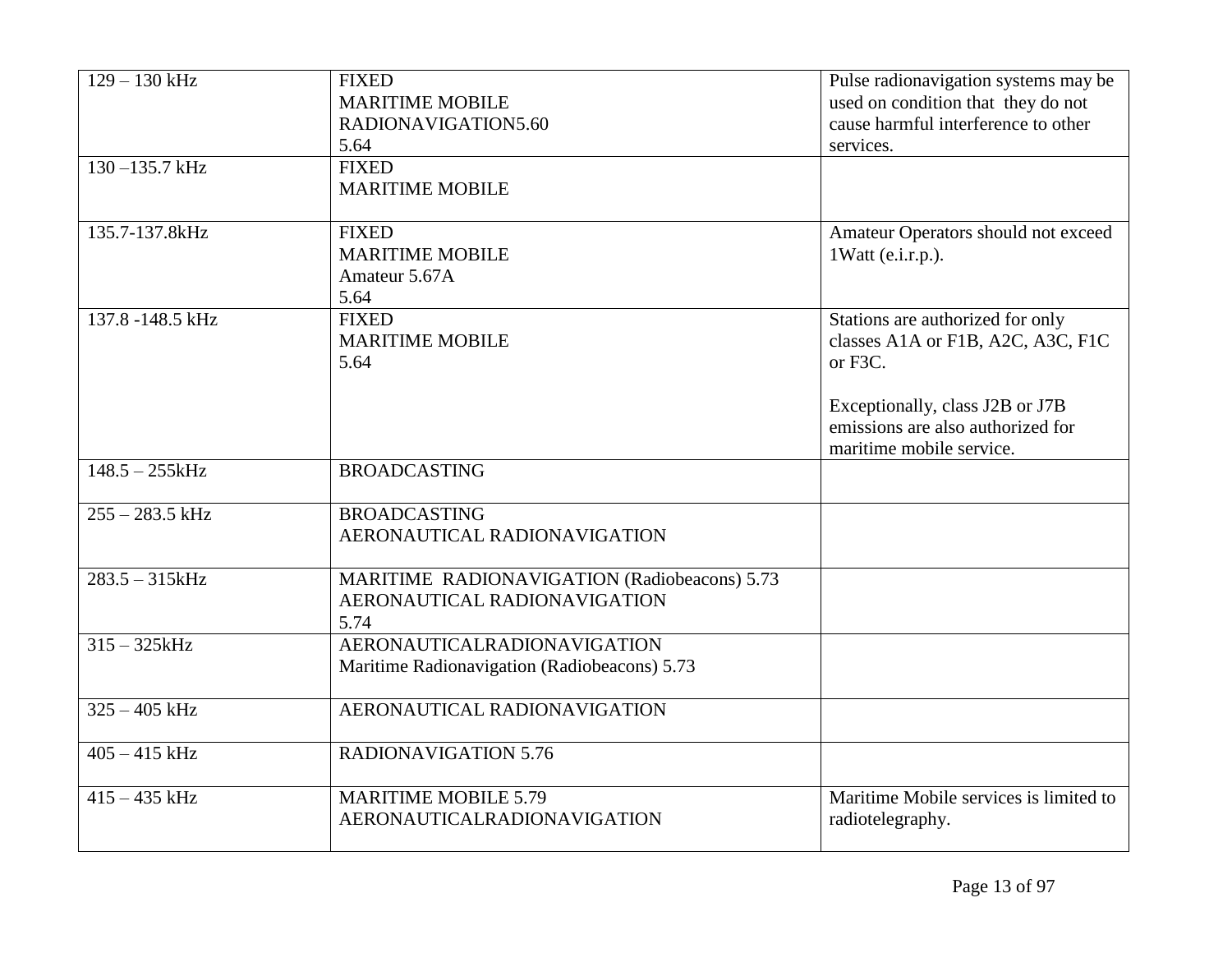| $435 - 472$ kHz     | <b>MARITIME MOBILE 5.79</b><br>Aeronautical radionavigation                                  | Maritime Mobile services is limited to<br>radiotelegraphy.                                                                                                                                                                                         |
|---------------------|----------------------------------------------------------------------------------------------|----------------------------------------------------------------------------------------------------------------------------------------------------------------------------------------------------------------------------------------------------|
| $472 - 479$ kHz     | 5.82<br><b>MARITIME MOBILE 5.79</b><br>Amateur 5.80A<br>Aeronautical radionavigation<br>5.82 | Maritime Mobile services is limited to<br>radiotelegraphy.<br>Amateur Operators should not exceed<br>5Watt (e.i.r.p.), however they are to<br>ensure that they don't cause harmful<br>interference to the aeronautical<br>radionavigation service. |
| $479 - 495$ kHz     | MARITIME MOBILE 5.79 5.79A<br>Aeronautical radionavigation<br>5.82                           | Maritime Mobile services is limited to<br>radiotelegraphy.<br>Coast stations in the NAVTEX service<br>should refer to resolution 339<br>(Rev.WRC-07).<br>For use of 490kHz refer to Articles 31<br>and 52 of the ITU RR                            |
| 495 - 505 kHz       | <b>MARITIME MOBILE</b>                                                                       |                                                                                                                                                                                                                                                    |
| $505 - 526.5$ kHz   | MARITIME MOBILE 5.79 5.79A 5.84<br>AERONAUTICAL RADIONAVIGATION                              | Maritime Mobile services is limited to<br>radiotelegraphy.<br>Coast stations in the NAVTEX service<br>should refer to resolution 339<br>(Rev.WRC-07).<br>For use of 518kHz refer to Articles 31<br>and 52 of ITU RR.                               |
| 526.5-1606.5 kHz    | <b>BROADCASTING</b>                                                                          |                                                                                                                                                                                                                                                    |
| $1606.5 - 1625$ kHz | <b>MARITIME MOBILE</b><br><b>FIXED</b><br><b>LAND MOBILE</b>                                 |                                                                                                                                                                                                                                                    |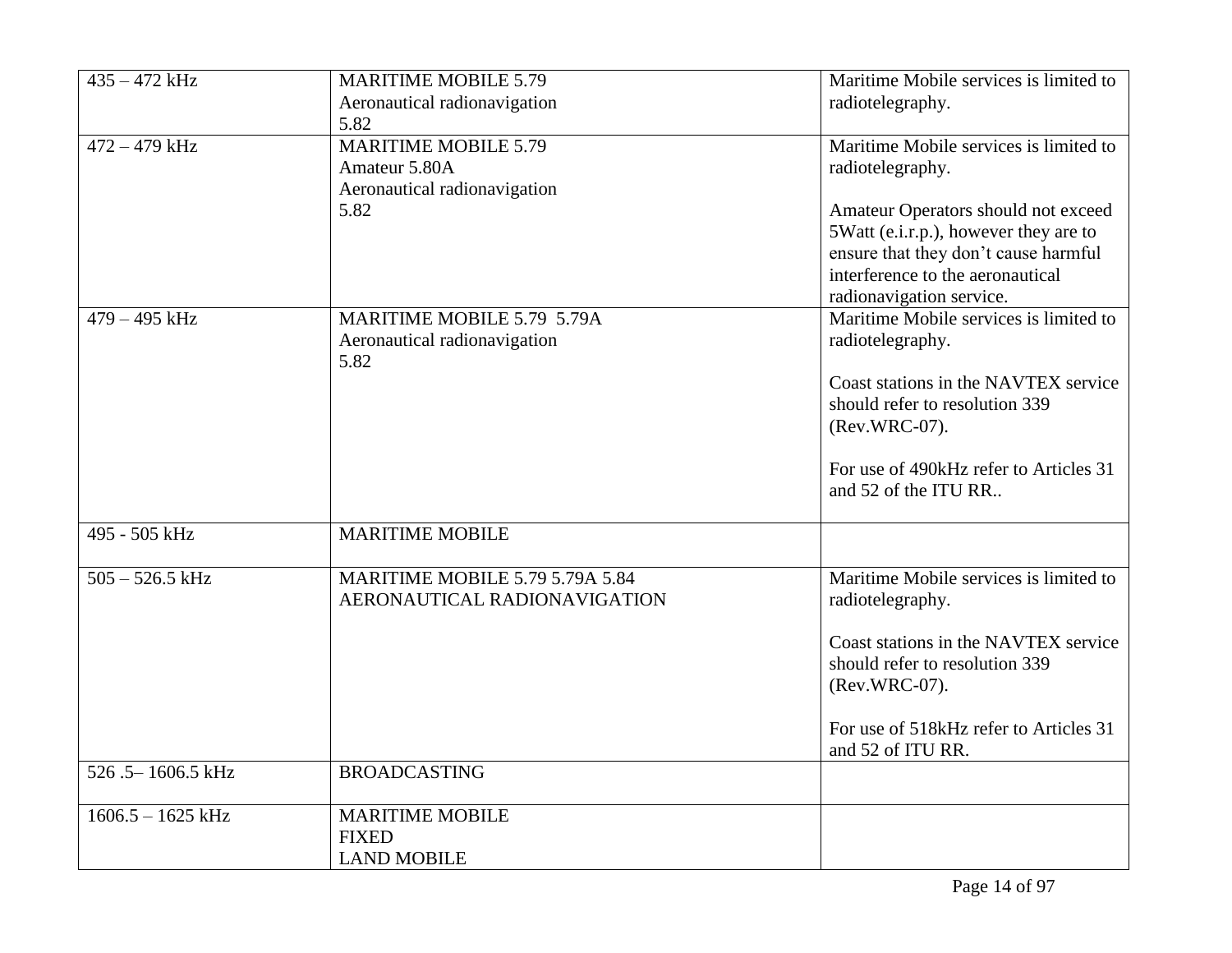| $1625 - 1635$ kHz     | <b>RADIOLOCATION</b>                                                                        |                                                                                       |
|-----------------------|---------------------------------------------------------------------------------------------|---------------------------------------------------------------------------------------|
| $1635 - 1800$ kHz     | <b>MARITIME MOBILE</b><br><b>FIXED</b><br><b>LAND MOBILE</b>                                |                                                                                       |
| 1800 - 1810kHz        | <b>RADIOLOCATION</b>                                                                        |                                                                                       |
| 1810 - 1850 kHz       | <b>AMATEUR 5.100, 5.99</b>                                                                  | Amateur Operators should coordinate<br>the use of the band with Operators in<br>Togo. |
| $1850 - 2000$ kHz     | <b>FIXED</b><br><b>MOBILE</b> except Aeronautical mobile<br>5.103                           |                                                                                       |
| $2000 - 2025$ kHz     | <b>FIXED</b><br>MOBILE except aeronautical mobile (R)<br>5.103                              |                                                                                       |
| $2025 - 2045$ kHz     | <b>FIXED</b><br>MOBILE except Aeronautical mobile (R)<br>Meteorological Aids 5.104<br>5.103 | Meteorological aid services is limited<br>to oceanographic buoy station.              |
| $2045 - 2160$ kHz     | <b>MARITIME MOBILE</b><br><b>FIXED</b><br><b>LAND MOBILE</b>                                |                                                                                       |
| $2160 - 2170$ kHz     | <b>RADIOLOCATION</b>                                                                        |                                                                                       |
| $2170 - 2173.5$ kHz   | <b>MARITIME MOBILE</b>                                                                      |                                                                                       |
| $2173.5 - 2190.5$ kHz | MOBILE (distress and calling)<br>5.108 5.109 5.110 ,5.111                                   | Refer to Articles 31 & 52 of ITU RR.                                                  |
| $2190.5 - 2194$ kHz   | <b>MARITIME MOBILE</b>                                                                      |                                                                                       |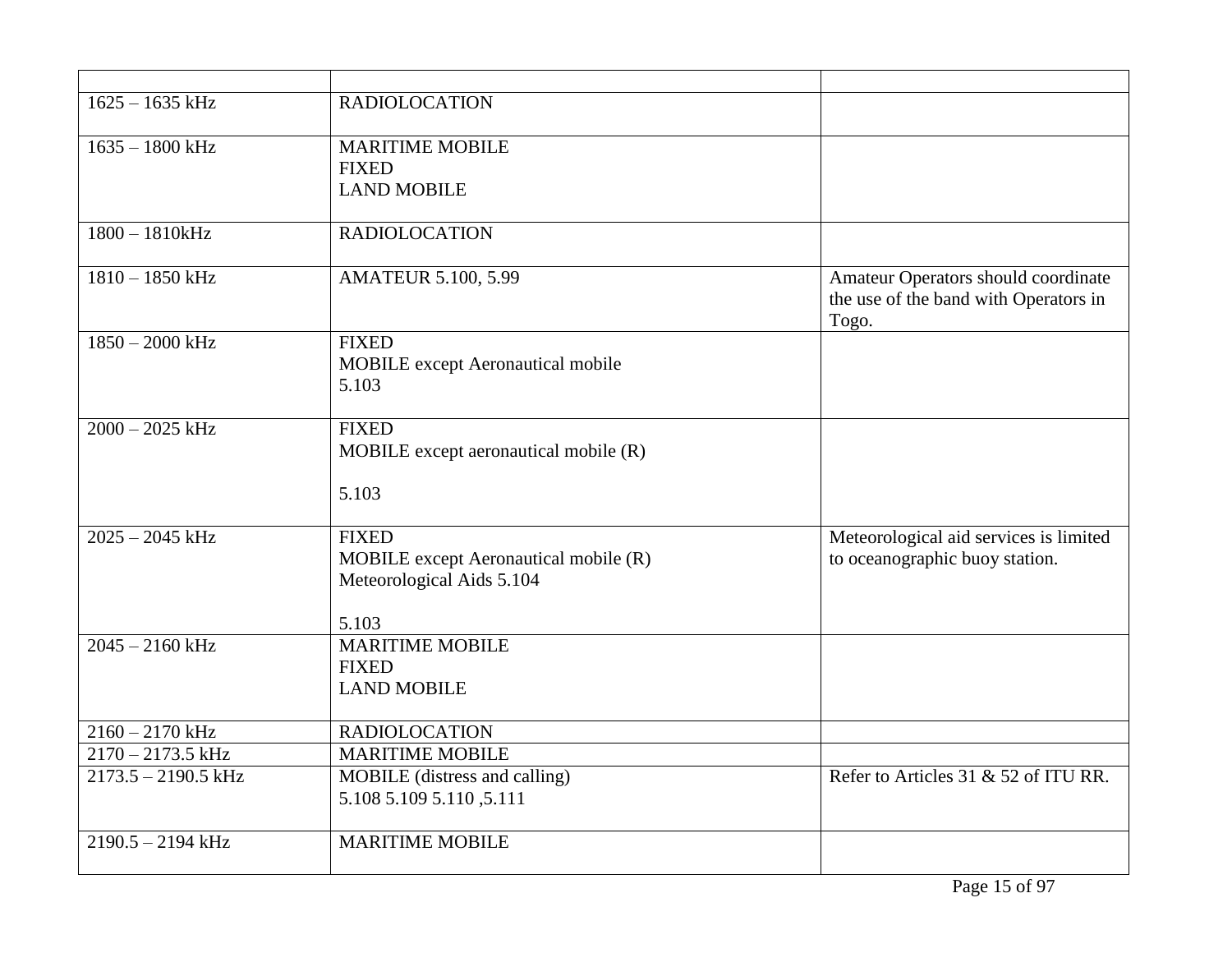| 2194 - 2300kHz    | <b>FIXED</b><br>MOBILE except aeronautical mobile (R)<br>5.103                              |                                                                                                                                                      |
|-------------------|---------------------------------------------------------------------------------------------|------------------------------------------------------------------------------------------------------------------------------------------------------|
| $2300 - 2498$ kHz | <b>FIXED</b><br>MOBILE except aeronautical mobile (R)<br><b>BROADCASTING 5.113</b><br>5.103 | For the use of 2498 kHz see Nos. 5.16<br>to 5.20, 5.21 and 23.3 to 23.10 of the<br><b>ITU RR.</b>                                                    |
| 2498 - 2501 kHz   | STANDARD FREQUENCY AND TIME SIGNAL (2500<br>$kHz$ )                                         |                                                                                                                                                      |
| $2501 - 2502$ kHz | STANDARD FREQUENCY AND TIME SIGNAL<br><b>Space Research</b>                                 |                                                                                                                                                      |
| $2502 - 2625$ kHz | <b>FIXED</b><br>MOBILE except aeronautical mobile $(R)$<br>5.103                            |                                                                                                                                                      |
| $2625 - 2650$ kHz | <b>MARITIME MOBILE</b><br><b>MARITIME RADIONAVIGATION</b>                                   | Maritime Radionavigation service<br>should not exceed 50W.                                                                                           |
| $2650 - 2850$ kHz | <b>FIXED</b><br>MOBILE except aeronautical mobile (R)<br>5.103                              |                                                                                                                                                      |
| $2850 - 3025$ kHz | AERONAUTICAL MOBILE (R)<br>5.111,5.115                                                      | For the use of 3023 kHz refer to<br>Article 31 of the ITU RR.                                                                                        |
| $3025 - 3155$ kHz | AERONAUTICAL MOBILE (OR)                                                                    |                                                                                                                                                      |
| $3155 - 3200$ kHz | <b>FIXED</b><br>MOBILE expect aeronautical mobile $(R)$<br>5.116                            | Low power wireless hearing aids shall<br>be used.                                                                                                    |
| $3200 - 3230$ kHz | <b>FIXED</b><br>MOBILE except aeronautical mobile (R)<br><b>BROADCASTING 5.113</b><br>5.116 | Low power wireless hearing aids shall<br>be used.<br>For broadcasting services see Nos.<br>5.16 to 5.20, 5.21 and 23.3 to 23.10 of<br><b>ITU RR.</b> |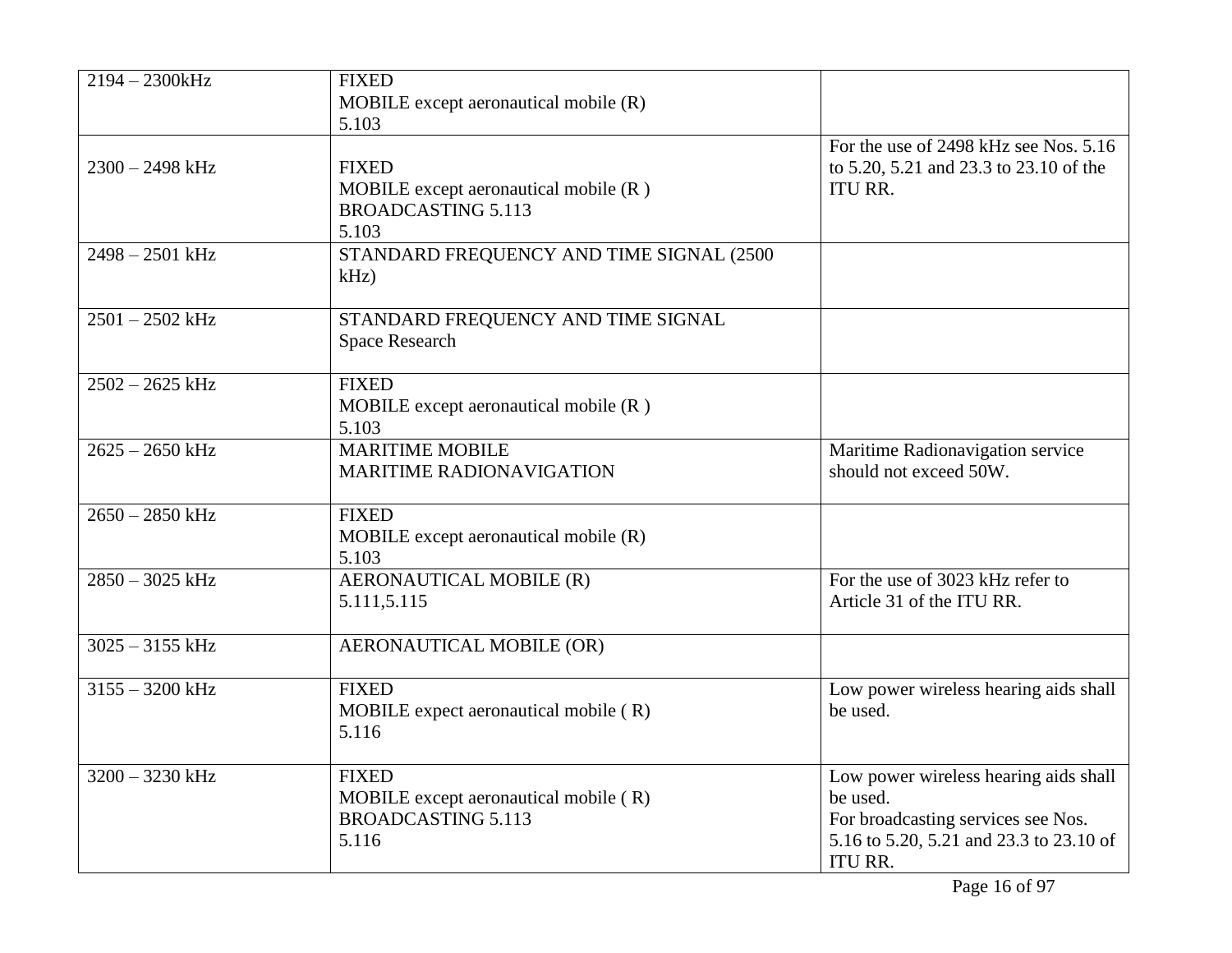| $3230 - 3400$ kHz | <b>FIXED</b><br>MOBILE except aeronautical mobile<br><b>BROADCASTING 5.113</b><br>5.116 | Low power wireless hearing aids shall<br>be used.<br>For broadcasting services see Nos.<br>5.16 to 5.20, 5.21 and 23.3 to 23.10 of<br><b>ITU RR.</b>                                                                                                                                                                                |
|-------------------|-----------------------------------------------------------------------------------------|-------------------------------------------------------------------------------------------------------------------------------------------------------------------------------------------------------------------------------------------------------------------------------------------------------------------------------------|
| $3400 - 3500$ kHz | AERONAUTICAL MOBILE (R)                                                                 |                                                                                                                                                                                                                                                                                                                                     |
| $3500 - 3800$ kHz | <b>AMATEUR</b><br><b>FIXED</b><br>MOBILE except aeronautical mobile                     |                                                                                                                                                                                                                                                                                                                                     |
| 3800 - 3900 kHz   | <b>FIXED</b><br>AERONAUTICAL MOBILE (OR)<br><b>LAND MOBILE</b>                          |                                                                                                                                                                                                                                                                                                                                     |
| 3900 - 3950 kHz   | AERONAUTICAL MOBILE (OR)                                                                |                                                                                                                                                                                                                                                                                                                                     |
| $3950 - 4000$ kHz | <b>FIXED</b><br><b>BROADCASTING</b>                                                     |                                                                                                                                                                                                                                                                                                                                     |
| $4000 - 4063$ kHz | <b>FIXED</b><br><b>MARITIME MOBILE 5.127</b>                                            | For Maritime mobile service see No.<br>52.220 and Appendix 17 of the ITU<br>RR.                                                                                                                                                                                                                                                     |
| $4063 - 4438$ kHz | <b>MARITIME MOBILE</b><br>5.109 5.110 5.130, 5.131 5.132 5.79A<br>5.128                 | Coast stations in the NAVTEX service<br>should refer to resolution 339<br>(Rev.WRC-07).<br>For the use of 4125 kHz, 4177.5 kHz,<br>4207.5 kHz refer to Article 31 and 52<br>of the ITU RR.<br>4209.5kHz is used exclusively by<br>coast stations for meteorological and<br>navigational warnings and urgent<br>information to ships |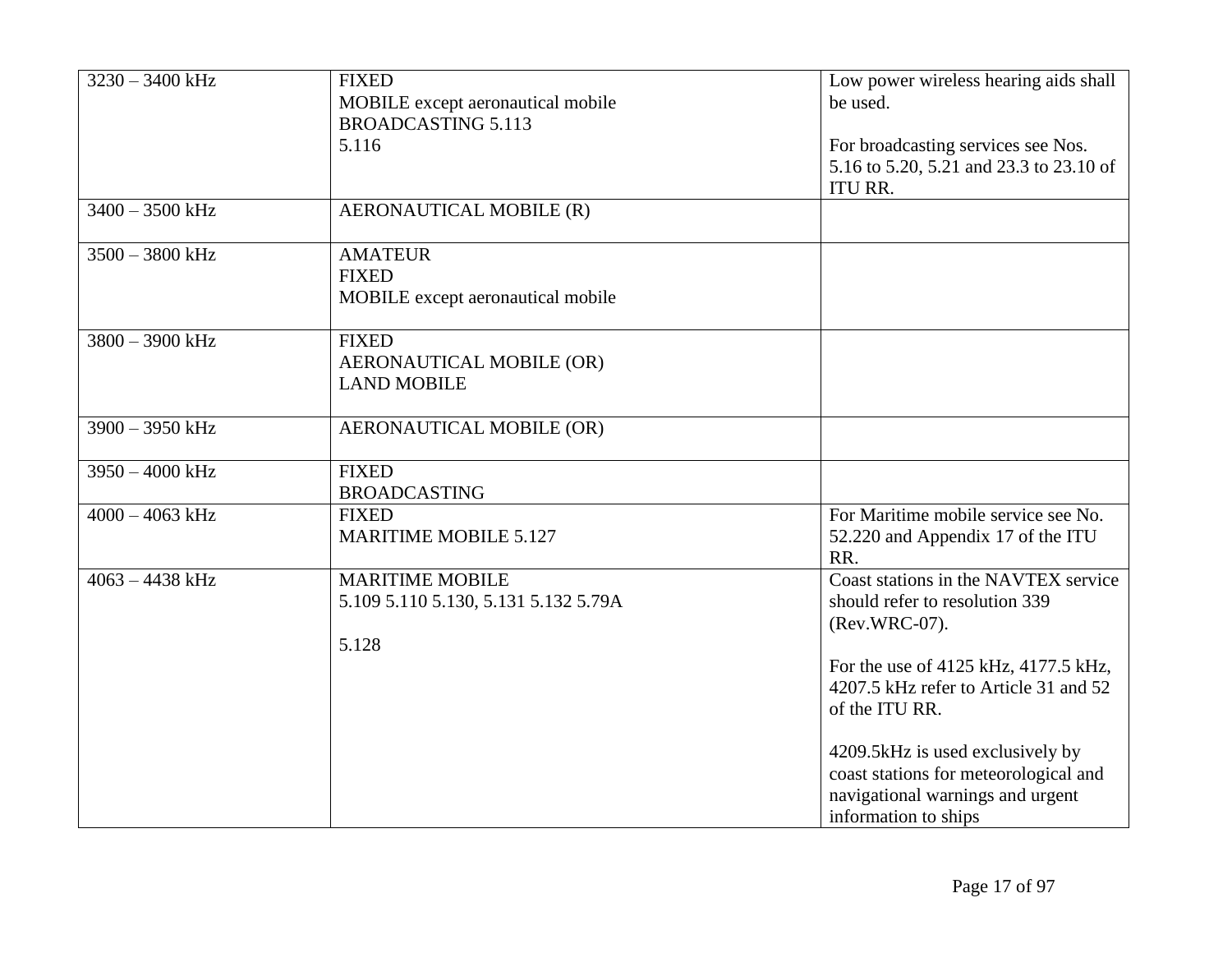|                   |                                                                                             | 4210kHz is used for the transmission<br>of maritime safety information (MSI)<br>see Appendix 17 of ITU RR. |
|-------------------|---------------------------------------------------------------------------------------------|------------------------------------------------------------------------------------------------------------|
| $4438 - 4488$ kHz | <b>FIXED</b><br>MOBILE except aeronautical mobile (R)<br>Radiolocation 5.132A               | Radiolocation services are limited to<br>oceanographic radars, refer to<br>Resolution 612 (Rev.WRC-12).    |
| $4488 - 4650$ kHz | <b>FIXED</b><br>MOBILE except aeronautical mobile (R)                                       |                                                                                                            |
| $4650 - 4700$ kHz | AERONAUTICAL MOBILE (R)                                                                     |                                                                                                            |
| $4700 - 4750$ kHz | AERONAUTICAL MOBILE (OR)                                                                    |                                                                                                            |
| $4750 - 4850$ kHz | <b>FIXED</b><br>AERONAUTICAL MOBILE (OR)<br><b>LAND MOBILE</b><br><b>BROADCASTING 5.113</b> | For broadcasting services see Nos.<br>5.16 to 5.20, 5.21 and 23.3 to 23.10 of<br><b>ITU RR.</b>            |
| 4850 - 4995 kHz   | <b>FIXED</b><br><b>LAND MOBILE</b><br><b>BROADCASTING 5.113</b>                             | For broadcasting services see Nos.<br>5.16 to 5.20, 5.21 and 23.3 to 23.10 of<br><b>ITU RR.</b>            |
| 4995 - 5003 kHz   | STANDARD FREQUENCY AND TIME SIGNAL (5000<br>$kHz$ )                                         |                                                                                                            |
| $5003 - 5005$ kHz | STANDARD FREQENCY AND TIME SIGNAL<br><b>Space Research</b>                                  |                                                                                                            |
| $5005 - 5060$ kHz | <b>FIXED</b><br><b>BROADCASTING 5.113</b>                                                   | For broadcasting services see Nos.<br>5.16 to 5.20, 5.21 and 23.3 to 23.10 of<br><b>ITU RR.</b>            |
| $5060 - 5250$ kHz | <b>FIXED</b><br>Mobile except aeronautical mobile                                           |                                                                                                            |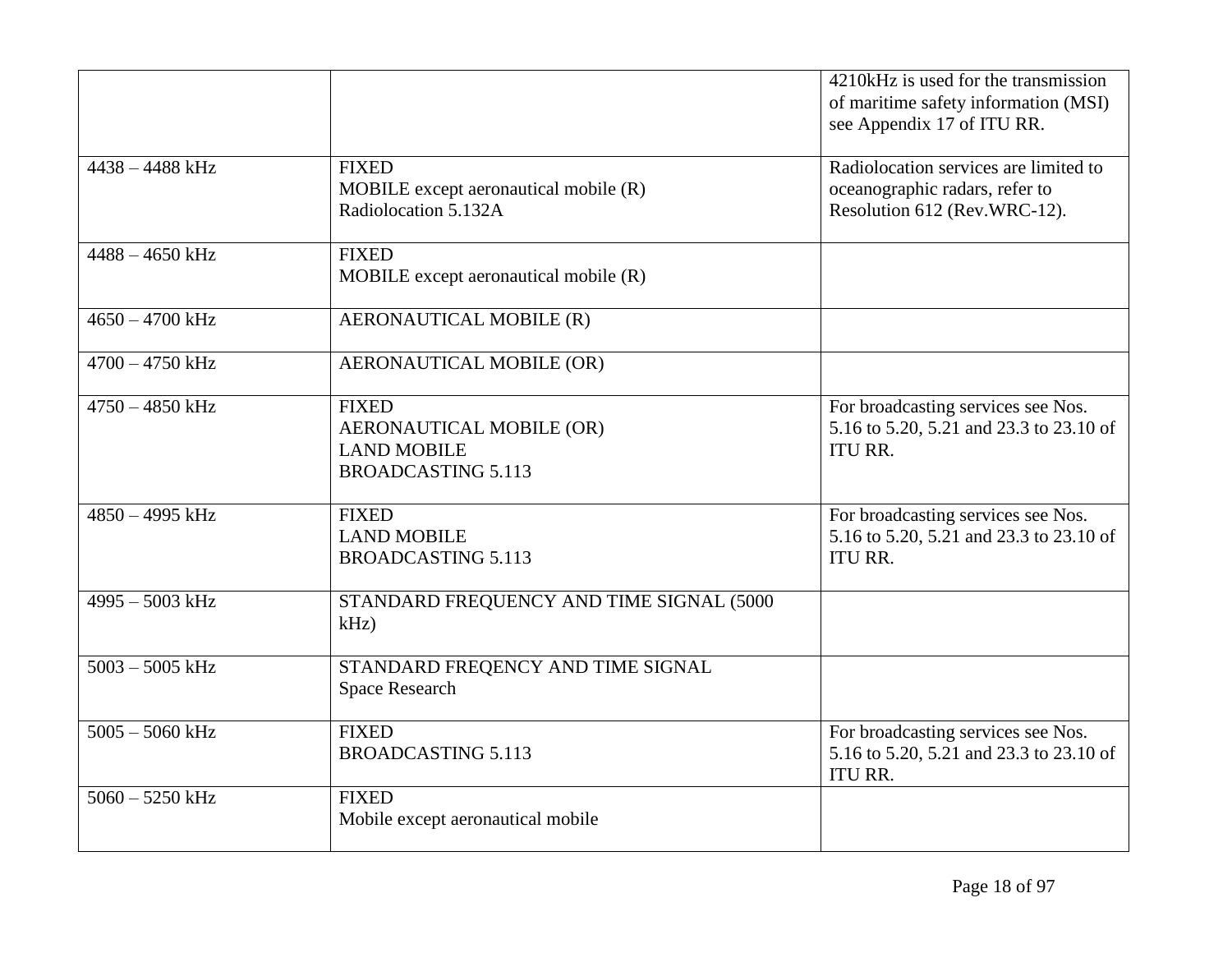| $5250 - 5275$ kHz   | <b>FIXED</b><br>MOBILE except aeronautical mobile<br>Radiolocation 5.132A | Radiolocation services are limited to<br>oceanographic radars, refer to<br>Resolution 612 (Rev.WRC-12).                         |
|---------------------|---------------------------------------------------------------------------|---------------------------------------------------------------------------------------------------------------------------------|
| 5275-5351.5 kHz     | <b>FIXED</b><br>MOBILE except aeronautical mobile                         |                                                                                                                                 |
| 5351.5-5366.5 kHz   | <b>FIXED</b><br>MOBILE except aeronautical mobile<br>Amateur 5.133B       | Stations in the Amateur service using<br>the frequency 5351.5-5366.5 KHz<br>shall not exceed a maximum power of<br>15 W (eirp)  |
| $5366.5 - 5450$ kHz | <b>FIXED</b><br>MOBILE except aeronautical mobile                         |                                                                                                                                 |
| 5450 - 5480 kHz     | <b>FIXED</b><br>AERONAUTICAL MOBILE (OR)<br><b>LAND MOBILE</b>            |                                                                                                                                 |
| $5480 - 5680$ kHz   | AERONAUTICAL MOBILE (R)<br>5.111 5.115                                    | For the use of 5680 kHz refer to<br>Article 31 of the ITU RR.                                                                   |
| $5680 - 5730$ kHz   | AERONATICAL MOBILE (OR)<br>5.111 5.115                                    | For the use of 3023 kHz refer to<br>Article 31 of the ITU RR.                                                                   |
| 5730 - 5900 kHz     | <b>FIXED</b><br><b>LAND MOBILE</b>                                        |                                                                                                                                 |
| 5900 - 5950 kHz     | BROADCASTING 5.134 5.136                                                  | Refer to Article 12 and Resolution 517<br>(Rev. WRC-07).<br>Fixed and Land mobile services may<br>operate with a minimum power. |
| $5950 - 6200$ kHz   | <b>BROADCASTING</b>                                                       |                                                                                                                                 |
| $6200 - 6525$ kHz   | MARITIME MOBILE 5.109, 5.110, 5.130, 5.132<br>5.137                       | For the use of 6215 kHz, 6268 kHz,<br>6312 kHz refer to Article 31 and 52 of<br>the ITU RR.                                     |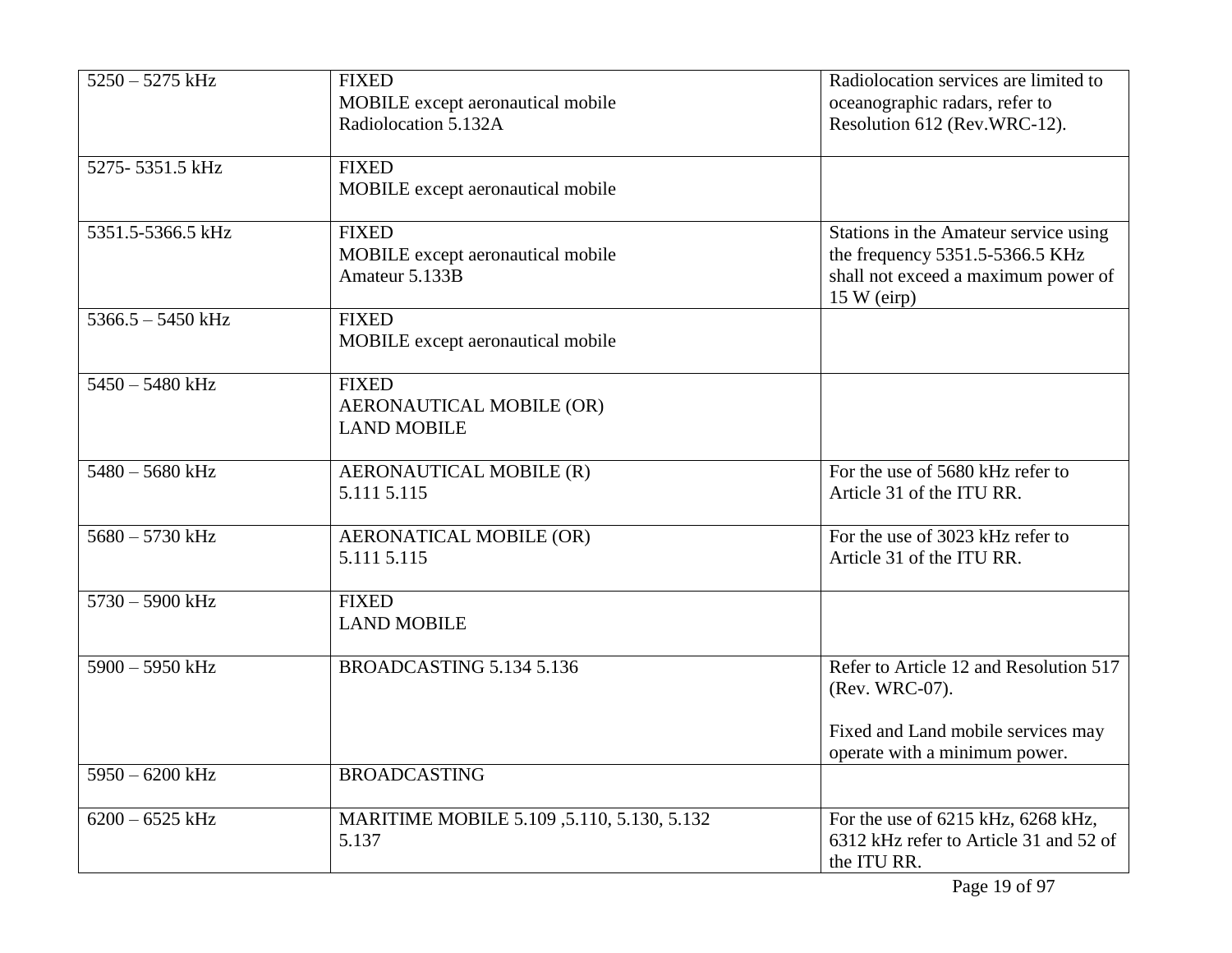| $6525 - 6685$ kHz | AERONAUTICAL MOBILE (R)                                        | 6314 kHz is used for the transmission<br>of maritime safety information (MSI)<br>see Appendix 17 of ITU RR.<br>Fixed services may operate with a<br>mean power not exceeding 50W. |
|-------------------|----------------------------------------------------------------|-----------------------------------------------------------------------------------------------------------------------------------------------------------------------------------|
|                   |                                                                |                                                                                                                                                                                   |
| $6685 - 6765$ kHz | AERONAUTICAL MOBILE (OR)                                       |                                                                                                                                                                                   |
| $6765 - 7000$ kHz | <b>FIXED</b><br>MOBILE except aeronautical mobile (R)<br>5.138 | Also designated for ISM applications,<br>with reference to latest relevant ITU-R<br>Recommendations.                                                                              |
| $7000 - 7100$ kHz | <b>AMATEUR</b><br><b>AMATEUR-SATELLITE</b><br>5.140            | Amateur Operators should coordinate<br>the use of the band with Operators in<br>Togo.                                                                                             |
| $7100 - 7200$ kHz | <b>AMATEUR</b>                                                 |                                                                                                                                                                                   |
| $7200 - 7300$ kHz | <b>BROADCASTING</b>                                            |                                                                                                                                                                                   |
| 7300 - 7400 kHz   | BROADCASTING 5.134, 5.143, 5.143B                              | Refer to Article 12 and Resolution 517<br>(Rev. WRC-07).<br>Fixed and Land mobile services may<br>operate at a minimum power of 24<br>dBW.                                        |
| $7400 - 7450$ kHz | <b>BROADCASTING 5.143B</b>                                     | Fixed and Land mobile services may<br>operate at a minimum power of 24<br>dBW.                                                                                                    |
| 7450 - 8100 kHz   | <b>FIXED</b><br>MOBILE except aeronautical mobile (R)          |                                                                                                                                                                                   |
| $8100 - 8195$ kHz | <b>FIXED</b><br><b>MARITIME MOBILE</b>                         |                                                                                                                                                                                   |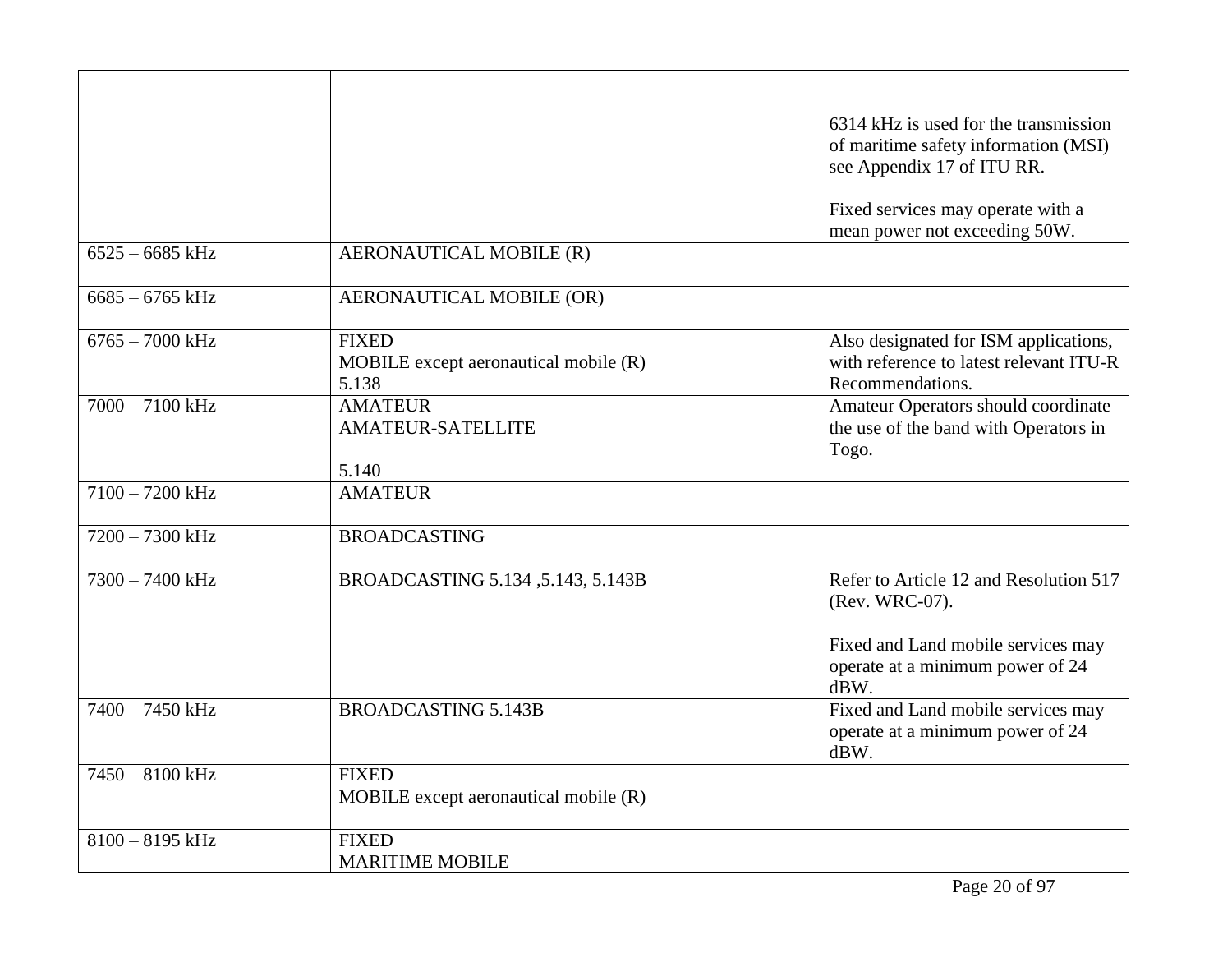| 8195 - 8815 kHz     | <b>MARITIME MOBILE</b><br>5.109, 5.110, 5.132, 5.145 5.111           | For the use of 8414.5 kHz,<br>8376.5kHz, 8364 kHz, 8291 kHz refer<br>to Article 31 and 52 of the ITU RR.                                      |
|---------------------|----------------------------------------------------------------------|-----------------------------------------------------------------------------------------------------------------------------------------------|
|                     |                                                                      | 8416.5 kHz is used for the<br>transmission of maritime safety<br>information (MSI) see Appendix 17 of<br><b>ITU RR.</b>                       |
| 8815 - 8965 kHz     | AERONAUTICAL MOBILE (R)                                              |                                                                                                                                               |
| 8965 - 9040 kHz     | AERONAUTICAL MOBILE (OR)                                             |                                                                                                                                               |
| 9040 - 9305 kHz     | <b>FIXED</b>                                                         |                                                                                                                                               |
| $9305 - 9355$ kHz   | <b>FIXED</b><br>Radiolocation 5.145A                                 | Radiolocation services are limited to<br>oceanographic radars, refer to<br>Resolution 612 (Rev.WRC-12).                                       |
| 9355 - 9400 kHz     | <b>FIXED</b>                                                         |                                                                                                                                               |
| $9400 - 9500$ kHz   | BROADCASTING 5.134, 5.146                                            | Refer to Article 12 and Resolution 517<br>(Rev. WRC-07).                                                                                      |
| 9500 - 9900 kHz     | BROADCASTING 5.147                                                   | Fixed services may operate at a<br>minimum power of 24 dBW.                                                                                   |
| 9900 - 9995 kHz     | <b>FIXED</b>                                                         |                                                                                                                                               |
| $9995 - 10003$ kHz  | STANDARD FREQUENCY AND TIME SIGNAL (10 MHz)<br>5.111                 | For the use of 10003 kHz refer to<br>Article 31 of the ITU RR. Emissions<br>must be confined in a band of $\pm$ 3 kHz<br>about the frequency. |
| $10003 - 10005$ kHz | STANDARD FREQUENCY AND TIME SIGNAL<br><b>Space Research</b><br>5.111 | For the use of 10003 kHz refer to<br>Article 31 of the ITU RR. Emissions<br>must be confined in a band of $\pm$ 3 kHz<br>about the frequency. |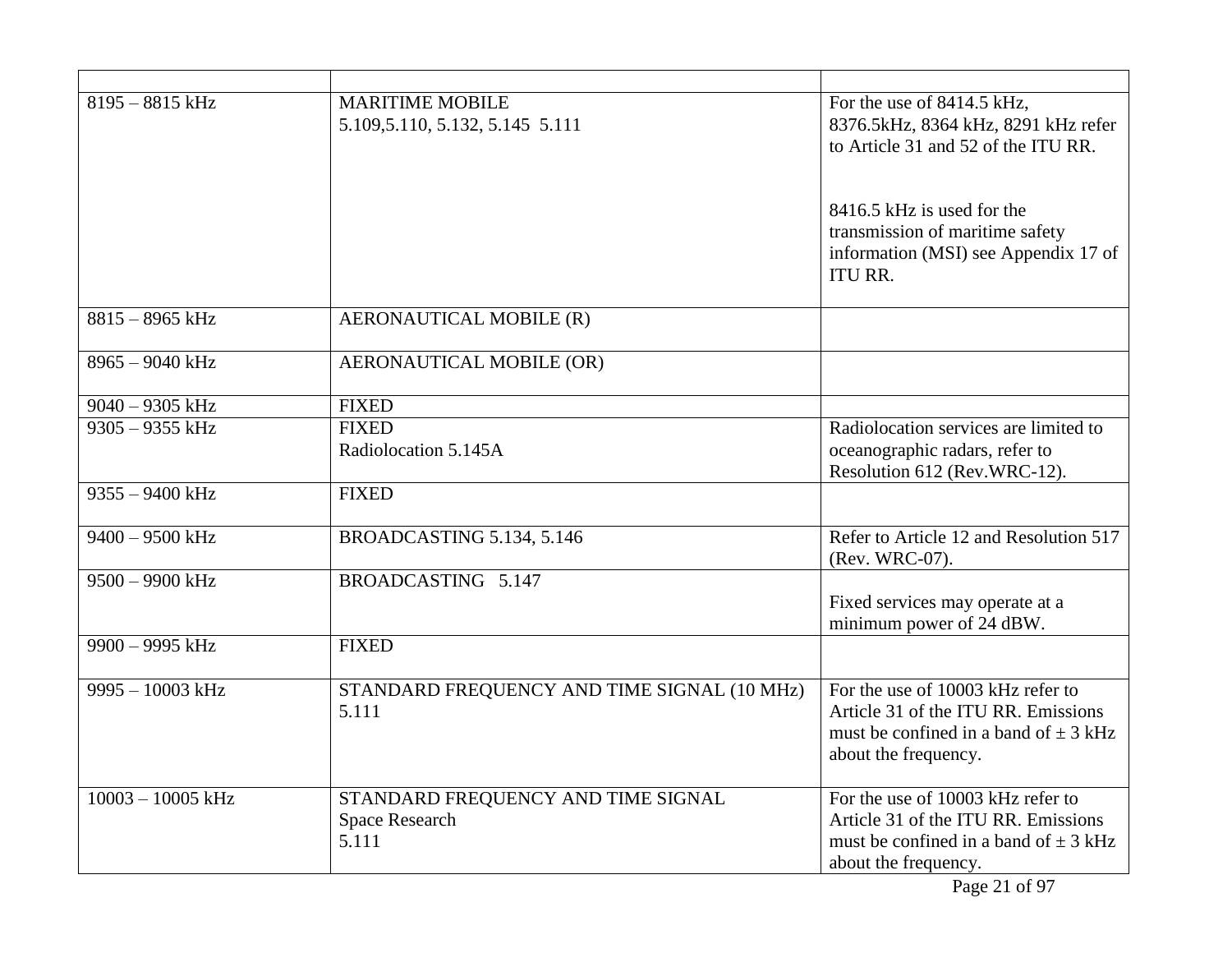| $10005 - 10100$ kHz | AERONAUTICAL MOBILE (R)<br>5.111                      |                                                                                                                        |
|---------------------|-------------------------------------------------------|------------------------------------------------------------------------------------------------------------------------|
| $10100 - 10150$ kHz | <b>FIXED</b><br>Amateur                               |                                                                                                                        |
| $10150 - 11175$ kHz | <b>FIXED</b><br>Mobile except aeronautical mobile (R) |                                                                                                                        |
| $11175 - 11275$ kHz | AERONAUTICAL MOBILE (OR)                              |                                                                                                                        |
| $11275 - 11400$ kHz | AERONAUTICAL MOBILE (R)                               |                                                                                                                        |
| $11400 - 11600$ kHz | <b>FIXED</b>                                          |                                                                                                                        |
| $11600 - 11650$ kHz | <b>BROADCASTING 5.134</b><br>5.146                    | Refer to Article 12 and Resolution 517<br>(Rev. WRC-07).                                                               |
| $11650 - 12050$ kHz | <b>BROADCASTING</b><br>5.147                          | Fixed services may operate at a<br>minimum power of 24 dBW.                                                            |
| $12050 - 12100$ kHz | <b>BROADCASTING 5.134</b><br>5.146                    | Refer to Article 12 and Resolution 517<br>(Rev. WRC-07).                                                               |
| $12100 - 12230$ kHz | <b>FIXED</b>                                          |                                                                                                                        |
| 12230 - 13200 kHz   | MARITIME MOBILE 5.109, 5.110 5.132 5.145              | For the use of 12577 kHz, 12520 kHz,<br>12290 kHz refer to Article 31 and 52<br>of the ITU RR.                         |
|                     |                                                       | 12579 kHz is used for the<br>transmission of maritime safety<br>information (MSI) see Appendix 17 of<br><b>ITU RR.</b> |
| 13200 - 13260 kHz   | AERONAUTICAL MOBILE (OR)                              |                                                                                                                        |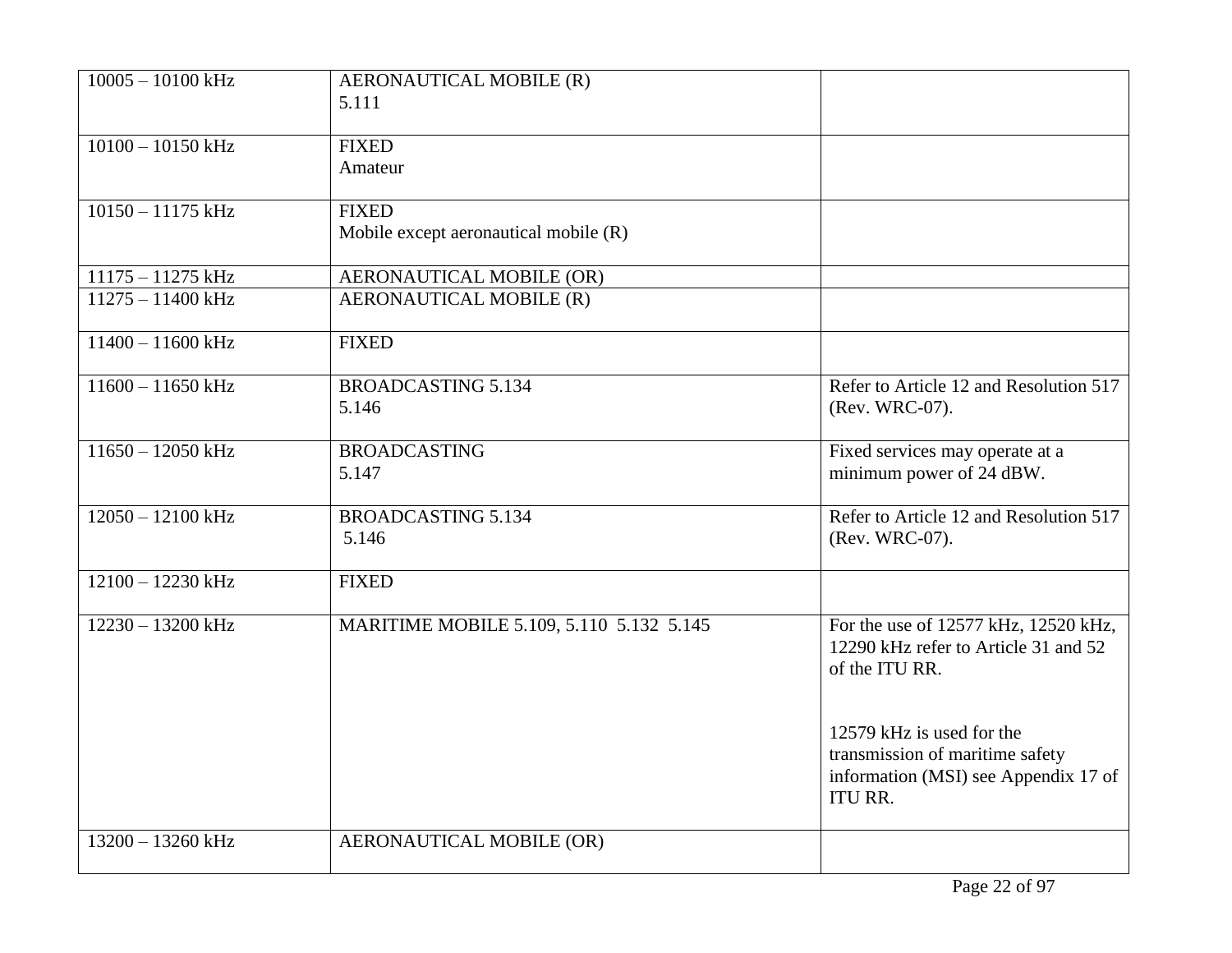| 13260 - 13360 kHz | AERONAUTICAL MOBILE (R)                                                       |                                                                                                         |
|-------------------|-------------------------------------------------------------------------------|---------------------------------------------------------------------------------------------------------|
| 13360 - 13410 kHz | <b>FIXED</b><br>RADIO ASTRONOMY<br>5.149                                      | Fixed service operators should refer to<br>Nos. 4.5, 4.6 and Article 29 of the<br><b>ITU-RR.</b>        |
| 13410 - 13450 kHz | <b>FIXED</b><br>Mobile except aeronautical mobile (R)                         |                                                                                                         |
| 13450 - 13550 kHz | <b>FIXED</b><br>Mobile except aeronautical mobile (R)<br>Radiolocation 5.132A | Radiolocation services are limited to<br>oceanographic radars, refer to<br>Resolution 612 (Rev.WRC-12). |
| 13550 - 13570 kHz | <b>FIXED</b><br>Mobile except aeronautical mobile (R)<br>5.150                | Also designated for ISM applications,<br>subject to the provisions of No. 15.13<br>of the ITU-RR.       |
| 13570 - 13600 kHz | BROADCASTING 5.134<br>5.151                                                   | Refer to Article 12 and Resolution 517<br>(Rev. WRC-07).                                                |
| 13600 - 13800 kHz | <b>BROADCASTING</b>                                                           |                                                                                                         |
| 13800 - 13870 kHz | <b>BROADCASTING 5.134</b><br>5.151                                            | Refer to Article 12 and Resolution 517<br>(Rev. WRC-07).                                                |
| 13870 - 14000 kHz | <b>FIXED</b><br>Mobile expect aeronautical mobile (R)                         |                                                                                                         |
| 14000 - 14250 kHz | <b>AMATEUR</b><br><b>AMATEUR-SATELLITE</b>                                    |                                                                                                         |
| 14250 - 14350 kHz | <b>AMATEUR</b>                                                                |                                                                                                         |
| 14350 - 14990 kHz | <b>FIXED</b><br>Mobile except aeronautical mobile (R)                         |                                                                                                         |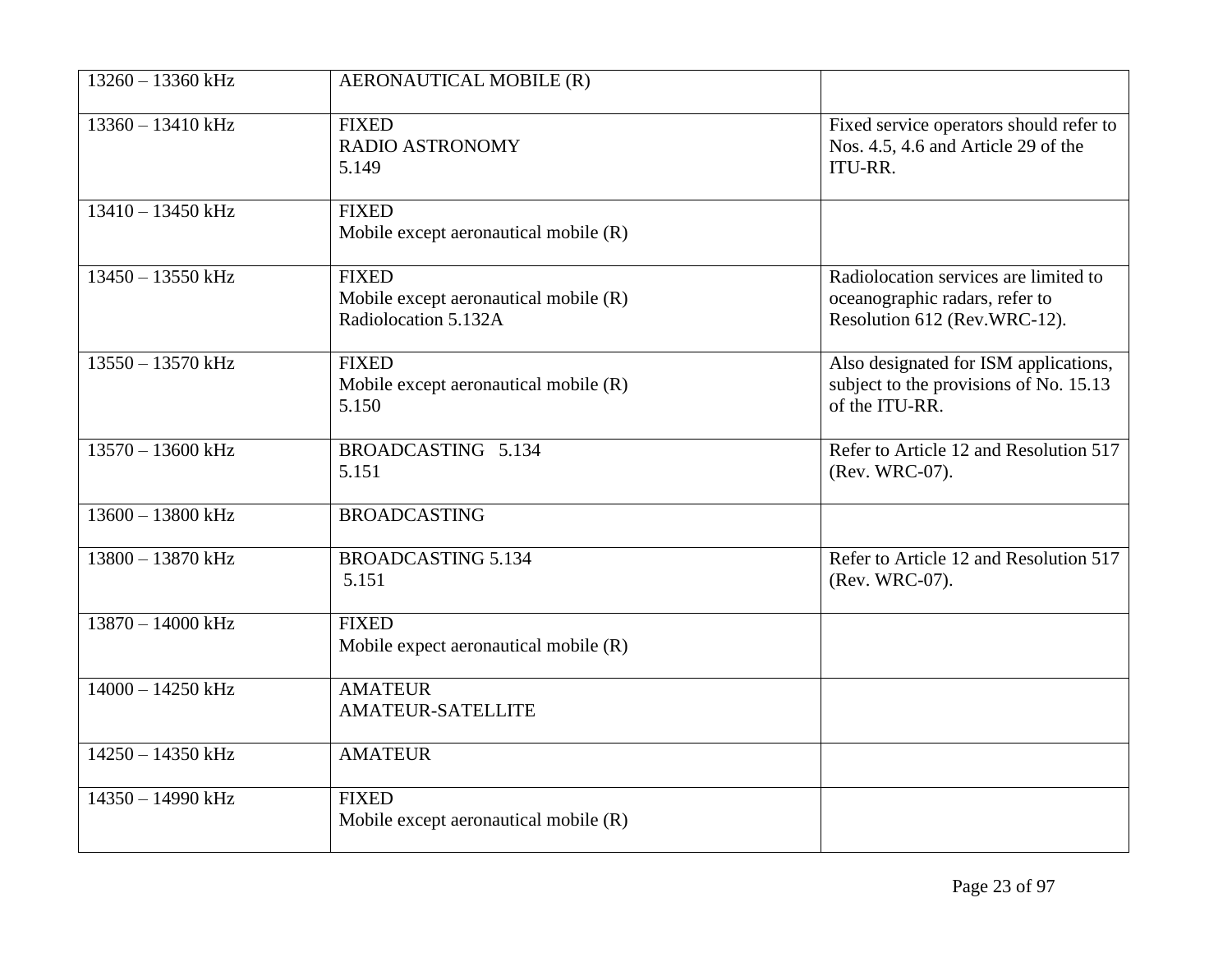| $14990 - 15005$ kHz | STANDARD FREQUENCY AND TIME SIGNAL (15 MHz)<br>5.111        | For the use of 14993 kHz refer to<br>Article 31 of the ITU RR. Emissions<br>must be confined in a band of $\pm$ 3 kHz<br>about the frequency. |
|---------------------|-------------------------------------------------------------|-----------------------------------------------------------------------------------------------------------------------------------------------|
| $15005 - 15010$ kHz | STANDARD FREQUENCY AND TIME SIGNAL<br><b>Space Research</b> |                                                                                                                                               |
| $15010 - 15100$ kHz | AERONAUTICAL MOBILE (OR)                                    |                                                                                                                                               |
| $15100 - 15600$ kHz | <b>BROADCASTING</b>                                         |                                                                                                                                               |
| $15600 - 15800$ kHz | <b>BROADCASTING 5.134</b><br>5.146                          | Refer to Article 12 and Resolution 517<br>(Rev. WRC-07).                                                                                      |
| $15800 - 16100$ kHz | <b>FIXED</b>                                                |                                                                                                                                               |
| $16100 - 16200$ kHz | <b>FIXED</b><br>Radiolocation 5.145A                        | Radiolocation services are limited to<br>oceanographic radars, refer to<br>Resolution 612 (Rev.WRC-12).                                       |
| $16200 - 16360$ kHz | <b>FIXED</b>                                                |                                                                                                                                               |
| $16360 - 17410$ kHz | MARITIME MOBILE 5.109, 5.110, 5.132, 5.145                  | For the use of 16804.5 kHz, 16695<br>kHz, 16420 kHz refer to Article 31<br>and 52 of the ITU RR.                                              |
|                     |                                                             | 16806.5 kHz is used for the<br>transmission of maritime safety<br>information (MSI) see Appendix 17 of<br><b>ITU RR.</b>                      |
| $17410 - 17480$ kHz | <b>FIXED</b>                                                |                                                                                                                                               |
| 17480 - 17550 kHz   | <b>BROADCASTING 5.134</b><br>5.146                          | Refer to Article 12 and Resolution 517<br>(Rev. WRC-07).                                                                                      |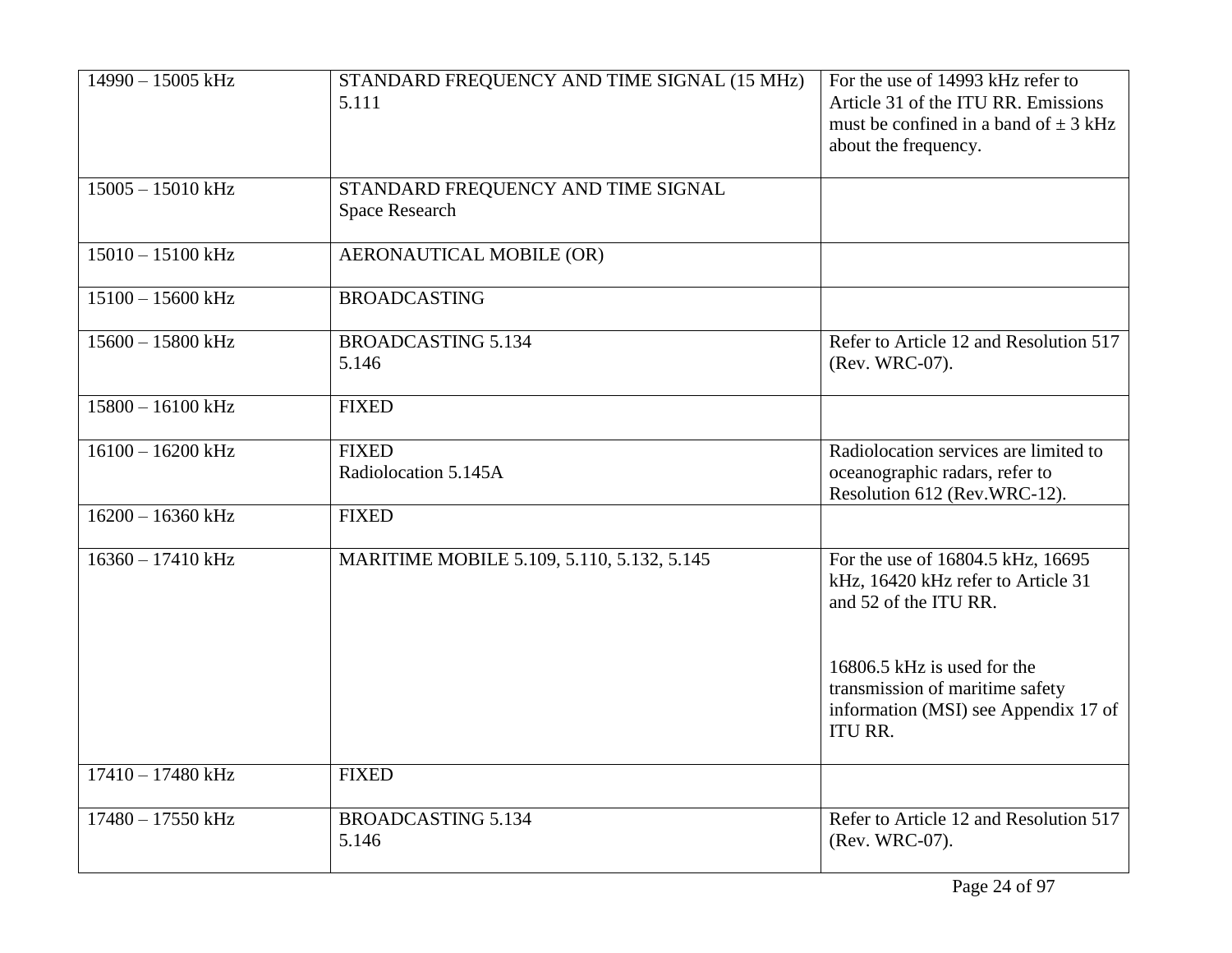| 17550 - 17900 kHz   | <b>BROADCASTING</b>                                                  |                                                                                                                                               |
|---------------------|----------------------------------------------------------------------|-----------------------------------------------------------------------------------------------------------------------------------------------|
| 17900 - 17970 kHz   | AERONAUTICAL MOBLIE (R)                                              |                                                                                                                                               |
| 17970 - 18030 kHz   | AERONAUTICAL MOBILE (OR)                                             |                                                                                                                                               |
| 18030 - 18052 kHz   | <b>FIXED</b>                                                         |                                                                                                                                               |
| 18052 - 18068 kHz   | <b>FIXED</b><br><b>Space Research</b>                                |                                                                                                                                               |
| 18068 - 18168 kHz   | <b>AMATEUR</b><br><b>AMATEUR - SATELLITE</b>                         |                                                                                                                                               |
| 18168 - 18780 kHz   | <b>FIXED</b><br>Mobile except aeronautical mobile                    |                                                                                                                                               |
| 18780 - 18900 kHz   | <b>MARITIME MOBILE</b>                                               |                                                                                                                                               |
| 18900 - 19020 kHz   | <b>BROADCASTING 5.134</b><br>5.146                                   | Refer to Article 12 and Resolution 517<br>(Rev. WRC-07).                                                                                      |
| 19020 - 19680 kHz   | <b>FIXED</b>                                                         |                                                                                                                                               |
| $19680 - 19800$ kHz | <b>MARITIME MOBILE 5.132</b>                                         | 19680.5 kHz is used for the<br>transmission of maritime safety<br>information (MSI) see Appendix 17 of<br><b>ITU RR.</b>                      |
| 19800 - 19990 kHz   | <b>FIXED</b>                                                         |                                                                                                                                               |
| 19990 - 19995 kHz   | STANDARD FREQUENCY AND TIME SIGNAL<br><b>Space Research</b><br>5.111 | For the use of 19993 kHz refer to<br>Article 31 of the ITU RR. Emissions<br>must be confined in a band of $\pm$ 3 kHz<br>about the frequency. |
| 19995 - 20010 kHz   | STANDARD FREQUENCY AND TIME SIGNAL (20MHz)                           |                                                                                                                                               |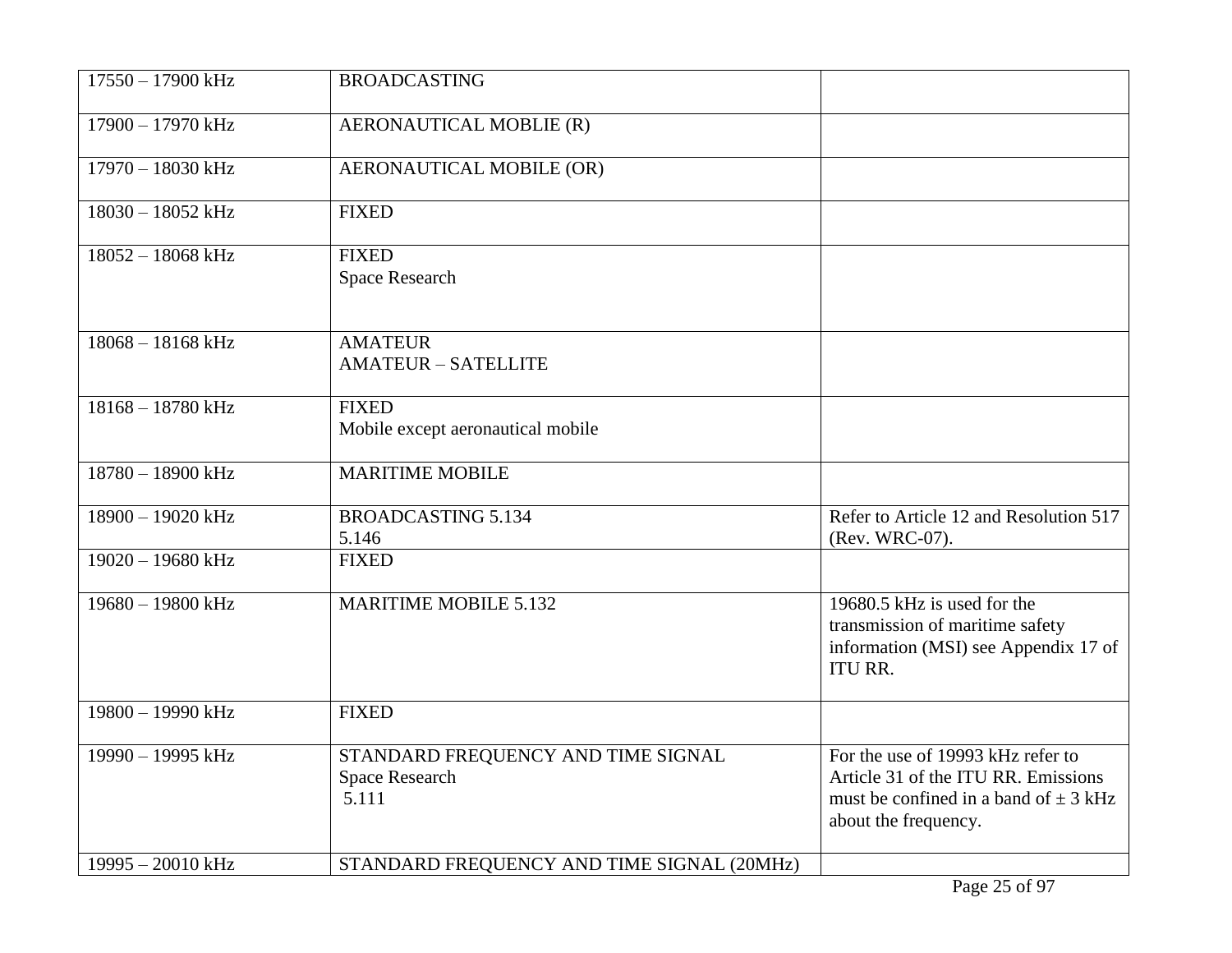|                     | 5.111                                                   |                                                                            |
|---------------------|---------------------------------------------------------|----------------------------------------------------------------------------|
| $20010 - 21000$ kHz | <b>FIXED</b>                                            |                                                                            |
|                     | Mobile                                                  |                                                                            |
| $21000 - 21450$ kHz | <b>AMATEUR</b>                                          |                                                                            |
|                     | <b>AMATEUR-SATELLITE</b>                                |                                                                            |
| $21450 - 21850$ kHz | <b>BROADCASTING</b>                                     |                                                                            |
| $21850 - 21870$ kHz | <b>FIXED</b>                                            |                                                                            |
| 21870 - 21924 kHz   | <b>FIXED 5.155B</b>                                     | Used by the fixed service for<br>provision of services related to aircraft |
|                     |                                                         | flight safety.                                                             |
| $21924 - 22000$ kHz | AERONAUTICAL MOBILE (R)                                 |                                                                            |
| $22000 - 22855$ kHz | <b>MARITIME MOBILE 5.132</b>                            | 22376 kHz is used for the                                                  |
|                     |                                                         | transmission of maritime safety                                            |
|                     |                                                         | information (MSI) see Appendix 17 of<br><b>ITU RR.</b>                     |
| $22855 - 23000$ kHz | <b>FIXED</b>                                            |                                                                            |
| $23000 - 23200$ kHz | <b>FIXED</b>                                            |                                                                            |
|                     | Mobile except aeronautical (R)                          |                                                                            |
| 23200 - 23350 kHz   | AERONAUTICAL MOBILE (OR)                                | Used by the fixed service for                                              |
|                     | <b>FIXED 5.156A</b>                                     | provision of services related to aircraft                                  |
|                     |                                                         | flight safety.<br>Maritime mobile service is limited to                    |
| $23350 - 24000$ kHz | <b>FIXED</b><br>MOBILE except aeronautical mobile 5.157 | inter-ship radiotelegraphy.                                                |
|                     |                                                         |                                                                            |
| 24000 - 24450 kHz   | <b>FIXED</b>                                            |                                                                            |
|                     | <b>LAND MOBILE</b>                                      |                                                                            |
| $24450 - 24600$ kHz | <b>FIXED</b>                                            | Radiolocation services are limited to                                      |
|                     | <b>LAND MOBILE</b><br>Radiolocation 5.132A              | oceanographic radars, refer to<br>Resolution 612 (Rev.WRC-12).             |
|                     |                                                         | $D = 26.67$                                                                |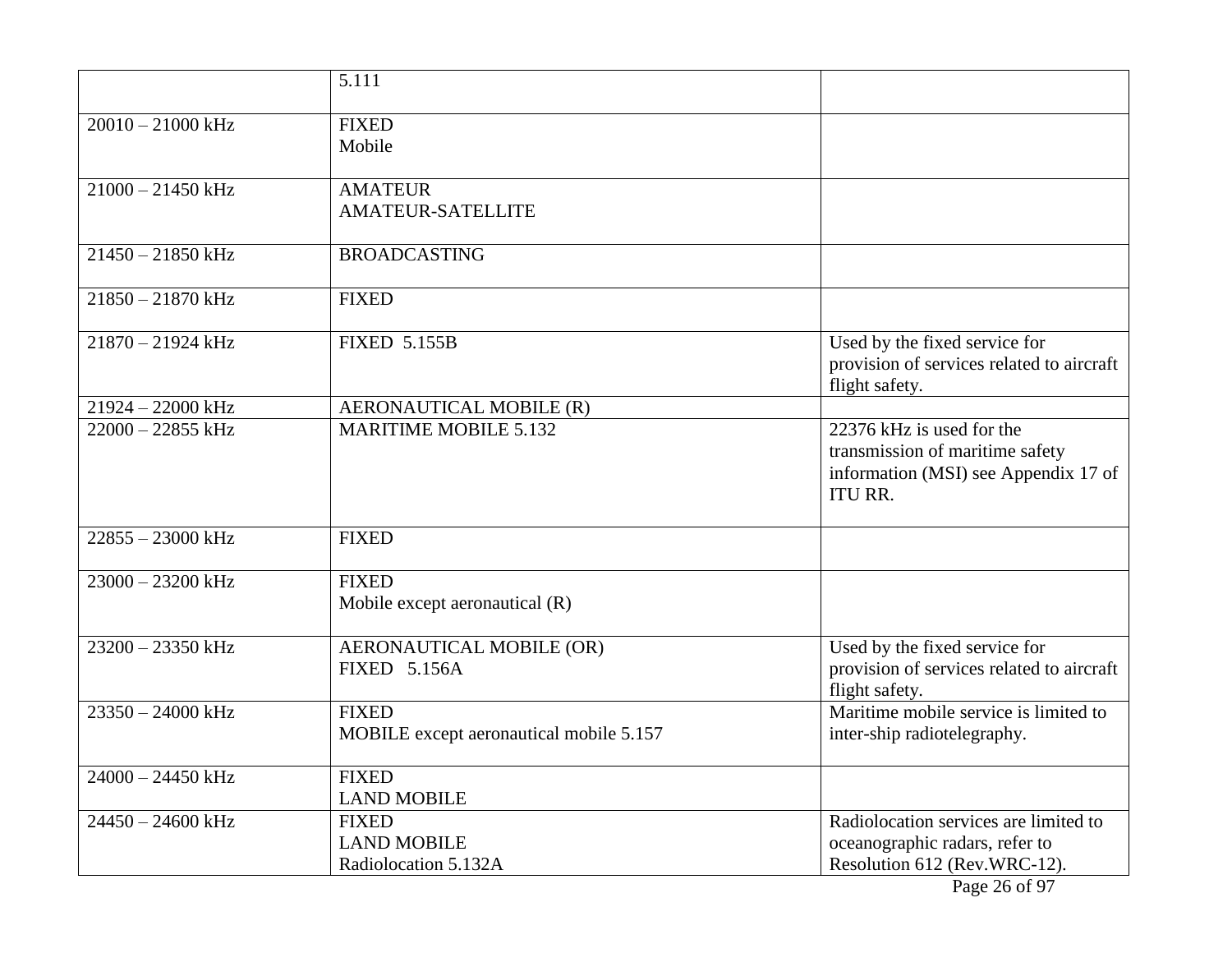| 24600 - 24890 kHz   | <b>FIXED</b>                               |                                       |
|---------------------|--------------------------------------------|---------------------------------------|
|                     | <b>LAND MOBILE</b>                         |                                       |
|                     |                                            |                                       |
| 24890 - 24990 kHz   | <b>AMATEUR</b>                             |                                       |
|                     | <b>AMATEUR-SATELLITE</b>                   |                                       |
|                     |                                            |                                       |
| 24990 - 25005 kHz   | STANDARD FREQUENCY AND TIME SIGNAL (25MHz) |                                       |
|                     |                                            |                                       |
| $25005 - 25010$ kHz | STANDARD FREQUENCY AND TIME SIGNAL         |                                       |
|                     |                                            |                                       |
|                     | Space Research                             |                                       |
| $25010 - 25070$ kHz | <b>FIXED</b>                               |                                       |
|                     |                                            |                                       |
|                     | MOBILE except aeronautical mobile          |                                       |
| $25070 - 25210$ kHz | <b>MARITIME MOBILE</b>                     |                                       |
|                     |                                            |                                       |
| $25210 - 25550$ kHz | <b>FIXED</b>                               |                                       |
|                     | MOBILE except aeronautical mobile          |                                       |
|                     |                                            |                                       |
| $25550 - 25670$ kHz | <b>RADIO ASTRONOMY</b>                     |                                       |
|                     |                                            |                                       |
| $25670 - 26100$ kHz | <b>BROADCASTING</b>                        |                                       |
|                     |                                            |                                       |
| $26100 - 26175$ kHz | <b>MARITIME MOBILE 5.132</b>               | 26100.5 kHz is used for the           |
|                     |                                            | transmission of maritime safety       |
|                     |                                            | information (MSI) see Appendix 17 of  |
|                     |                                            | <b>ITU RR.</b>                        |
|                     |                                            |                                       |
| $26175 - 26200$ kHz | <b>FIXED</b>                               |                                       |
|                     | MOBILE except aeronautical mobile          |                                       |
| $26200 - 26350kHz$  | <b>FIXED</b>                               | Radiolocation services are limited to |
|                     | MOBILE except aeronautical mobile          | oceanographic radars, refer to        |
|                     | Radiolocation 5.132A                       | Resolution 612 (Rev.WRC-12).          |
|                     |                                            |                                       |
| $26350 - 27500$ kHz | <b>FIXED</b>                               | Also designated for ISM applications, |
|                     | MOBILE except aeronautical mobile          | subject to the provisions of No.15.13 |
|                     | 5.150                                      | of the ITU-RR.                        |
|                     |                                            | $\sim$ $\sim$ $\sim$                  |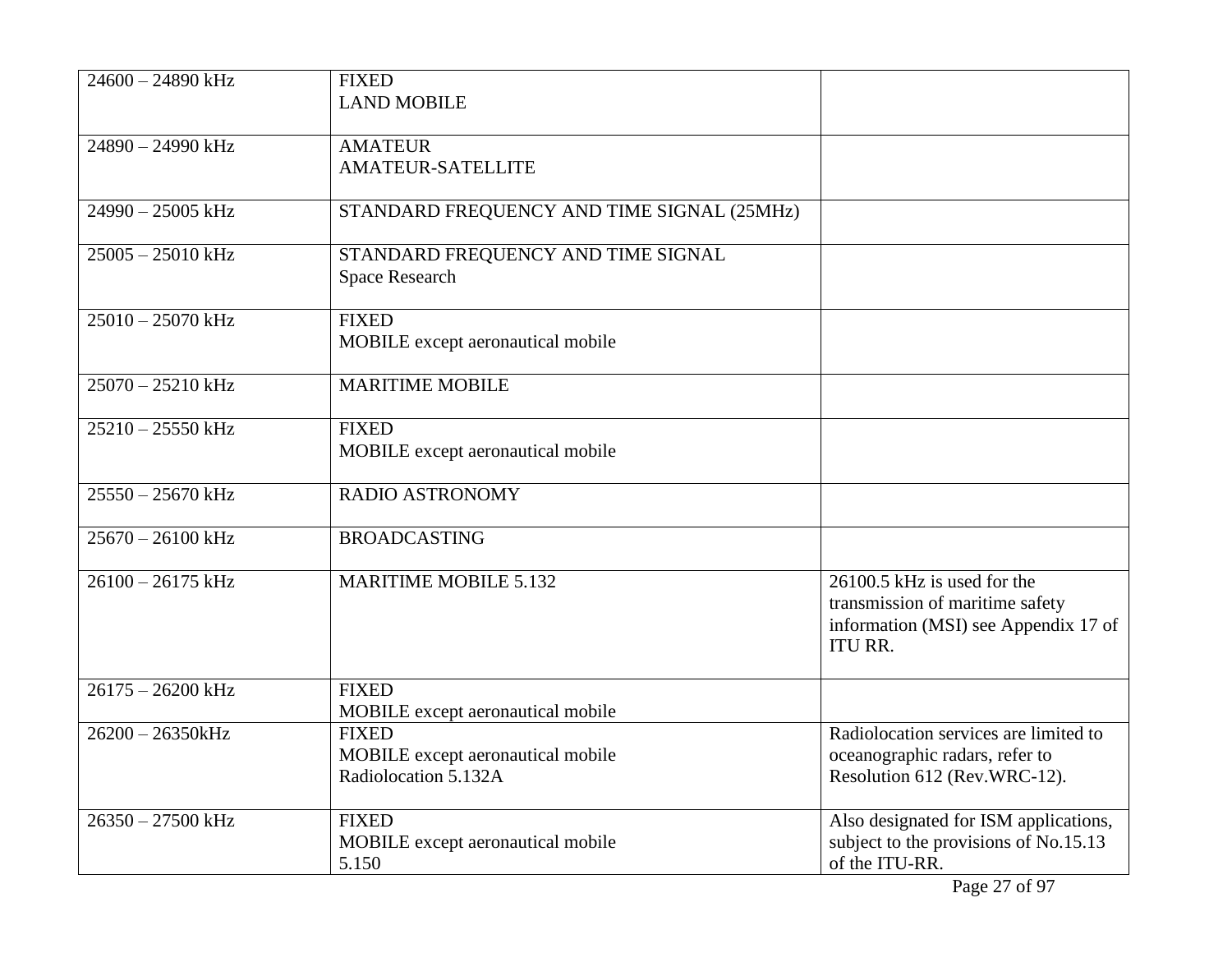| $27.5 - 28$ MHz              | METEOROLOGICAL AIDS                        |                                       |
|------------------------------|--------------------------------------------|---------------------------------------|
|                              | <b>FIXED</b>                               |                                       |
|                              | <b>MOBILE</b>                              |                                       |
|                              |                                            |                                       |
| $28 - 29.7$ MHz              | <b>AMATEUR</b>                             |                                       |
|                              | <b>AMATEUR-SATELLITE</b>                   |                                       |
|                              |                                            |                                       |
| $29.7 - 30.005 \text{ MHz}$  | <b>FIXED</b>                               |                                       |
|                              | <b>MOBILE</b>                              |                                       |
|                              |                                            |                                       |
| $30.005 - 30.01$ MHz         | SPACE OPERATION (satellite identification) |                                       |
|                              | <b>FIXED</b>                               |                                       |
|                              | <b>MOBILE</b>                              |                                       |
|                              | SPACE RESEARCH                             |                                       |
|                              |                                            |                                       |
| $30.01 - 37.5$ MHz           | <b>FIXED</b>                               |                                       |
|                              | <b>MOBILE</b>                              |                                       |
|                              |                                            |                                       |
| $37.5 - 38.25 \text{ MHz}$   | <b>FIXED</b>                               | Fixed and mobile service operators    |
|                              | <b>MOBILE</b>                              | should refer to Nos. 4.5, 4.6 and     |
|                              | Radio Astronomy                            | Article 29 of the ITU-RR.             |
|                              | 5.149                                      |                                       |
|                              |                                            |                                       |
| $38.25 - 39$ MHz             | <b>FIXED</b>                               |                                       |
|                              | <b>MOBILE</b>                              |                                       |
| $39 - 39.5$ MHz              | <b>FIXED</b>                               | Radiolocation services are limited to |
|                              | <b>MOBILE</b>                              | oceanographic radars, refer to        |
|                              | Radiolocation 5.132A                       | Resolution 612 (Rev.WRC-12).          |
|                              |                                            |                                       |
| $39.5 - 39.986 \text{ MHz}$  | <b>FIXED</b>                               |                                       |
|                              | <b>MOBILE</b>                              |                                       |
|                              |                                            |                                       |
| $39.986 - 40.02 \text{ MHz}$ | <b>FIXED</b>                               |                                       |
|                              | <b>MOBILE</b>                              |                                       |
|                              | Space Research                             |                                       |
|                              |                                            |                                       |
|                              |                                            |                                       |
|                              |                                            |                                       |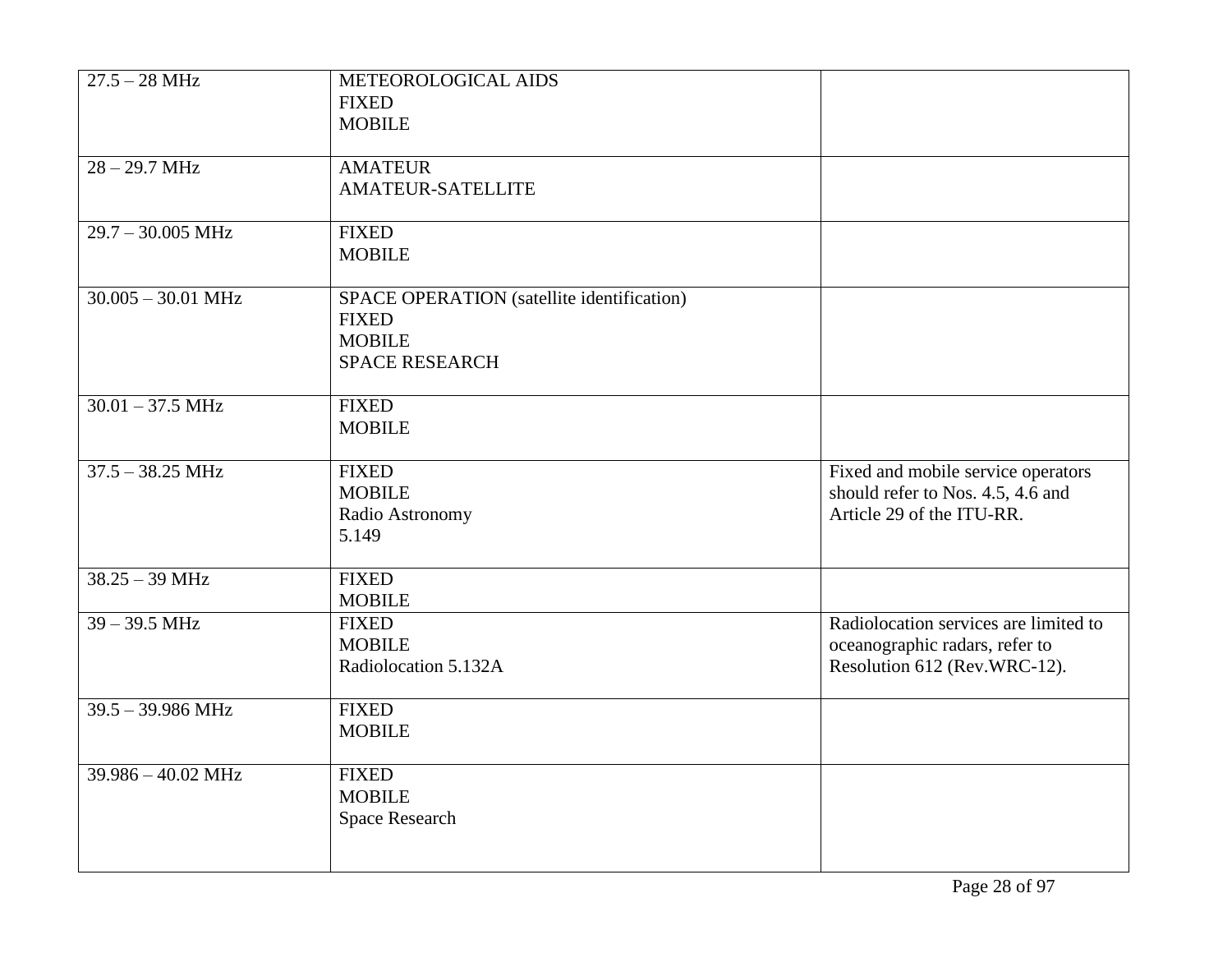| $40.02 - 40.98$ MHz          | <b>FIXED</b><br><b>MOBILE</b><br>5.150                 | Also designated for ISM applications,<br>subject to the provisions of No.15.13<br>of the ITU-RR.                             |
|------------------------------|--------------------------------------------------------|------------------------------------------------------------------------------------------------------------------------------|
| $40.98 - 41.015 \text{ MHz}$ | <b>FIXED</b><br><b>MOBILE</b><br><b>Space Research</b> |                                                                                                                              |
| $41.015 - 42$                | <b>FIXED</b><br><b>MOBILE</b>                          |                                                                                                                              |
| $42 - 42.5$ MHz              | <b>FIXED</b><br><b>MOBILE</b><br>Radiolocation 5.132A  | Radiolocation services are limited to<br>oceanographic radars, refer to<br>Resolution 612 (Rev.WRC-12).                      |
| $42.5 - 47$ MHz              | <b>FIXED</b><br><b>MOBILE</b>                          |                                                                                                                              |
| $47 - 68$ MHz                | <b>BROADCASTING</b>                                    |                                                                                                                              |
| $68 - 74.8$ MHz              | <b>FIXED</b><br>MOBILE except aeronautical mobile      |                                                                                                                              |
| $74.8 - 75.2 \text{ MHz}$    | AERONAUTICAL RADIONAVIGATION<br>5.180                  | The frequency 75 MHz is assigned to<br>marker beacons, other services should<br>avoid causing harmful interference to<br>it. |
| $75.2 - 87.5$ MHz            | <b>FIXED</b><br>MOBILE except aeronautical mobile      |                                                                                                                              |
| $87.5 - 108 \text{ MHz}$     | <b>BROADCASTING</b>                                    | Used by Sound Broadcasting<br>Operators.                                                                                     |
| $108 - 117.975$ MHz          | AERONAUTICAL RADIONAVIGATION<br>5.197A                 | Refer to Resolution 413 (Rev.WRC-<br>$(07)$ .                                                                                |
| 117.975 - 137 MHz            | AERONAUTICAL MOBILE (R)<br>5.111 5.200                 | Refer to Article 31 of the ITU RR.                                                                                           |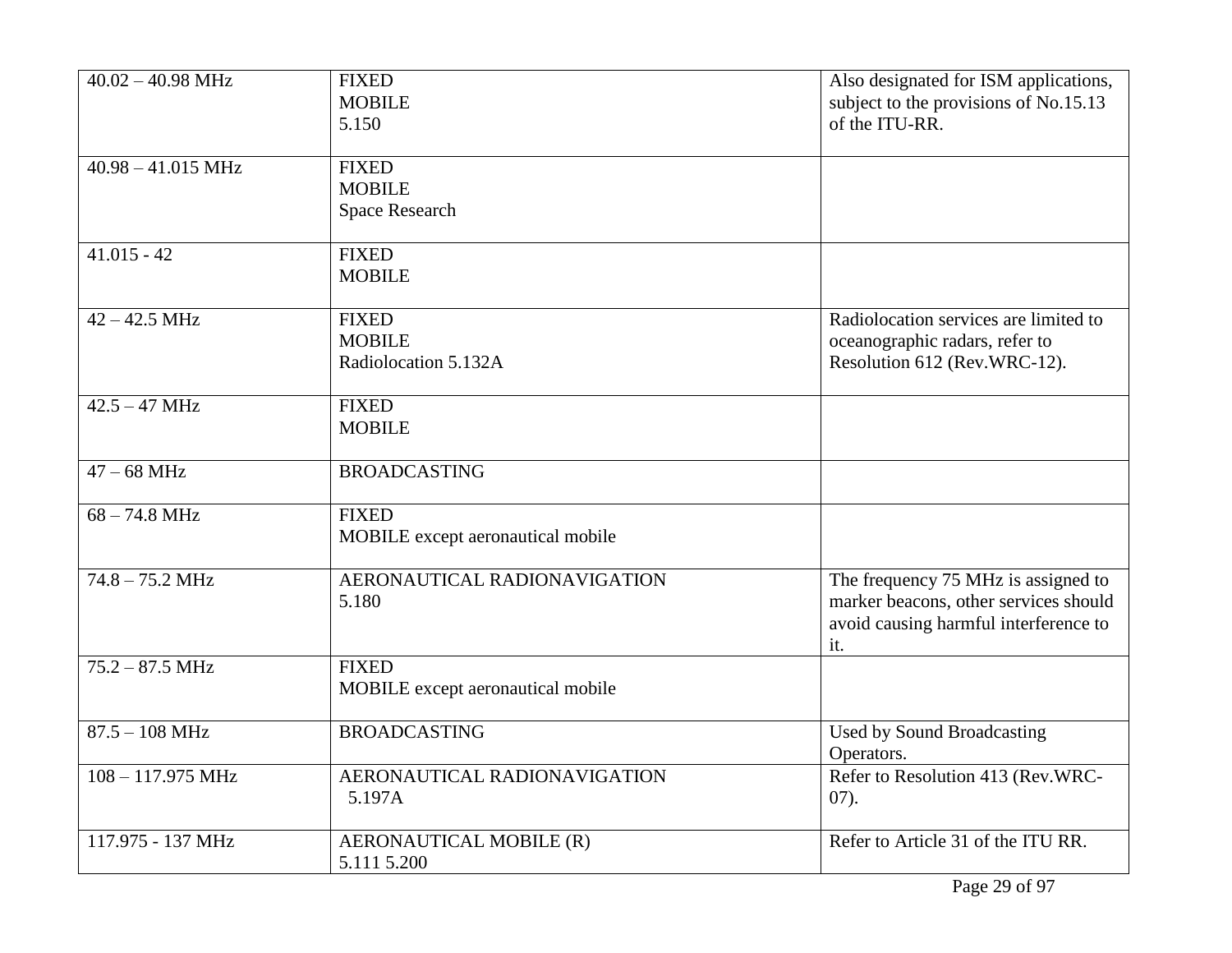|                         |                                                                                                                                                                                    | 136-144 MHz is used by 2-way Radio<br>Networks.                                                                                                 |
|-------------------------|------------------------------------------------------------------------------------------------------------------------------------------------------------------------------------|-------------------------------------------------------------------------------------------------------------------------------------------------|
| 137 - 137.025 MHz       | SPACE OPERATION (space-to-Earth)<br>METEOROLOGICAL-SATELLITE (space-to-Earth)<br>MOBILE-SATELLITE(space-to-Earth) 5.208A 5.208B 5.209                                              | Refer to Resolution 739 (Rev. WRC-<br>$(07)$ .                                                                                                  |
|                         | SPACE RESEARCH (space-to-Earth)<br>Fixed<br>Mobile except aeronautical mobile (R)                                                                                                  | Mobile-satellite service is limited to<br>non-geostationary-satellite systems.                                                                  |
|                         | 5.208                                                                                                                                                                              | The mobile-satellite service is subject<br>to coordination under No. 9.11A of<br>the ITU-RR.                                                    |
|                         |                                                                                                                                                                                    | 136-144 MHz is used by 2-way Radio<br>Networks.                                                                                                 |
| 137.025 - 37.175MHz     | SPACE OPERATION (space-to-Earth)<br>METEOROLOGICAL-SATELLITE (space-to-Earth)<br>SPACE RESEARCH (space-to-Earth)                                                                   | Refer to Resolution 739 (Rev. WRC-<br>07).                                                                                                      |
|                         | Fixed<br>Mobile except aeronautical mobile (R)<br>Mobile-Satellite (space-to-earth) 5.209 5.208A 5.208B                                                                            | Mobile-satellite service is limited to<br>non-geostationary-satellite systems.                                                                  |
|                         | 5.208                                                                                                                                                                              | The mobile-satellite service is subject<br>to coordination under No. 9.11A of<br>the ITU-RR.                                                    |
|                         |                                                                                                                                                                                    | 136-144 MHz is used by 2-way Radio<br>Networks.                                                                                                 |
| $137.175 - 137.825 MHz$ | SPACE OPERATION (space-to-Earth)<br>METEOROLOGICAL-SATELLITE (space-to-Earth)<br>MOBILE-SATELLITE(space-to-Earth) 5.209, 5.208A 5.208B<br>SPACE RESEARCH (space-to-Earth)<br>Fixed | Refer to Resolution 739 (Rev. WRC-<br>$(07)$ .<br>Mobile-satellite service is limited to<br>non-geostationary-satellite systems.                |
|                         | Mobile except aeronautical mobile (R)<br>5.208                                                                                                                                     | The mobile-satellite service is subject<br>to coordination under No. 9.11A of<br>the ITU-RR.<br>136-144 MHz is used by 2-way Radio<br>Networks. |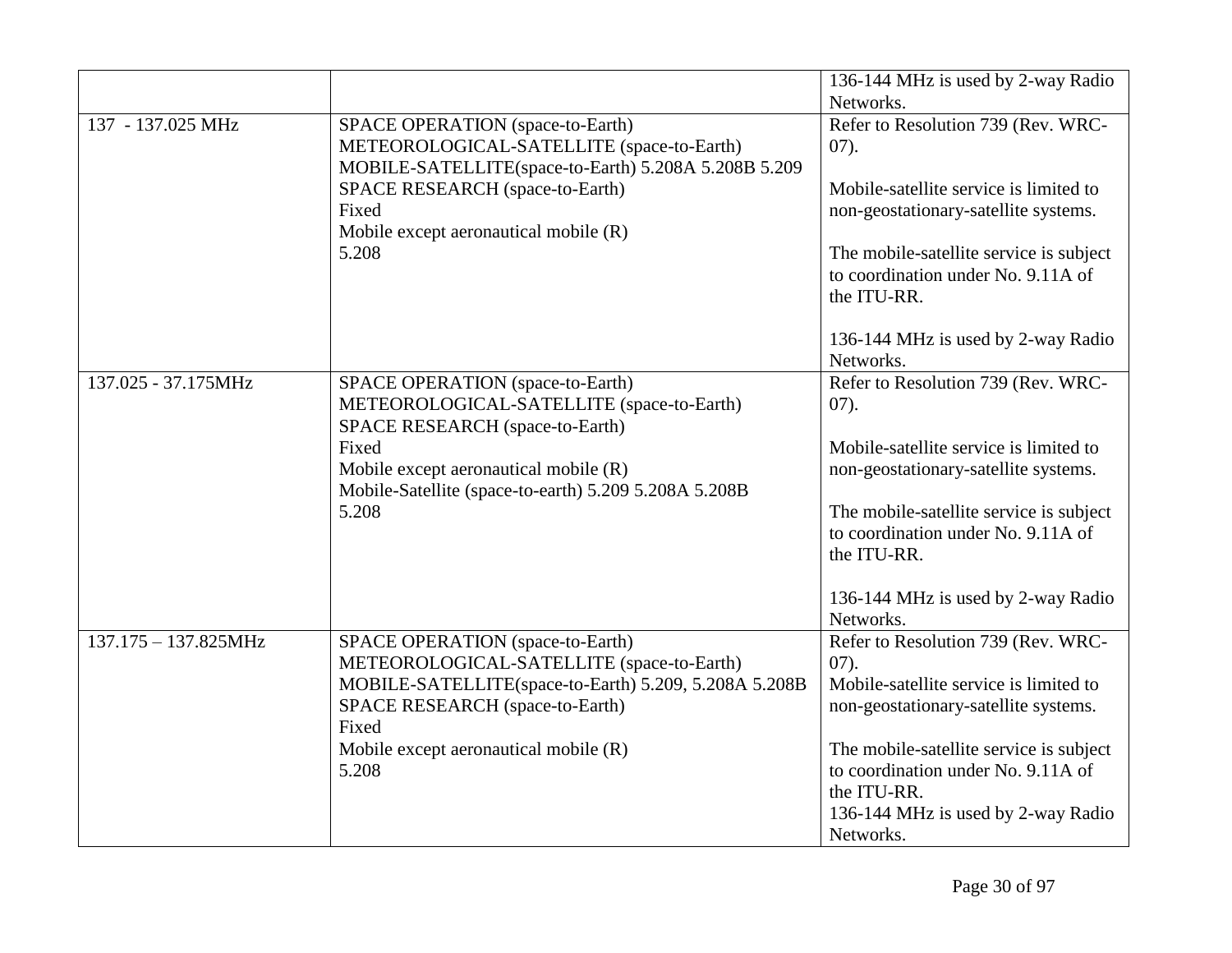| $137.825 - 138 \text{ MHz}$ | <b>SPACE OPERATION</b> (space-to-Earth)<br>METEOROLOGICAL-SATELLITE (space-to-Earth)<br>SPACE RESEARCH (space-to-Earth)<br>Fixed<br>Mobile except aeronautical mobile (R)<br>Mobile-satellite (space-to-Earth) 5.208A 5.208B 5.209<br>5.208 | Refer to Resolution 739 (Rev. WRC-<br>$(07)$ .<br>Mobile-satellite service is limited to<br>non-geostationary-satellite systems.<br>The mobile-satellite service is subject<br>to coordination under No. 9.11A of<br>the ITU RR.<br>136-144 MHz is used by 2-way Radio<br>Networks. |
|-----------------------------|---------------------------------------------------------------------------------------------------------------------------------------------------------------------------------------------------------------------------------------------|-------------------------------------------------------------------------------------------------------------------------------------------------------------------------------------------------------------------------------------------------------------------------------------|
| $138 - 144 MHz$             | <b>FIXED</b><br><b>MOBILE</b><br>5.212                                                                                                                                                                                                      | For use by 2-way Radio Networks.                                                                                                                                                                                                                                                    |
| $144 - 146$ MHz             | <b>AMATEUR</b><br><b>AMATEUR-SATELLITE</b>                                                                                                                                                                                                  |                                                                                                                                                                                                                                                                                     |
| 146 - 174 MHz               | <b>FIXED</b><br><b>MOBILE</b><br>5.218, 5.219, 5.221, 5.149, 5.226, 5.111<br>5.228AA 5.228F                                                                                                                                                 | For use by 2-way Radio Networks.<br>The band 161.9375-161.9625 MHz<br>and 161.9875-162.0125 May be used<br>by the Mobile-satellite service, subject<br>to Appendix 18 of the ITU RR.                                                                                                |
| $174 - 230$ MHz             | <b>BROADCASTING</b>                                                                                                                                                                                                                         | Used by Analogue Television<br><b>Broadcasting Operators.</b>                                                                                                                                                                                                                       |
| 230 - 235 MHz               | <b>FIXED</b><br><b>MOBILE</b>                                                                                                                                                                                                               |                                                                                                                                                                                                                                                                                     |
| 235 - 267 MHz               | <b>FIXED</b><br><b>MOBILE</b><br>5.111 5.254 ,5.256                                                                                                                                                                                         | For the use of 243 MHz refer to<br>Article 31 of the ITU RR.<br>May be used by the mobile-satellite<br>service, subject to agreement obtained<br>under No. 9.21 of the ITU RR.                                                                                                      |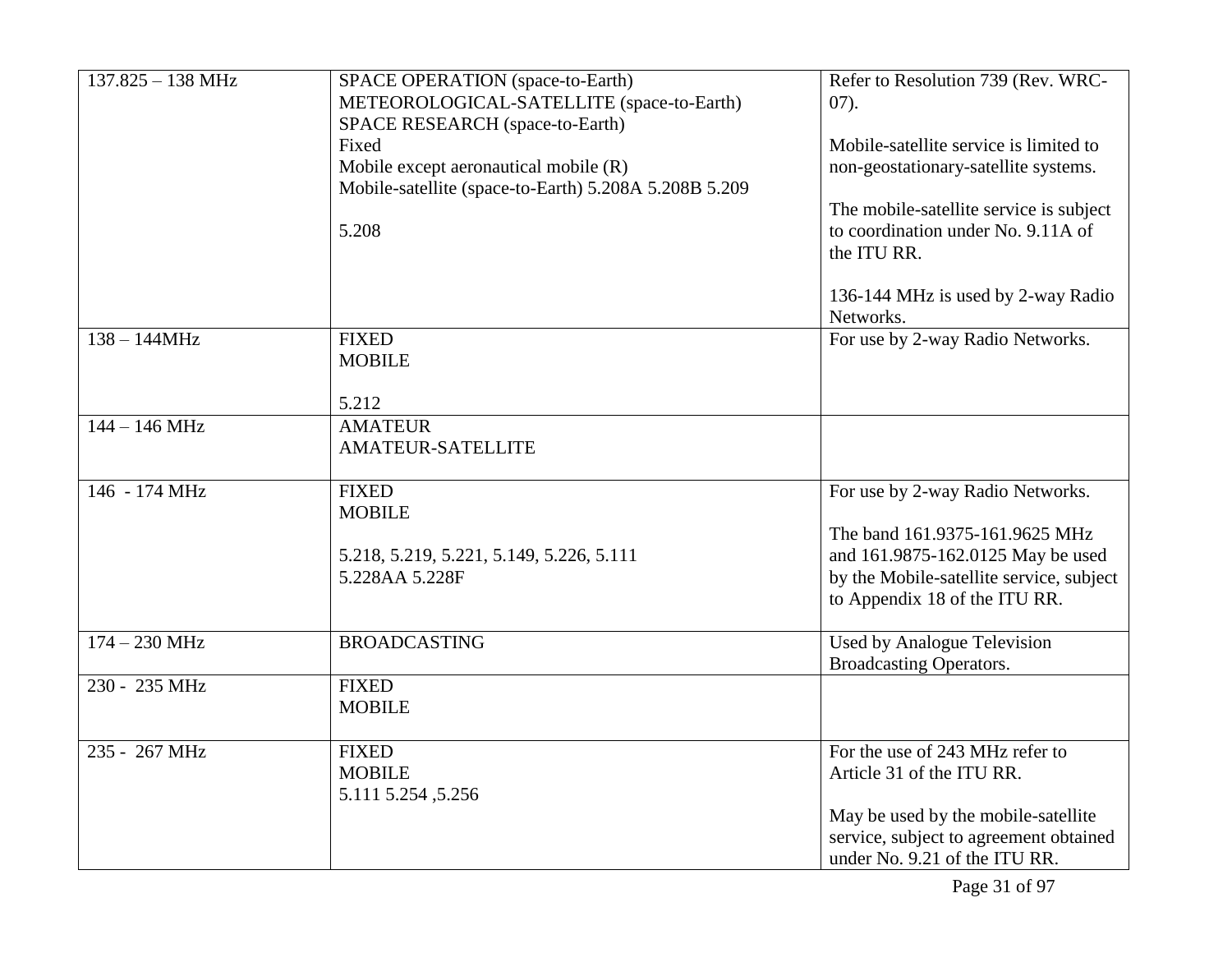| $267 - 272$ MHz           | <b>FIXED</b><br><b>MOBILE</b><br>Space Operation (space-to-Earth)<br>5.254 5.257 | Refer to No. 9.21 of the ITU RR.                                                                                                   |
|---------------------------|----------------------------------------------------------------------------------|------------------------------------------------------------------------------------------------------------------------------------|
| 272 - 273 MHz             | SPACE OPERATION (space-to-Earth)<br><b>FIXED</b><br><b>MOBILE</b><br>5.254       | May be used by the mobile-satellite<br>service, subject to agreement obtained<br>under No. 9.21 of the ITU RR.                     |
| $273 - 312$ MHz           | <b>FIXED</b><br><b>MOBILE</b><br>5.254                                           | May be used by the mobile-satellite<br>service, subject to agreement obtained<br>under No. 9.21 of the ITU RR.                     |
| 312 - 315 MHz             | <b>FIXED</b><br><b>MOBILE</b><br>Mobile-Satellite (Earth-to-space) 5.254, 5.255  | May be used by the mobile-satellite<br>service, subject to agreement obtained<br>under Nos. 9.21 and 9.11A of the ITU<br>RR.       |
| 315 - 322 MHz             | <b>FIXED</b><br><b>MOBILE</b><br>5.254                                           | May be used by the mobile-satellite<br>service, subject to agreement obtained<br>under No. 9.21 of the ITU RR.                     |
| $322 - 328.6 \text{ MHz}$ | <b>FIXED</b><br><b>MOBILE</b><br><b>RADIO ASTRONOMY</b><br>5.149                 | Fixed and Mobile service operators<br>should refer to Nos. 4.5, 4.6 and<br>Article 29 of the ITU-RR.                               |
| 328.6 - 335.4 MHz         | AERONAUTICAL RADIONAVIGATION 5.258                                               | Aeronautical radionavigation service<br>is limited to Instrument Landing<br>Systems (glide path).                                  |
| 335.4 - 387 MHz           | <b>FIXED</b><br><b>MOBILE</b><br>55.254                                          | <b>Used for Studio-Transmitter-Links</b><br>(STL) and Outside Broadcasting (OB)<br>operations.<br>See Resolution 739 (Rev. WRC-15) |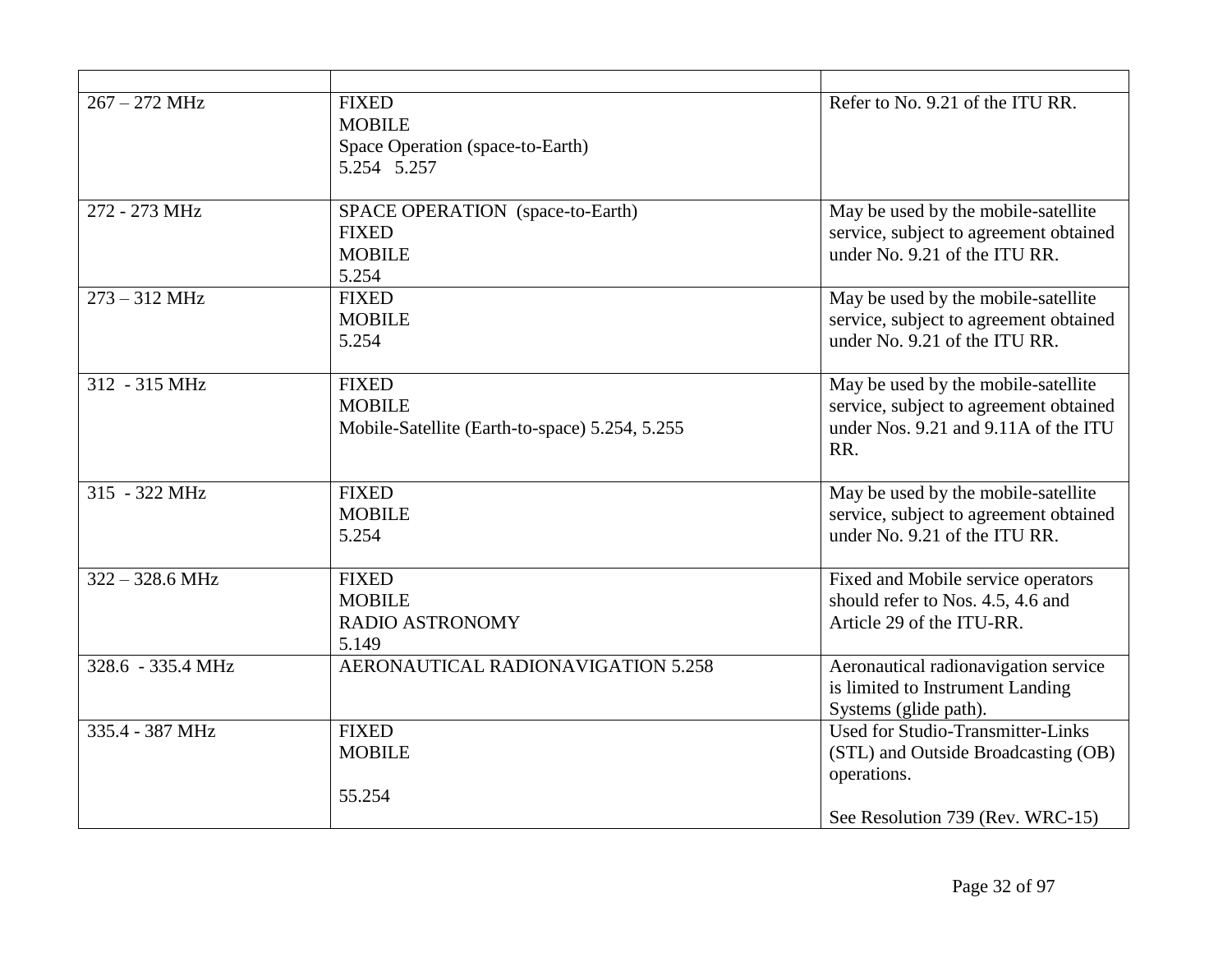| 387-390MHz            | <b>FIXED</b><br><b>MOBILE</b><br>Mobile -satellite (space to Earth) 5.208A, 5.208B, 5.245, 5.255                                                                                                   | <b>Used for Studio-Transmitter-Links</b><br>(STL) and Outside Broadcasting (OB)<br>operations. |                                                                   |
|-----------------------|----------------------------------------------------------------------------------------------------------------------------------------------------------------------------------------------------|------------------------------------------------------------------------------------------------|-------------------------------------------------------------------|
| 390-399.9 MHz         | <b>FIXED</b><br><b>MOBILE</b><br>5.254                                                                                                                                                             | <b>FIXED</b><br><b>MOBILE</b>                                                                  |                                                                   |
| 399.9-400.05 MHz      | MOBILE SATELLITE (Earth-to-space)<br>5.209 5.220                                                                                                                                                   | <b>Used for Studio-Transmitter-Links</b><br>(STL) and Outside Broadcasting (OB)<br>operations. |                                                                   |
|                       |                                                                                                                                                                                                    |                                                                                                |                                                                   |
| $400.05 - 400.15$ MHz | STANDARD FREQUENCY AND TIME SIGNAL SATELLITE<br>5.261 5.262                                                                                                                                        |                                                                                                |                                                                   |
| 400.15-401 MHz        | METEOROLOGICAL AIDS<br>METEOLOGICAL -SATELLITE (Space to Earth)<br>MOBILE-SATELLITE (space to Earth)<br><b>SPACE RESEARCH</b> (space to Earth)<br>Space operation (space to Earth)<br>5.262, 5.264 |                                                                                                | The Band has been<br>designated for Fixed and<br>Mobile services. |
| 401-402 MHz           | METEOROLOGICAL AIDS<br>SPACE OPERATION (space to Earth)<br>EARTH EXPLORATION-SATELLITE (Earth to space)<br>METEOLOGICAL -SATELLITE (Space to Earth)<br>Fixed<br>Mobile except aeronautical mobile  |                                                                                                | The Band has been<br>designated for Fixed and<br>Mobile services. |
| 402-403 MHz           | <b>METEOROLOGICAL AIDS</b><br>EARTH EXPLORATION-SATELLITE (Earth to space)<br>METEOLOGICAL -SATELLITE (Space to Earth)<br>Fixed<br>Mobile except aeronautical mobile                               |                                                                                                | The Band has been<br>designated for Fixed and<br>Mobile services. |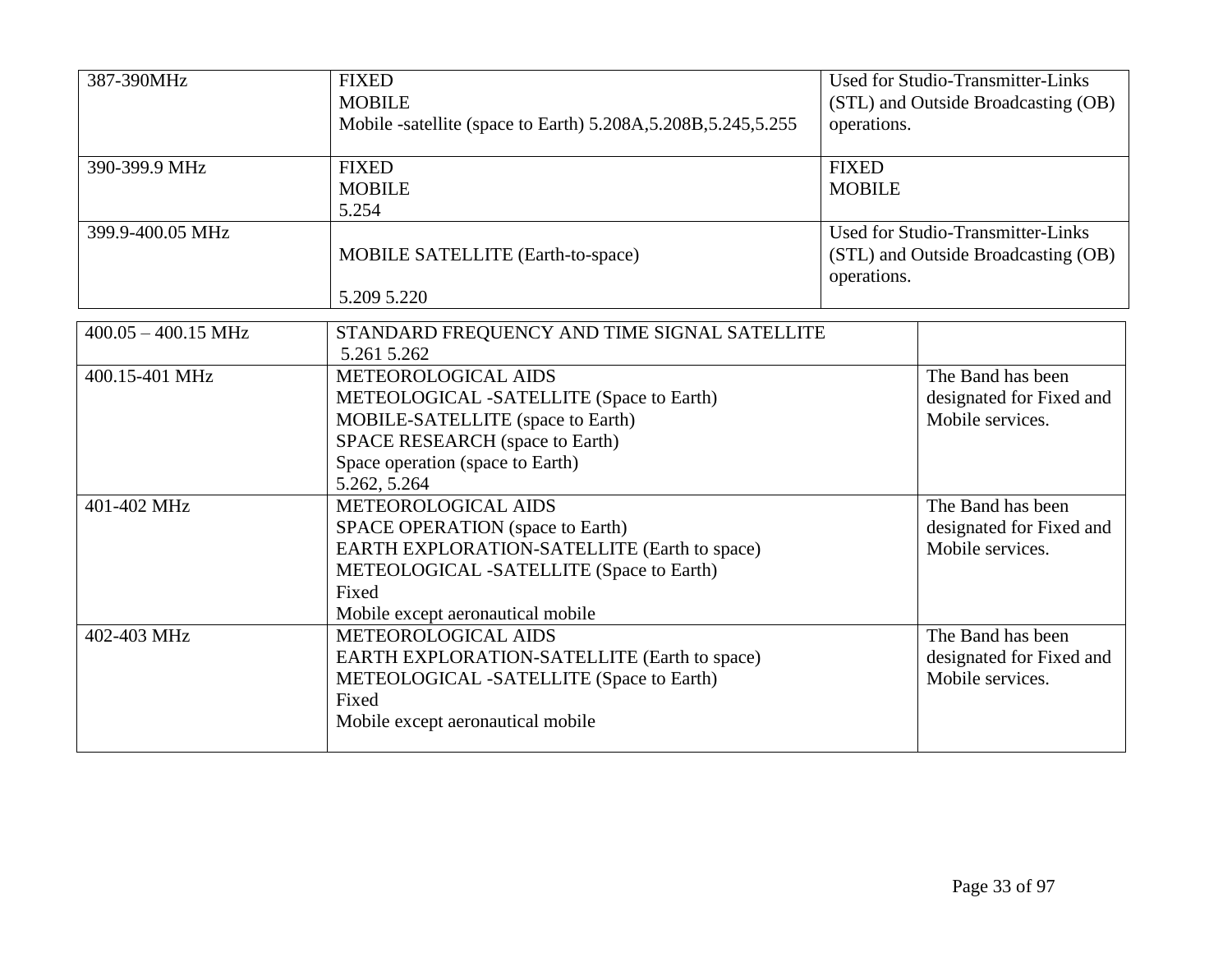| 403-406 MHz  | METEOROLOGICAL AIDS                   | The Band has been         |
|--------------|---------------------------------------|---------------------------|
|              | Fixed                                 | designated for Fixed and  |
|              | Mobile except aeronautical mobile     | Mobile services.          |
|              |                                       |                           |
|              | 5.265                                 |                           |
|              |                                       |                           |
|              |                                       |                           |
| 406-406.1MHz | MOBILE- SATELLITE (space-to-Earth)    | Refer to Article 31.      |
|              | 5.266 5.257                           |                           |
|              |                                       |                           |
| 406.1-410MHz | <b>FIXED</b>                          | Fixed and Mobile service  |
|              | MOBILE except aeronautical mobile     | operators should refer to |
|              | <b>RADIO ASTRONOMY</b>                | Nos. 4.5, 4.6 and Article |
|              | 5.149, 5.265                          | 29 of the ITU-RR.         |
| 410-420MHz   | <b>FIXED</b>                          |                           |
|              | MOBILE except aeronautical mobile     |                           |
|              | SPACE RESEARCH (space-to-space) 5.268 |                           |
|              |                                       |                           |
| 420-430MHz   | <b>FIXED</b>                          |                           |
|              | MOBILE except aeronautical mobile     |                           |
|              | Radiolocation                         |                           |
| 430-432MHz   | <b>AMATEUR</b>                        |                           |
|              | <b>RADIOLOCATION</b>                  |                           |
|              |                                       |                           |
| 432-438 MHz  | <b>AMATEUR</b>                        |                           |
|              | <b>RADIOLOCATION</b>                  |                           |
|              | Earth exploration-satellite (active)  |                           |
|              | 5.138                                 |                           |
| 438-440 MHz  | <b>AMATEUR</b>                        |                           |
|              | <b>RADIOLOCATION</b>                  |                           |
|              |                                       |                           |
| 440-450MHz   | <b>FIXED</b>                          |                           |
|              | MOBILE except aeronautical mobile     |                           |
|              | Radiolocation                         |                           |
|              |                                       |                           |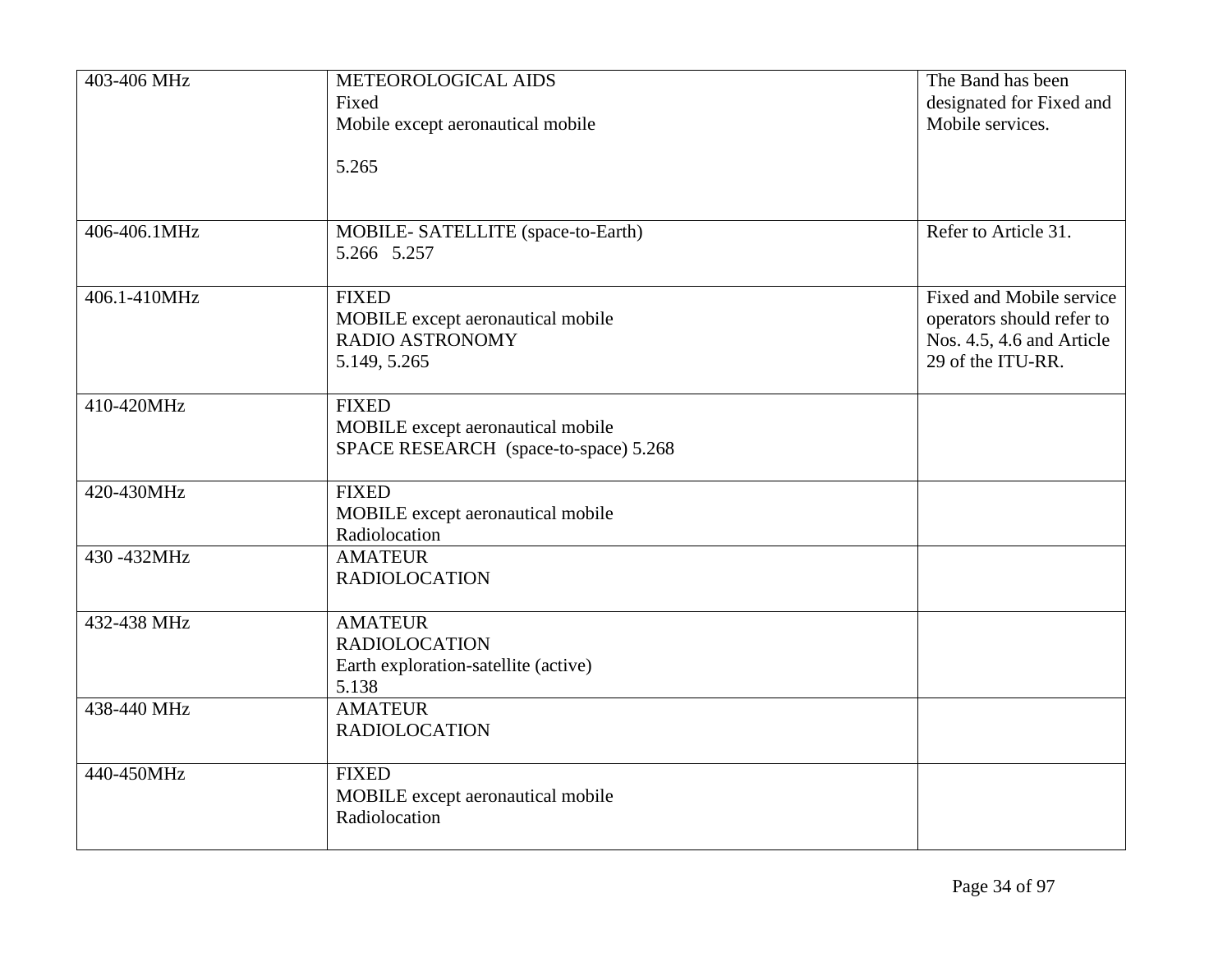| 450-470 MHz | <b>FIXED</b><br>MOBILE5.286AA                                        | Refer to Resolution 224<br>and 749(Rev.WRC-15.                            |
|-------------|----------------------------------------------------------------------|---------------------------------------------------------------------------|
|             |                                                                      |                                                                           |
| 470-694MHz  | <b>BROADCASTING</b><br>5.296 5.312A 5.311A                           | Land mobile services<br>may also be used on a<br>secondary basis.         |
| 694-790MHz  | MOBILE except aeronautical mobile 5.312A 5.317A                      | <b>Refer to Resolutions</b><br>224(Rev. WRC-15),<br>760 (WRC-15) and      |
|             | 5.311A                                                               | 749 (WRC-15)                                                              |
| 790-862MHz  | <b>FIXED</b><br>MOBILE except aeronautical mobile 5.316B 5.317A      | 825-835 MHz used for<br>IMT services.                                     |
|             |                                                                      | <b>Refer to Resolutions</b><br>224(Rev.WRC-12) &<br>749 (Rev. WRC-12).    |
| 862-890MHz  | <b>FIXED</b><br>MOBILE except aeronautical mobile 5.317A             | 870-880 MHz used for<br>IMT services.                                     |
|             |                                                                      | <b>Refer to Resolutions</b><br>224(Rev.WRC-12) &<br>749 (Rev. WRC-12).    |
| 890-960MHz  | <b>FIXED</b><br>MOBILE except aeronautical mobile 5.317A             | Used for IMT services.                                                    |
|             |                                                                      | <b>Refer to Resolutions</b><br>224(Rev.WRC-12) &<br>749 (Rev. WRC-12).    |
| 960-1164MHz | AERONAUTICAL MOBILE (R) 5.327A<br>AERONAUTICAL RADIONAVIGATION 5.328 | For Aeronautical Mobile<br>(R), refer to Resolution<br>417 (Rev. WRC-12). |
|             |                                                                      | The 1087.7-1092.3 MHz<br>is also allocated                                |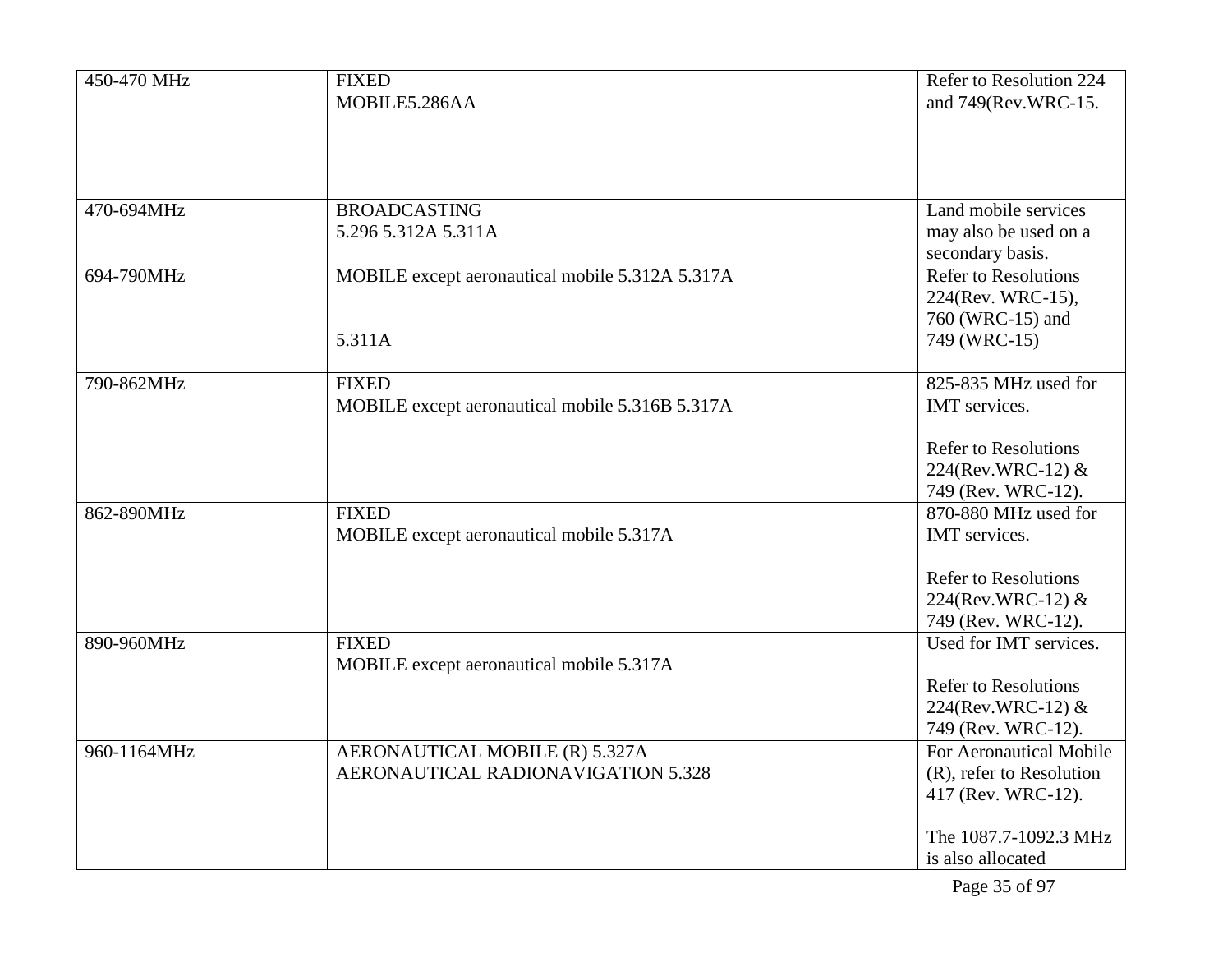|                   |                                                                                                                      | aeronautical mobile-<br>satellite ® services on a<br>primary basis subject to<br>Resolution 425 (WRC-<br>15).<br>960-1215 MHz is<br>reserved for the<br>operation & development<br>of airborne electronic<br>aids to air navigation and<br>any directly associated<br>ground-based facilities.                                                                                                                                                                                                              |
|-------------------|----------------------------------------------------------------------------------------------------------------------|-------------------------------------------------------------------------------------------------------------------------------------------------------------------------------------------------------------------------------------------------------------------------------------------------------------------------------------------------------------------------------------------------------------------------------------------------------------------------------------------------------------|
| $1164 - 1215 MHz$ | AERONAUTICAL RADIONAVIGATION 5.328<br>RADIONAVIGATION-SATELLITE (space-to-earth)(space-to-space)<br>5.328B<br>5.328A | 960-1215 MHz is<br>reserved for the<br>operation & development<br>of airborne electronic<br>aids to air navigation and<br>any directly associated<br>ground-based facilities,<br>refer to the provisions of<br>No. 21.18 in the ITU RR.<br>For radionavigation<br>satellite services, the<br>provisions of Nos. 9.12,<br>9.12A & 9.13 of the<br><b>ITU-RR</b> and Resolution<br>610(WRC-03) shall<br>apply.<br>For radionavigation-<br>satellite service refer to<br><b>Resolution 609</b><br>(Rev.WRC-07). |
| 1215-1240 MHz     | <b>EARTH EXPLORATION</b><br><b>RADIOLOCATION</b>                                                                     |                                                                                                                                                                                                                                                                                                                                                                                                                                                                                                             |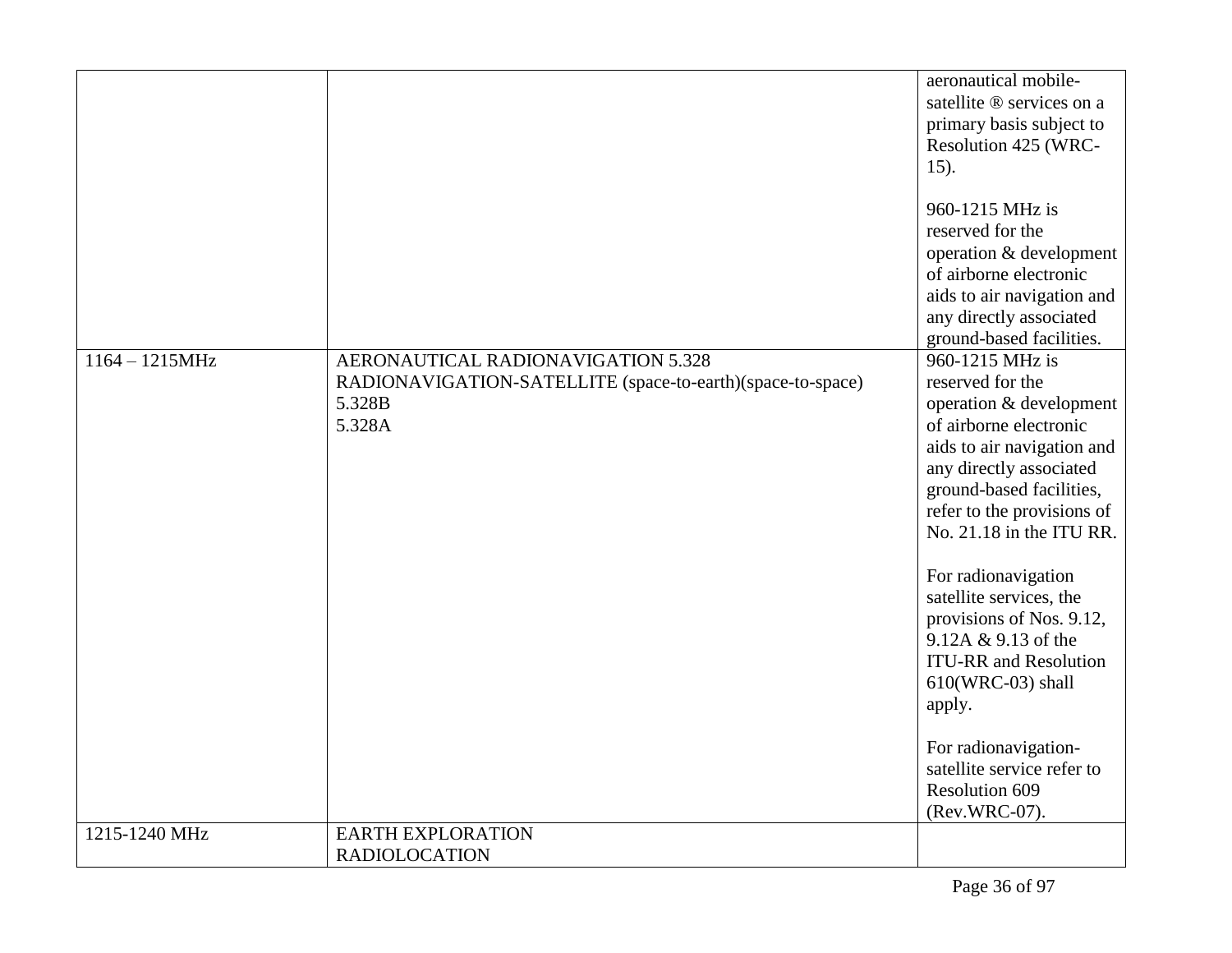|               | RADIONAVIGATION-SATELLITE (space-to-Earth) (space-to-space)<br>SPACE RESEARCH (ACTIVE)                                                                          |                                                                                                                                                                                  |
|---------------|-----------------------------------------------------------------------------------------------------------------------------------------------------------------|----------------------------------------------------------------------------------------------------------------------------------------------------------------------------------|
| 1240-1300 MHz | <b>EARTH EXPLORATION</b><br><b>RADIOLOCATION</b><br>RADIONAVIGATION-SATELLITE (space-to-Earth) (space-to-space)<br>SPACE RESEARCH (ACTIVE)<br>Amateur<br>5.335A |                                                                                                                                                                                  |
| 1300-1350MHz  | <b>RADIOLOCATION</b><br>AERONAUTICAL RADIONAVIGATION 5.337<br>RADIONAVIGATION-SATELLITE (Earth-to-Space)<br>5.337A, 5.149                                       | Restricted to ground-<br>base radars for<br>aeronautical<br>radionavigation services.<br>Service operators should<br>refer to Nos. 4.5, 4.6 and<br>Article 29 of the ITU-<br>RR. |
| 1350-1400MHz  | <b>FIXED</b><br><b>MOBILE</b><br><b>RADIOLOCATION</b><br>5.149, 5.338A, 5.339                                                                                   | Service operators should<br>refer to Nos. 4.5, 4.6 and<br>Article 29 of the ITU-<br>RR.<br>Refer to Resolution 750<br>(Rev.WRC-12).                                              |
| 1400-1427MHz  | EARTH EXPLORATION-SATELLITE (passive)<br><b>RADIO ASTRONOMY</b><br><b>SPACE RESEARCH (passive)</b><br>5.340, 5.341                                              |                                                                                                                                                                                  |
| 1427-1429MHz  | SPACE OPERATION(Earth-to-space)<br><b>FIXED</b><br>MOBILE except aeronautical mobile<br>5.338A 5.341                                                            | Refer to Resolution 750<br>(Rev.WRC-12).                                                                                                                                         |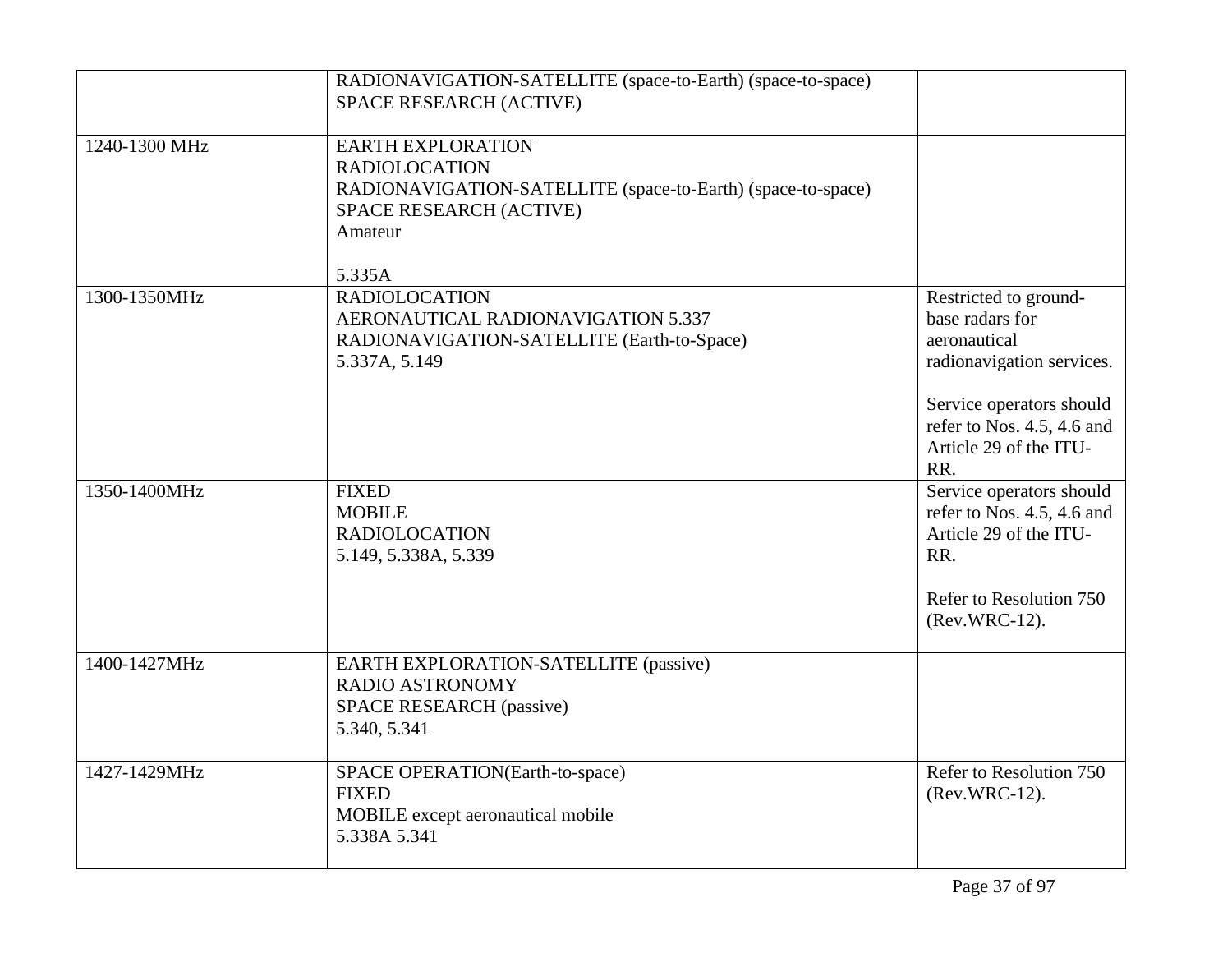| 1429-1452MHz     | <b>FIXED</b><br>MOBILE except aeronautical mobile<br>5.338A 5.341                                                                                                                           | Refer to Resolution 750<br>(Rev.WRC-12).                                                                                                                                                                                                                                                           |
|------------------|---------------------------------------------------------------------------------------------------------------------------------------------------------------------------------------------|----------------------------------------------------------------------------------------------------------------------------------------------------------------------------------------------------------------------------------------------------------------------------------------------------|
| 1452-1492MHz     | <b>FIXED</b><br>MOBILE except aeronautical mobile<br><b>BROADCASTING</b><br>BROADCASTING-SATELLITE 5.208B<br>5.341 5.345                                                                    | Refer to Resolution 739<br>(Rev. WRC-07).                                                                                                                                                                                                                                                          |
| 1492-1518MHZ     | <b>FIXED</b><br>MOBILE except aeronautical mobile<br>5.341                                                                                                                                  |                                                                                                                                                                                                                                                                                                    |
| $1518 - 1525MHz$ | <b>FIXED</b><br>MOBILE except aeronautical mobile<br>MOBILE-SATELLITE (space-to-Earth) 5.348, 5.351A<br>5.341                                                                               | Mobile satellite services<br>shall not claim protection<br>from the fixed service.<br>Refer to No. 9.11A of<br>the ITU RR &<br>Resolutions 212 (Rev.<br>WRC-07) & 225(Rev.<br>WRC-07).                                                                                                             |
| 1525-1530MHz     | SPACE OPERATION(space-to-Earth)<br><b>FIXED</b><br>MOBILE- SATELLITE(space-to-Earth) 5.208B 5.351A<br>Earth exploration-satellite<br>Mobile except aeronautical mobile<br>5.341 5.351 5.354 | Refer to Resolution 739<br>(Rev. WRC-07).<br>For mobile satellite<br>services see Resolutions<br>212 (Rev.WRC-07) and<br>225 (Rev.WRC-07).<br>1525-1544 MHz shall<br>not be used for feeder<br>links of any service.<br>Mobile satellite service<br>is subject to coordination<br>under No. 9.11A. |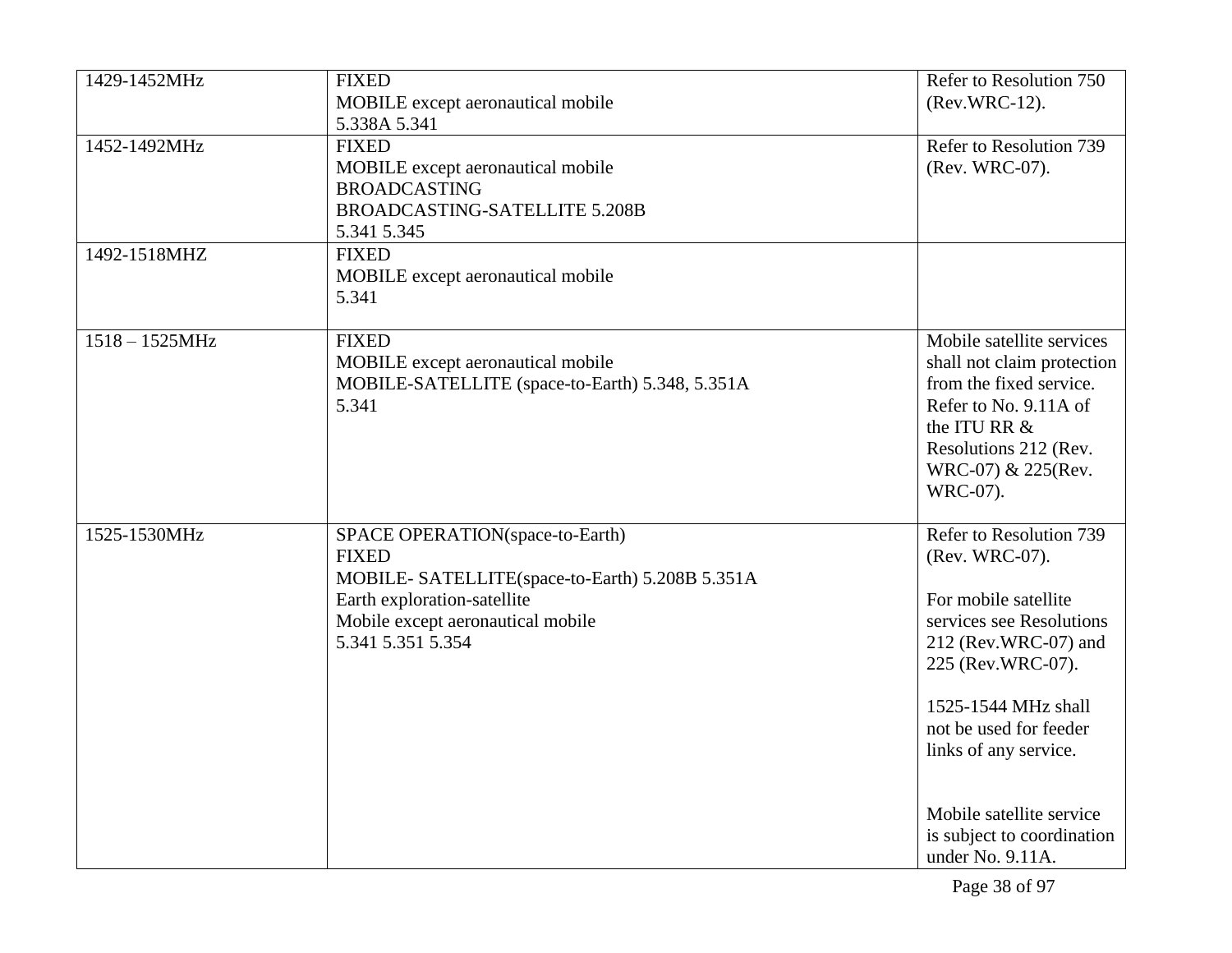| 1530-1535MHz | SPACE OPERATION(space-to-Earth)<br>MOBILE- SATELLITE(space-to-Earth) 5.208B 5.351A 5.353A<br>Earth exploration-satellite<br>Fixed<br>Mobile except aeronautical mobile<br>5.341 5.351 5.354 | Refer to Resolution 739<br>(Rev. WRC-07).<br>For mobile satellite<br>services see Resolutions<br>212, 225(Rev.WRC-07)<br>and 222 (Rev.WRC-<br>$2000$ ).<br>1525-1544 MHz shall<br>not be used for feeder<br>links of any service.<br>Mobile satellite service<br>is subject to coordination<br>under No. 9.11A.                |
|--------------|---------------------------------------------------------------------------------------------------------------------------------------------------------------------------------------------|--------------------------------------------------------------------------------------------------------------------------------------------------------------------------------------------------------------------------------------------------------------------------------------------------------------------------------|
| 1535-1559MHz | MOBILE- SATELLITE (space-to-Earth) 5.208B 5.351A<br>5.341 5.351 5.354 5.353A5.356 5.357 5.357A                                                                                              | Refer to Resolution 739<br>(Rev. WRC-07).<br>For mobile satellite<br>services see Resolutions<br>212, 225(Rev.WRC-07)<br>and 222 (Rev.WRC-<br>$2000$ ).<br>Mobile satellite service<br>is subject to coordination<br>under No. 9.11A.<br>1525-1544 MHz &<br>1545-1559 shall not be<br>used for feeder links of<br>any service. |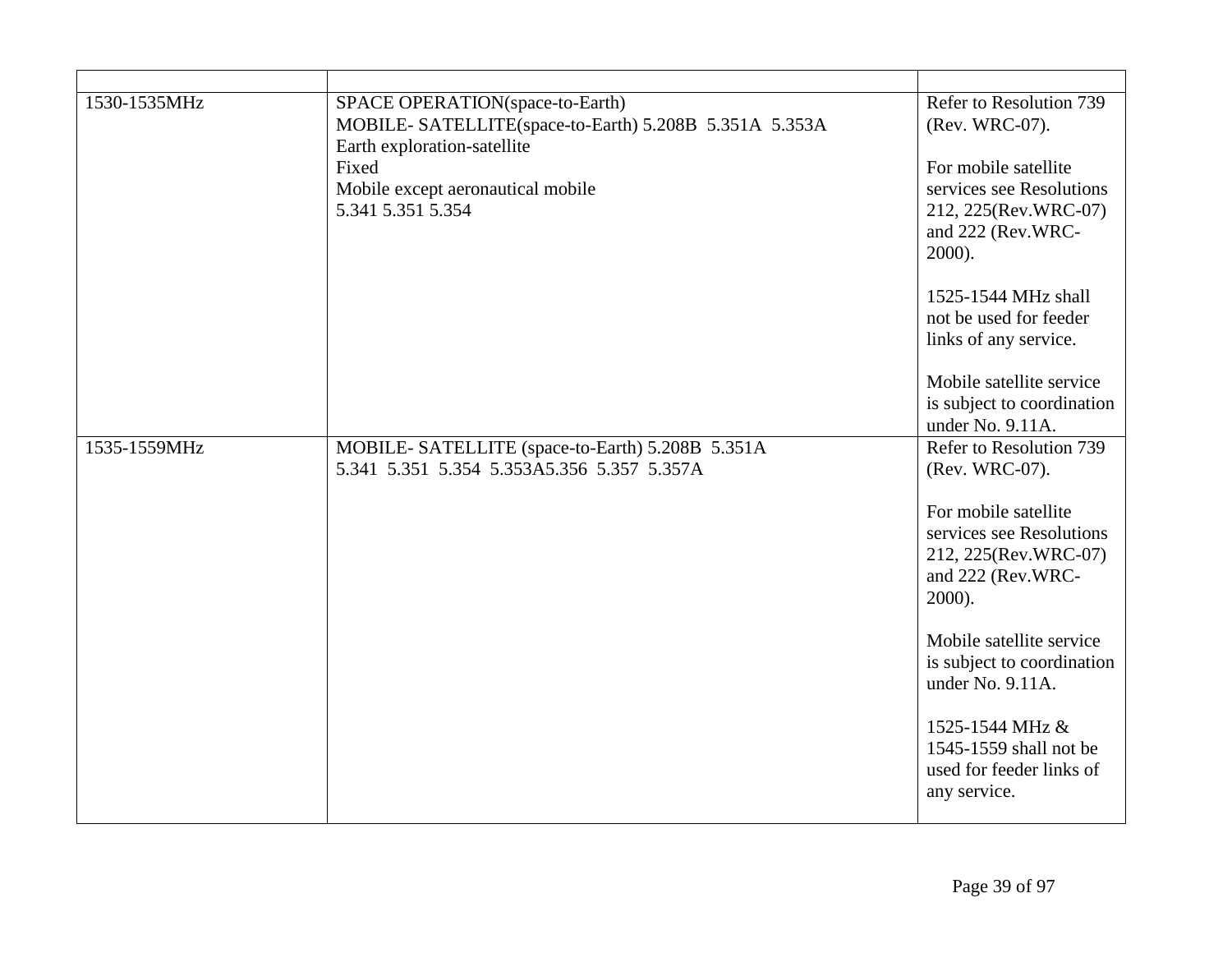|                  |                                                                                                                                                | For the use of 1544-1545<br>MHz refer to Article 31<br>and 44.<br>Transmissions in 1545-<br>1555 MHz by terrestrial<br>aeronautical stations can<br>be used to extend or<br>supplement the satellite-<br>to-aircraft links.      |
|------------------|------------------------------------------------------------------------------------------------------------------------------------------------|----------------------------------------------------------------------------------------------------------------------------------------------------------------------------------------------------------------------------------|
| 1559-1610MHz     | AERONAUTICAL RADIONAVIGATION<br>RADIONAVIGATION-SATELLITE (space-to-Earth)(space-to-space)<br>5.208B 5.328B 5.329A<br>5.341                    | Refer to Resolution 739<br>(Rev. WRC-07).<br>For radionavigation<br>satellite services, the<br>provisions of Nos. 9.12,<br>9.12A & 9.13 of the<br><b>ITU-RR</b> and Resolution<br>610(WRC-03) shall                              |
| 1610-1610.6MHz   | MOBILE-SATELLITE (Earth-to-space) 5.351A<br>AERONAUTICAL RADIONAVIGATION<br>5.341 5.364 5.366 5.367 5.368 5.371 5.372                          | apply.<br>For mobile satellite<br>services see Resolutions<br>212 & 225(Rev.WRC-<br>$(07)$ .<br>Refer to Nos.9.11A,<br>5.366 & 5.359 of ITU<br>RR.<br>For the use of $1610 -$<br>1626.5 MHz, refer to No.<br>9.21 of the ITU RR. |
| 1610.6-1613.8MHz | MOBILE-SATELLITE (Earth-to-space) 5.351A<br>RADIO-ASTRONOMY<br>AERONAUTICAL RADIONAVIGATION<br>5.149 5.341 5.364 5.366 5.367 5.368 5.371 5.372 | For mobile satellite<br>services see Resolutions<br>212 & 225(Rev.WRC-<br>07).                                                                                                                                                   |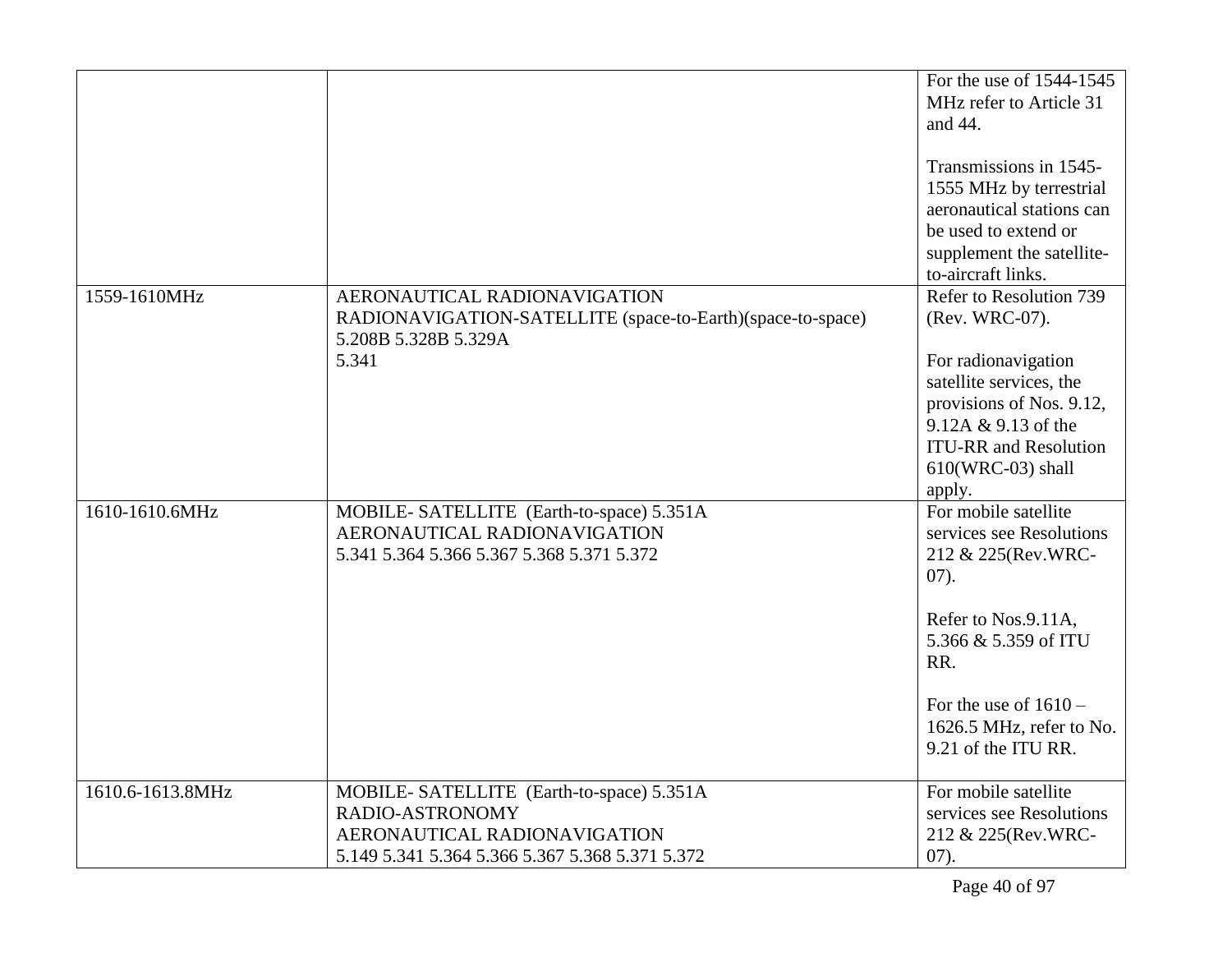|                  |                                                                                                                       | Refer to Nos.9.11A,<br>5.366 & 5.359 of ITU<br>RR.                                                                         |
|------------------|-----------------------------------------------------------------------------------------------------------------------|----------------------------------------------------------------------------------------------------------------------------|
|                  |                                                                                                                       |                                                                                                                            |
|                  |                                                                                                                       | For the use of $1610 -$                                                                                                    |
|                  |                                                                                                                       | 1626.5 MHz, refer to No.<br>9.21 of the ITU RR.                                                                            |
|                  |                                                                                                                       | Mobile satellite and<br>aeronautical<br>radionavigation services<br>should refer to Nos. 4.5,<br>4.6 and Article 29 of the |
|                  |                                                                                                                       | ITU-RR.                                                                                                                    |
| 1613.8-1626.5MHz | MOBILE- SATELLITE (Earth-to-space) 5.351A<br>AERONAUTICAL RADIONAVIGATION<br>Mobile-satellite (space-to-Earth) 5.208B | For mobile satellite<br>services see Resolutions<br>212 & 225(Rev.WRC-                                                     |
|                  |                                                                                                                       | $(07)$ .                                                                                                                   |
|                  | 5.341 5.364 5.365 5.366 5.367 5.368 5.372                                                                             | Refer to Nos.9.11A,<br>5.366 & 5.359 of ITU<br>RR.                                                                         |
|                  |                                                                                                                       | For the use of $1610 -$<br>1626.5 MHz, refer to No.<br>9.21 of the ITU RR.                                                 |
|                  |                                                                                                                       | Refer to Resolution 739<br>(Rev. WRC-07).                                                                                  |
| 1626.5-1660MHz   | MOBILE-SATELLITE (Earth-to-space) 5.351A<br>5.341 5.351 5.353A 5.354 5.357A 5.375 5.376                               | For mobile satellite<br>services see Resolutions<br>212, 225(Rev.WRC-07)<br>and 222 (Rev.WRC-<br>2000).                    |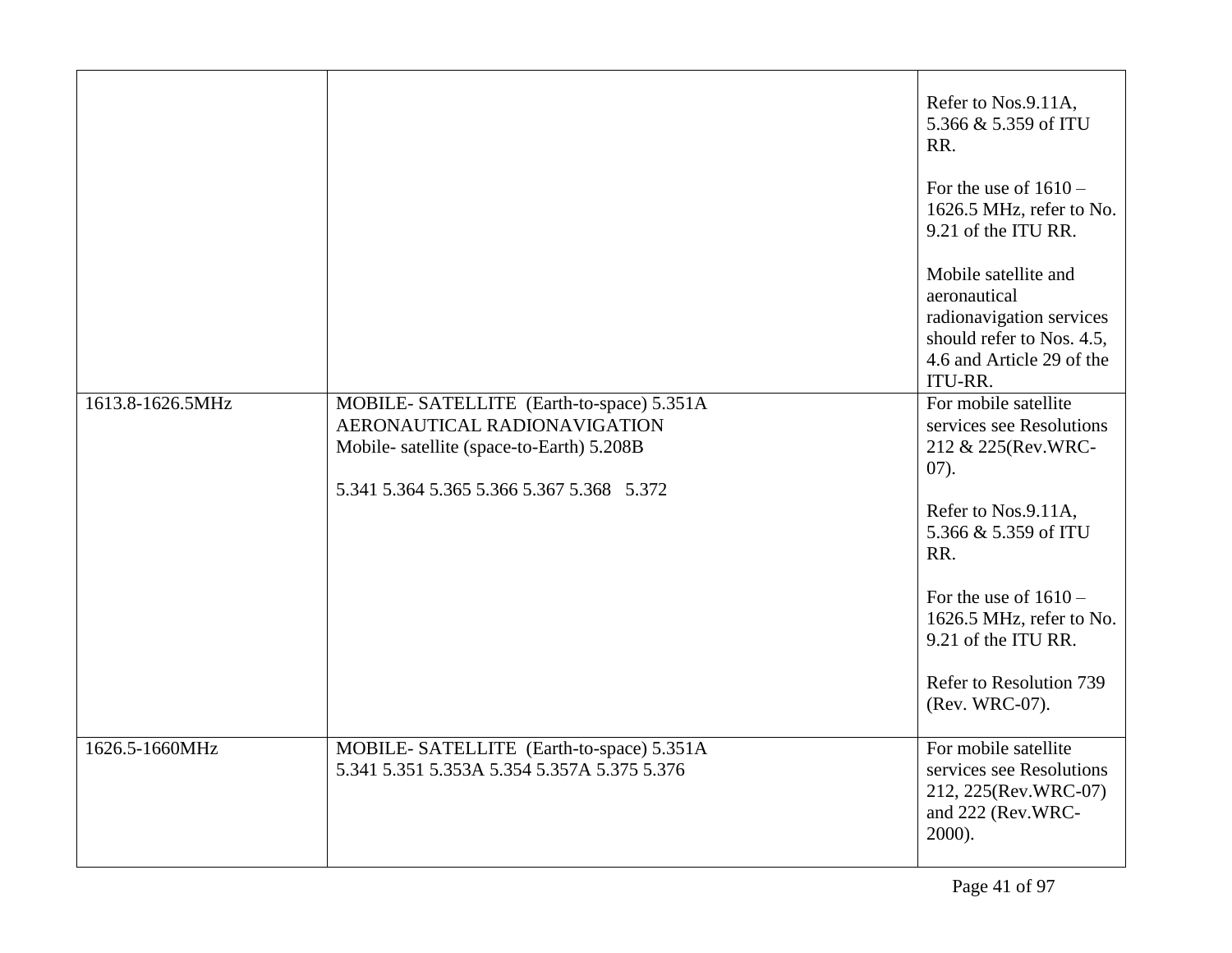|                |                                                                                               | 1626.5-1646.5 MHz<br>shall not be used for<br>feeder links of any<br>service.                                                                                |
|----------------|-----------------------------------------------------------------------------------------------|--------------------------------------------------------------------------------------------------------------------------------------------------------------|
|                |                                                                                               | $1626.5 - 1660.5$ MHz is<br>subject to coordination<br>under No. 9.11A.                                                                                      |
|                |                                                                                               | For the use of 1645.5-<br>1646.5 MHz refer to<br>Article 31.                                                                                                 |
|                |                                                                                               | Transmissions in 1646.5-<br>1656.5 MHz by<br>terrestrial aeronautical<br>stations can be used to<br>extend or supplement the<br>satellite-to-aircraft links. |
| 1660-1660.5MHz | MOBILE-SATELLITE (Earth-to-space) 5.351A<br>RADIO-ASTRONOMY<br>5.149 5.341 5.351 5.354 5.376A | For mobile satellite<br>services see Resolutions<br>212 (Rev.WRC-07) and<br>225 (Rev.WRC-07).                                                                |
|                |                                                                                               | Mobile satellite services<br>should refer to Nos. 4.5,<br>4.6 and Article 29 of the<br>ITU-RR.                                                               |
|                |                                                                                               | 1660.5 MHz shall not be<br>used for feeder links of<br>any service.                                                                                          |
|                |                                                                                               | Mobile satellite service<br>is subject to coordination<br>under No. 9.11A.                                                                                   |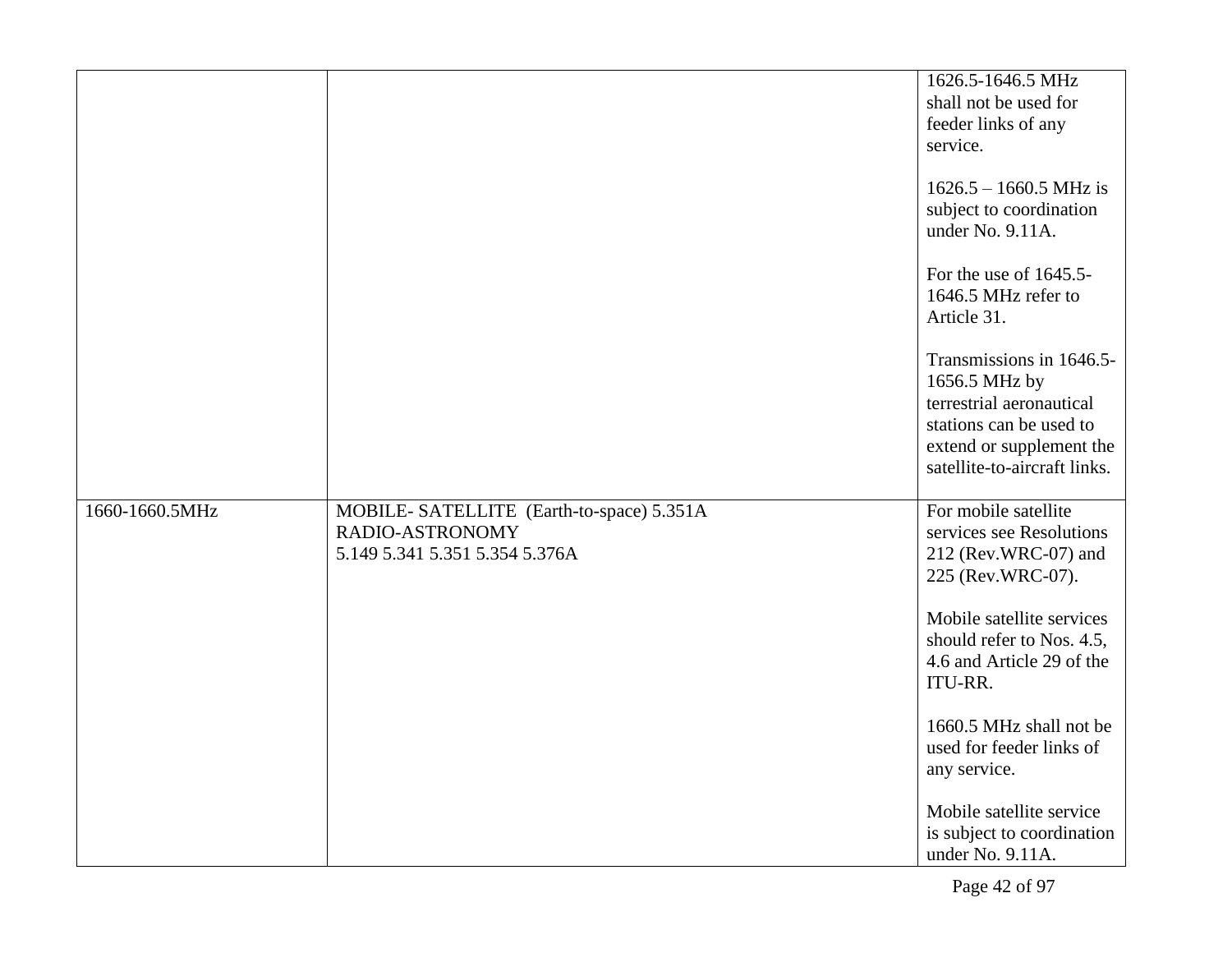|                |                                                                                                                                                                                      | Mobile earth station shall<br>not cause harmful<br>interference to the radaio<br>astronomy service.                                                                                                                                                                                                                 |
|----------------|--------------------------------------------------------------------------------------------------------------------------------------------------------------------------------------|---------------------------------------------------------------------------------------------------------------------------------------------------------------------------------------------------------------------------------------------------------------------------------------------------------------------|
| 1660.5-1668MHz | RADIO-ASTRONOMY<br><b>SPACE RESEARCH (passive)</b><br>Fixed<br>Mobile except aeronautical mobile<br>5.149 5.341                                                                      |                                                                                                                                                                                                                                                                                                                     |
| 1668-1668.4MHz | MOBILE-SATELLITE (Earth-to-space) 5.351A, 5.379B, 5.379C<br><b>RADIO ASTRONOMY</b><br><b>SPACE RESEARCH (passive)</b><br>Fixed<br>Mobile except aeronautical mobile<br>5.149 5.341   | For mobile satellite<br>services see Resolutions<br>212 (Rev.WRC-07) and<br>225 (Rev.WRC-07).                                                                                                                                                                                                                       |
| 1668.4-1670    | METEOROLOGICAL AIDS<br><b>FIXED</b><br>MOBILE except aeronautical mobile<br>MOBILE-SATELLITE (Earth-to-space) 5.351A, 5.379B, 5.379C<br><b>RADIO ASTRONOMY</b><br>5.149 5.341 5.379D | For mobile satellite<br>services see Resolutions<br>212 (Rev.WRC-07) and<br>225 (Rev.WRC-07).<br>The use of 1668-1675<br>MHz by the Mobile<br>satellite service is subject<br>to coordination under<br>No. 9.11A.<br>To protect the radio<br>astronomy service the<br>aggregate power flux<br>density by the mobile |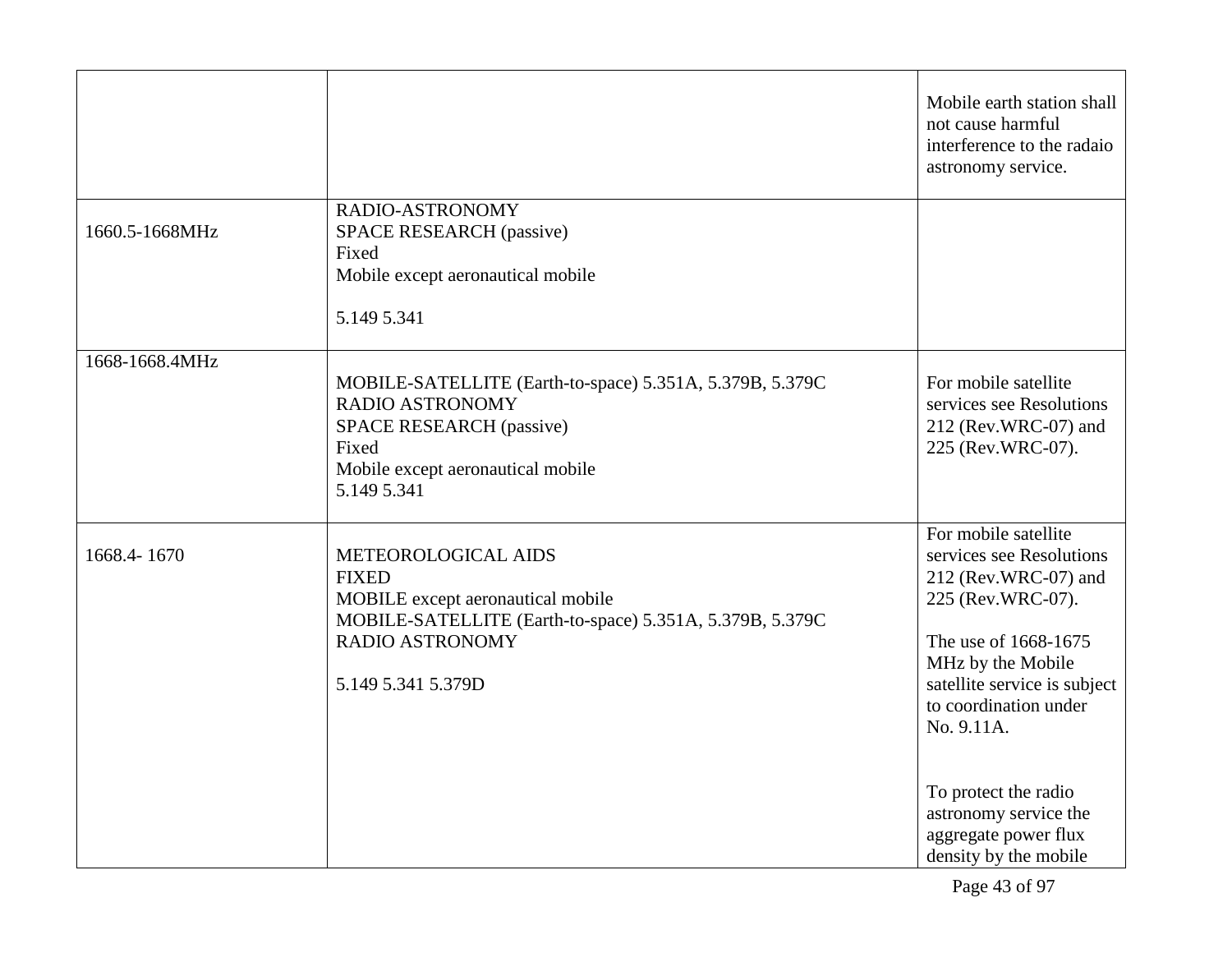|              |                                                                                                                                                                                    | earth stations should not<br>exceed -181 dB(W/m <sup>2</sup> )<br>in 10 MHz & -194<br>$dB(W/m^2)$ in 20kHz.                                                                                                       |
|--------------|------------------------------------------------------------------------------------------------------------------------------------------------------------------------------------|-------------------------------------------------------------------------------------------------------------------------------------------------------------------------------------------------------------------|
|              |                                                                                                                                                                                    | Meteorological Aids,<br>Fixed, Mobile except<br>aeronautical mobile and<br>mobile satelliteservices<br>should refer to Nos. 4.5,<br>4.6 and Article 29 of the<br>ITU-RR.                                          |
|              |                                                                                                                                                                                    | The use of 1668-1675<br>MHz by the Mobile<br>satellite service is subject<br>to coordination under<br>No. 9.11A.                                                                                                  |
|              |                                                                                                                                                                                    | For sharing of 1668.4-<br>1670 MHz between the<br>mobile satellite service<br>& the fixed and mobile<br>services see Resolution<br>744 (Rev WRC-07).                                                              |
| 1670-1675MHz | METEOROLOGICAL AIDS<br><b>FIXED</b><br>METEOROLOGICAL- SATELLITE(space-to-Earth)<br><b>MOBILE</b><br>MOBILE-SATELLITE (Earth-to-space) 5.351A 5.379B<br>5.341 5.379D 5.379E 5.380A | For mobile satellite<br>services see Resolutions<br>212 (Rev.WRC-07) and<br>225 (Rev.WRC-07).<br>The use of 1668-1675<br>MHz by the Mobile<br>satellite service is subject<br>to coordination under<br>No. 9.11A. |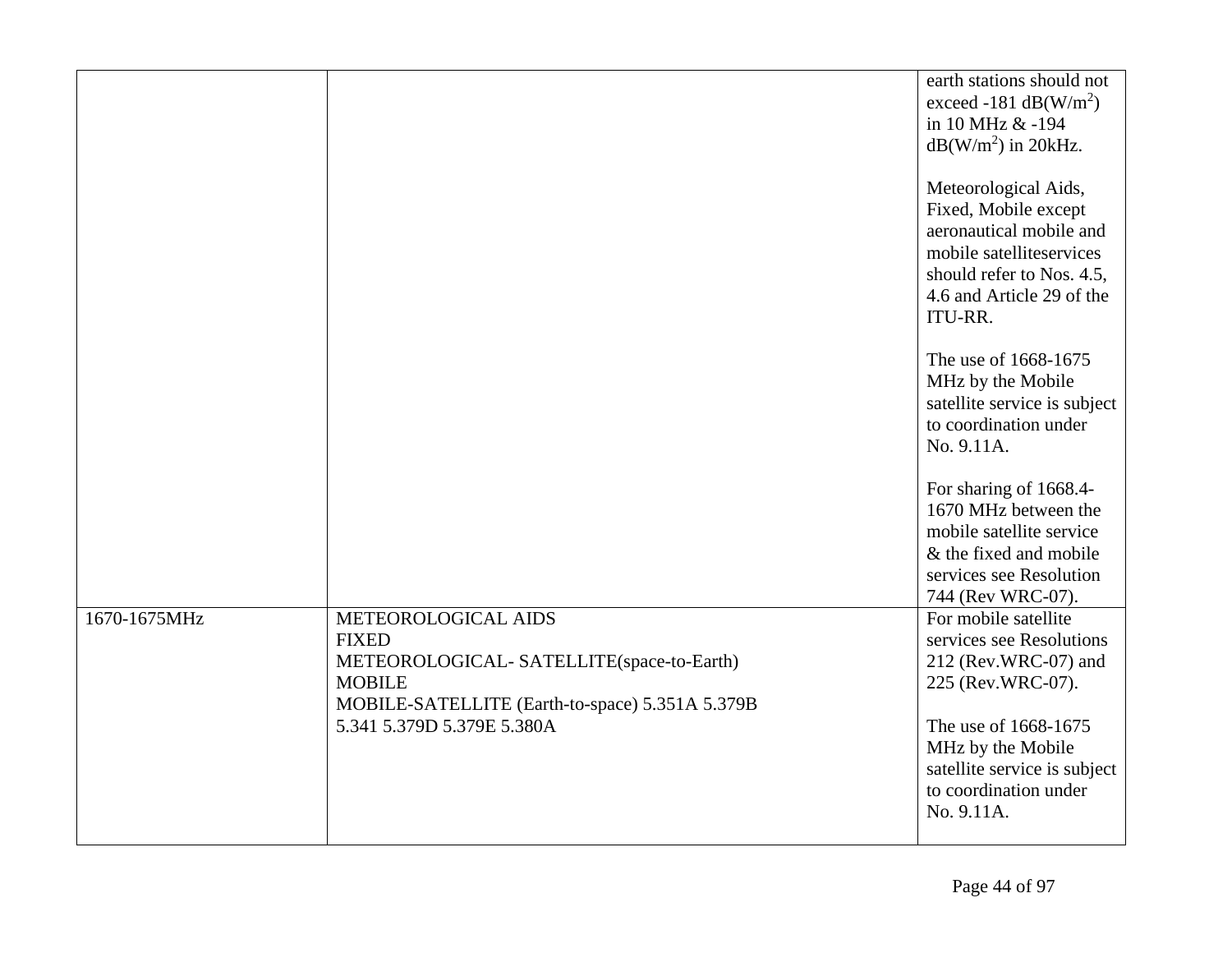| 1675-1690MHz    | METEOROLOGICAL AIDS<br><b>FIXED</b><br>METEOROLOGICAL- SATELLITE(space-to-Earth)<br>Mobile except aeronautical mobile<br>5.341 | For sharing of 1668.4-<br>1670 MHz between the<br>mobile satellite service<br>& the fixed and mobile<br>services see Resolution<br>744 (Rev WRC-07).                                                   |
|-----------------|--------------------------------------------------------------------------------------------------------------------------------|--------------------------------------------------------------------------------------------------------------------------------------------------------------------------------------------------------|
| 1690-1700MHz    | METEOROLOGICAL AIDS<br>METEOROLOGICAL- SATELLITE(space-to-Earth)<br>Fixed<br>Mobile except aeronautical mobile<br>5.289 5.341  | Earth Exploration<br>satellite can also be used<br>for space-to-earth<br>transmissions provided it<br>does not cause harmful<br>interference to other<br>services in this band.                        |
| 1700 - 1710 MHz | <b>FIXED</b><br>METEOROLOGICAL-SATELLITE (space-to-earth)<br>MOBILE except aeronautical mobile<br>5.289 5.341                  | Earth Exploration<br>satellite can also be used<br>for space-to-earth<br>transmissions provided it<br>does not cause harmful<br>interference to other<br>services in this band.                        |
| 1710 - 1980 MHz | <b>FIXED</b><br><b>MOBILE 5.384A5.388B</b><br>5.388                                                                            | Assignment to operators<br>for 2G services.<br>HAPS operating as an<br>IMT base station in<br>neighboring countries<br>shall not exceed a co-<br>channel power flux-<br>density of -127<br>$dB(W/m^2)$ |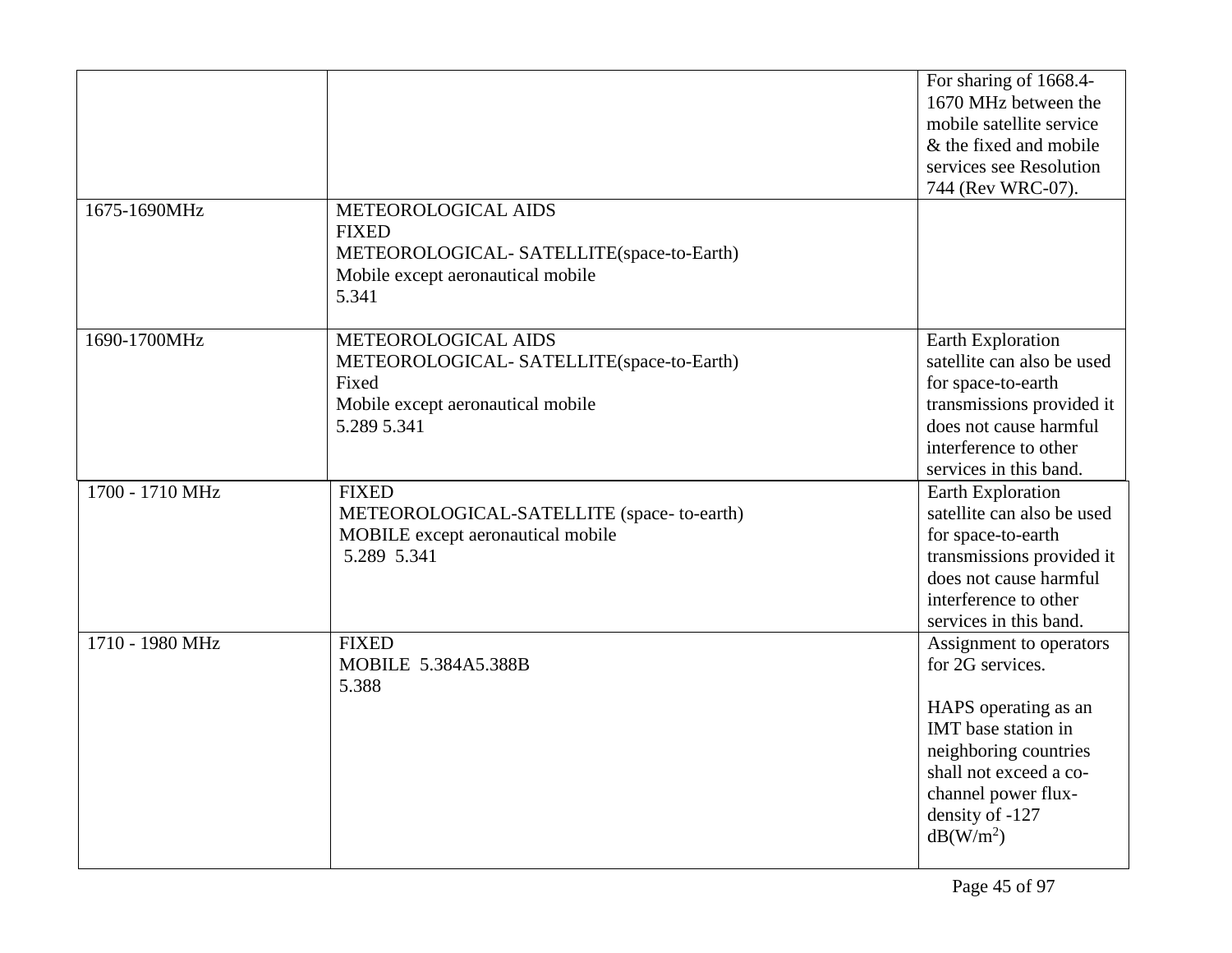|                 |                                                               | See Resolution 212                               |
|-----------------|---------------------------------------------------------------|--------------------------------------------------|
|                 |                                                               | (Rev.WRC-07) $&$                                 |
|                 |                                                               | <b>Resolution 223</b>                            |
| 1980 - 2010 MHz | <b>FIXED</b>                                                  | (Rev.WRC-07).<br>For mobile satellite            |
|                 | <b>MOBILE</b>                                                 | services see Resolutions                         |
|                 | MOBILE-SATELLITE (earth-to-space) 5.351A                      | 212 (Rev.WRC-07) and                             |
|                 | 5.388 5.389A                                                  | 225 (Rev.WRC-07).                                |
|                 |                                                               |                                                  |
|                 |                                                               | See Resolution 223 (Rev.<br>WRC-07).             |
|                 |                                                               | The Mobile satellite<br>service is subject to    |
|                 |                                                               | coordination under No.                           |
|                 |                                                               | 9.11A & Resolution 716                           |
|                 |                                                               | (Rev. WRC-2000).                                 |
|                 |                                                               |                                                  |
|                 |                                                               |                                                  |
| 2010 - 2025 MHz | <b>FIXED</b>                                                  | HAPS operating as an                             |
|                 | MOBILE 5.388B                                                 | IMT base station in                              |
|                 |                                                               | neighbouring countries<br>shall not exceed a co- |
|                 | 5.388                                                         | channel power flux-                              |
|                 |                                                               | density of -127 dB                               |
|                 |                                                               | $(W/m2)$ .                                       |
|                 |                                                               |                                                  |
|                 |                                                               | See Resolution 212                               |
|                 |                                                               | (Rev.WRC-07) $&$                                 |
|                 |                                                               | <b>Resolution 223</b>                            |
|                 |                                                               | (Rev.WRC-07).                                    |
| 2025 - 2110 MHz | SPACE OPERATION (earth-space) (space-space)                   | For mobile services, refer                       |
|                 | EARTH EXPLORATION-SATELLITE (earth-to-space) (space-to-space) | to Recommendation ITU-                           |
|                 | <b>FIXED</b>                                                  | R SA. 1154.                                      |
|                 | <b>MOBILE 5.391</b>                                           |                                                  |
|                 | SPACE RESEARCH (earth-space) (space-space)                    | Space-space                                      |
|                 | 5.392                                                         | transmissions between                            |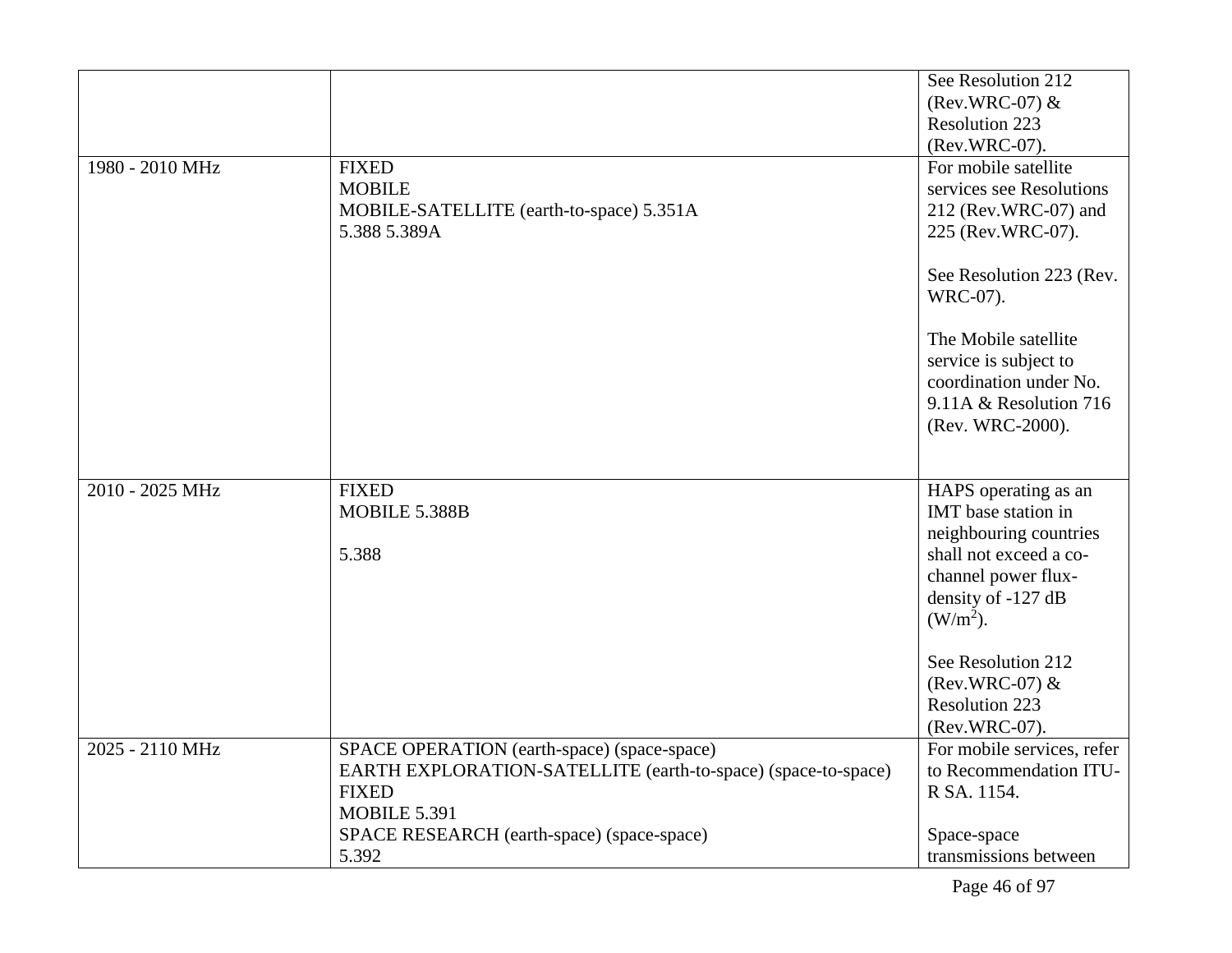|                 |                                                                                         | two or more non-<br>geostationary satellite<br>service shall not impose<br>any constraints on Earth-<br>space, space - Earth and<br>other space-space<br>transmissions of the<br>space operation, space<br>research and the earth<br>exploration satellite<br>service.          |
|-----------------|-----------------------------------------------------------------------------------------|---------------------------------------------------------------------------------------------------------------------------------------------------------------------------------------------------------------------------------------------------------------------------------|
| 2110 - 2170 MHz | <b>FIXED</b><br>MOBILE 5.388B<br>5.388                                                  | HAPS operating as an<br>IMT base station in<br>neighbouring countries<br>shall not exceed a co-<br>channel power flux-<br>density of -127 dB<br>$(W/m2)$ .<br>See Resolution 212<br>(Rev.WRC-07) $&$<br><b>Resolution 223</b>                                                   |
| 2170 - 2200 MHz | <b>FIXED</b><br><b>MOBILE</b><br>MOBILE- SATELLITE (space-earth) 5.351A<br>5.388 5.389A | (Rev.WRC-07).<br>For mobile satellite<br>services see Resolutions<br>212 (Rev.WRC-07) and<br>225 (Rev.WRC-07).<br>See Resolution 223 (Rev.<br>WRC-07).<br>The Mobile satellite<br>service is subject to<br>coordination under No.<br>9.11A & Resolution 716<br>(Rev. WRC-2000). |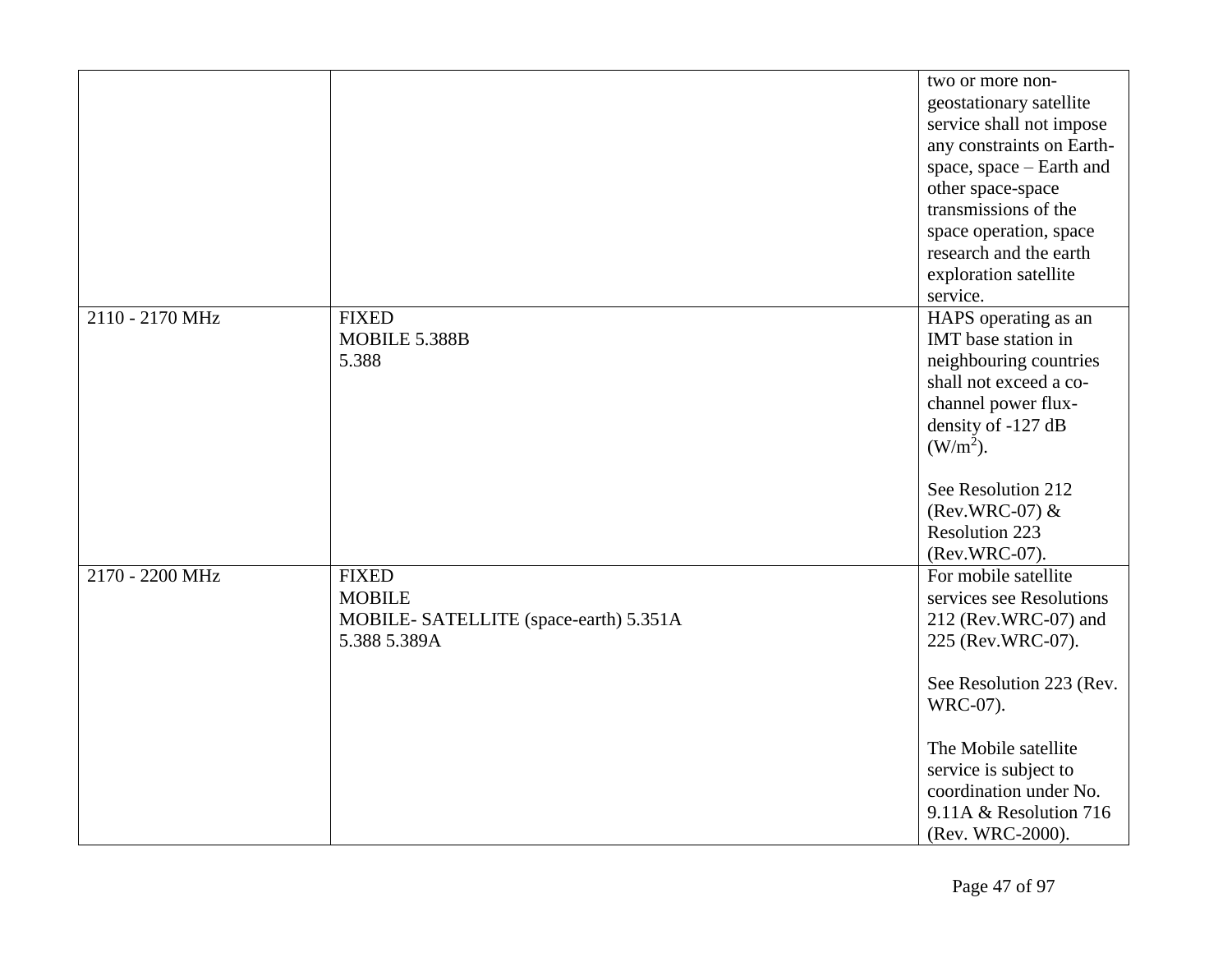| 2200 - 2290 MHz     | SPACE OPERATION (space-earth) (space-to-space)                | For mobile services, refer |
|---------------------|---------------------------------------------------------------|----------------------------|
|                     | EARTH EXPLORATION SATELLITE (space-to-Earth) (space-to-space) | to Recommendation ITU-     |
|                     | <b>FIXED</b>                                                  | R SA, 1154.                |
|                     | <b>MOBILE 5.391</b>                                           |                            |
|                     | SPACE RESEARCH (space-to-earth) (space-to-space) 5.392        | Space-space                |
|                     |                                                               | transmissions between      |
|                     |                                                               | two or more non-           |
|                     |                                                               | geostationary satellite    |
|                     |                                                               | services shall not impose  |
|                     |                                                               | any constraints on Earth-  |
|                     |                                                               | space, space - Earth and   |
|                     |                                                               | other space-space          |
|                     |                                                               | transmissions of the spce  |
|                     |                                                               | operation, space research  |
|                     |                                                               | and the earth exploration  |
|                     |                                                               | satellite service.         |
| 2290 - 2300 MHz     | <b>FIXED</b>                                                  | Used by Internet and       |
|                     | MOBILE except aeronautical mobile                             | Data Service Providers.    |
|                     |                                                               |                            |
| $2300 - 2450$ MHz   | <b>FIXED</b>                                                  | For IMT services in        |
|                     | MOBILE 5.384A                                                 | 2300-2400 MHz, see         |
|                     | Amateur                                                       | Resolution 223 (Rev.       |
|                     | Radiolocation                                                 | WRC-07).                   |
|                     |                                                               |                            |
|                     | 5.150                                                         | The frequency 2400-        |
|                     |                                                               | 2483.5 MHz is              |
|                     |                                                               | designated for ISM         |
|                     |                                                               | applications, subject to   |
|                     |                                                               | the provisions of          |
|                     |                                                               | No.15.13 of the ITU-RR.    |
| $2450 - 2483.5$ MHz | <b>FIXED</b>                                                  | Designated for ISM         |
|                     | <b>MOBILE</b>                                                 | applications, subject to   |
|                     | Radiolocation                                                 | the provisions of          |
|                     |                                                               | No.15.13 of the ITU-RR.    |
|                     | 5.150                                                         |                            |
|                     |                                                               |                            |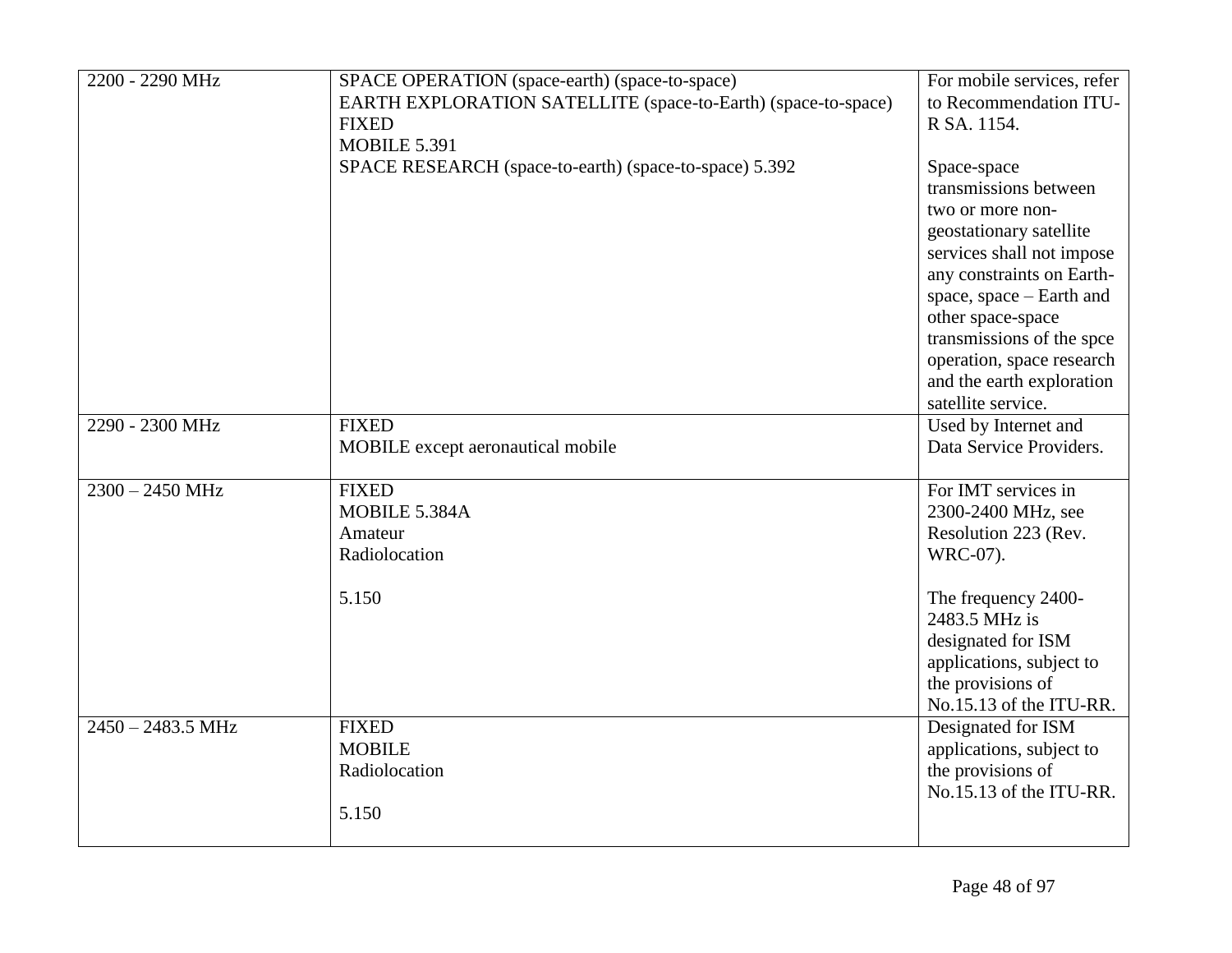| 2483.5 - 2500 MHz | <b>FIXED</b><br><b>MOBILE</b><br>MOBILE-SATELLITE (space to Earth) 5.351A<br>RADIODETERMINATION-SATELLITE (space-to-Earth)<br>Radiolocation 5.398A<br>5.150 5.402 | Designated for ISM<br>applications, subject to<br>the provisions of<br>No.15.13 of the ITU-RR.                                                                                                                                       |
|-------------------|-------------------------------------------------------------------------------------------------------------------------------------------------------------------|--------------------------------------------------------------------------------------------------------------------------------------------------------------------------------------------------------------------------------------|
| 2500 - 2690 MHz   | <b>FIXED</b><br>MOBILE except aeronautical mobile 5.384A                                                                                                          | Used by Broadband<br>Wireless Access (BWA)<br>Operators.                                                                                                                                                                             |
| 2690 - 2700 MHz   | EARTH EXPLORATION-SATELLITE (passive)<br><b>RADIO ASTRONOMY</b><br><b>SPACE RESEARCH (passive)</b>                                                                |                                                                                                                                                                                                                                      |
| 2700 - 2900 MHz   | AERONAUTICAL RADIONAVIGATION 5.337<br>Radiolocation<br>5.423                                                                                                      | Use by aeronautical<br>radionavigation services<br>is restricted to ground<br>based radars & to<br>associated air-borne<br>transponders.<br>Also authorized for<br>Ground base radars used<br>for meteorological<br>purposes.        |
| 2900 - 3100 MHz   | RADIOLOCATION 5.424A<br><b>RADIONAVIGATION 5.426</b><br>5.425 5.427                                                                                               | Radionavigation services<br>using radar systems are<br>protected.<br>The aeronautical<br>radionavigation service is<br>limited to ground-base<br>radars.<br>2930-2950 MHz is<br>allocated for shipborne<br>interrogator-transponder. |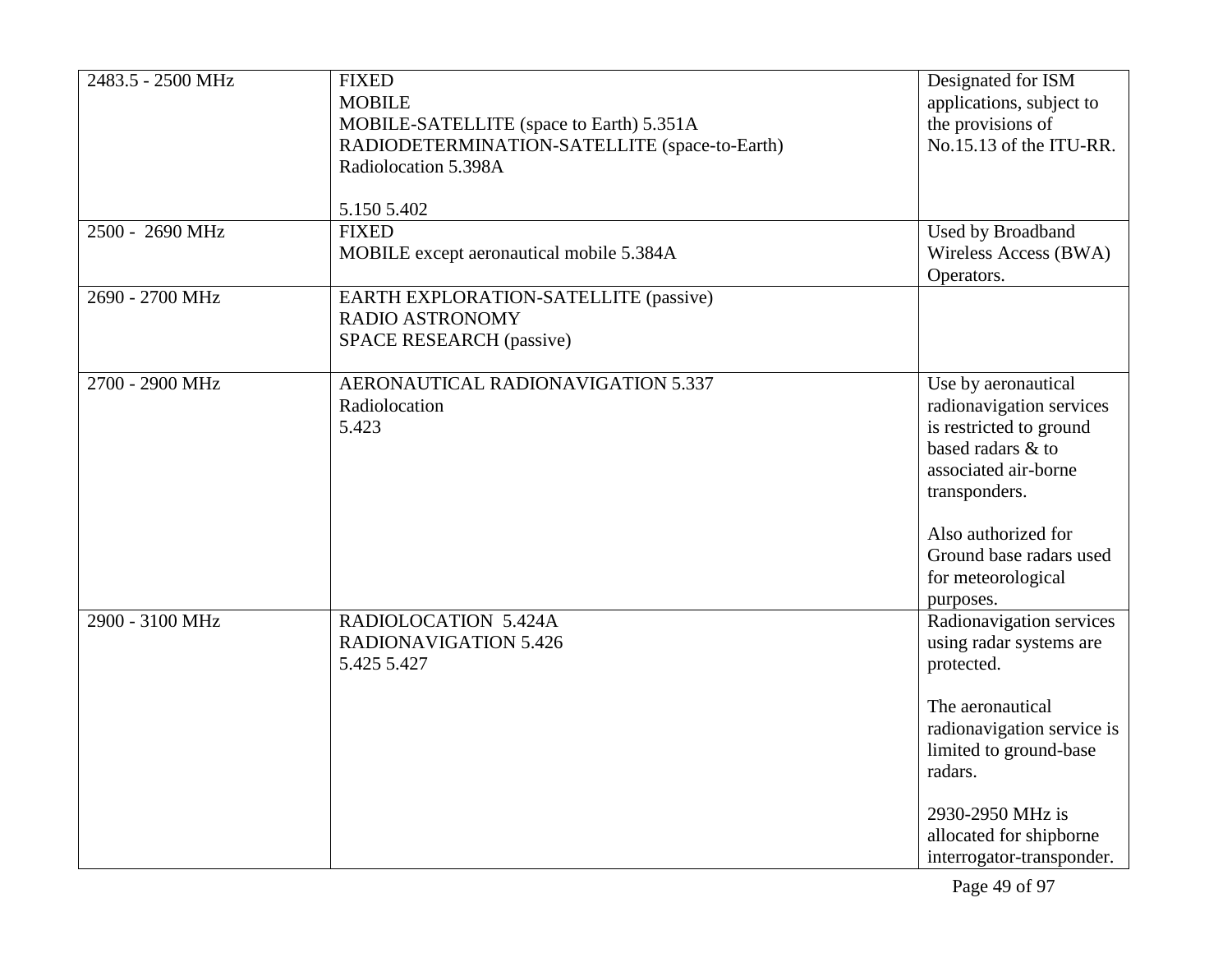|                 |                                                                                                                     | The radiolocation service<br>shall not cause harmful<br>interference to the<br>radionavigation service.                                                                                                                                                                                                                                                                                                       |
|-----------------|---------------------------------------------------------------------------------------------------------------------|---------------------------------------------------------------------------------------------------------------------------------------------------------------------------------------------------------------------------------------------------------------------------------------------------------------------------------------------------------------------------------------------------------------|
| 3100 - 3300 MHz | <b>RADIOLOCATION</b><br>Earth Exploration-Satellite<br>Space Research (Active)                                      | 3100-3140 MHz has<br>been assigned to for<br>Fixed Services.                                                                                                                                                                                                                                                                                                                                                  |
| 3300 - 3400 MHz | 5.429A<br><b>FIXED</b><br>MOBILE except aeronautical mobile                                                         | Used by Internet and<br>Data Service Providers.                                                                                                                                                                                                                                                                                                                                                               |
| 3400 - 3600 MHz | <b>FIXED</b><br>FIXED-SATELLITE (space-Earth)<br>MOBILE except aeronautical mobile 5.430A<br>Radiolocation<br>5.431 | Used by Internet and<br>Data Service Providers.<br>A base or mobile station<br>in the mobile service<br>shall ensure that the<br>power flux density<br>produced at 3m above<br>ground does not exceed -<br>154.5 dB(W/m <sup>2</sup> – 4kHz)<br>at the border.<br>Fixed and mobile service<br>operators should<br>coordinate their use with<br>the satellite service<br>providers. See Nos. 9.17<br>and 9.18. |
| 3600 - 4200 MHz | <b>FIXED</b><br>FIXED-SATELLITE (space-earth)<br>Mobile                                                             | 3600-3700MHz is used<br>by Internet and Data<br>Service Providers.                                                                                                                                                                                                                                                                                                                                            |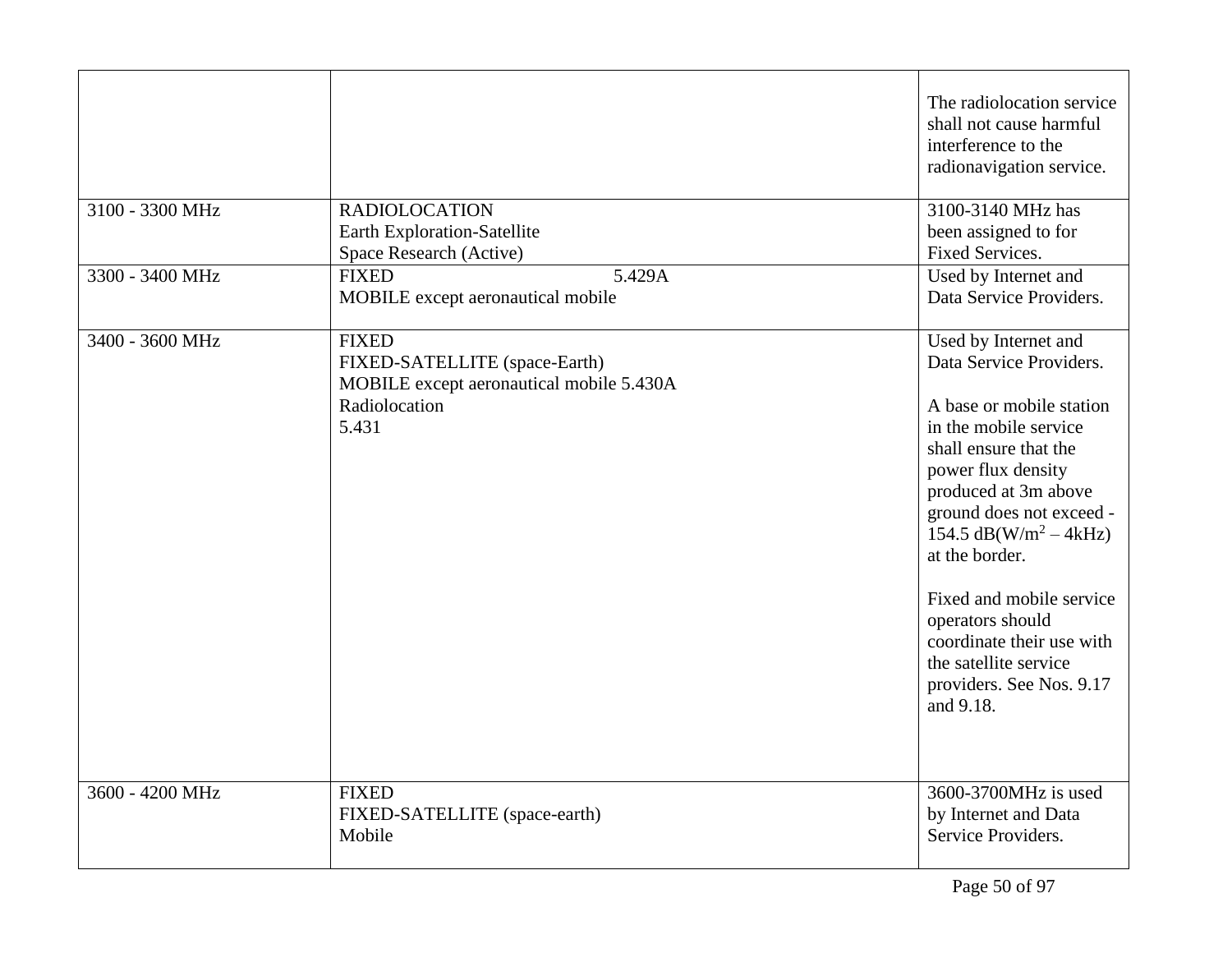|                 |                                                                                   | Fixed and mobile service<br>operators should<br>coordinate their use with<br>the satellite service<br>providers. See Nos. 9.17<br>and 9.18.                                                                                                           |
|-----------------|-----------------------------------------------------------------------------------|-------------------------------------------------------------------------------------------------------------------------------------------------------------------------------------------------------------------------------------------------------|
| 4200 - 4400 MHz | <b>AERONAUTICAL MOBILE ®</b><br>AERONAUTICAL RADIONAVIGATION 5.438<br>5.437 5.440 | Aeronautical mobile ®<br>services is reserved<br>exclusively for wireless<br>avionics intra-<br>communication system<br>that operate in<br>accordance with the<br>international aeronautical<br>standards.                                            |
| 4400 - 4500 MHz | <b>FIXED</b><br><b>MOBILE</b>                                                     |                                                                                                                                                                                                                                                       |
| 4500 - 4800 MHz | <b>FIXED</b><br>FIXED-SATELLITE (Space-Earth) 5.441<br><b>MOBILE</b>              | For fixed-satellite<br>services refer to<br>Appendix 30B.                                                                                                                                                                                             |
| 4800 - 4990 MHz | <b>FIXED</b><br><b>MOBILE</b><br>Radio Astronomy<br>5.149 5.339                   | Fixed and mobile<br>services should refer to<br>Nos. 4.5, 4.6 and Article<br>29 of the ITU-RR.<br>4950-4990 MHz is also<br>allocated to space<br>research (passive) and<br>earth exploration-satellite<br>(passive) services on a<br>secondary basis. |
| 4990 - 5000 MHz | <b>FIXED</b><br>MOBILE except aeronautical mobile<br><b>RADIO ASTRONOMY</b>       | Fixed and mobile except<br>aeronautical mobile<br>services should refer to                                                                                                                                                                            |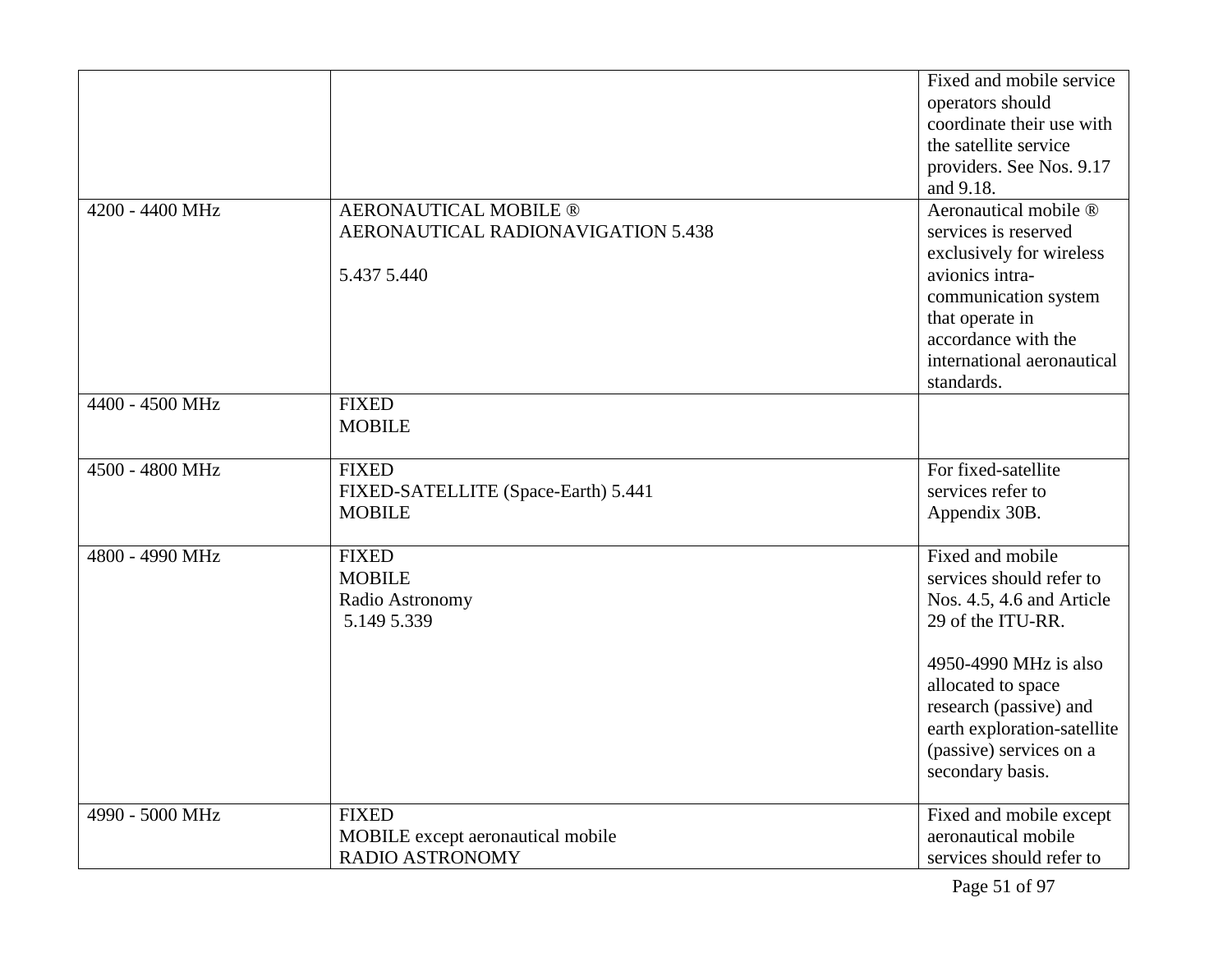|                           | Space research (passive)<br>5.149                                                                                                                         | Nos. 4.5, 4.6 and Article<br>29 of the ITU-RR.                                                                                                                                                                                                                                                                                                                                                                                                                                                               |
|---------------------------|-----------------------------------------------------------------------------------------------------------------------------------------------------------|--------------------------------------------------------------------------------------------------------------------------------------------------------------------------------------------------------------------------------------------------------------------------------------------------------------------------------------------------------------------------------------------------------------------------------------------------------------------------------------------------------------|
| $5000 - 5010 \text{ MHz}$ | AERONAUTICAL MOBILE-SATELLITE (R) 5.443AA<br>AERONAUTICAL RADIONAVIGATION<br>RADIONAVIGATION-SATELLITE (Earth-to-space)                                   | The aeronautical mobile-<br>satellite service is subject<br>to agreement obtained<br>under No. 9.21 of the<br><b>ITU-RR.</b>                                                                                                                                                                                                                                                                                                                                                                                 |
| $5010 - 5030$ MHz         | AERONAUTICAL MOBILE-SATELLITE (R) 5.443AA<br>AERONAUTICAL RADIONAVIGATION<br>RADIONAVIGATION-SATELLITE (space-to-earth) (space-to-space)<br>5.328B 5.443B | The aeronautical mobile-<br>satellite service is subject<br>to agreement obtained<br>under No. 9.21 of the<br>ITU-RR.<br>For radionavigation<br>satellite services, the<br>provisions of Nos. 9.12,<br>9.12A & 9.13 of the ITU-<br><b>RR</b> and Resolution<br>610(WRC-03) shall<br>apply.<br>Radionavigation satellite<br>service system shall not<br>exceed -124.5 $dB(W/m^2)$<br>in a 150 kHz band to<br>avoid harmful<br>interference to the<br>microwave landing<br>system operating above<br>5030 MHz. |
| $5030 - 5091$ MHz         | AERONAUTICAL MOBILE (R) 5.443C<br>AERONAUTICAL MOBILE-SATELLITE (R) 5.443D<br>AERONAUTICAL RADIO NAVIGATION<br>5.444                                      | The aeronautical mobile<br>(R) service is limited to<br>internationally<br>standardized aeronautical<br>systems. Unwanted                                                                                                                                                                                                                                                                                                                                                                                    |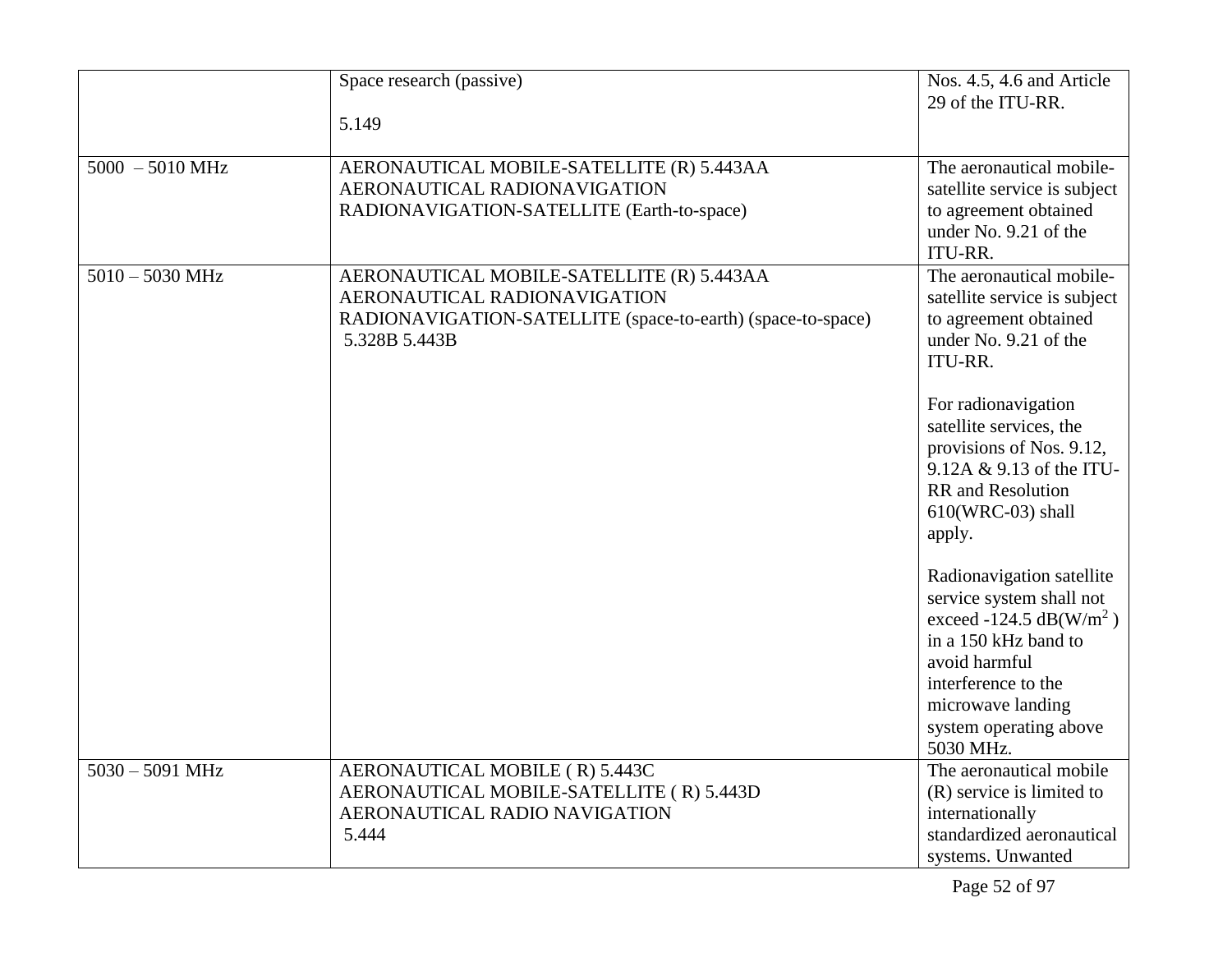|               |                                                                                                                                                                    | emissions of this service<br>should not exceed -75<br>dBW/MHz.<br>The aeronautical mobile-<br>satellite $(R)$ service is<br>limited to internationally<br>standardized aeronautical<br>systems $\&$ is subject to<br>coordination under No.<br>9.11A. |
|---------------|--------------------------------------------------------------------------------------------------------------------------------------------------------------------|-------------------------------------------------------------------------------------------------------------------------------------------------------------------------------------------------------------------------------------------------------|
|               |                                                                                                                                                                    | International standard<br>system (Microwave<br>landing system) would<br>have priority. For the use<br>of 5091-5150 MHz, see<br>No. 5.444A & Resolution<br>114 (Rev.WRC-12).                                                                           |
| 5091-5150 MHz | FIXED-SATELLITE (Earth to space)<br><b>AERONAUTICAL MOBILE 5.444B</b><br>AERONAUTICAL MOBILE-SATELLITE (R) 5.443AA<br>AERONAUTICAL RADIONAVIGATION<br>5.444 5.444A | For use by aeronautical<br>mobile service, see<br>No.1.83 of Resolution<br>$418$ (Rev.WRC-12) &<br><b>Resolution 748</b><br>(Rev.WRC-12).                                                                                                             |
|               |                                                                                                                                                                    | The aeronautical mobile-<br>satellite service is subject<br>to agreement obtained<br>under No. 9.21 of the<br>ITU-RR.                                                                                                                                 |
|               |                                                                                                                                                                    | International standard<br>system (Microwave<br>landing system) would<br>have priority. For the use<br>of 5091-5150 MHz, see                                                                                                                           |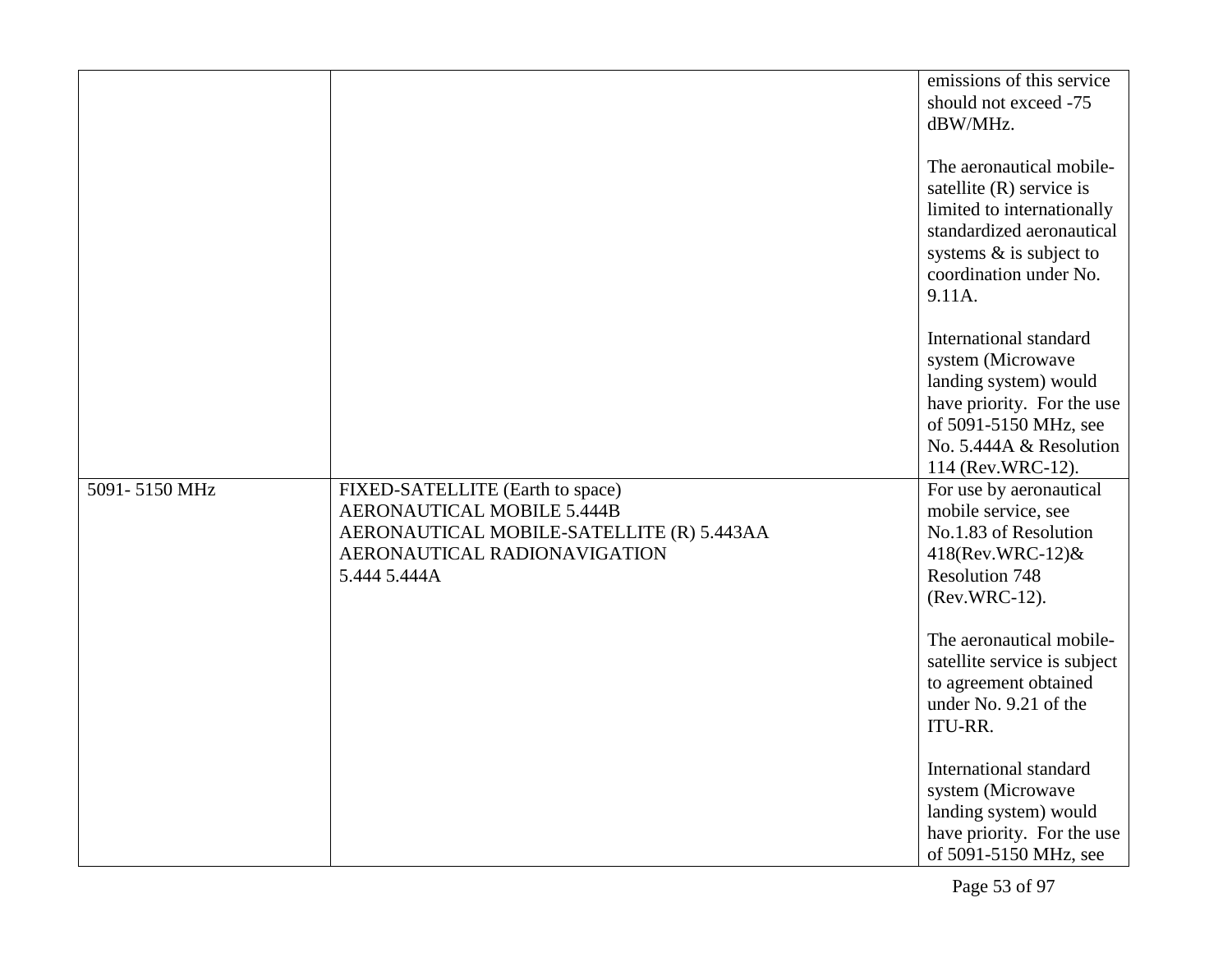|               |                                                                                                                                                                        | No. 5.444A & Resolution<br>114 (Rev.WRC-12).<br>Also allocated to the<br>fixed satellite service<br>(Earth-to-space) on a<br>primary basis $&$ is<br>subject to coordination<br>under No. $9.11A$ .                                                                            |
|---------------|------------------------------------------------------------------------------------------------------------------------------------------------------------------------|--------------------------------------------------------------------------------------------------------------------------------------------------------------------------------------------------------------------------------------------------------------------------------|
| 5150-5250 MHz | FIXED-SATELLITE (Earth to space)<br>MOBILE except aeronautical mobile 5.446A 5.446B<br>AERONAUTICAL RADIONAVIGATION<br>5.447B                                          | Designated for ISM<br>applications, subject to<br>the provisions of<br>No.15.13 of the ITU-RR.<br>Maximum E.I.R.P.<br>should be 200mW.                                                                                                                                         |
| 5250-5350 MHz | EARTH EXPLORATION- SATELLITE (active)<br>MOBILE except aeronautical mobile 5.446A 5.447F<br><b>RADIOLOCATION</b><br>SPACE RESEARCH (active) 5.447D<br>5.448B           | Designated for ISM<br>applications, subject to<br>the provisions of<br>No.15.13 of the ITU-RR.<br>Maximum E.I.R.P.<br>should be 200mW.                                                                                                                                         |
| 5350-5460 MHz | EARTH EXPLORATION- SATELLITE (active) 5.448B<br>RADIOLOCATION 5.448D<br>AERONAUTICAL RADIONAVIGATION<br><b>RADIONAVIGATION 5.449</b><br>SPACE RESEARCH (active) 5.448C | Radar systems in the<br>aeronautical<br>radionavigation service<br>are protected in<br>accordance with No.<br>5.449 of the ITU-RR.<br>Space research service in<br>5350-5460MHz shall not<br>cause harmful<br>interference to, nor claim<br>protection from other<br>services. |
| 5460-5470 MHz | <b>EARTH EXPLORATION- SATELLITE (active)</b>                                                                                                                           |                                                                                                                                                                                                                                                                                |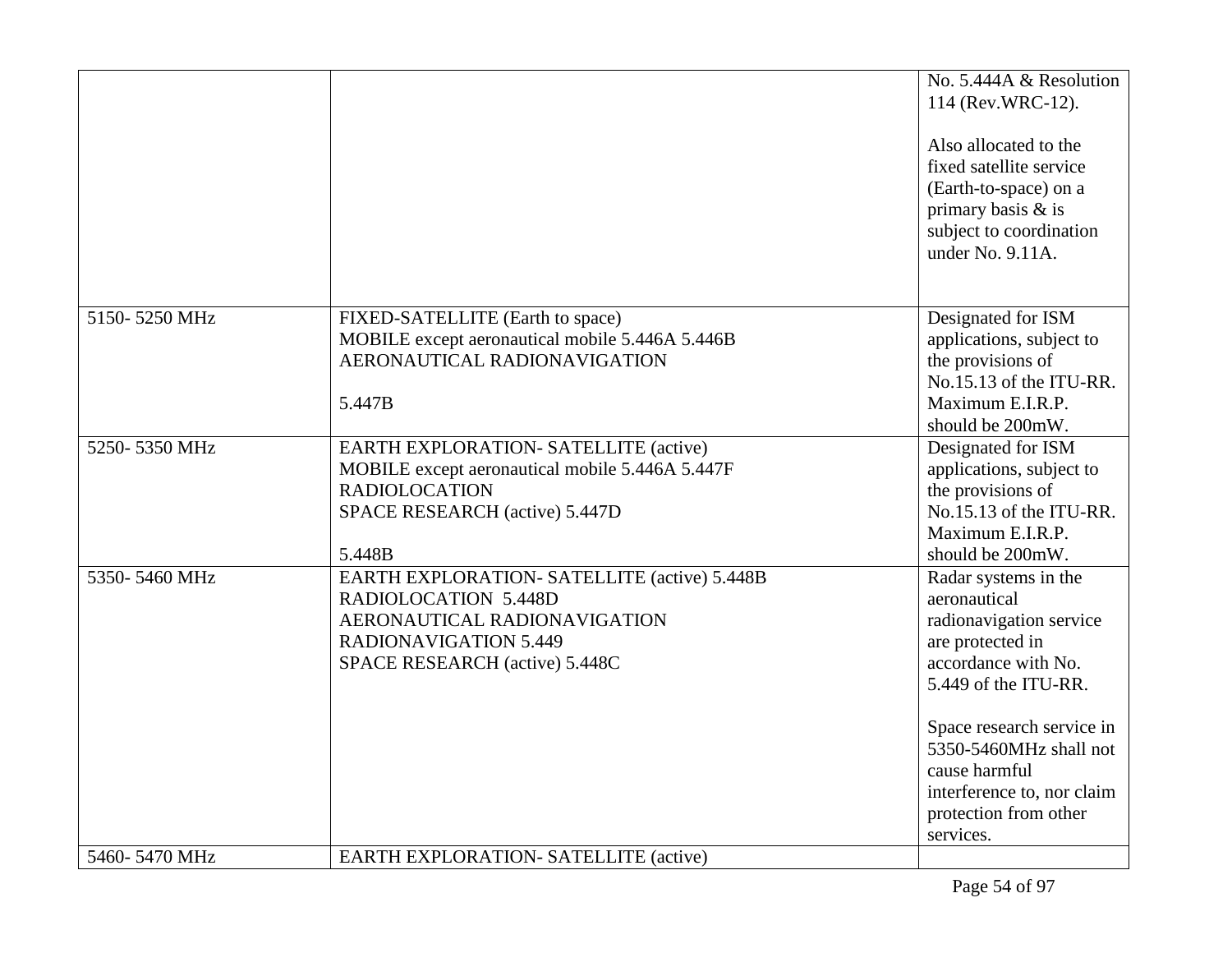|                           | <b>RADIOLOCATION 5.448D</b>                       |                          |
|---------------------------|---------------------------------------------------|--------------------------|
|                           | <b>RADIONAVIGATION 5.449</b>                      |                          |
|                           | SPACE RESEARCH (active)                           |                          |
|                           | 5.448B                                            |                          |
|                           |                                                   |                          |
| $5470 - 5725$ MHz         | <b>FIXED</b>                                      | Designated for ISM       |
|                           | MOBILE except aeronautical mobile 5.446A          | applications, subject to |
|                           |                                                   | the provisions of        |
|                           |                                                   | No.15.13 of the ITU-RR.  |
|                           |                                                   | Maximum E.I.R.P.         |
|                           |                                                   | should be 1W.            |
| $5725 - 5830$ MHz         | <b>FIXED</b>                                      | Designated for ISM       |
|                           | MOBILE except aeronautical mobile 5.446A          | applications, subject to |
|                           |                                                   | the provisions of        |
|                           |                                                   | No.15.13 of the ITU-RR.  |
|                           |                                                   | Maximum E.I.R.P.         |
|                           |                                                   | should be 4W.            |
| $5830 - 5850$ MHz         | FIXED-SATELLITE (Earth-to-space)                  |                          |
|                           | <b>RADIOLOCATION</b>                              |                          |
|                           | Amateur                                           |                          |
|                           | Amateur-Satellite (space-to-Earth)                |                          |
| $5850 - 5925$ MHz         | <b>FIXED</b>                                      |                          |
|                           | FIXED-SATELLITE (Earth-to-space)                  |                          |
|                           | <b>MOBILE</b>                                     |                          |
|                           | 5.150                                             |                          |
| $5925 - 6700 \text{ MHz}$ | <b>FIXED</b>                                      | $5925 - 6425$ MHz is     |
|                           | FIXED-SATELLITE (Earth-to-space) 5.457A           | designated for long haul |
|                           |                                                   | fixed links.             |
| $6700 - 7075$ MHz         | <b>FIXED</b>                                      | $5925 - 6425$ MHz &      |
|                           | FIXED-SATELLITE (earth-space) (space-earth) 5.441 | $6425 - 7110$ MHz are    |
|                           |                                                   | designated for long haul |
|                           |                                                   | fixed links.             |
| $7075 - 7145$ MHz         | <b>FIXED</b>                                      | 7110 - 7750 MHz is       |
|                           |                                                   | designated for long haul |
|                           |                                                   | fixed links.             |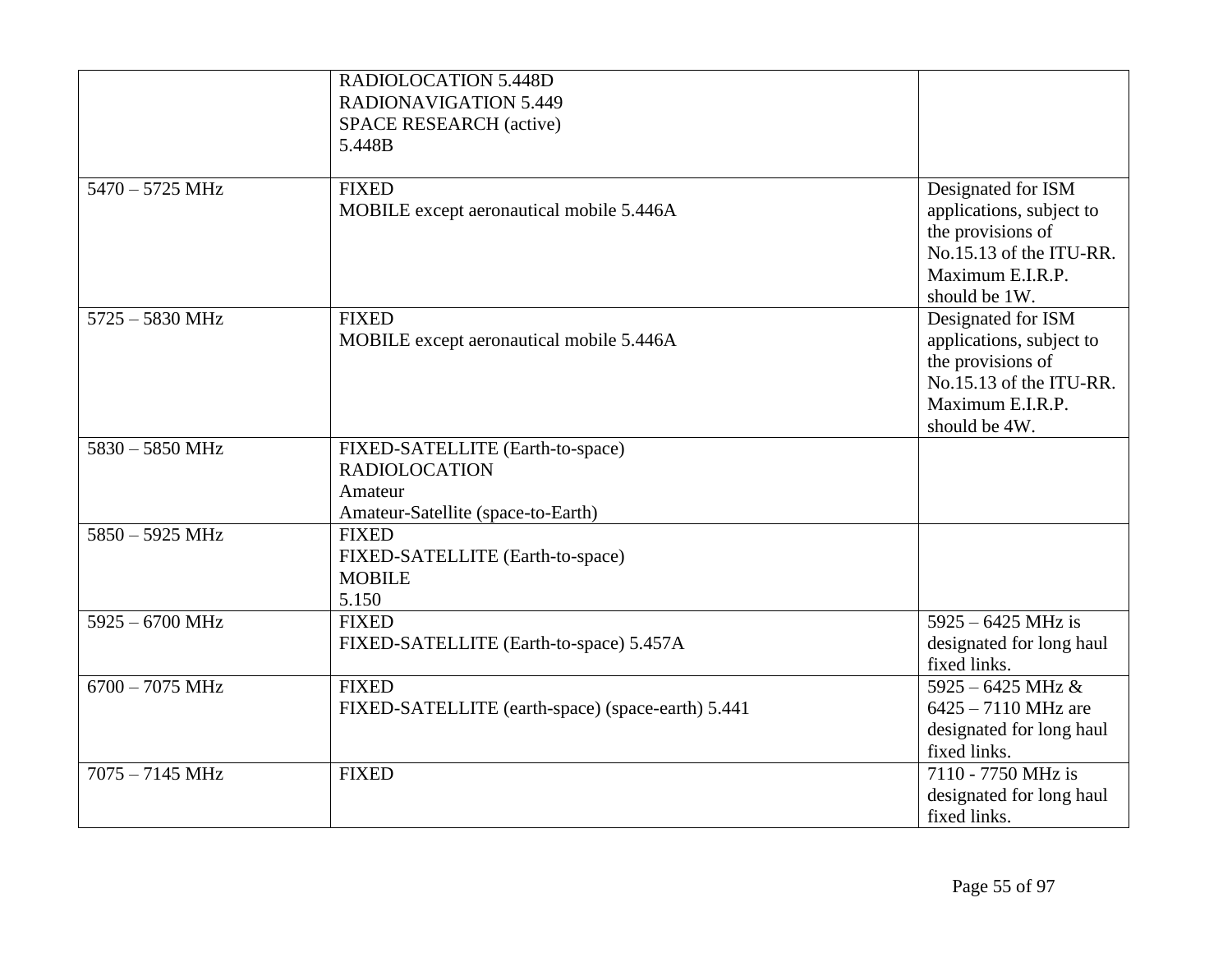| $7145 - 7235$ MHz | <b>FIXED</b><br>SPACE RESEARCH (earth-space) 5.460                                 | 7110 - 7750 MHz is<br>designated for long haul<br>fixed links.<br>The band 7190-7235<br>MHz is also allocated for<br><b>Earth Exploration</b><br>satellite (Earth to space)<br>on a primary basis. See<br>footnote 5.460A and<br>5.560A. |
|-------------------|------------------------------------------------------------------------------------|------------------------------------------------------------------------------------------------------------------------------------------------------------------------------------------------------------------------------------------|
| 7235-7250 MHz     | <b>FIXED</b><br>FIXED-SATELLITE (space-earth)                                      | 7110 - 7750 MHz is<br>designated for long haul<br>fixed links.                                                                                                                                                                           |
| $7250 - 7300$ MHz | <b>FIXED</b><br>FIXED-SATELLITE (space-earth)                                      | 7110 - 7750 MHz is<br>designated for long haul<br>fixed links.                                                                                                                                                                           |
| $7300 - 7450$ MHz | <b>FIXED</b><br>FIXED-SATELLITE (space-earth)<br>MOBILE except aeronautical mobile | 7110 - 7750 MHz is<br>designated for long haul<br>fixed links.<br>The band 7375-7750 is<br>allocated for Maritime<br>mobile-satellite (space to<br>earth) on a primary basis.<br>See footnote 5.461AA                                    |
| $7450 - 7550$ MHz | <b>FIXED</b><br>FIXED-SATELLITE (space-earth)<br>MOBILE except aeronautical mobile | 7110 - 7750 MHz is<br>designated for long haul<br>fixed links.<br>The band 7375-7750 is<br>also allocated for<br>Maritime mobile-satellite<br>(space to earth) on a                                                                      |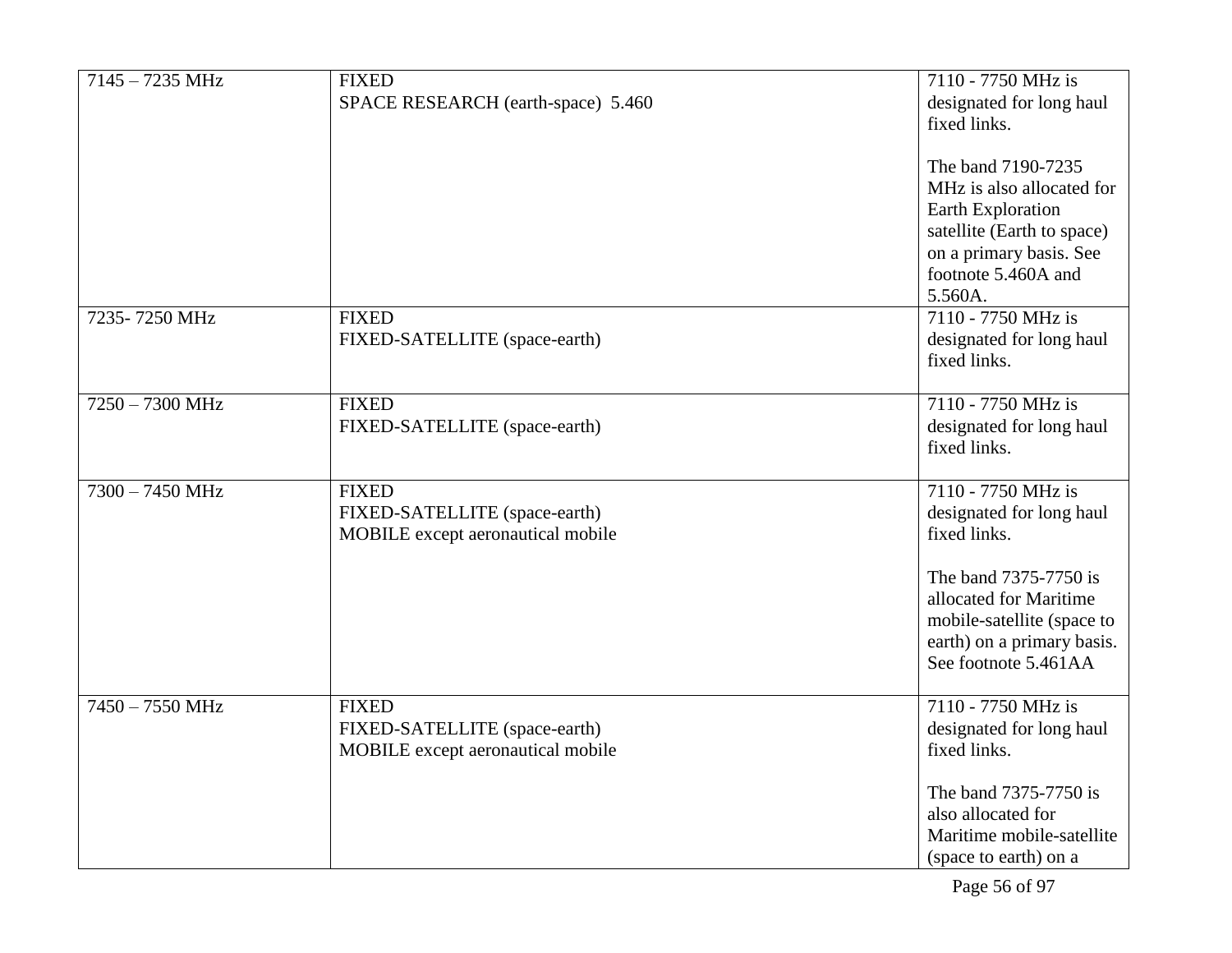|                           |                                                                                    | primary basis. See<br>footnote 5.461AA                                                                                                                     |
|---------------------------|------------------------------------------------------------------------------------|------------------------------------------------------------------------------------------------------------------------------------------------------------|
| $7550 - 7750 \text{ MHz}$ | <b>FIXED</b><br>FIXED-SATELLITE (space-earth)<br>MOBILE except aeronautical mobile | 7110 - 7750 MHz& 7725<br>$-8275$ MHz is<br>designated for long haul<br>fixed links. See<br><b>Recommendation ITU-R</b><br>F.386.                           |
|                           |                                                                                    | The band 7375-7750 is<br>also allocated for<br>Maritime mobile-satellite<br>(space to earth) on a<br>primary basis. See<br>footnote 5.461AA and<br>5.461AB |
| 7750 - 7900 MHz           | <b>FIXED</b><br>MOBILE except aeronautical mobile                                  | $7725 - 8275$ MHz is<br>designated for long haul<br>fixed links. See<br><b>Recommendation ITU-R</b><br>F.386.                                              |
|                           |                                                                                    | The band is also<br>allocated for<br>Meteorological-satellite<br>(space to earth) on a<br>primary basis. See<br>footnote 5.461B                            |
| $7900 - 8025 \text{ MHz}$ | <b>FIXED</b><br>FIXED-SATELLITE (earth-space)                                      | $7725 - 8275$ MHz is<br>designated for long haul<br>fixed links. See<br><b>Recommendation ITU-R</b><br>F.386.                                              |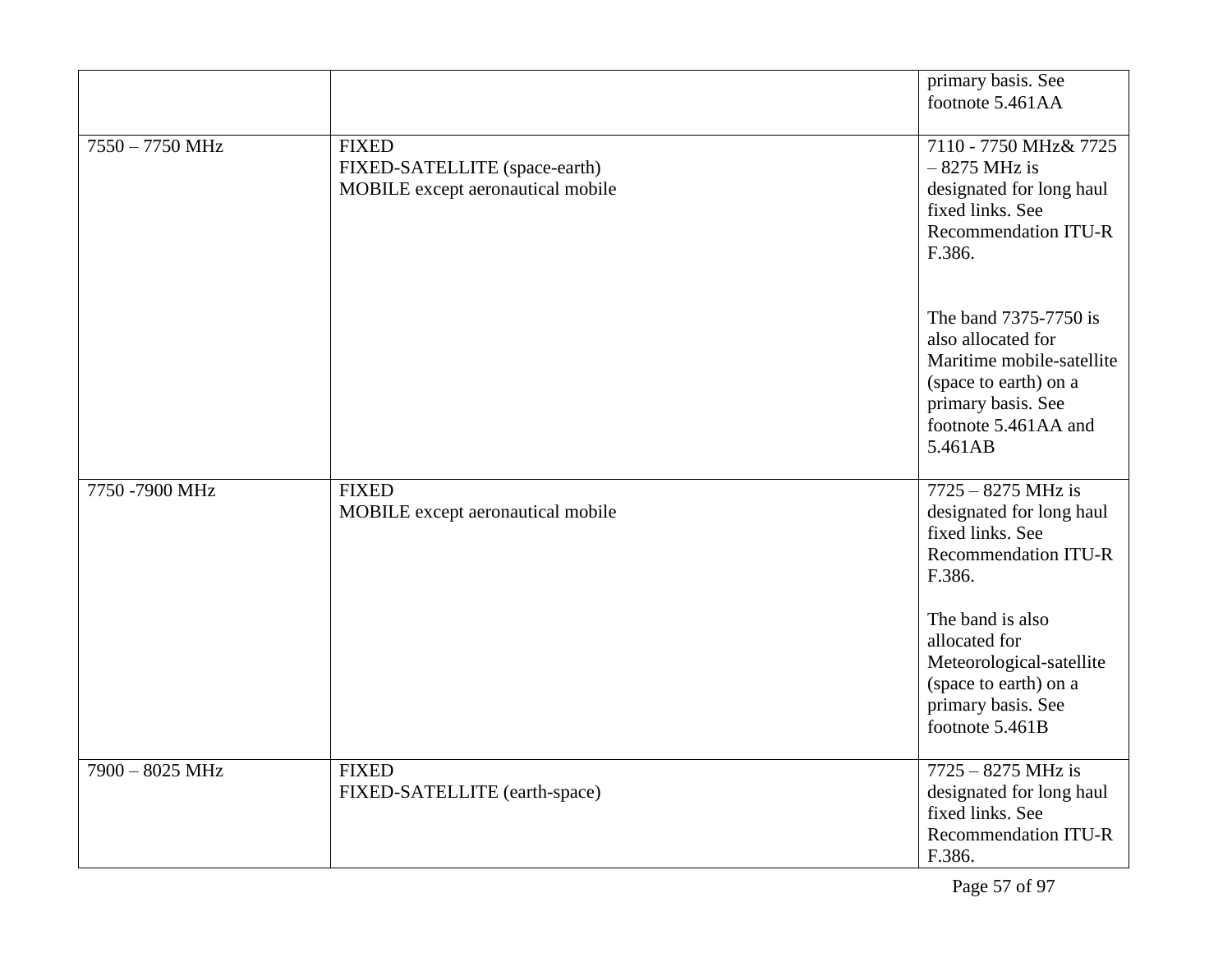| 8025-8175 MHz             | <b>FIXED</b>                         | $7725 - 8275$ MHz is        |
|---------------------------|--------------------------------------|-----------------------------|
|                           | FIXED-SATELLITE (earth-space)        | designated for long haul    |
|                           |                                      | fixed links. See            |
|                           |                                      | <b>Recommendation ITU-R</b> |
|                           |                                      | F.386.                      |
| 8175 - 8215 MHz           | <b>FIXED</b>                         | $7725 - 8275$ MHz is        |
|                           | FIXED-SATELLITE (earth-space)        | designated for long haul    |
|                           |                                      | fixed links. See            |
|                           |                                      | <b>Recommendation ITU-R</b> |
|                           |                                      | F.386.                      |
| $8215 - 8400 \text{ MHz}$ | <b>FIXED</b>                         | $7725 - 8275$ MHz &         |
|                           | <b>FIXED-SATELLITE</b>               | $8275 - 8500$ MHz is        |
|                           |                                      | designated for long haul    |
|                           |                                      | fixed links. See            |
|                           |                                      | <b>Recommendation ITU-R</b> |
|                           |                                      | F.386.                      |
| $8400 - 8500$ MHz         | <b>FIXED</b>                         | $8275 - 8500$ MHz is        |
|                           |                                      | designated for long haul    |
|                           |                                      | fixed links. See            |
|                           |                                      | <b>Recommendation ITU-R</b> |
|                           |                                      | F.386.                      |
| $8500 - 8550$ MHz         | <b>RADIOLOCATION</b>                 |                             |
|                           |                                      |                             |
| $8550 - 8650$ MHz         | EARTH EXPLORATION-SATELLITE (active) | The earth exploration       |
|                           | <b>RADIOLOCATION</b>                 | satellite and the space     |
|                           | SPACE RESEARCH (active)              | research services should    |
|                           | 5.469A                               | not cause harmful           |
|                           |                                      | interference to the         |
|                           |                                      | radiolocation service.      |
| $8650 - 8750$ MHz         | <b>RADIOLOCATION</b>                 |                             |
|                           |                                      |                             |
| $8750 - 8850$ MHz         | <b>RADIOLOCATION</b>                 | The aeronautical            |
|                           | AERONAUTICAL RADIONAVIGATION 5.470   | radionavigation service is  |
|                           |                                      | limited to airborne         |
|                           |                                      | Doppler navigation aids     |
|                           |                                      | on a centre frequency of    |
|                           |                                      | 8800 MHz.                   |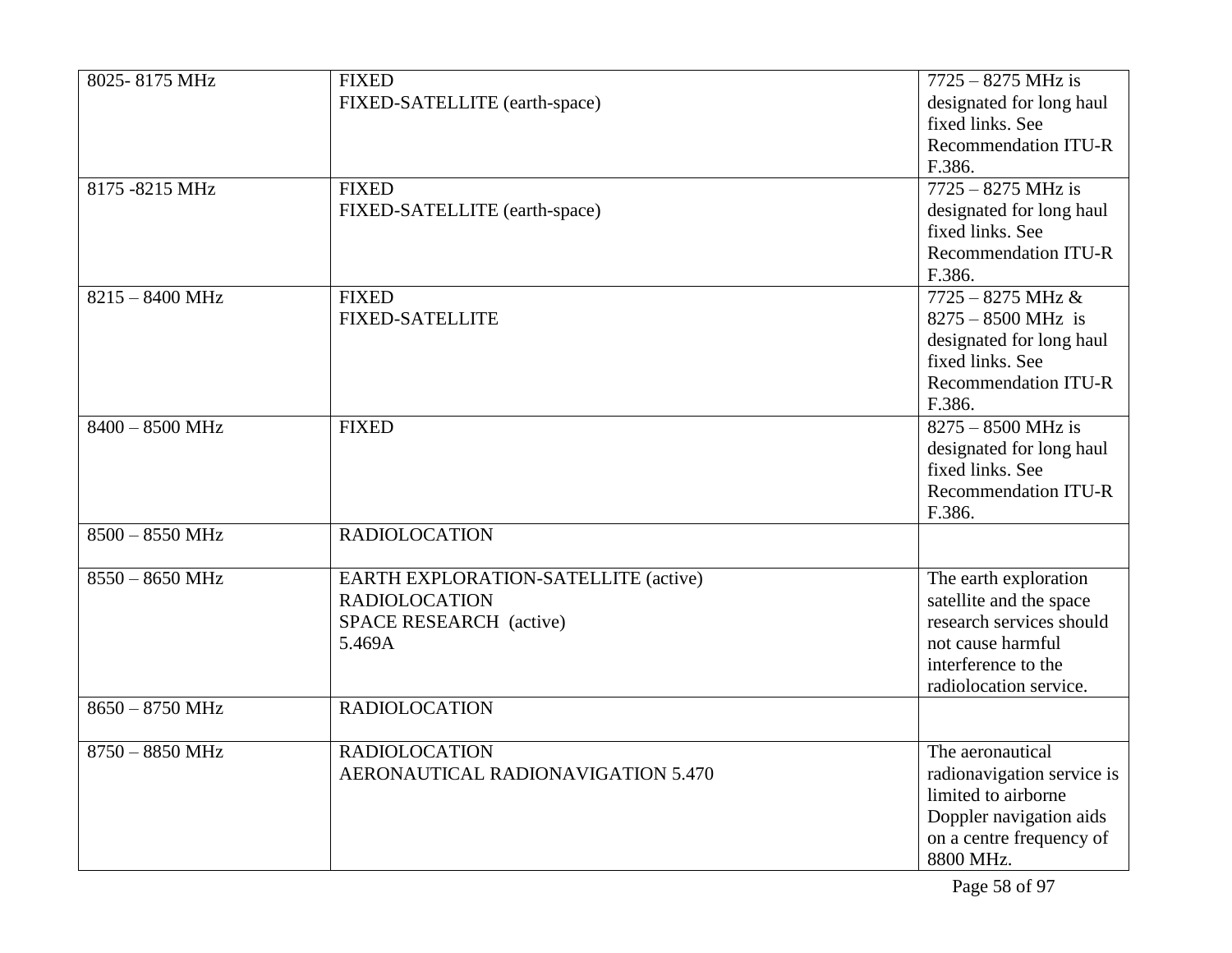| $8850 - 9000 \text{ MHz}$ | <b>RADIOLOCATION</b><br><b>MARITIME RADIONAVIGATION 5.472</b>                                                                                                      | The maritime<br>radionavigation service is<br>limited to shore-based<br>radars.                                                                                                                                                                     |
|---------------------------|--------------------------------------------------------------------------------------------------------------------------------------------------------------------|-----------------------------------------------------------------------------------------------------------------------------------------------------------------------------------------------------------------------------------------------------|
| $9000 - 9200$ MHz         | <b>RADIOLOCATION</b><br>AERONAUTICAL RADIONAVIGATION 5.337<br>5.473A                                                                                               | Use by aeronautical<br>radionavigation services<br>is restricted to ground<br>based radars & to<br>associated air-borne<br>transponders.<br>The radiolocation service<br>shall not cause harmful<br>interference to the<br>radionavigation service. |
| $9200 - 9300$ MHz         | <b>EARTH EXPLORATION SATELLITE (active)</b><br><b>RADIOLOCATION</b><br><b>MARITIME RADIONAVIGATION 5.472</b><br>5.474                                              | The maritime<br>radionavigation service is<br>limited to shore-based<br>radars.<br>Search & rescue<br>transponders (SART)<br>may be used, refer to<br>Article 31.                                                                                   |
| $9300 - 9500$ MHz         | EARTH EXPLORATION SATELLITE (active)<br><b>SPACE RESEARCH (active)</b><br><b>RADIONAVIGATION</b><br><b>RADIOLOCATION</b><br>5.427 5.474 5.475 5.475A 5.475B 5.476A | The radiolocation service<br>shall not cause harmful<br>interference to the<br>radionavigation service.<br>Search & rescue<br>transponders (SART)<br>may be used, refer to<br>Article 31.<br>Aeronautical<br>radionavigation service is             |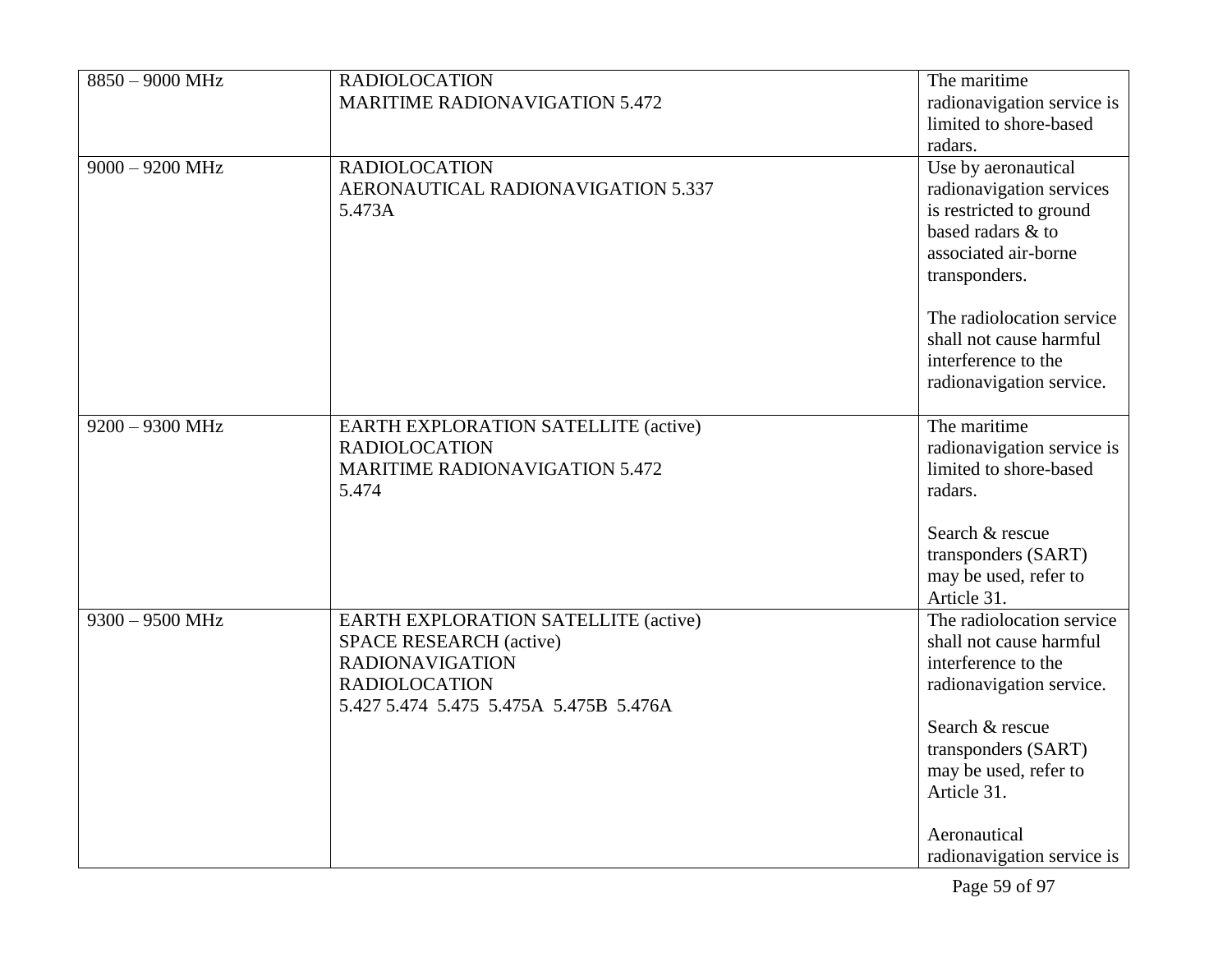|                 |                                      | limited to airborne         |
|-----------------|--------------------------------------|-----------------------------|
|                 |                                      | weather radars & ground-    |
|                 |                                      | based radars.               |
|                 |                                      |                             |
|                 |                                      | The earth exploration-      |
|                 |                                      | satellite service (active)  |
|                 |                                      | & the space research        |
|                 |                                      | service (active) is limited |
|                 |                                      | to systems requiring        |
|                 |                                      | necessary bandwidth         |
|                 |                                      | greater than 300 MHz        |
|                 |                                      | that cannot be fully        |
|                 |                                      | accommodated within the     |
|                 |                                      | 9500-9800 MHz band.         |
|                 |                                      |                             |
|                 |                                      | The earth exploration       |
|                 |                                      | satellite & space research  |
|                 |                                      | (active) shall not cause    |
|                 |                                      | harmful interference to     |
|                 |                                      | the radionavigation and     |
|                 |                                      | radiolocation services.     |
| 9500-9800 MHz   | EARTH EXPLORATION-SATELLITE          | The earth exploration       |
|                 | <b>RADIOLOCATION</b>                 | satellite & space research  |
|                 | <b>RADIONAVIGATION</b>               | (active) shall not cause    |
|                 | <b>SPACE RESEARCH (active)</b>       | harmful interference to     |
|                 | 5.476A                               | the radionavigation and     |
|                 |                                      | radiolocation services.     |
| 9800 - 9900 MHz | <b>RADIOLOCATION</b>                 | The earth exploration-      |
|                 | Earth exploration-satellite (active) | satellite service (active)  |
|                 | Space research (active)              | & the space research        |
|                 | Fixed                                | service (active) is limited |
|                 | 5.478A 5.478B                        | to systems requiring        |
|                 |                                      | necessary bandwidth         |
|                 |                                      | greater than 500 MHz        |
|                 |                                      | that cannot be fully        |
|                 |                                      | accommodated within the     |
|                 |                                      | 9300-9800 MHz band.         |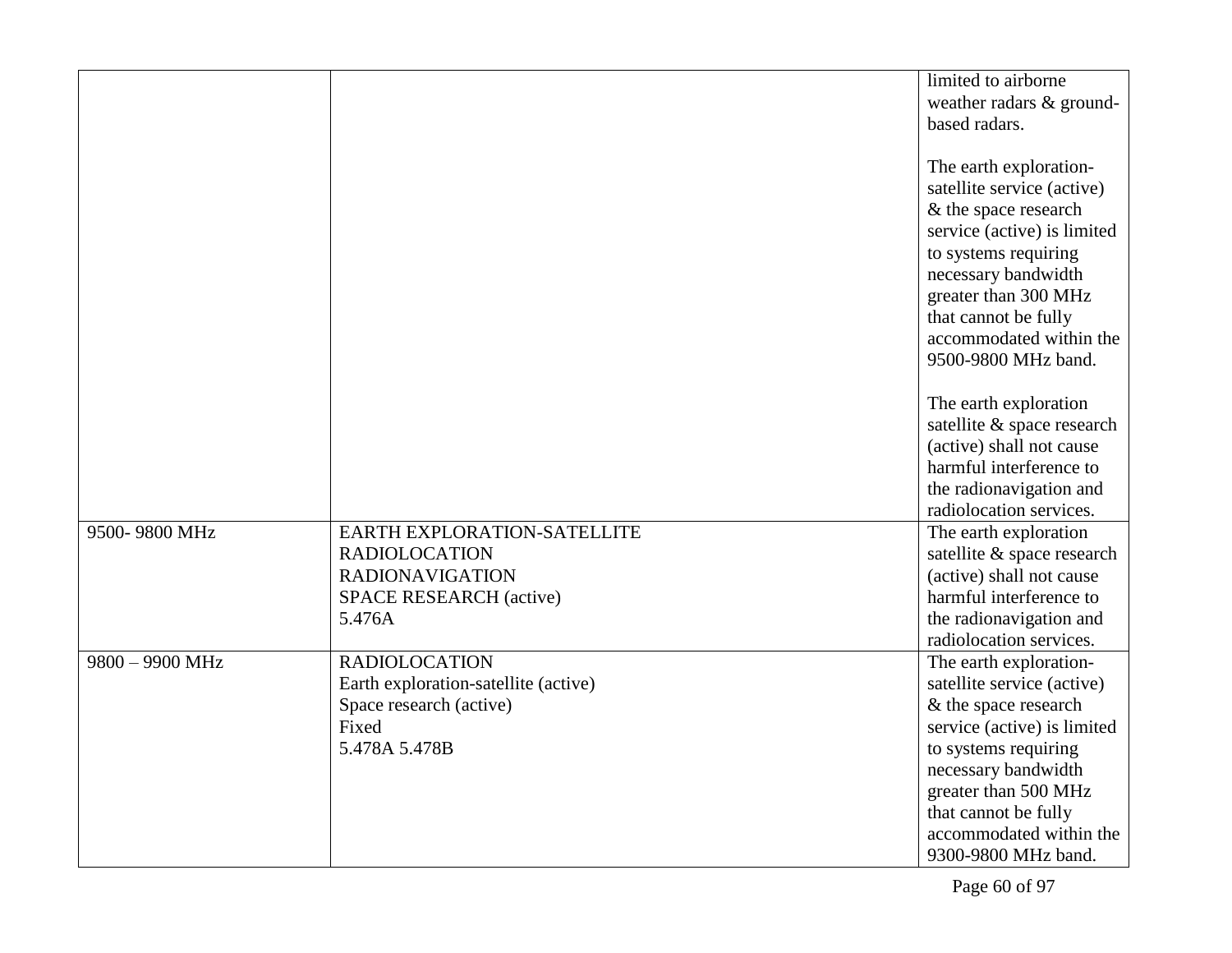|                 |                                                                            | The earth exploration               |
|-----------------|----------------------------------------------------------------------------|-------------------------------------|
|                 |                                                                            | satellite service (active)          |
|                 |                                                                            | & the space research                |
|                 |                                                                            | service (active) shall not          |
|                 |                                                                            | cause harmful                       |
|                 |                                                                            | interference to the fixed           |
|                 |                                                                            | service.                            |
| 9900 - 10000MHz | EARTH EXPLORATION SATELLITE (active) 5.474A, 5.74B, 5.474C                 | 9975 - 10025MHz is also             |
|                 | <b>RADIOLOCATION</b>                                                       | allocated to the                    |
|                 | Fixed                                                                      | meteorological-satellite            |
|                 | 5.479                                                                      | service on a secondary              |
|                 |                                                                            | basis for use by weather            |
| 10-10.4 GHz     |                                                                            | radars.<br>9.975-10.025 GHz is also |
|                 | EARTH EXPLORATION SATELLITE (active) 5.474A, 5.74B, 5.474C<br><b>FIXED</b> | allocated to the                    |
|                 | <b>MOBILE</b>                                                              |                                     |
|                 | <b>RADIOLOCATION</b>                                                       | meteorological-satellite            |
|                 | Amateur                                                                    | service on a secondary              |
|                 | 5.474A, 5.479                                                              | basis for use by weather<br>radars. |
|                 |                                                                            |                                     |
|                 |                                                                            | $10.15 - 10.30$ GHz is              |
|                 |                                                                            | designated for point-               |
|                 |                                                                            | multipoint services.                |
| 10.4-10.45 GHz  | EARTH EXPLORATION SATELLITE (active) 5.474A, 5.74B, 5.474C                 | $10.15 - 10.30$ GHz is              |
|                 | <b>FIXED</b>                                                               | designated for point-               |
|                 | <b>MOBILE</b>                                                              | multipoint services.                |
|                 | <b>RADIOLOCATION</b>                                                       |                                     |
|                 | Amateur                                                                    |                                     |
|                 |                                                                            |                                     |
| 10.45-10.5 GHz  | <b>RADIOLOCATION</b>                                                       |                                     |
|                 | Amateur                                                                    |                                     |
|                 | <b>Amateur Satellite</b>                                                   |                                     |
|                 |                                                                            |                                     |
| 10.5-10.55 GHz  | <b>FIXED</b>                                                               | $10.50 - 10.68$ GHz is              |
|                 | <b>MOBILE</b>                                                              | designated for Point-               |
|                 | radiolocation                                                              | multiPoint services.                |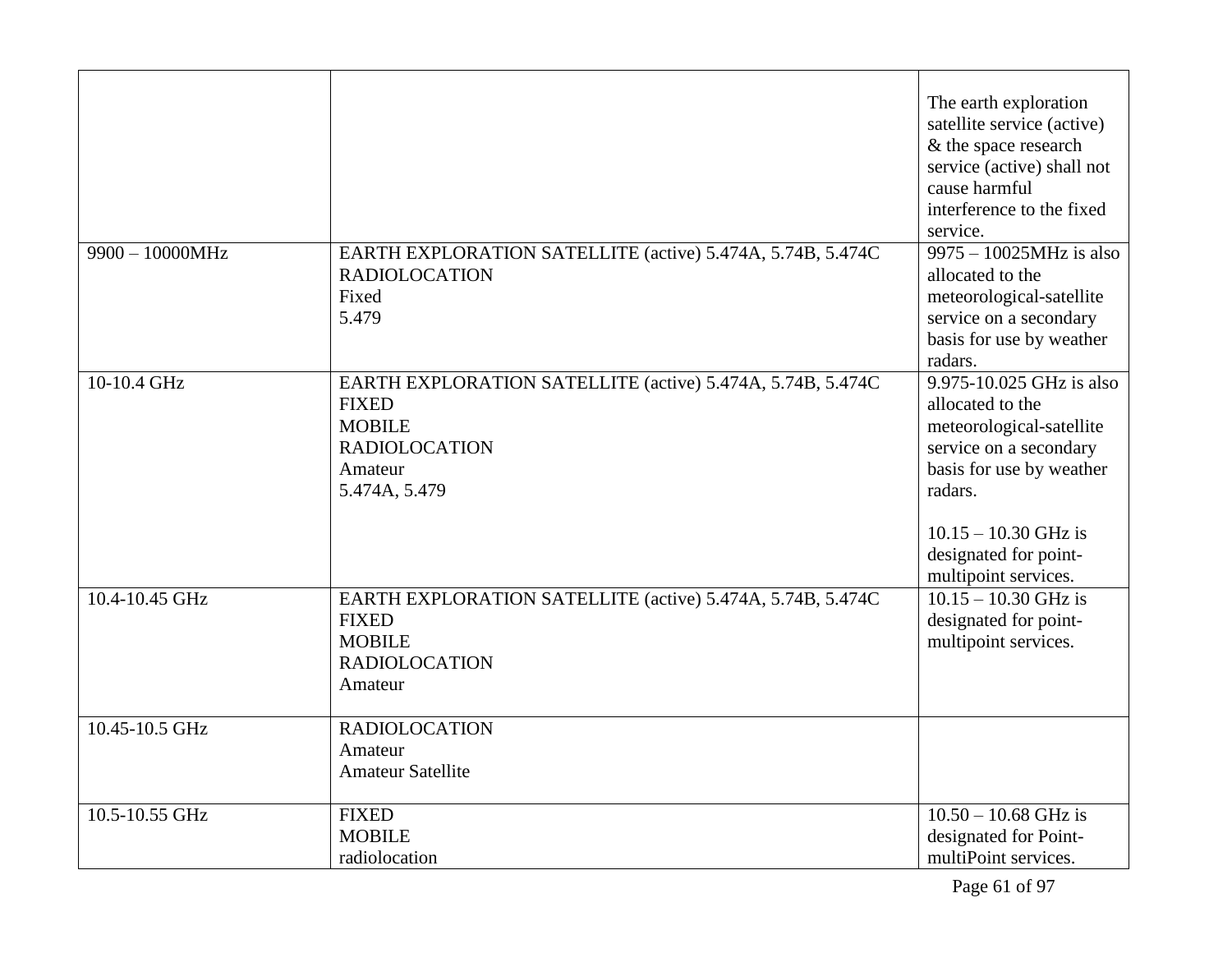| 10.55-10.6 GHz    | <b>FIXED</b>                                 | $10.50 - 10.68$ GHz is     |
|-------------------|----------------------------------------------|----------------------------|
|                   | MOBILE except aeronautical                   | designated for point-      |
|                   | radiolocation                                | multipoint services.       |
|                   |                                              |                            |
|                   |                                              |                            |
| 10.6-10.68 GHz    | <b>EARTH EXPLORATION SATELLITE (passive)</b> | $10.50 - 10.68$ GHz is     |
|                   | <b>FIXED</b>                                 | designated for point-      |
|                   | MOBILE except aeronautical                   | multipoint services.       |
|                   | <b>RADIO ASTRONOMY</b>                       |                            |
|                   | <b>SPACE RESEARCH (passive)</b>              |                            |
|                   | Radiolocation                                |                            |
|                   |                                              |                            |
|                   | 5.149 5.482A                                 |                            |
| 10.68-10.7 GHz    | <b>EARTH EXPLORATION SATELLITE (passive)</b> |                            |
|                   | RADIO ASTRONOMY                              |                            |
|                   | <b>SPACE RESEARCH (passive)</b>              |                            |
|                   | 5.340                                        |                            |
| $10.7 - 11.7$ GHz | <b>FIXED</b>                                 | Used for point -point      |
|                   | <b>FIXED-SATELLITE</b>                       | fixed links.               |
|                   | (Earth-Space)                                |                            |
|                   | (Space-Earth)                                | The fixed-satellite        |
|                   | 5.441, 5.484, 5.484A                         | service (Earth-to-space)   |
|                   | MOBILE except aeronautical mobile            | is limited to feeder links |
|                   |                                              | for broadcasting-satellite |
|                   |                                              | service.                   |
| 11.7-12.5 GHz     | <b>FIXED</b>                                 | Other services in this     |
|                   | MOBILE except aeronautical mobile            | band shall not cause       |
|                   | <b>BROADCASTING</b>                          | harmful interference to    |
|                   | <b>BROADCASTING-SATELLITE 5.492</b>          | the broadcasting satellite |
|                   | 5.487 5.487A                                 | service.                   |
|                   |                                              |                            |
|                   |                                              | Fixed satellite services   |
|                   |                                              | (space-to-Earth) can also  |
|                   |                                              | be operated on a primary   |
|                   |                                              | basis.                     |
|                   |                                              |                            |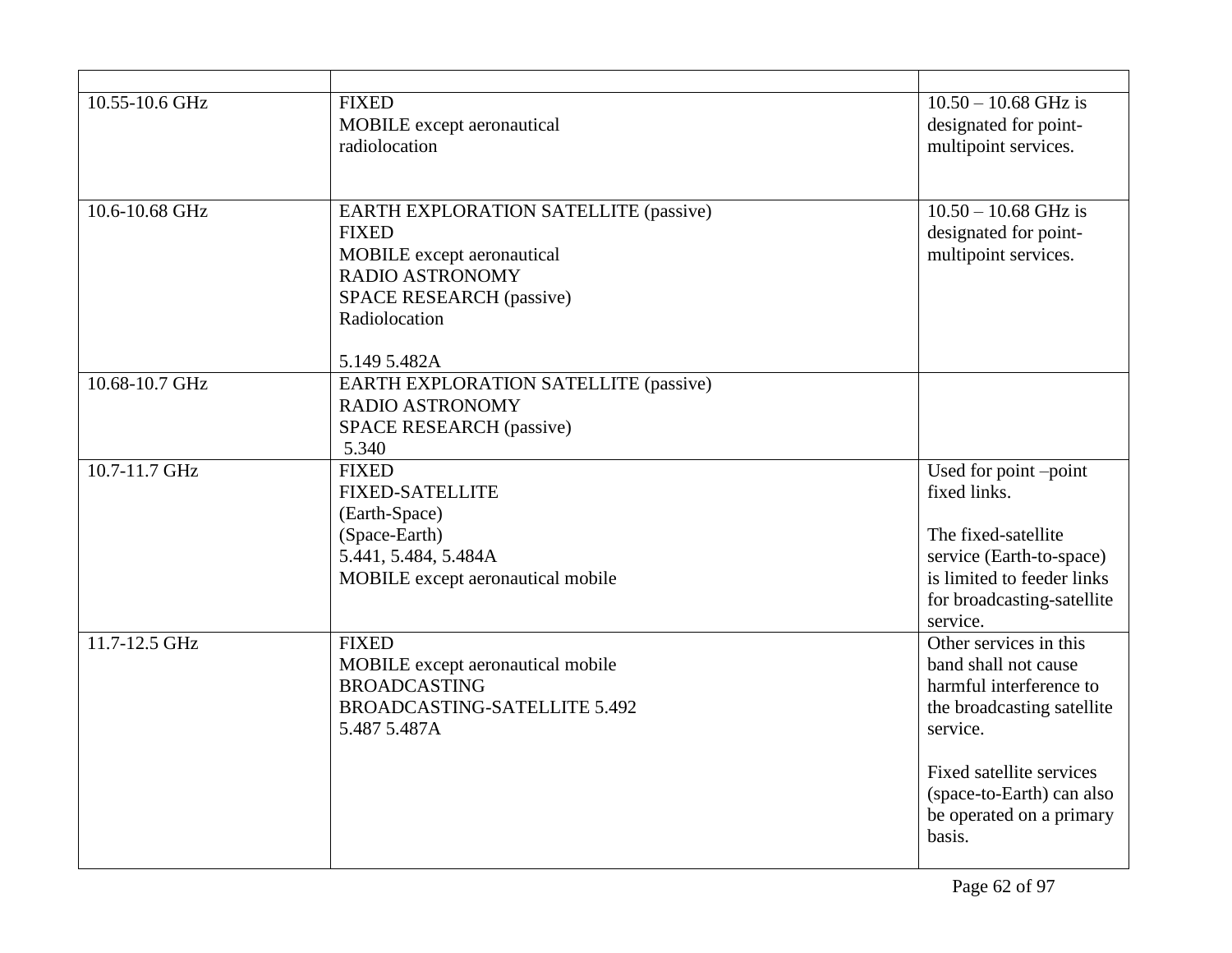| 12.5-12.75 GHz  | FIXED SATELLITE (Earth-to-Space)<br>(Space-to-Earth) 5.484A<br>5.494                                                                                                                                                             | Also allocated for fixed<br>and mobile, except<br>aeronautical mobile.                                                                                                                                                                                                                |
|-----------------|----------------------------------------------------------------------------------------------------------------------------------------------------------------------------------------------------------------------------------|---------------------------------------------------------------------------------------------------------------------------------------------------------------------------------------------------------------------------------------------------------------------------------------|
| 12.75-13.25 GHz | <b>FIXED</b><br>FIXED-SATELLITE 5.441<br>(Earth-to-Space)<br><b>MOBILE</b><br>Space Research (deep space) (Earth -to-Space)                                                                                                      | Used for point -point<br>fixed links.                                                                                                                                                                                                                                                 |
| 13.25-13.4 GHz  | AERONAUTICAL RADIONAVIGATION 5.497<br>EARTH EXPLORATION SATELLITE (active)<br><b>SPACE RESEARCH (active)</b><br>5.498A                                                                                                           | Aeronautical<br>radionavigation service is<br>limited to Doppler<br>navigation aids.<br>The earth exploration<br>satellite service (active)<br>& the space research<br>service (active) shall not<br>cause harmful<br>interference to the<br>aeronautical<br>radionavigation service. |
| 13.4-13.75 GHz  | EARTH EXPLORATION SATELLITE (active)<br>FIXED-SATELLITE (space-Earth) 5.499A<br><b>RADIOLOCATION</b><br>SPACE RESEARCH 5.499C, 5.99D, 5.501A<br>Standard Frequency and Time Signal-Satellite (Earth -to-space)<br>5.499E, 5.510B | Space research services<br>are limited to active<br>spaceborne sensors.<br>The earth exploration<br>satellite service (active)<br>& the space research<br>service (active) shall not<br>cause harmful                                                                                 |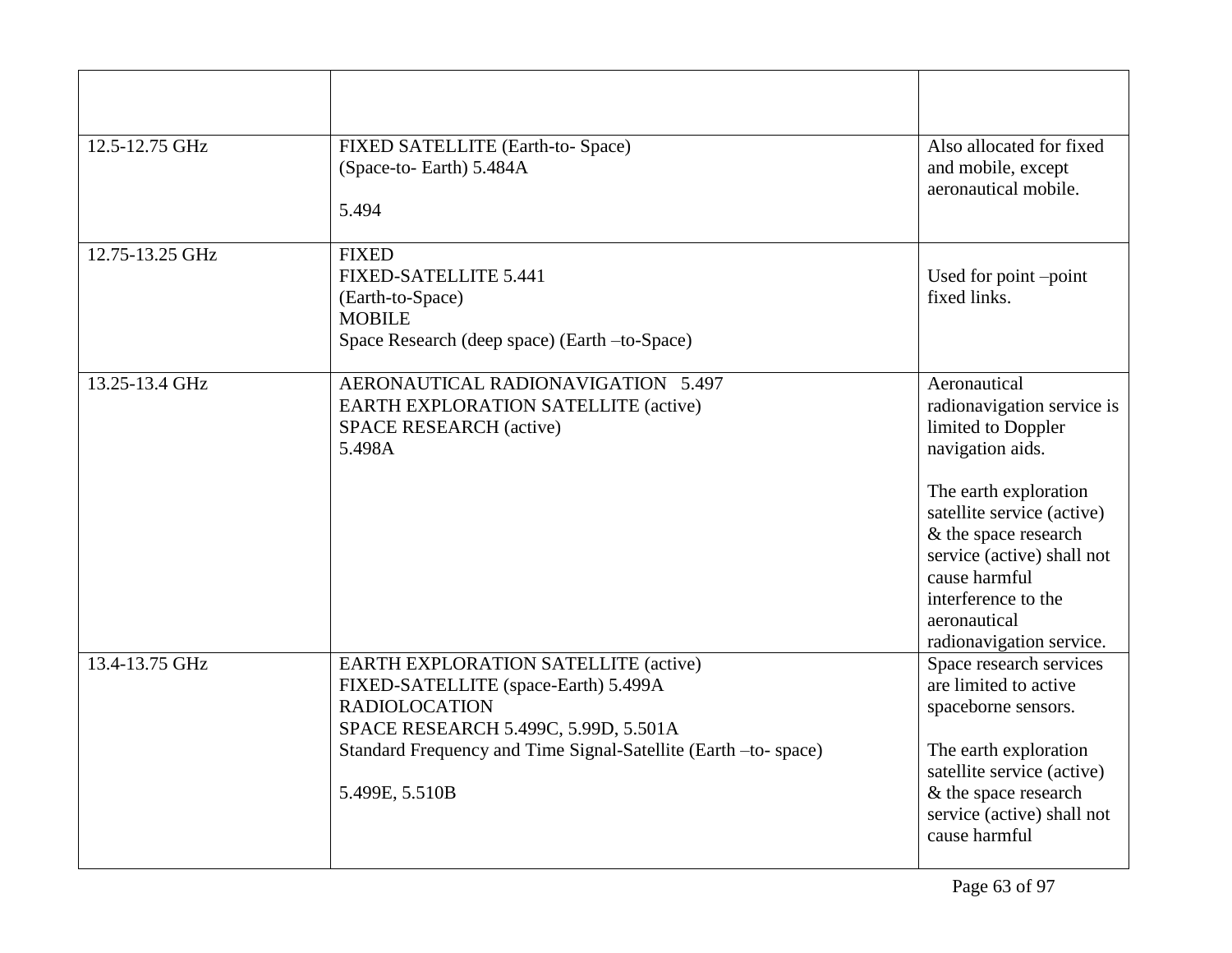|              |                                                                                                                                                                                                                 | interference to the<br>radiolocation service.                                                                                                                                                                                                                                                                                                                                                                                                                                                                                                                                                                              |
|--------------|-----------------------------------------------------------------------------------------------------------------------------------------------------------------------------------------------------------------|----------------------------------------------------------------------------------------------------------------------------------------------------------------------------------------------------------------------------------------------------------------------------------------------------------------------------------------------------------------------------------------------------------------------------------------------------------------------------------------------------------------------------------------------------------------------------------------------------------------------------|
| 13.75-14 GHz | FIXED- SATELLITE (Earth-to-space) 5.484A<br><b>RADIOLOCATION</b><br>Standard Frequency and Time Signal-satellite (Earth-to-space)<br><b>Space Research</b><br><b>Earth Exploration Satellite</b><br>5.502 5.503 | For fixed satellite<br>services using non-<br>geostationary systems<br>refer to No. 9.12.                                                                                                                                                                                                                                                                                                                                                                                                                                                                                                                                  |
| 14-14.3 GHz  | FIXED- SATELLITE (Earth-to-Space) 5.457A 5.457B 5.484A 5.506<br>RADIONAVIGATION 5.504<br>Mobile satellite (earth -to-Space) 5.504B 5.506A<br><b>Space Research</b><br>5.504A                                    | For fixed satellite<br>services see Resolution<br>902 (WRC-03).<br>For fixed satellite service<br>using non-geostationary<br>systems refer to No. 9.21.<br>14-14.5 GHz may be<br>used as feeder links for<br>the broadcasting satellite<br>service subject to<br>coordination with other<br>networks in the fixed<br>satellite service.<br>Radionavigation service<br>shall provide sufficient<br>protection to space<br>stations of the fixed-<br>satellite service.<br>Aeronautical mobile<br>satellite service operating<br>in the band $14 - 14.5$<br>GHz shall comply with<br>the provisions of Annex<br>1, Part C of |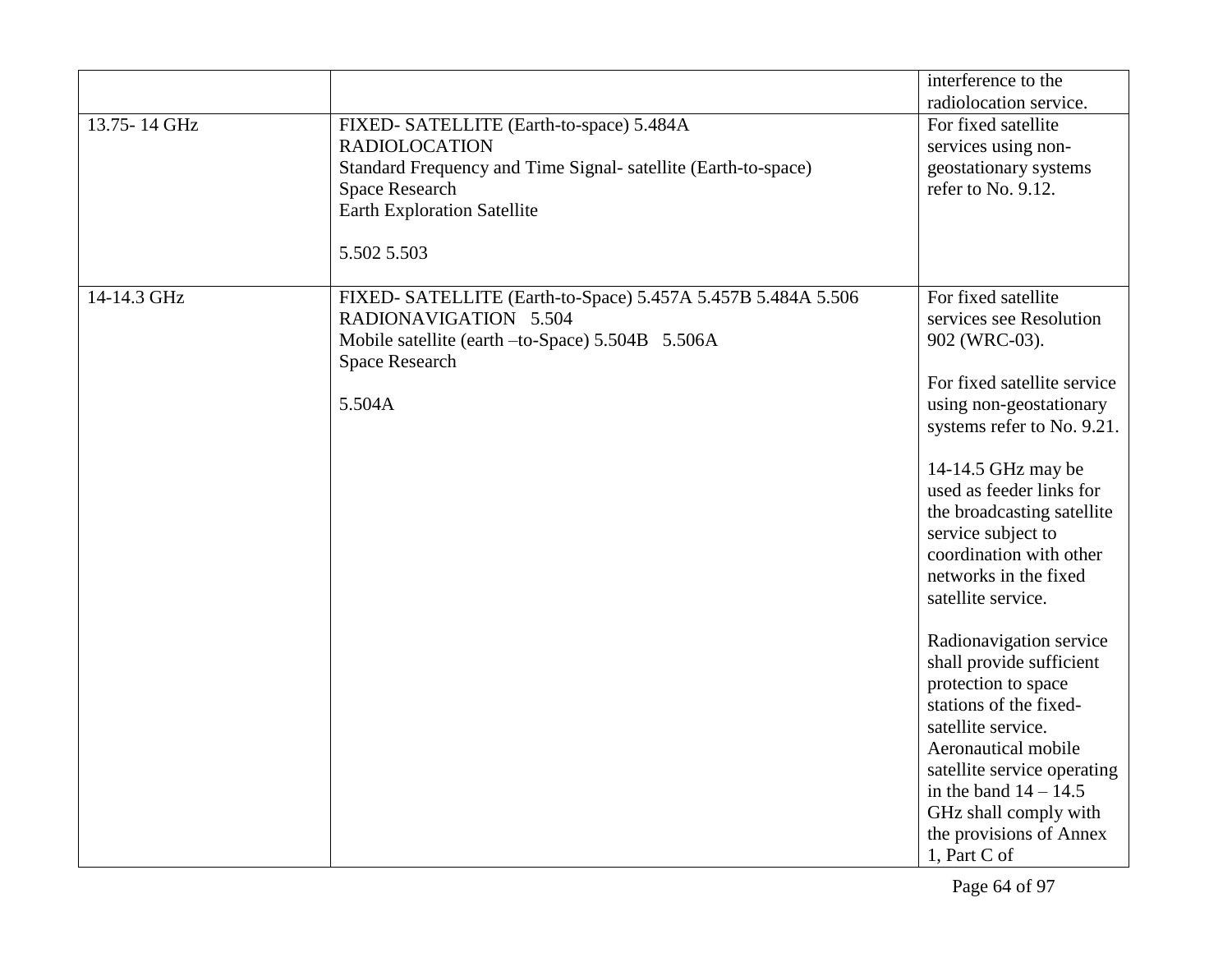|                 |                                                                                                                                                                                                                                                              | <b>Recommendation ITU-R</b><br>M. 1643.<br>For ship earth stations<br>refer to Resolution 902<br>(WRC-03).<br>In 14-14.5 GHz, aircraft<br>earth stations in the<br>aeronautical mobile<br>satellite service may<br>communicate with space<br>stations in the fixed<br>satellite service, see Nos.<br>5.29, 5.30 & 5.31.                                                                                                                                |
|-----------------|--------------------------------------------------------------------------------------------------------------------------------------------------------------------------------------------------------------------------------------------------------------|--------------------------------------------------------------------------------------------------------------------------------------------------------------------------------------------------------------------------------------------------------------------------------------------------------------------------------------------------------------------------------------------------------------------------------------------------------|
| 14.3-14.4 $GHz$ | <b>FIXED</b><br>FIXED-SATELLITE (Earth-to-space) 5.457A 5.457B 5.484A<br>5.506 5.506B<br>MOBILE except aeronautical mobile<br>Mobile satellite (Earth-to-space) except aeronautical mobile-satellite<br>5.504B 5.506A<br>Radionavigation-satellite<br>5.504A | For ship earth stations<br>refer to Resolution 902<br>(WRC-03).<br>For fixed satellite<br>services using non-<br>geostationary systems<br>refer to No. 9.12.<br>14-14.5 GHz may be<br>used as feeder links for<br>the broadcasting satellite<br>service subject to<br>coordination with other<br>networks in the fixed<br>satellite service.<br>Aeronautical mobile<br>satellite service operating<br>in the band $14 - 14.5$<br>GHz shall comply with |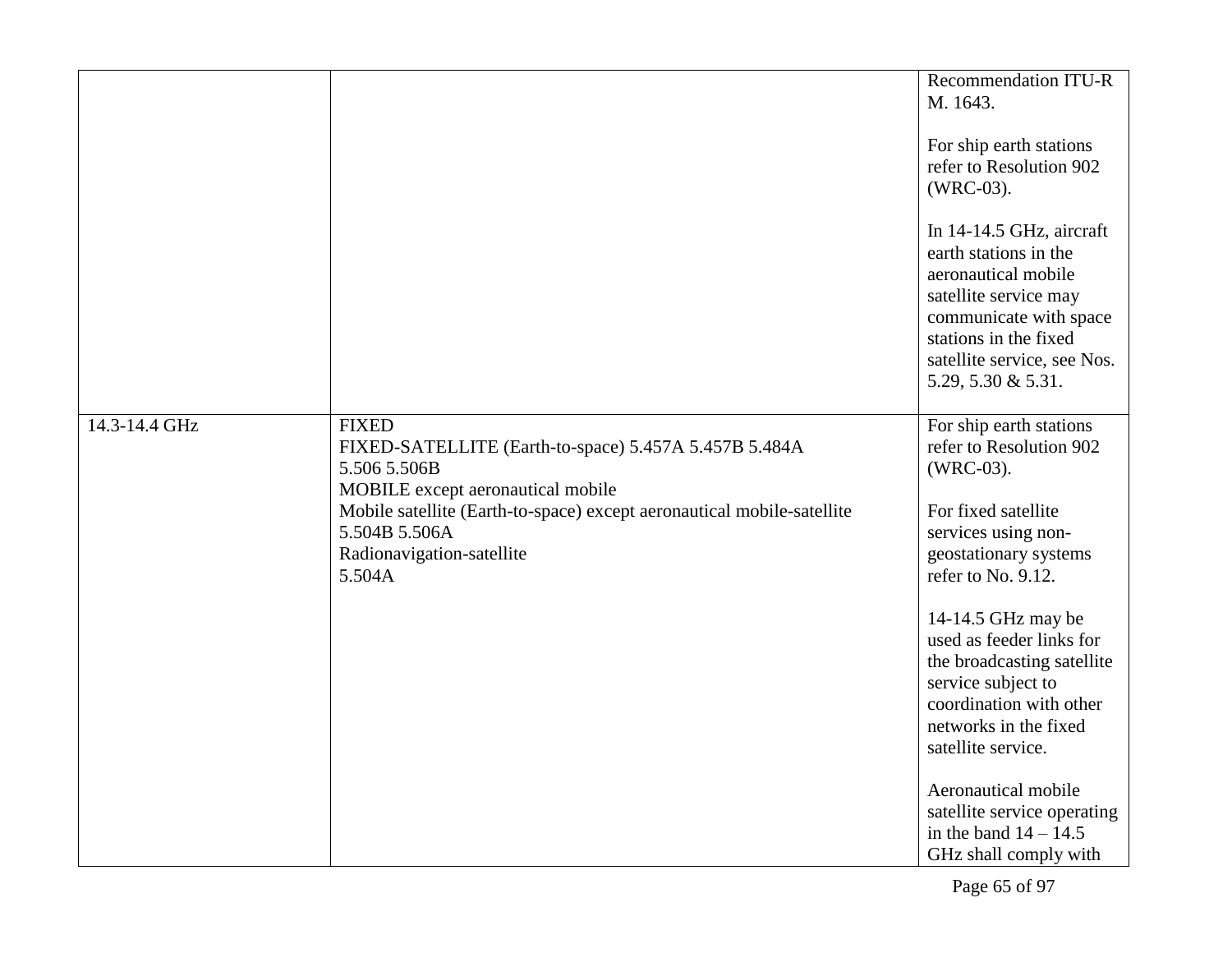|                |                                                                                                                                                                                                                            | the provisions of Annex<br>1, Part C of<br>Recommendation ITU-R<br>M. 1643.<br>For ship earth stations<br>refer to Resolution 902<br>(WRC-03).                                                                                                                                                                                                                                                                                |
|----------------|----------------------------------------------------------------------------------------------------------------------------------------------------------------------------------------------------------------------------|-------------------------------------------------------------------------------------------------------------------------------------------------------------------------------------------------------------------------------------------------------------------------------------------------------------------------------------------------------------------------------------------------------------------------------|
|                |                                                                                                                                                                                                                            | In 14-14.5 GHz, aircraft<br>earth stations in the<br>aeronautical mobile<br>satellite service may<br>communicate with space<br>stations in the fixed<br>satellite service, see Nos.<br>5.29, 5.30 & 5.31.                                                                                                                                                                                                                     |
| 14.4-14.47 GHz | <b>FIXED</b><br>FIXED-SATELLITE (Earth-to-space) 5.457A 5.457B 5.484A<br>5.506 5.506B<br>MOBILE except aeronautical mobile<br>Mobile-satellite (Earth-to-space) 5.504B 5.506A<br>Space Research (space-to-Earth)<br>5.504A | For ship earth stations<br>refer to Resolution 902<br>(WRC-03).<br>For fixed satellite<br>services using non-<br>geostationary systems<br>refer to No. 9.12.<br>14-14.5 GHz may be<br>used as feeder links for<br>the broadcasting satellite<br>service subject to<br>coordination with other<br>networks in the fixed<br>satellite service.<br>Aeronautical mobile<br>satellite service operating<br>in the band $14 - 14.5$ |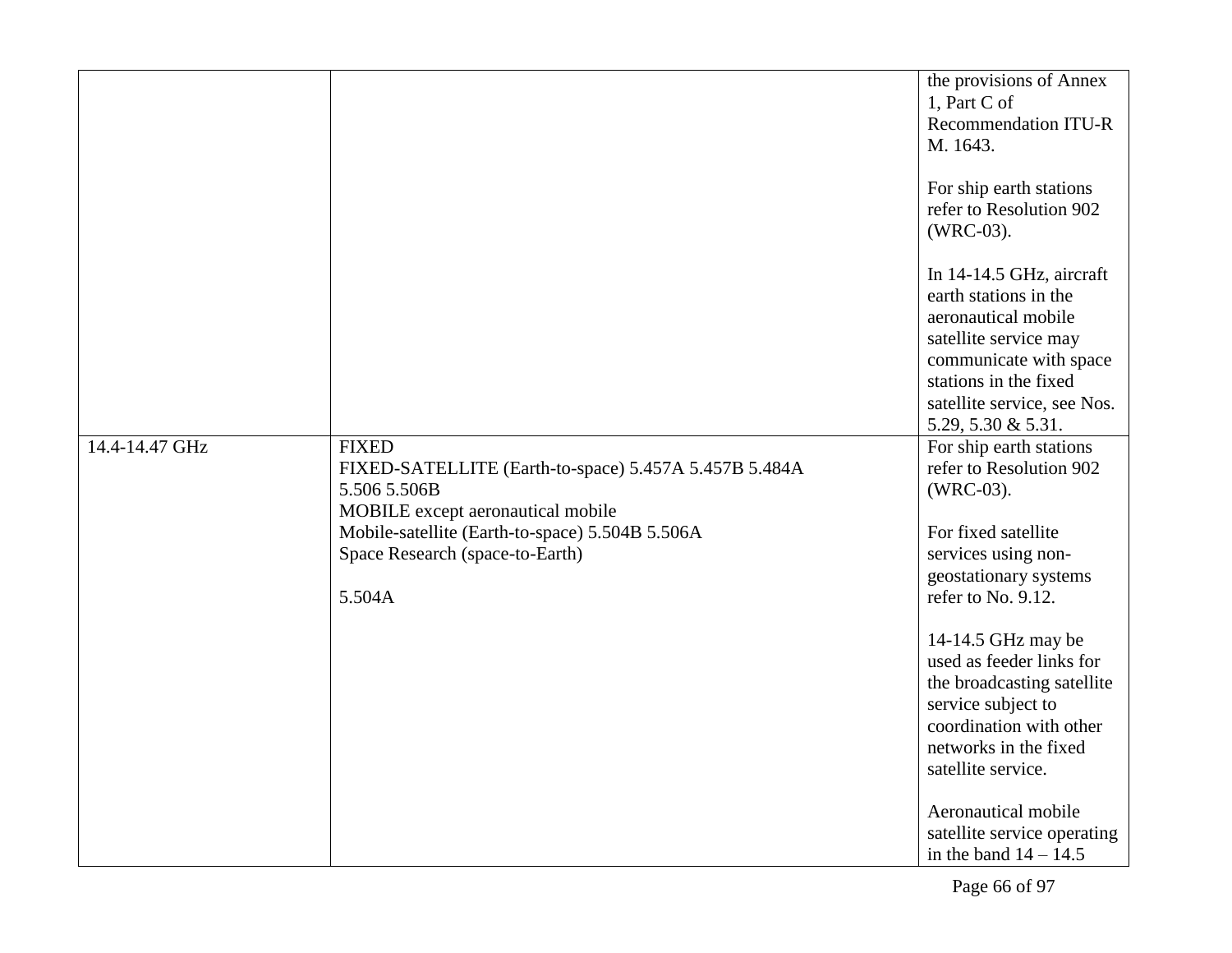|                |                                                                                                                                                                                                                  | GHz shall comply with<br>the provisions of Annex<br>1, Part C of<br><b>Recommendation ITU-R</b><br>M. 1643.<br>For ship earth stations<br>refer to Resolution 902<br>(WRC-03).                                                                                                                |
|----------------|------------------------------------------------------------------------------------------------------------------------------------------------------------------------------------------------------------------|-----------------------------------------------------------------------------------------------------------------------------------------------------------------------------------------------------------------------------------------------------------------------------------------------|
|                |                                                                                                                                                                                                                  | In 14-14.5 GHz, aircraft<br>earth stations in the<br>aeronautical mobile<br>satellite service may<br>communicate with space<br>stations in the fixed<br>satellite service, see Nos.<br>5.29, 5.30 & 5.31.                                                                                     |
| 14.47-14.5 GHz | <b>FIXED</b><br>FIXED-SATELLITE (Earth-to-space) 5.457A 5.457B 5.484A<br>5.506 5.506B<br>MOBILE except aeronautical mobile<br>Mobile satellite (Earth-to-space) 5.504B 5.506A<br>Radio Astronomy<br>5.149 5.504A | For ship earth stations<br>refer to Resolution 902<br>(WRC-03).<br>For fixed satellite<br>services using non-<br>geostationary systems<br>refer to No. 9.12.<br>14-14.5 GHz may be<br>used as feeder links for<br>the broadcasting satellite<br>service subject to<br>coordination with other |
|                |                                                                                                                                                                                                                  | networks in the fixed<br>satellite service.<br>Aeronautical mobile<br>satellite service operating                                                                                                                                                                                             |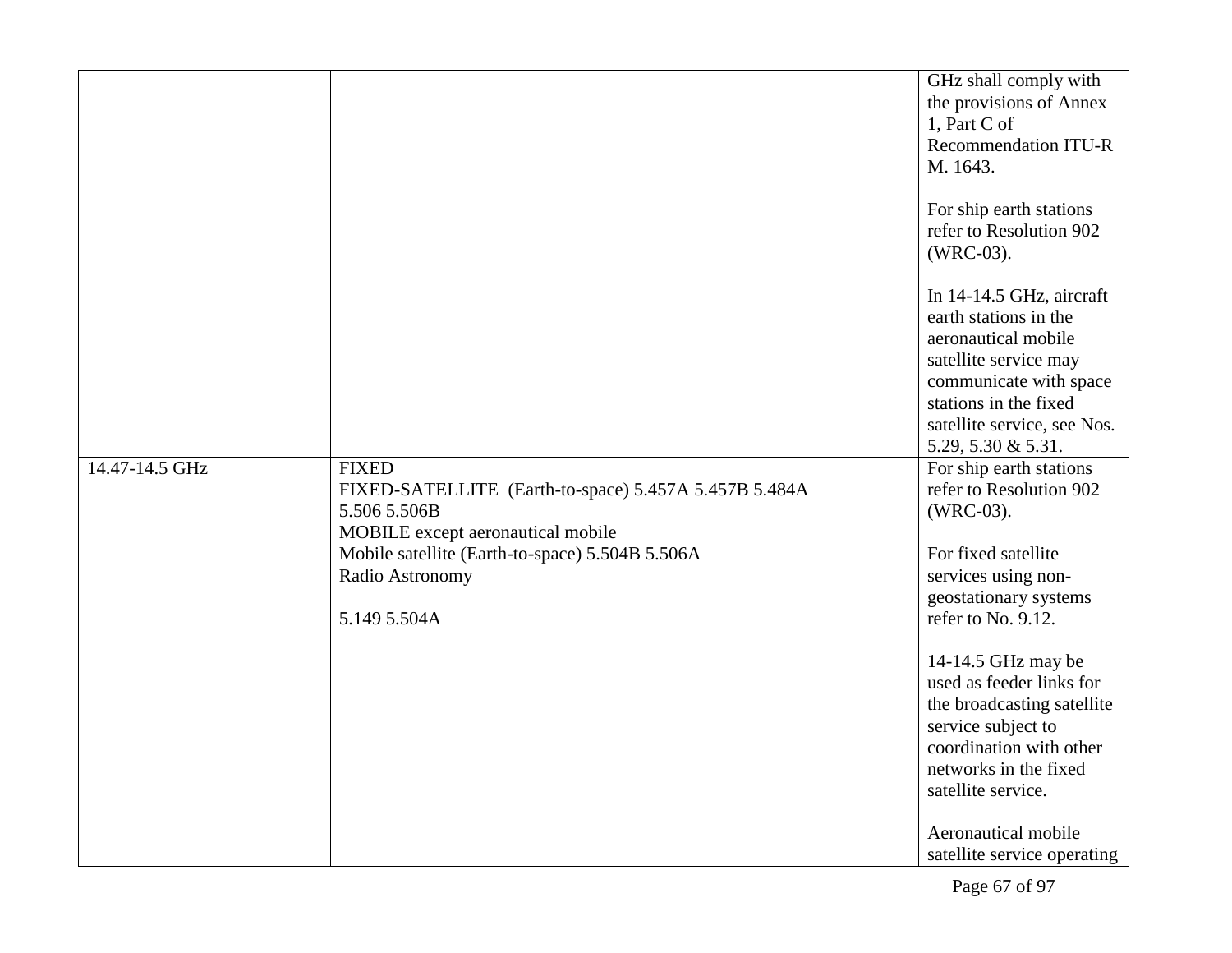|                |                                                                                                    | in the band $14 - 14.5$<br>GHz shall comply with<br>the provisions of Annex<br>1, Part C of<br><b>Recommendation ITU-R</b><br>M. 1643.                                                                        |
|----------------|----------------------------------------------------------------------------------------------------|---------------------------------------------------------------------------------------------------------------------------------------------------------------------------------------------------------------|
|                |                                                                                                    | Other services either than<br>the radioastronomy<br>service should refer to<br>Nos. 4.5, 4.6 and Article<br>29 of the ITU-RR.                                                                                 |
|                |                                                                                                    | In 14-14.5 GHz, aircraft<br>earth stations in the<br>aeronautical mobile<br>satellite service may<br>communicate with space<br>stations in the fixed<br>satellite service, see Nos.<br>5.29, 5.30 & 5.31.     |
| 14.5-15.35 GHz | <b>FIXED</b><br><b>MOBILE</b>                                                                      | $14.5 - 15.35$ GHz is<br>designated for point-<br>point fixed links. See<br><b>Recommendation ITU-R</b><br>F.636.<br>14.5-14.75 is allocated to<br>the Fixed Satellite<br>Services Earth to space<br>(uplink) |
| 15.35-15.4 GHz | EARTH EXPLORATION SATELLITE (passive)<br><b>RADIO ASTRONOMY</b><br><b>SPACE RESEARCH (passive)</b> |                                                                                                                                                                                                               |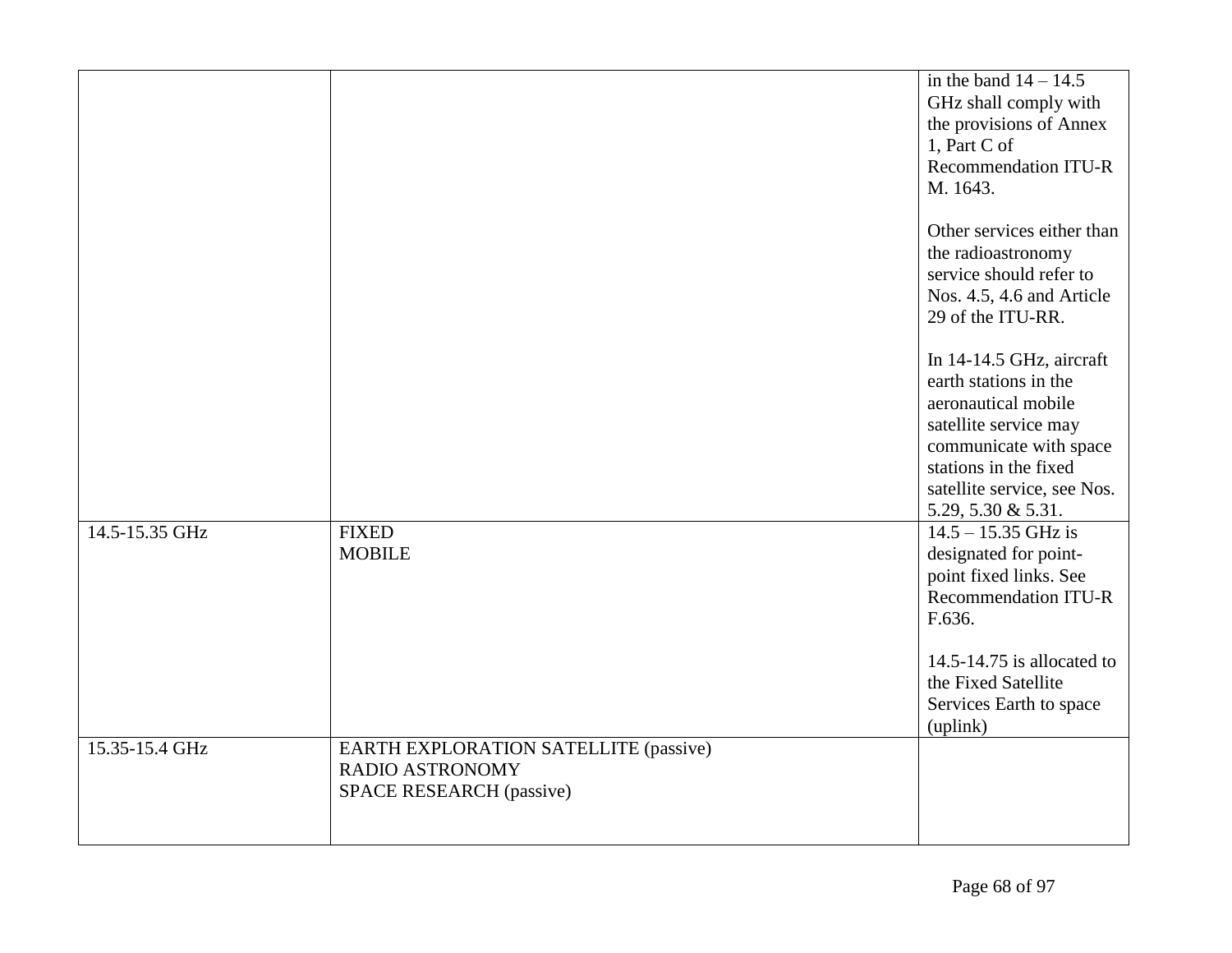| $15.4 - 15.43$ GHz | RADIOLOCATION 5.511E 5.511F<br>AERONAUTICAL RADIONAVIGATION                                                      | Radiolocation services<br>shall not cause harmful<br>interference to<br>aeronautical<br>radionavigation services.<br>Radiolocation stations<br>operating in 15.4-15.7<br>GHz shall not exceed the<br>power flux-density level<br>of -156 $dB(W/m^2)$ in a<br>50MHz bandwidth in<br>order to protect the<br>radioastronomy service<br>in 15.35-15.4 GHz. |
|--------------------|------------------------------------------------------------------------------------------------------------------|---------------------------------------------------------------------------------------------------------------------------------------------------------------------------------------------------------------------------------------------------------------------------------------------------------------------------------------------------------|
| 15.43-15.63 GHz    | FIXED-SATELLITE (space to Earth) 5.511A<br>RADIOLOCATION 5.511E 5.511F<br>AERONAUTICAL RADIONAVIGATION<br>5.511C | The fixed-satellite<br>service (space-to-Earth)<br>(Earth-to-space) is<br>limited to feeder links of<br>non-geostationary<br>systems in the mobile<br>satellite service subject to<br>coordination under<br>9.11A.                                                                                                                                      |
|                    |                                                                                                                  | Radiolocation services<br>shall not cause harmful<br>interference to<br>aeronautical<br>radionavigation services.                                                                                                                                                                                                                                       |
|                    |                                                                                                                  | Radiolocation stations<br>operating in 15.4-15.7<br>GHz shall not exceed the<br>power flux-density level<br>of -156 dB(W/m <sup>2</sup> ) in a<br>50MHz bandwidth in                                                                                                                                                                                    |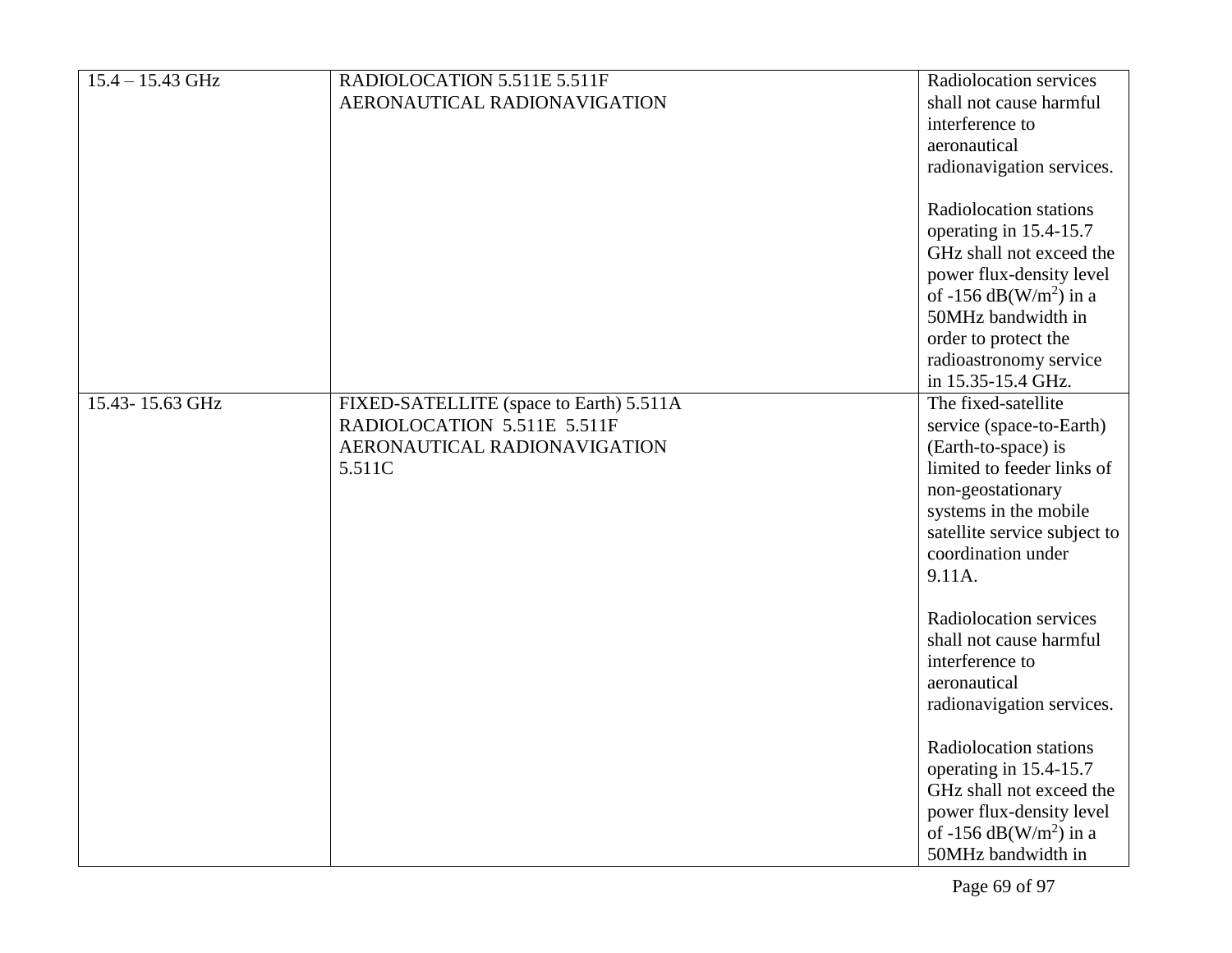|                |                                                                      | order to protect the<br>radioastronomy service<br>in 15.35-15.4 GHz.<br>For aeronautical<br>radionavigation, see ITU-<br>R S.1340.                                                                                                                                                                                                                                                                                                                          |
|----------------|----------------------------------------------------------------------|-------------------------------------------------------------------------------------------------------------------------------------------------------------------------------------------------------------------------------------------------------------------------------------------------------------------------------------------------------------------------------------------------------------------------------------------------------------|
| 15.63-15.7 GHz | RADIOLOCATION 5.511E 5.511F<br>AERONAUTICAL RADIO NAVIGATION         | Radiolocation services<br>shall not cause harmful<br>interference to<br>aeronautical<br>radionavigation services.<br>Radiolocation stations<br>operating in 15.4-15.7<br>GHz shall not exceed the<br>power flux-density level<br>of -156 $dB(W/m^2)$ in a<br>50MHz bandwidth in<br>order to protect the<br>radioastronomy service<br>in 15.35-15.4 GHz.<br>Emissions from non-<br>geostationary satellite<br>shall not exceed -146 dB<br>$(W/(m^2 - MHz)).$ |
| 15.7-16.6 GHz  | <b>RADIOLOCATION</b>                                                 |                                                                                                                                                                                                                                                                                                                                                                                                                                                             |
| 16.6-17.1 GHz  | <b>RADIOLOCATION</b><br>Space Research (deep space) (Earth to-space) |                                                                                                                                                                                                                                                                                                                                                                                                                                                             |
| 17.1-17.2 GHz  | <b>RADIOLOCATION</b>                                                 |                                                                                                                                                                                                                                                                                                                                                                                                                                                             |
| 17.2-17.3 GHz  | EARTH EXPLORATION SATELLITE (active)<br><b>RADIOLOCATION</b>         | Space borne active<br>sensors shall not cause                                                                                                                                                                                                                                                                                                                                                                                                               |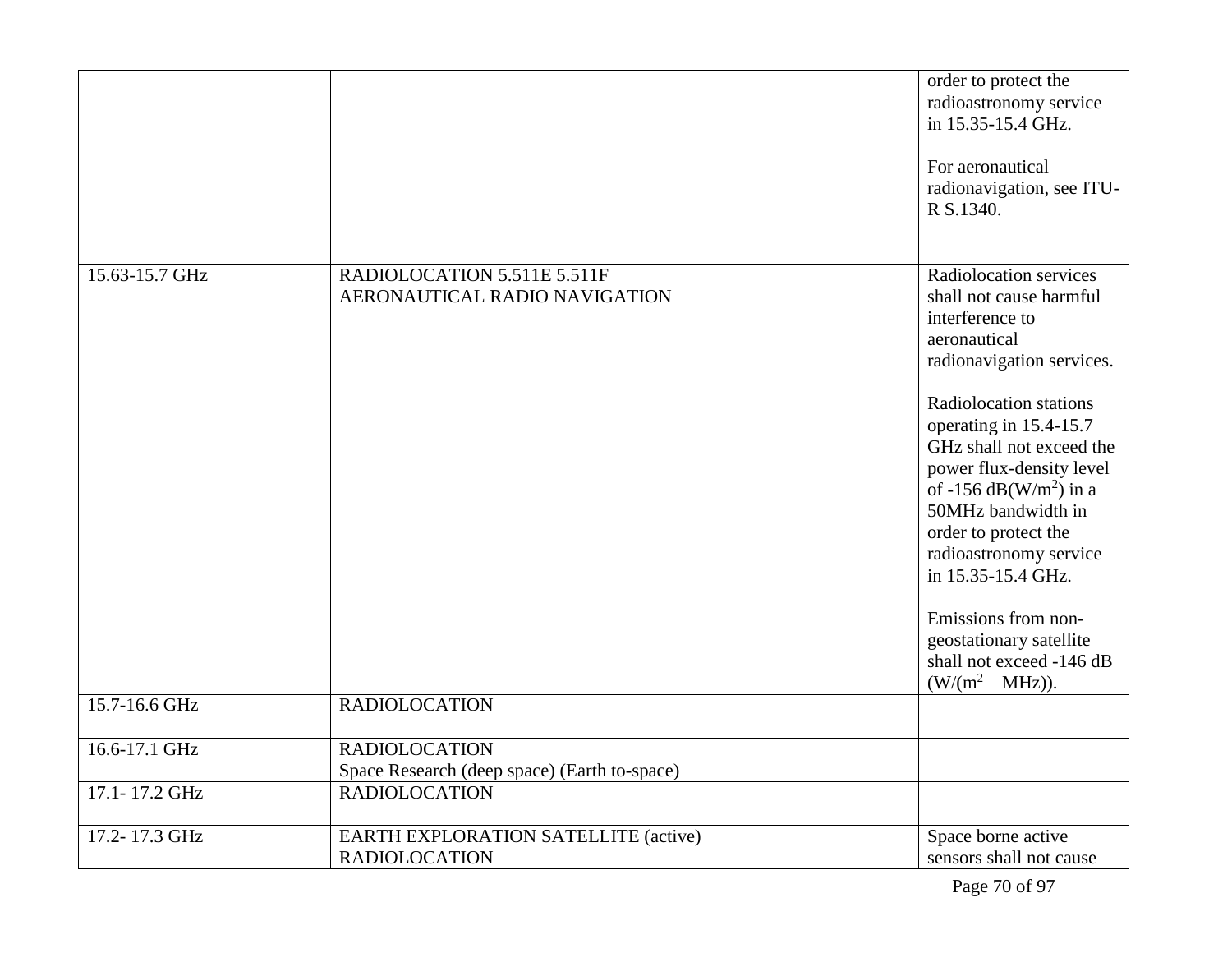|               | <b>SPACE RESEARCH (active)</b><br>5.513A                                                                           | harmful interference to<br>the radiolocation and<br>other services allocated<br>on a primary basis.                                                                                                                                                                                           |
|---------------|--------------------------------------------------------------------------------------------------------------------|-----------------------------------------------------------------------------------------------------------------------------------------------------------------------------------------------------------------------------------------------------------------------------------------------|
| 17.3-17.7 GHz | <b>FIXED-SATELLITE</b><br>(Earth-to-space) 5.516<br>(space-to-Earth) 5.516A 5.516B<br>Radiolocation                | For fixed satellite<br>services refer to No. 9.12<br>of the ITU-R.<br>Earth stations of the fixed<br>satellite service shall not<br>claim protection from                                                                                                                                     |
|               |                                                                                                                    | feeder links of the<br>Broadcasting satellite<br>service.                                                                                                                                                                                                                                     |
| 17.7-18.1 GHz | <b>FIXED</b><br><b>FIXED-SATELLITE</b><br>(space-to-Earth) 5.484A<br>(Earth-to-space) 5.516<br><b>MOBILE</b>       | Designated for point-<br>point fixed links. See<br><b>Recommendation ITU-R</b><br>F.595.<br>For fixed satellite<br>services using non-<br>geostationary systems<br>refer to No. 9.12.                                                                                                         |
| 18.1-18.4 GHz | <b>FIXED</b><br>FIXED-SATELLITE (space-to-Earth) 5.484A 5.516B<br>(Earth-to-space) 5.520<br><b>MOBILE</b><br>5.519 | Designated for point-<br>point fixed links. See<br><b>Recommendation ITU-R</b><br>F.595.<br>For fixed satellite service<br>using non-geostationary<br>systems refer to No. 9.12.<br>The fixed satellite service<br>is limited to feeder links<br>of geostationary-satellite<br>systems in the |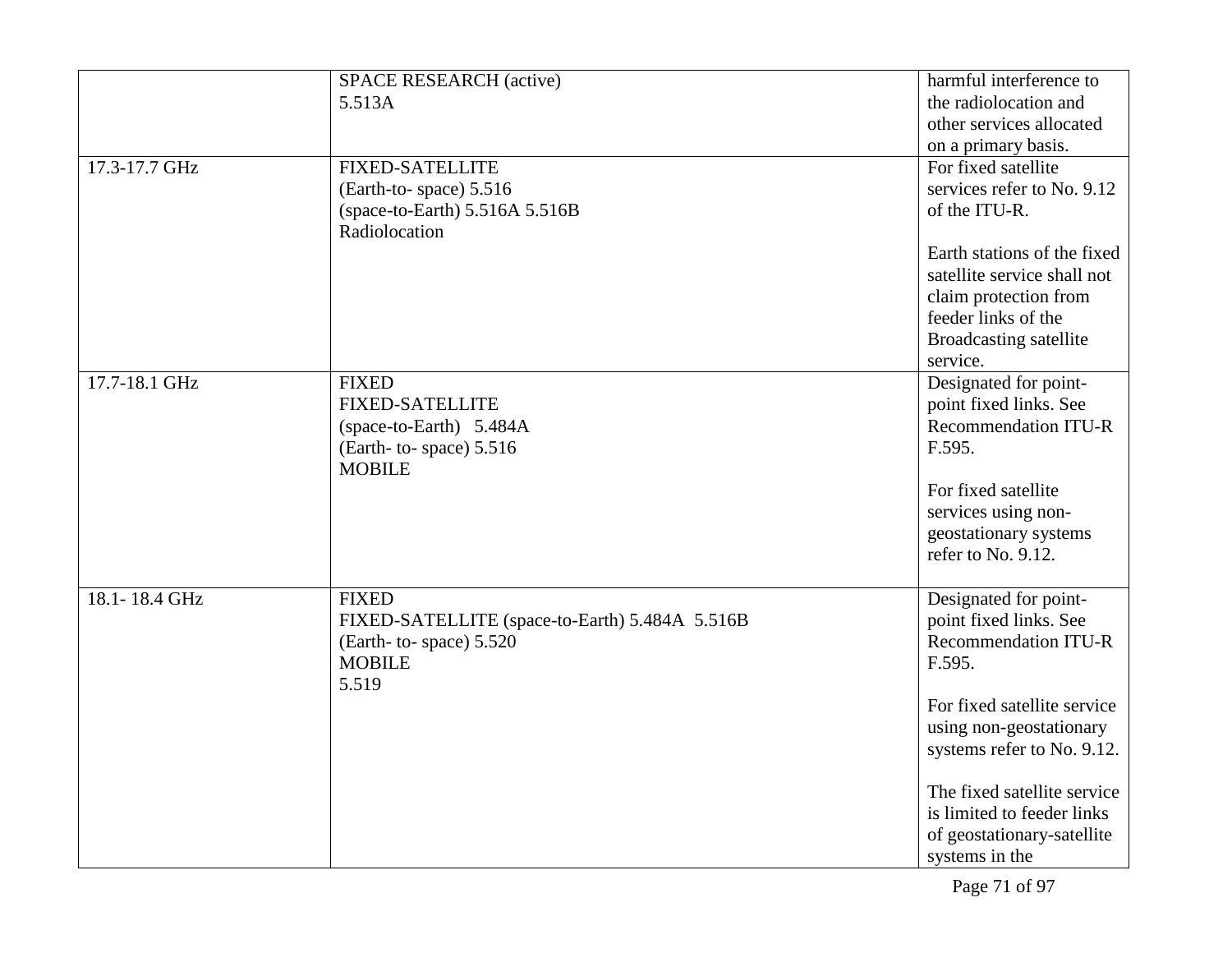|               |                                         | broadcasting satellite      |
|---------------|-----------------------------------------|-----------------------------|
|               |                                         | service.                    |
|               |                                         |                             |
|               |                                         | Also allocated on a         |
|               |                                         | primary basis to the        |
|               |                                         | meteorological satellite    |
|               |                                         | service using               |
|               |                                         | geostationary satellite.    |
| 18.4-18.6 GHz | <b>FIXED</b>                            | Designated for point-       |
|               | FIXED-SATELLITE (space-to-Earth) 5.484A | point fixed links. See      |
|               | <b>MOBILE</b>                           | <b>Recommendation ITU-R</b> |
|               |                                         | F.595.                      |
|               |                                         |                             |
|               |                                         | For fixed satellite         |
|               |                                         | services using non-         |
|               |                                         | geostationary systems       |
|               |                                         | refer to No. 9.12.          |
|               |                                         |                             |
| 18.6-18.8 GHz | EARTH EXPLORATION SATELLITE (passive)   | Designated for point-to-    |
|               | <b>FIXED</b>                            | point fixed links. See      |
|               | FIXED-SATELLITE (space-to-Earth) 5.522B | <b>Recommendation ITU-R</b> |
|               | MOBILE except aeronautical mobile       | F.595.                      |
|               | Space research (passive)                |                             |
|               | 5.522A                                  | Fixed satellite service is  |
|               |                                         | limited to geostationary    |
|               |                                         | systems & systems with      |
|               |                                         | an orbit of apogee greater  |
|               |                                         | than 20,000 km.             |
|               |                                         |                             |
|               |                                         | For emission values of      |
|               |                                         | the fixed service & fixed   |
|               |                                         | satellite service refer to  |
|               |                                         | Nos. 21.5A & 21.16.2 of     |
|               |                                         | the ITU-RR.                 |
|               |                                         |                             |
|               |                                         |                             |
|               |                                         |                             |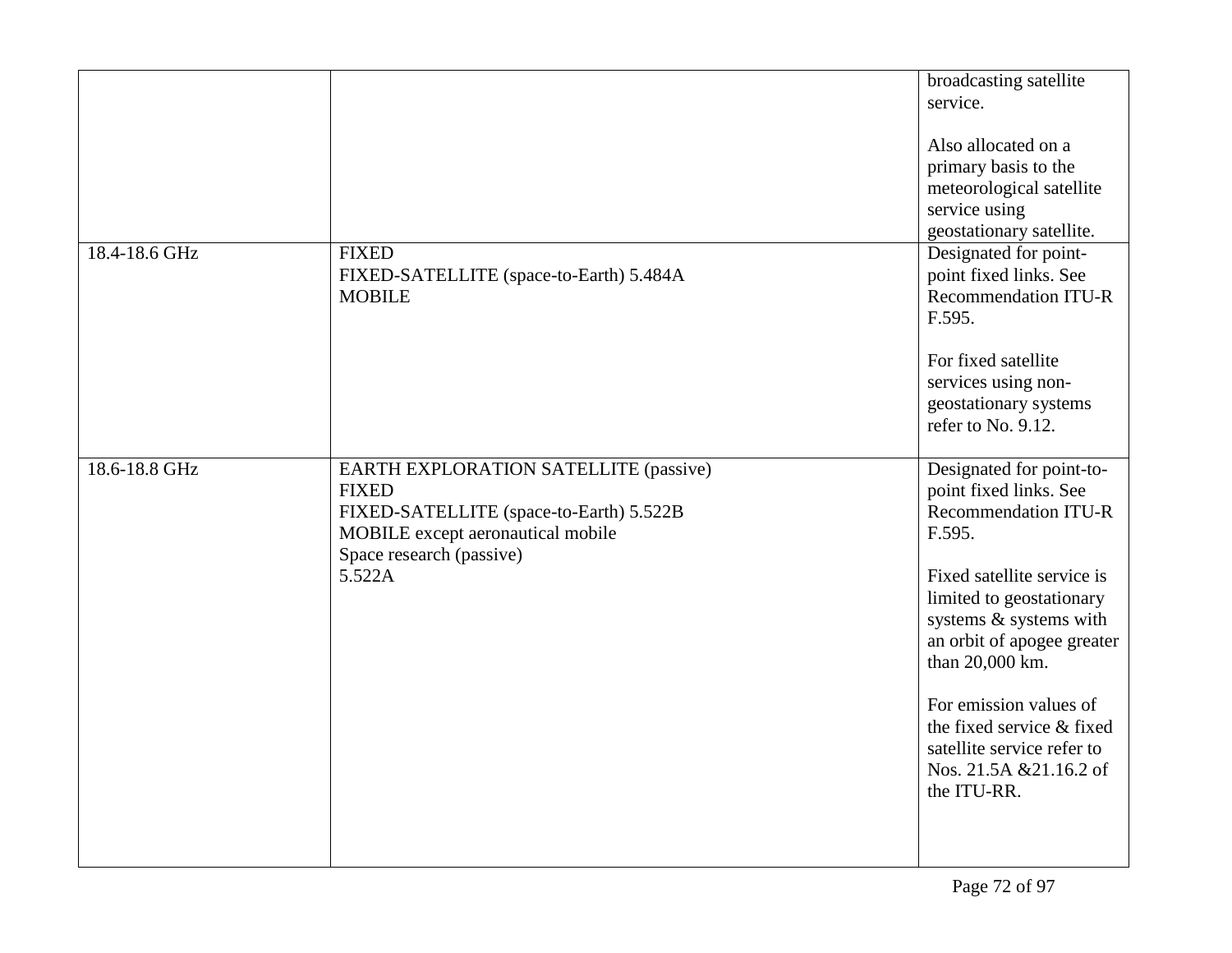| 18.8-19.3 GHz | <b>FIXED</b><br>FIXED-SATELLITE (space-to-Earth) 5.523A<br><b>MOBILE</b>                                                     | Designated for point-to-<br>point fixed links. See<br><b>Recommendation ITU-R</b><br>F.595.<br>For fixed satellite<br>services refer to No.<br>9.11A of the ITU-RR.                                                                                |
|---------------|------------------------------------------------------------------------------------------------------------------------------|----------------------------------------------------------------------------------------------------------------------------------------------------------------------------------------------------------------------------------------------------|
| 19.3-19.7 GHz | <b>FIXED</b><br>FIXED-SATELLITE (space-to-Earth) (Earth-to-space)<br>5.523B 5.523C 5.523D 5.523E<br><b>MOBILE</b>            | Designated for point-to-<br>point fixed links. See<br>Recommendation ITU-R<br>F.595.<br>Fixed satellite services is<br>limited to feeder links for<br>non-geostationary<br>satellite systems in the<br>mobile satellite service.<br>see No. 9.11A. |
| 19.7-20.1 GHz | FIXED-SATELLITE (space-to-Earth) 5.484A 5.516B<br>Mobile-Satellite (space-to-Earth)                                          | For fixed satellite<br>services using non-<br>geostationary systems<br>refer to No. 9.12.                                                                                                                                                          |
| 20.1-20.2 GHz | FIXED-SATELLITE (space-to-Earth) 5.484A 5.516B<br>MOBILE-SATELLITE (space-to-Earth)<br>5.525 5.526 5.527 5.528               | For fixed satellite<br>services using non-<br>geostationary systems<br>refer to No. 9.12.                                                                                                                                                          |
| 20.2-21.2 GHz | FIXED-SATELLITE (space-to-Earth)<br>MOBILE-SATELLITE (space-to-Earth)<br>Standard Frequency and Time Signal (space-to-Earth) |                                                                                                                                                                                                                                                    |
| 21.2-21.4 GHz | <b>FIXED</b><br><b>MOBILE</b><br><b>EARTH EXPLORATION SATELLITE (passive)</b><br><b>SPACE RESEARCH (passive)</b>             |                                                                                                                                                                                                                                                    |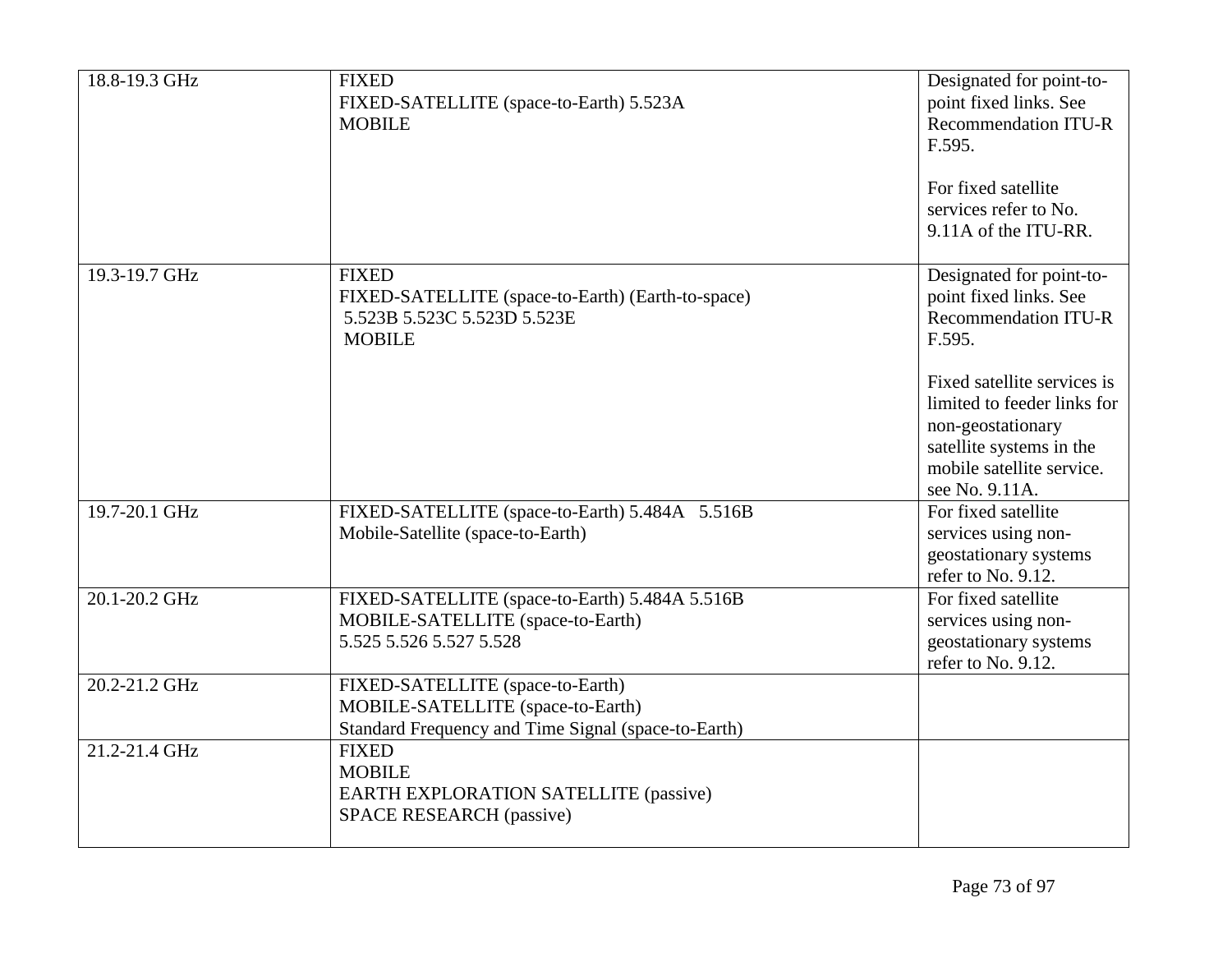| 21.4-22 GHz                | <b>FIXED</b><br><b>MOBILE</b><br><b>BROADCASTING-SATELLITE 5.208B</b><br>5.530A 5.530B 5.530D                                                                    | Refer to Resolution 555<br>& 755 (WRC-12).<br>For broadcasting-satellite<br>services refer to<br><b>Resolution 739</b><br>(Rev.WRC).<br>Fixed & Mobile services<br>shall not produce a power<br>flux density in excess of -<br>120.4 dB $(W/(m^2-MHz))$<br>at 3m above the ground. |
|----------------------------|------------------------------------------------------------------------------------------------------------------------------------------------------------------|------------------------------------------------------------------------------------------------------------------------------------------------------------------------------------------------------------------------------------------------------------------------------------|
| 22-22.21 GHz               | <b>FIXED</b><br>MOBILE except aeronautical mobile<br>5.149                                                                                                       | Designated for point-to-<br>point fixed links. See<br><b>Recommendation ITU-R</b><br>F.637.<br>Allocated services should<br>refer to Nos. 4.5, 4.6 and<br>Article 29 of the ITU-<br>RR.                                                                                            |
| 22.21-22.5 GHz             | EARTH EXPLORATION-SATELLITE (passive)<br><b>FIXED</b><br>MOBILE except aeronautical mobile<br><b>RADIO ASTRONOMY</b><br>SPACE REASEARTH (passive)<br>5.149 5.532 | Designated for point-to-<br>point fixed links. See<br><b>Recommendation ITU-R</b><br>F.637.<br>Other services either than<br>the radioastronomy<br>service should refer to<br>Nos. 4.5, 4.6 and Article<br>29 of the ITU-RR.                                                       |
| $22.5 - 22.55 \text{ GHz}$ | <b>FIXED</b><br><b>MOBILE</b>                                                                                                                                    | Designated for point-to-<br>point fixed links. See                                                                                                                                                                                                                                 |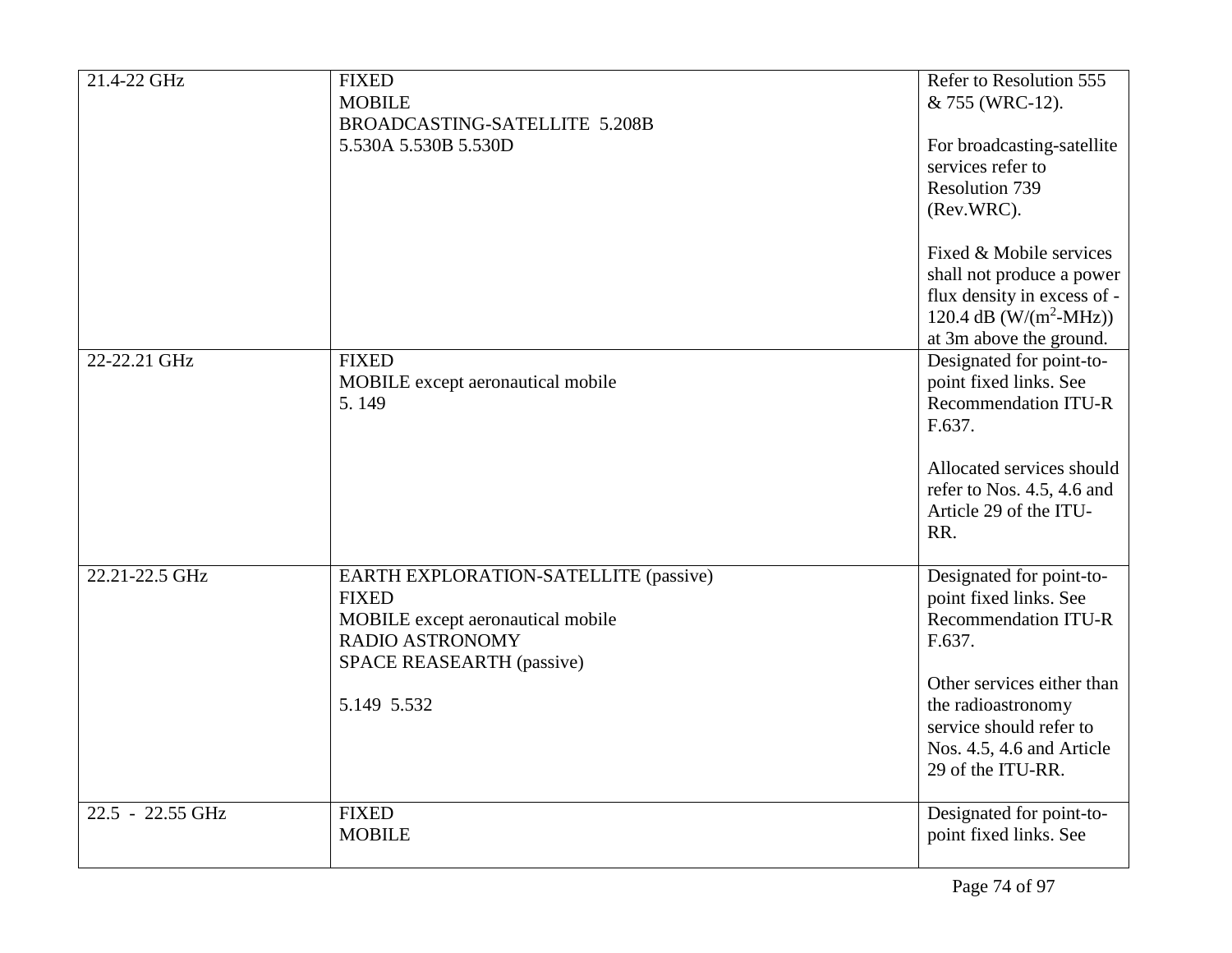|                     |                                                                                                             | <b>Recommendation ITU-R</b><br>F.637.                                                                              |
|---------------------|-------------------------------------------------------------------------------------------------------------|--------------------------------------------------------------------------------------------------------------------|
| $22.55 - 23.15$ GHz | <b>FIXED</b><br><b>INTER-SATELLITE 5.338A</b><br><b>MOBILE</b><br>SPACE RESEARCH (Earth-to-space)<br>5.149  | Designated for point-to-<br>point fixed links. See<br>Recommendation ITU-R<br>F.637.<br>See Resolution 750.        |
|                     |                                                                                                             |                                                                                                                    |
| 23.15-23.55 GHz     | <b>FIXED</b><br>INTER-SATELLITE 5.338A<br><b>MOBILE</b>                                                     | Designated for point-to-<br>point fixed links. See<br><b>Recommendation ITU-R</b><br>F.637.                        |
| 23.55 - 23.6 GHz    | <b>FIXED</b><br><b>MOBILE</b>                                                                               | See Resolution 750.<br>Designated for point-to-<br>point fixed links. See<br><b>Recommendation ITU-R</b><br>F.637. |
| 23.6-24 GHz         | <b>EARTH EXPLORATION SATELLITE (passive)</b><br><b>RADIO ASTRONOMY</b><br>SPACE RESEARCH (passive)<br>5.340 |                                                                                                                    |
| 24-24.05 GHz        | <b>AMATEUR</b><br><b>AMATEUR-SATELLITE</b><br>5.150                                                         | Designated for ISM<br>applications, subject to<br>the provisions of<br>No.15.13 of the ITU-RR.                     |
| 24.05-24.25 GHz     | <b>RADIOLOCATION</b><br>Amateur<br>Earth Exploration-satellite (active)<br>5.150                            | Designated for ISM<br>applications, subject to<br>the provisions of<br>No.15.13 of the ITU-RR.                     |
| 24.25-24.45 GHz     | <b>FIXED</b>                                                                                                |                                                                                                                    |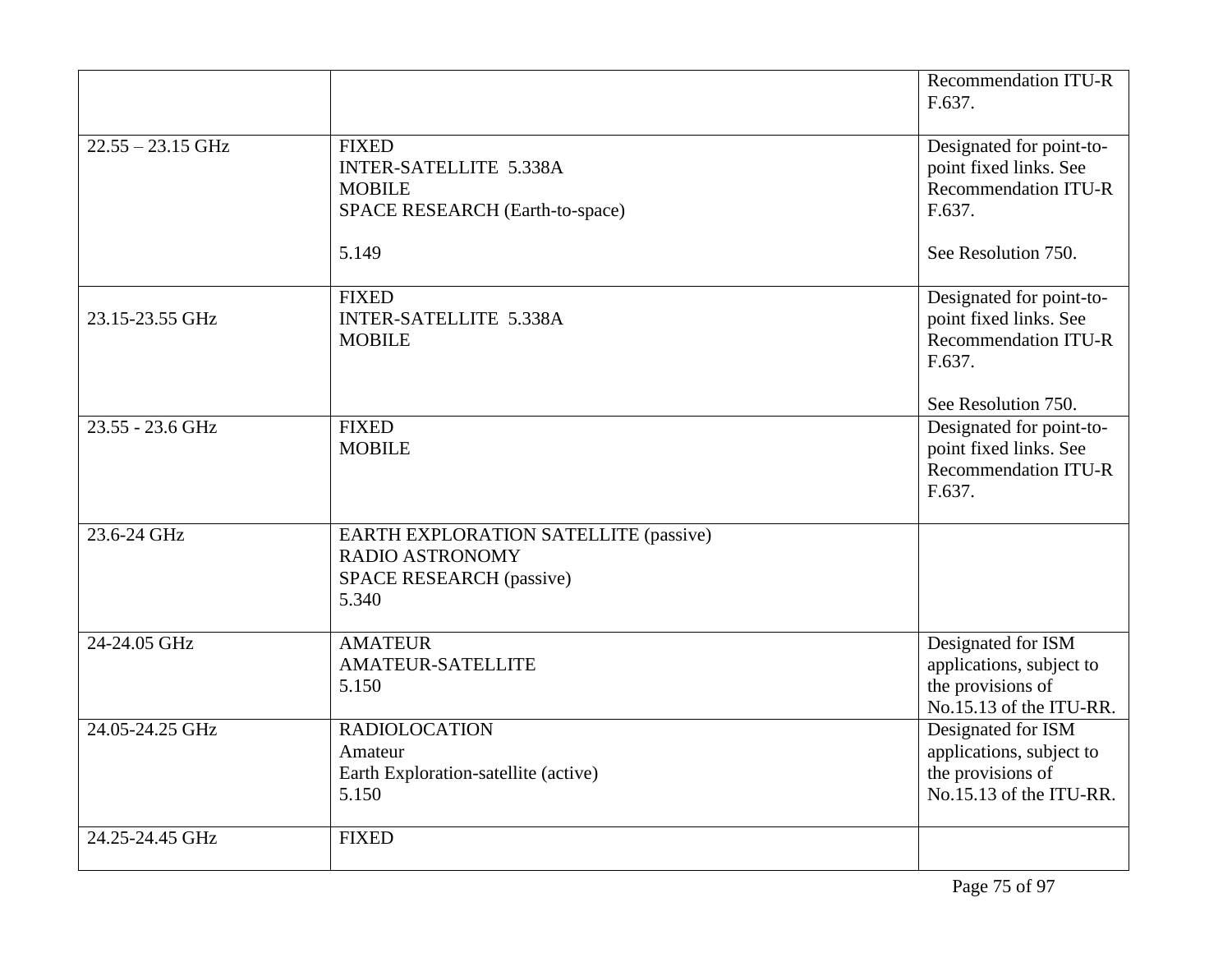| 24.45-24.65 GHz | <b>FIXED</b>                                                  | 24.5-26.5 GHz is            |
|-----------------|---------------------------------------------------------------|-----------------------------|
|                 | <b>INTER-SATELLITE</b>                                        | designated for point-to-    |
|                 |                                                               | multipoint links. See       |
|                 |                                                               | Recommendation ITU-R        |
|                 |                                                               | F.748 Annex 1.              |
| 24.65-24.75 GHz | <b>FIXED</b>                                                  | 24.5-26.5 GHz is            |
|                 | FIXED SATELLITE (Earth-to-space) 5.532B                       | designated for point-to-    |
|                 | <b>INTER-SATELLITE</b>                                        | multipoint links. See       |
|                 |                                                               | <b>Recommendation ITU-R</b> |
|                 |                                                               | F.748 Annex 1.              |
|                 |                                                               | The fixed satellite service |
|                 |                                                               | (Earth-to-space) is         |
|                 |                                                               | limited to earth stations   |
|                 |                                                               | using a minimum             |
|                 |                                                               | antenna diameter of         |
|                 |                                                               | $4.5m$ .                    |
| 24.75-25.25 GHz | <b>FIXED</b>                                                  | 24.5-26.5 GHz is            |
|                 | FIXED SATELLITE (Earth-to-space) 5.532B                       | designated for point-to-    |
|                 |                                                               | multipoint links. See       |
|                 |                                                               | <b>Recommendation ITU-R</b> |
|                 |                                                               | F.748 Annex 1.              |
|                 |                                                               | The fixed satellite service |
|                 |                                                               | (Earth-to-space) is         |
|                 |                                                               | limited to earth stations   |
|                 |                                                               | using a minimum             |
|                 |                                                               | antenna diameter of         |
|                 |                                                               | $4.5m$ .                    |
| 25.25-25.5 GHz  | <b>FIXED</b>                                                  | 24.5-26.5 GHz is            |
|                 | <b>INTER-SATELLITE 5.536</b>                                  | designated for point-to-    |
|                 | <b>MOBILE</b>                                                 | multipoint links. See       |
|                 | Standard Frequency and Time Signal-satellite (Earth-to-space) | Recommendation ITU-R        |
|                 |                                                               | F.748 Annex 1.              |
| 25.5-27 GHz     | <b>FIXED</b>                                                  | 24.5-26.5 GHz is            |
|                 | <b>INTER-SATELLITE 5.536</b>                                  | designated for point-to-    |
|                 | <b>MOBILE</b>                                                 | multipoint links. See       |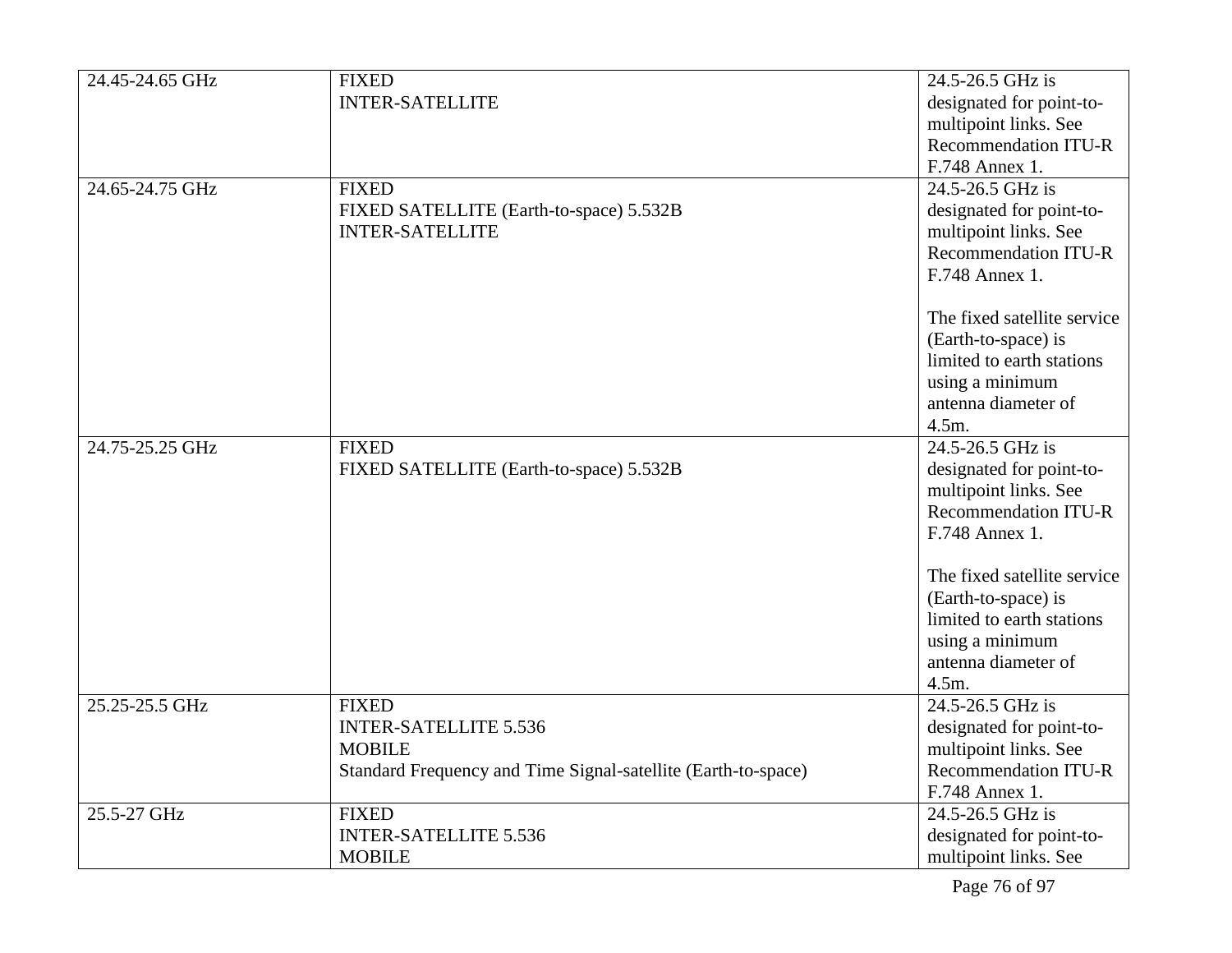|               | EARTH EXPLORATION-SATELLITE (space-to-Earth)<br><b>SPACE RESEARCH</b><br>Standard Frequency and Time Signal-satellite (Earth-to-space)<br>5.536A | <b>Recommendation ITU-R</b><br>F.748 Annex 1.<br>The Earth exploration<br>satellite service & the<br>space research service<br>shall not claim protection<br>from stations in the fixed<br>& mobile service. Also<br>see Recommendation<br><b>ITU-R SA.1862.</b>                                                                                                                                                                                                                                          |
|---------------|--------------------------------------------------------------------------------------------------------------------------------------------------|-----------------------------------------------------------------------------------------------------------------------------------------------------------------------------------------------------------------------------------------------------------------------------------------------------------------------------------------------------------------------------------------------------------------------------------------------------------------------------------------------------------|
| 27-27.5 GHz   | <b>FIXED</b><br><b>INTER-SATELLITE 5.536</b><br><b>MOBILE</b>                                                                                    |                                                                                                                                                                                                                                                                                                                                                                                                                                                                                                           |
| 27.5-28.5 GHz | <b>FIXED</b><br>FIXED-SATELLITE (Earth-to-space) 5.484A 5.516B 5.539<br><b>MOBILE</b><br>5.538 5.540                                             | Designated for point-to-<br>multipoint links. See<br>Recommendation ITU-R<br>F.748 Annex 2.For fixed<br>satellite services using<br>non-geostationary<br>systems refer to No. 9.12.<br>Fixed satellite service<br>(space-to-Earth) is also<br>allocated in 27.500-<br>27.501 GHz.<br>Transmissions shall not<br>exceed an e.i.r.p of $+10$<br>dBW.<br>27.5-30 GHz may be<br>used by the fixed satellite<br>service (Earth-to-space)<br>for feeder links for the<br><b>Broadcast satellite</b><br>service. |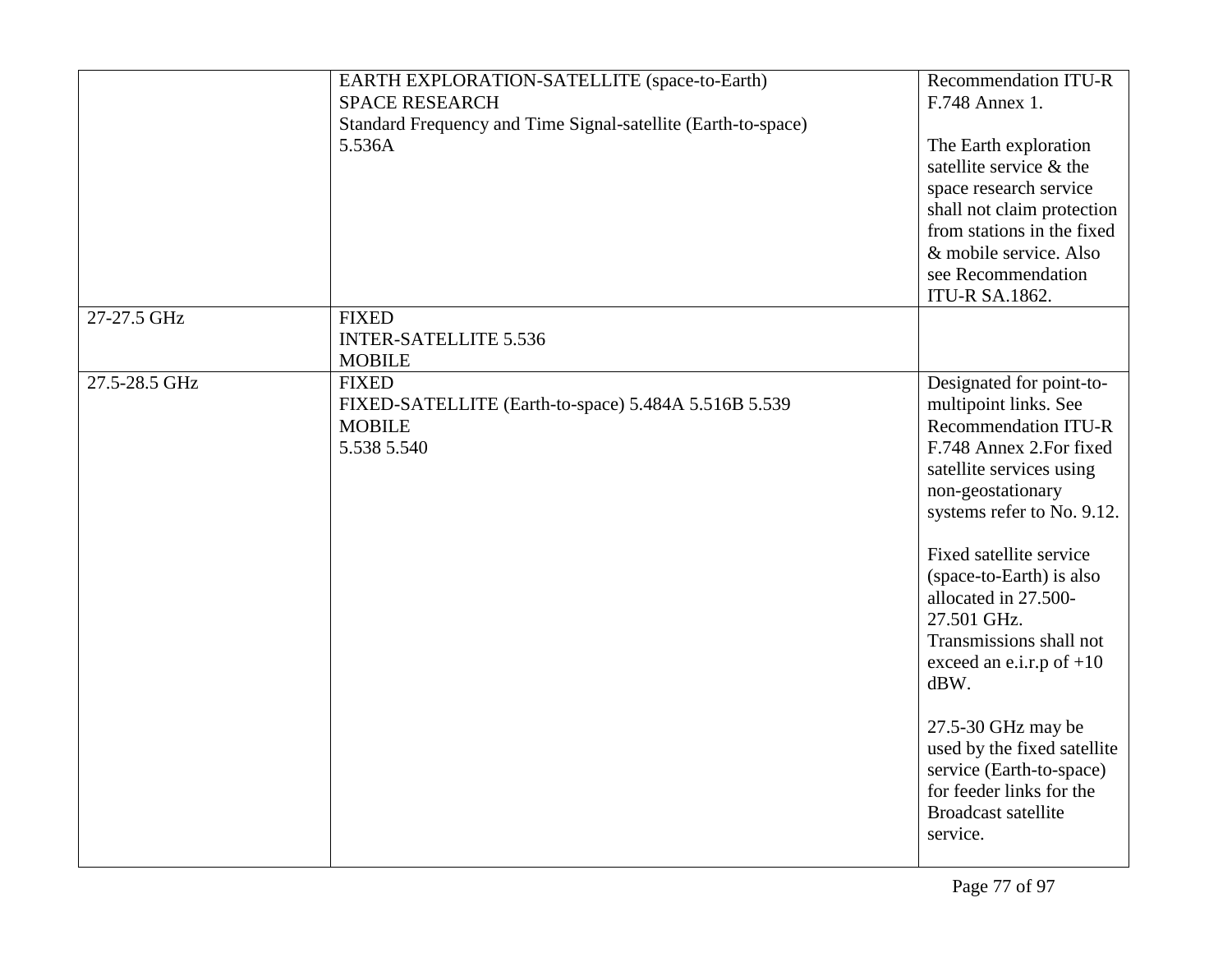| $28.5 - 29.1$ GHz | <b>FIXED</b><br>FIXED- SATELLITE (Earth-to-space) 5.484A 5.516B 5.523A 5.539<br><b>MOBILE</b><br>Earth Exploration-Satellite (Earth-to-space) 5.541<br>5.540                  | Designated for point-to-<br>multipoint links. See<br><b>Recommendation ITU-R</b><br>F.748 Annex 2.<br>For fixed satellite<br>services using non-<br>geostationary systems<br>refer to No. 9.12.<br>27.5-30 GHz may be<br>used by the fixed satellite<br>service (Earth-to-space)<br>for feeder links for the<br><b>Broadcast satellite</b><br>service. |
|-------------------|-------------------------------------------------------------------------------------------------------------------------------------------------------------------------------|--------------------------------------------------------------------------------------------------------------------------------------------------------------------------------------------------------------------------------------------------------------------------------------------------------------------------------------------------------|
| 29.1-29.5 GHz     | <b>FIXED</b><br><b>MOBILE</b><br>FIXED- SATELLITE (Earth-to-space) 5.516B 5.523C 5.523E 5.535A<br>5.539 5.541A<br>Earth Exploration-Satellite (earth to space) 5.541<br>5.540 | For fixed satellite service<br>refer to No. 9.11A of the<br><b>ITU-RR.</b><br>27.5-30 GHz may be<br>used by the fixed satellite<br>service (Earth-to-space)<br>for feeder links for the<br><b>Broadcast satellite</b><br>service.                                                                                                                      |
| 29.5-29.9 GHz     | FIXED- SATELLITE(Earth-to-space) 5.484A 5.516B 5.539<br>Earth Exploration-Satellite (Earth-to-space) 5.541<br>Mobile-Satellite (Earth-to-space)<br>5.540                      | For fixed satellite<br>services using non-<br>geostationary systems<br>refer to No. 9.12.<br>27.5-30 GHz may be<br>used by the fixed satellite<br>service (Earth-to-space)<br>for feeder links for the                                                                                                                                                 |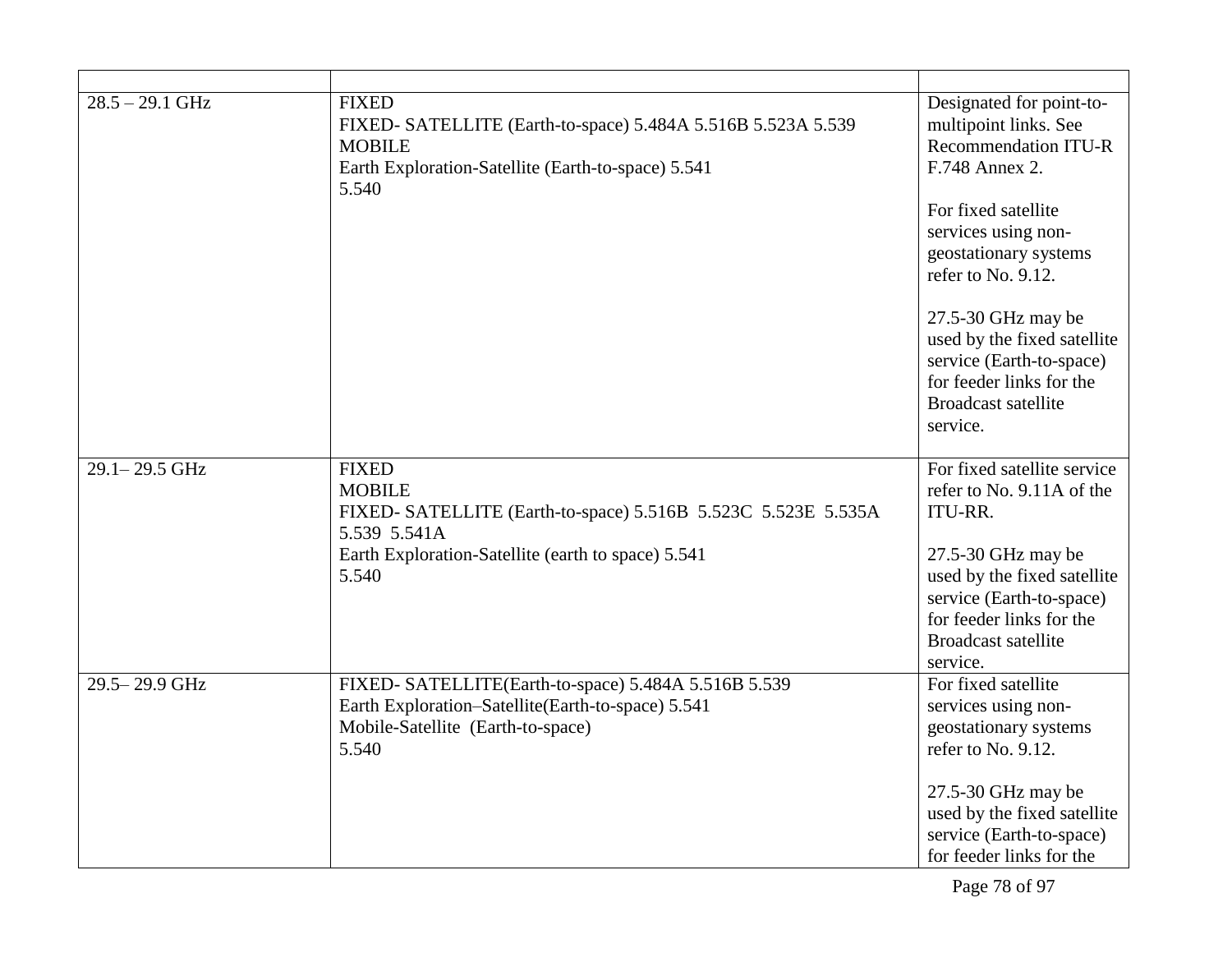|                   |                                                                                                                                                                                        | <b>Broadcast satellite</b><br>service.                                                                                                                                                                                                                                                                                                                                    |
|-------------------|----------------------------------------------------------------------------------------------------------------------------------------------------------------------------------------|---------------------------------------------------------------------------------------------------------------------------------------------------------------------------------------------------------------------------------------------------------------------------------------------------------------------------------------------------------------------------|
| 29.9-30 GHz       | FIXED-SATELLITE (Earth-to-space) 5.539 5.516B 5.484A<br>MOBILE-SATELLITE (Earth-to-space)<br>Earth Exploration-Satellite (Earth-to-space) 5.541 5.543<br>5.525 5.526 5.527 5.538 5.540 | For fixed satellite<br>services using non-<br>geostationary systems<br>refer to No. 9.12.<br>27.5-30 GHz may be<br>used by the fixed satellite<br>service (Earth-to-space)<br>for feeder links for the<br><b>Broadcast satellite</b><br>service.<br>Fixed satellite service<br>(space-to-Earth) is also<br>allocated in 29.999-<br>30.000 GHz.<br>Transmissions shall not |
|                   |                                                                                                                                                                                        | exceed an e.i.r.p of $+10$<br>dBW.                                                                                                                                                                                                                                                                                                                                        |
| $30 - 31$ GHz     | FIXED-SATELLITE (Earth-to-space) 5.338A<br>MOBILE-SATELLITE (Earth-to-space)<br>Standard Frequency and Time Signal-Satellite (space-to-Earth)                                          | Refer to Resolution 750<br>(Rev.WRC-12).                                                                                                                                                                                                                                                                                                                                  |
| $31 - 31.3$ GHz   | <b>FIXED 5.338A</b><br><b>MOBILE</b><br>Standard Frequency and Time Signals-Satellite (space-to-Earth)<br>Space Research 5.544<br>5.149                                                | Refer to Resolution 750<br>(Rev.WRC-12).                                                                                                                                                                                                                                                                                                                                  |
| $31.3 - 31.5$ GHz | EARTH EXPLORATION-SATELLITE (passive)<br><b>RADIO ASTRONOMY</b><br><b>SPACE RESEARCH (passive)</b><br>5.340                                                                            |                                                                                                                                                                                                                                                                                                                                                                           |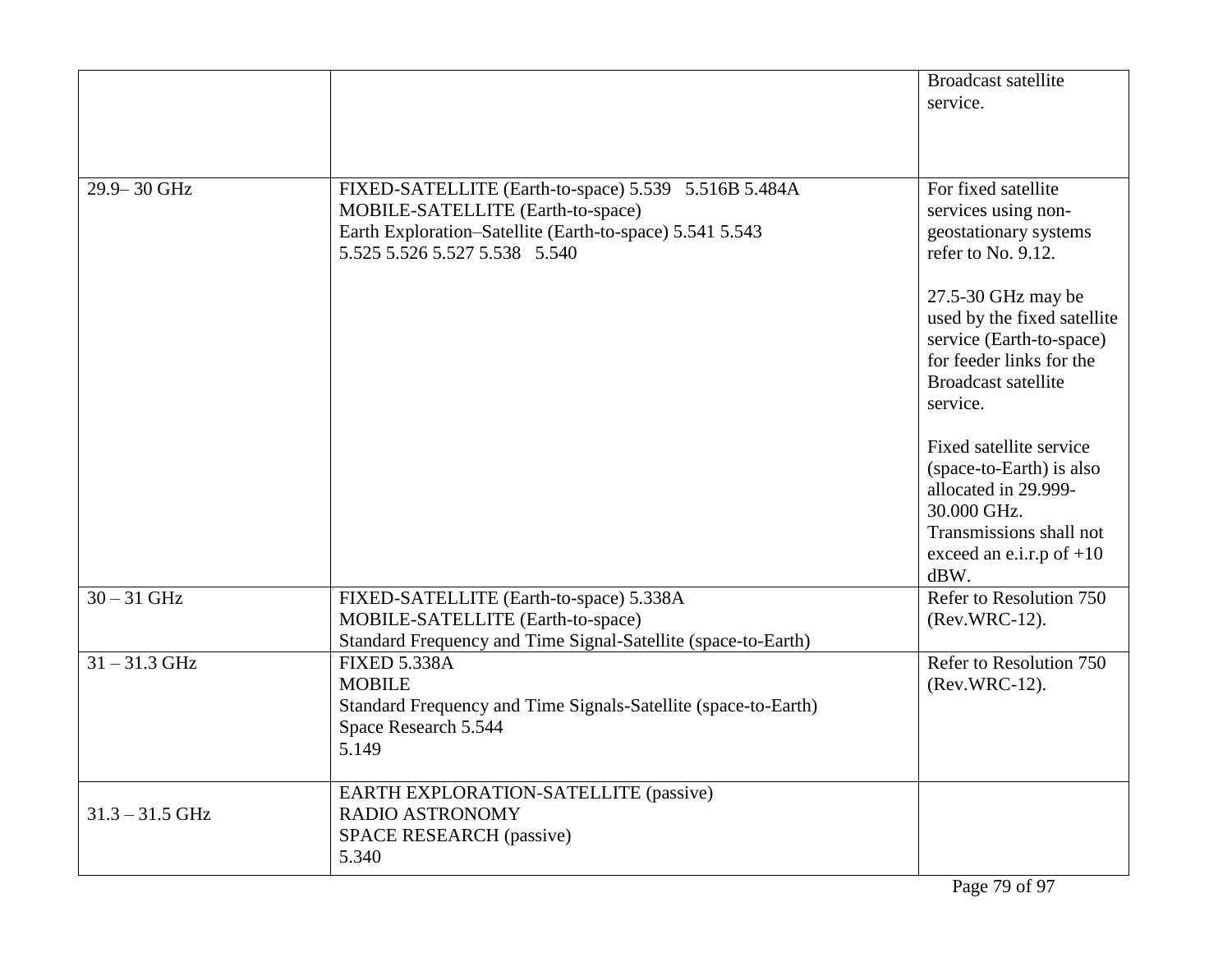| $31.5 - 31.8$ GHz       | <b>EARTH EXPLORATION-SATELLITE (passive)</b><br>RADIO ASTRONOMY<br><b>SPACE RESEARCH (passive)</b><br>Fixed<br>Mobile except aeronautical mobile | Other services either than<br>the radioastronomy<br>service should refer to<br>Nos. 4.5, 4.6 and Article<br>29 of the ITU-RR.                                     |
|-------------------------|--------------------------------------------------------------------------------------------------------------------------------------------------|-------------------------------------------------------------------------------------------------------------------------------------------------------------------|
|                         | 5.149                                                                                                                                            |                                                                                                                                                                   |
| $31.8 - 32.3$ GHz       | <b>FIXED 5.547A</b><br><b>RADIONAVIGATION</b><br>SPACE RESEARCH (deep space) (space-to-Earth)<br>5.547 5.548                                     | Designated for point-to-<br>multipoint links. See<br><b>Recommendation ITU-R</b><br>F.1520 Annex 1.<br>For radionavigation<br>services see<br>Recommendation 707. |
| $32.3 - 33 \text{ GHz}$ | <b>FIXED 5.547A</b><br><b>INTER-SATELLITE</b><br><b>RADIONAVIGATION</b><br>5.547 5.548                                                           | Designated for point-to-<br>multipoint links. See<br><b>Recommendation ITU-R</b><br>F.1520 Annex 1.<br>For radionavigation<br>services see<br>Recommendation 707. |
| $33 - 33.4 \text{ GHz}$ | <b>FIXED 5.547A</b><br><b>RADIONAVIGATION</b><br>5.547                                                                                           | Designated for point-to-<br>multipoint links. See<br>Recommendation ITU-R<br>F.1520 Annex 1.                                                                      |
| $33.4 - 34.2$ GHz       | <b>RADIOLOCATION</b>                                                                                                                             |                                                                                                                                                                   |
| $34.2 - 34.7$ GHz       | <b>RADIOLOCATION</b><br>SPACE RESEARCH (deep space) (space-to-Earth)                                                                             |                                                                                                                                                                   |
| 34.7-35.2 GHz           | <b>RADIOLOCATION</b><br><b>Space Research</b>                                                                                                    |                                                                                                                                                                   |
| $35.2 - 35.5$ GHz       | METEOROLOGICAL AIDS<br><b>RADIOLOCATION</b>                                                                                                      |                                                                                                                                                                   |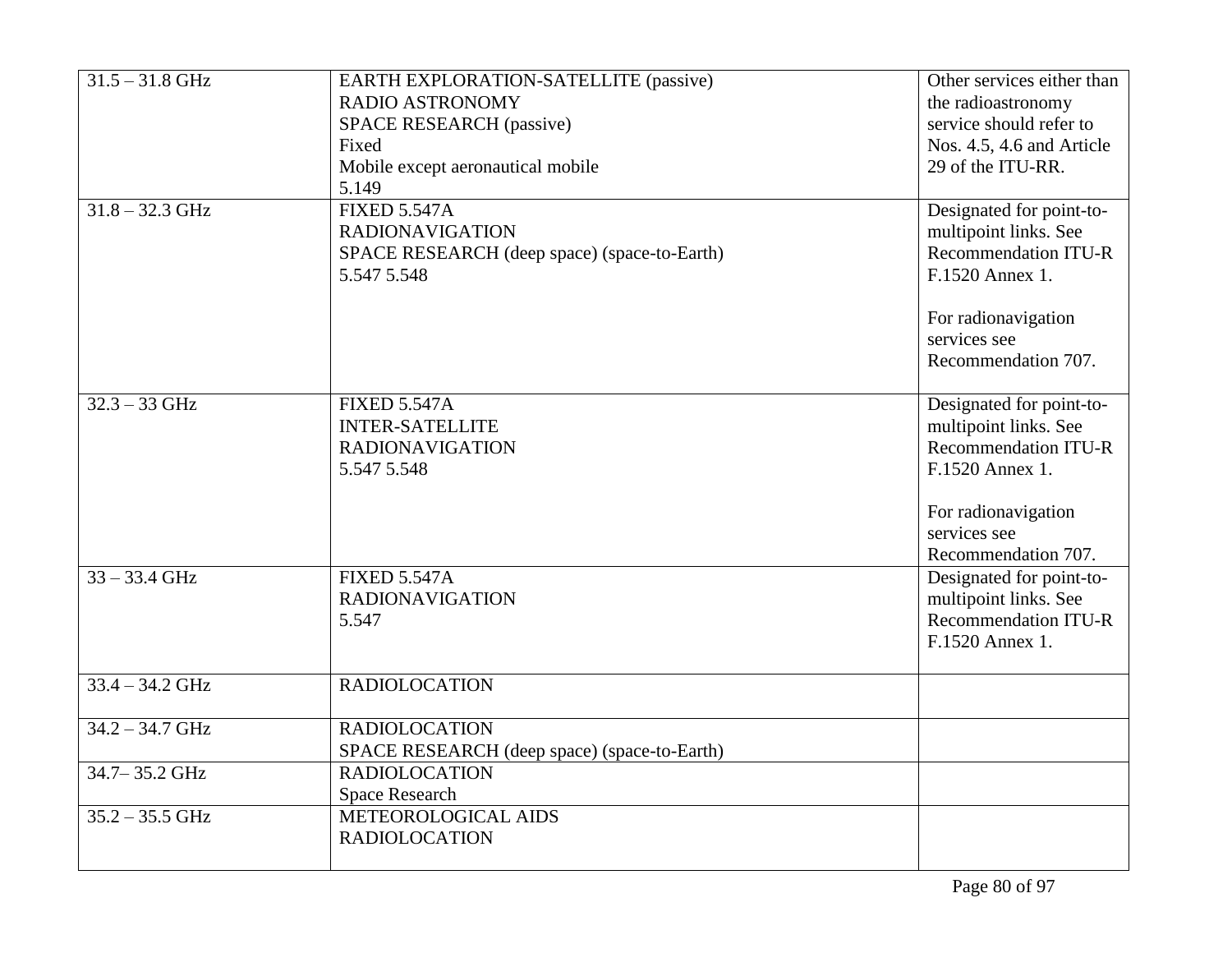| 35.5 - 36 GHz           | METEOROLOGICAL AIDS                             |                             |
|-------------------------|-------------------------------------------------|-----------------------------|
|                         |                                                 |                             |
|                         | EARTH EXPLORATION-SATELLITE (active)            |                             |
|                         | <b>RADIOLOCATION</b>                            |                             |
|                         | SPACE RESEARCH (active)                         |                             |
|                         | 5.549A                                          |                             |
| $36 - 37$ GHz           | EARTH EXPLORATION-SATELLITE (passive)           | Refer to Resolution 752     |
|                         | <b>FIXED</b>                                    | (WRC-07) of the ITU-        |
|                         | <b>MOBILE</b>                                   | RR.                         |
|                         | SPACE RESEARCH (passive)                        |                             |
|                         | 5.550A                                          |                             |
|                         |                                                 |                             |
| $37 - 37.5$ GHz         | <b>FIXED</b>                                    | Designated for point-to-    |
|                         | MOBILE except aeronautical mobile               | multipoint links. See       |
|                         | SPACE RESEARCH (space-to-Earth)                 | Recommendation ITU-R        |
|                         | 5.547                                           | F.749 Annex 1.              |
|                         |                                                 |                             |
| $37.5 - 38 \text{ GHz}$ | <b>FIXED</b>                                    | Designated for point-to-    |
|                         | FIXED SATELLITE (space-to-Earth)                | multipoint links. See       |
|                         | MOBILE except aeronautical mobile               | <b>Recommendation ITU-R</b> |
|                         | SPACE RESEARCH (space-to-Earth)                 | F.749 Annex 1.              |
|                         | Earth Exploration -Satellite (space-to-Earth)   |                             |
|                         | 5.547                                           |                             |
| $38 - 39.5$ GHz         | <b>FIXED</b>                                    | Designated for point-to-    |
|                         | FIXED SATELLITE (space-to-Earth)                | multipoint links. See       |
|                         | <b>MOBILE</b>                                   | <b>Recommendation ITU-R</b> |
|                         | Earth Exploration – Satellite (space-to- Earth) | F.749 Annex 1.              |
|                         | 5.547                                           |                             |
| $39.5 - 40$ GHz         | <b>FIXED</b>                                    |                             |
|                         | FIXED SATELLITE (space-to-Earth) 5.516B         |                             |
|                         | <b>MOBILE</b>                                   |                             |
|                         | MOBILE SATELLITE (space-to-Earth)               |                             |
|                         | Earth Exploration -Satellite (space-to-Earth)   |                             |
|                         | 5.547                                           |                             |
| $40 - 40.5$ GHz         | EARTH EXPLORATION-SATELLITE (Earth-to-space)    |                             |
|                         | <b>FIXED</b>                                    |                             |
|                         | FIXED-SATELLITE (space-to-Earth) 5.516B         |                             |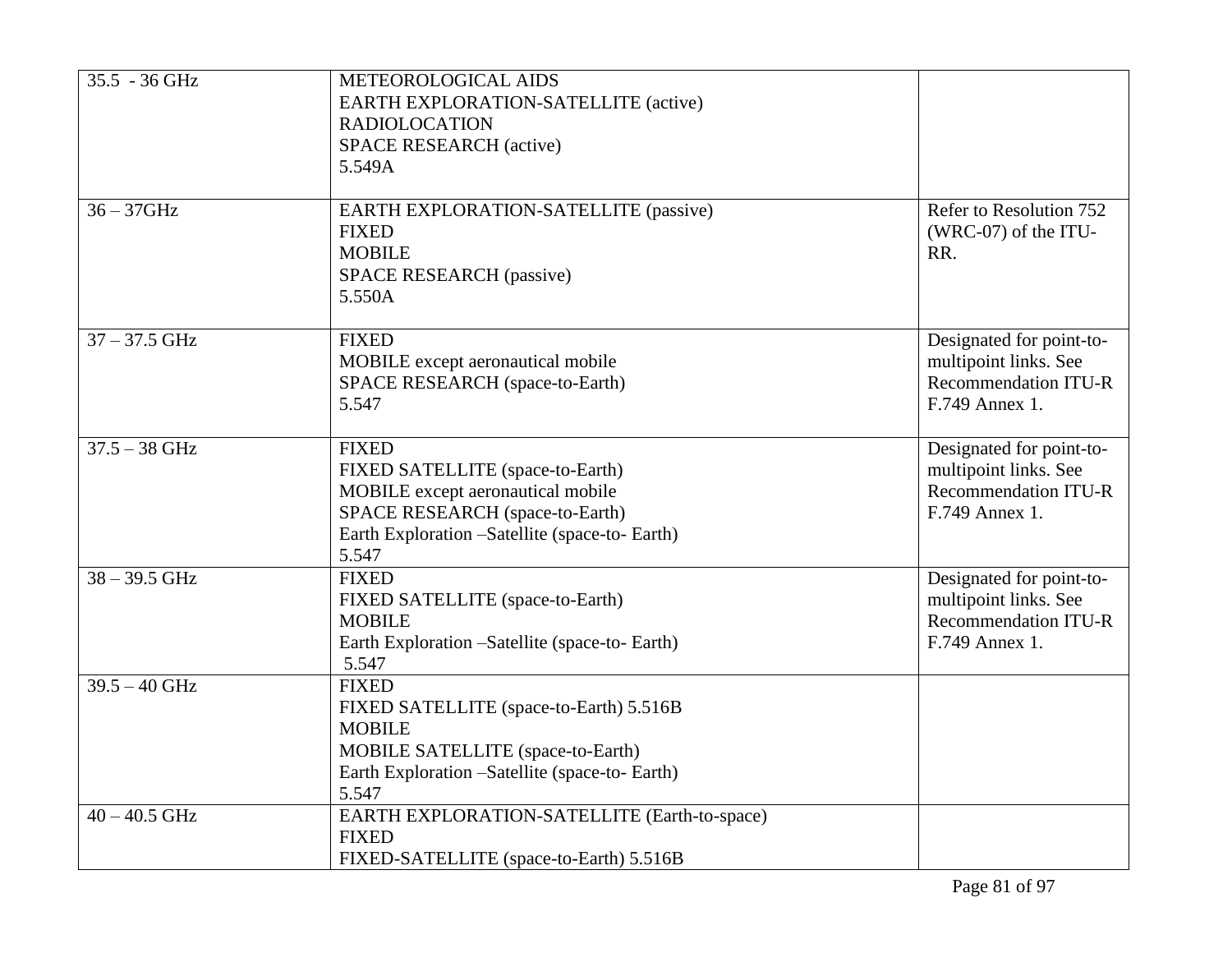|                   | <b>MOBILE</b>                                  |                            |
|-------------------|------------------------------------------------|----------------------------|
|                   | MOBILE-SATELLITE (space-to-Earth)              |                            |
|                   | SPACE RESEARCH (Earth-to-space)                |                            |
|                   | Earth Exploration - Satellite (space-to-Earth) |                            |
| $40.5 - 42.5$ GHz | <b>FIXED</b>                                   |                            |
|                   | FIXED-SATELLITE (space-to-Earth)               |                            |
|                   | <b>BROADCASTING</b>                            |                            |
|                   | <b>BROADCASTING-SATELLITE</b>                  |                            |
|                   | Mobile                                         |                            |
|                   | 5.547 5.551H 5.551I                            |                            |
| $42.5 - 43.5$ GHz | <b>FIXED</b>                                   | Other services either than |
|                   | FIXED SATELLITE (Earth-to-space) 5.552         | the radio astronomy        |
|                   | MOBILE except aeronautical mobile              | service should refer to    |
|                   | <b>RADIO ASTRONOMY</b>                         | Nos. 4.5, 4.6 and Article  |
|                   | 5.149 5.547                                    | 29 of the ITU-RR.          |
| $43.5 - 47$ GHz   | <b>MOBILE 5.553</b>                            |                            |
|                   | MOBILE-SATELLITE (space-to-Earth)              |                            |
|                   | <b>RADIONAVIGATION</b>                         |                            |
|                   | RADIONAVIGATION-SATELLITE                      |                            |
|                   | 5.554                                          |                            |
| $47 - 47.2$ GHz   | <b>AMATEUR</b>                                 |                            |
|                   | <b>AMATEUR SATELLITE</b>                       |                            |
| 47.2 - 47.5 GHz   | <b>FIXED</b>                                   |                            |
|                   | FIXED SATELLITE (Earth-to-space) 5.552         |                            |
|                   | <b>MOBILE</b>                                  |                            |
|                   | 5.552A                                         |                            |
| 47.5 - 50.2GHz    | <b>FIXED</b>                                   | 47.5-47.9 GHz, 48.2-       |
|                   | FIXED SATELLITE (Earth-to-space) 5.552 5.338A  | 48.54 GHz & 49.44 -        |
|                   | (space-to-Earth) 5.516B 5.554A 5.555B          | 50.2 GHz by the fixed      |
|                   | <b>MOBILE</b>                                  | satellite service (space-  |
|                   | 5.149 5.555                                    | to-Earth) is limited to    |
|                   |                                                | geostationary satellites.  |
|                   |                                                |                            |
|                   |                                                | 48.94-49.04 GHzis also     |
|                   |                                                | allocated to the radio     |
|                   |                                                |                            |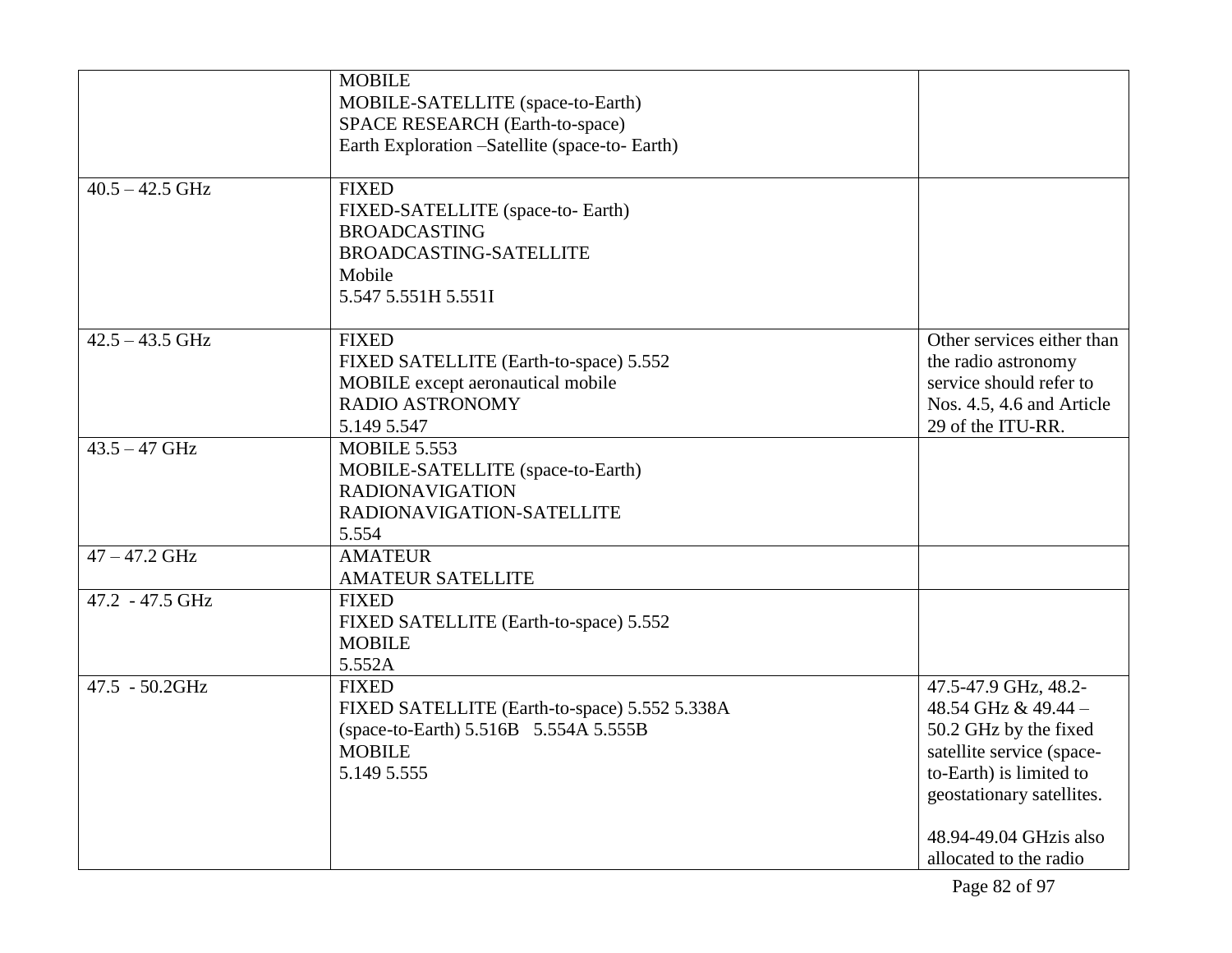|                     |                                                                                                               | astronomy service on a<br>primary basis.<br>Also refer to Nos. 4.5,<br>4.6 and Article 29 of the<br><b>ITU-RR.</b><br>For fixed satellite service<br>(Earth-to-space) see<br>Resolution 750 (WRC-<br>$12)$ . |
|---------------------|---------------------------------------------------------------------------------------------------------------|--------------------------------------------------------------------------------------------------------------------------------------------------------------------------------------------------------------|
| 50.2 - 50.4 GHz     | <b>EARTH EXPLORATION-SATELLITE (passive)</b><br><b>SPACE RESEARCH (passive)</b><br>5.340                      |                                                                                                                                                                                                              |
| 50.4-51.4 GHz       | <b>FIXED</b><br>FIXED SATELLITE (Earth-to-space) 5.338A<br><b>MOBILE</b><br>Mobile-Satellite (Earth-to-space) | For fixed satellite service<br>(Earth-to-space) in 50.4-<br>50.9 GHz, see Resolution<br>750 (WRC-12).                                                                                                        |
| 51.4 - 52.6GHz      | <b>FIXED 5.338A</b><br><b>MOBILE</b><br>5.547 5.556                                                           | For fixed services, see<br>Resolution 750 (WRC-<br>$12$ ).<br>In 51.4-54.25 GHz radio<br>astronomy observations<br>may be carried out under<br>national arrangements.                                        |
| 52.6-54.25 GHz      | EARTH EXPLORATION-SATELLITE (passive)<br><b>SPACE RESEARCH (passive)</b><br>5.340 5.556                       | In 51.4-54.25 GHz, radio<br>astronomy observations<br>may be carried out under<br>national arrangements.                                                                                                     |
| $54.25 - 55.78$ GHz | EARTH EXPLORATION-SATELITTE (passive)<br><b>INTER-SATELLITE 5.556A</b>                                        | The use of 54.25-56.90<br>GHz by the inter-satellite                                                                                                                                                         |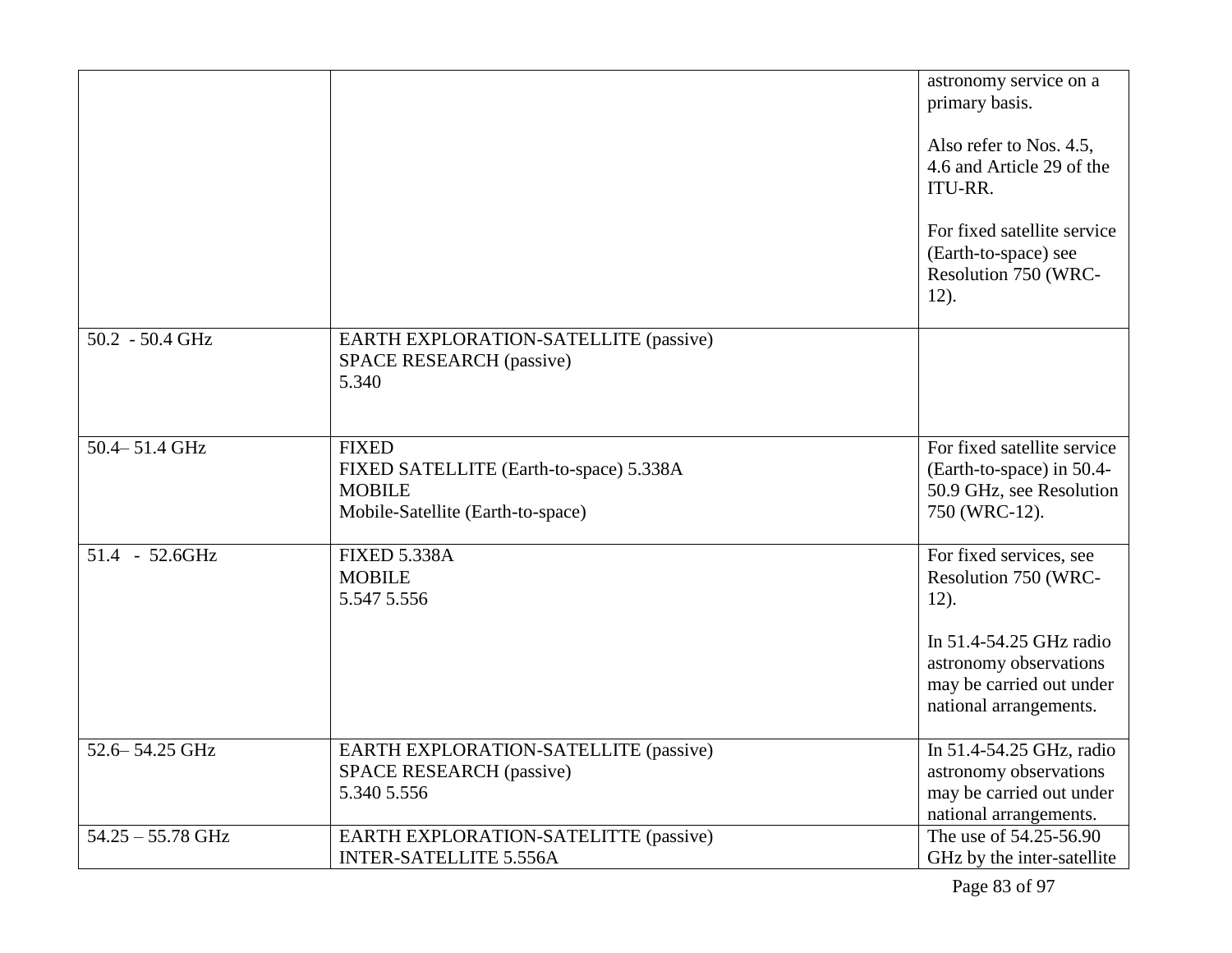| <b>SPACE RESEARCH (passive)</b><br>service is limited to<br>satellites in the<br>geostationary satellite<br>orbit. The power flux-<br>density shall not exceed -<br>147 dB(W/(m <sup>2</sup> –<br>$100MHz$ ).<br>$55.78 - 58.2$ GHz<br>To protect the earth<br><b>EARTH EXPLORATION-SATELLITE (passive)</b><br>exploration satellite<br><b>FIXED 5.557A</b><br>service (passive) in the<br>INTER-SATELLITE 5.556A 5.558A<br>55.78-56.26 GHz, the<br><b>MOBILE 5.558</b><br>maximum power density<br>SPACE RESEARCH (passive)<br>of a fixed service station<br>5.547<br>from transmitter to<br>antenna is limited to 26<br>$dB(W/MHz)$ .<br>The use of 56.9-57<br>GHz& 57-58.2 GHz by<br>the inter-satellite service |
|---------------------------------------------------------------------------------------------------------------------------------------------------------------------------------------------------------------------------------------------------------------------------------------------------------------------------------------------------------------------------------------------------------------------------------------------------------------------------------------------------------------------------------------------------------------------------------------------------------------------------------------------------------------------------------------------------------------------|
|                                                                                                                                                                                                                                                                                                                                                                                                                                                                                                                                                                                                                                                                                                                     |
| is limited to satellites in<br>the geostationary satellite<br>orbit. The power flux-<br>density shall not exceed -<br>147 dB (W/(m <sup>2</sup> –<br>$100MHz$ ).<br>The use of 55.78-58.2<br>GHz by the aeronautical<br>mobile service shall not<br>cause harmful<br>interference to the inter-<br>satellite services. See No.<br>5.43 of the ITU-RR.                                                                                                                                                                                                                                                                                                                                                               |
| 58.2 - 59 GHz<br>EARTH EXPLORATION SATELLITE (passive)<br>In 51.4-54.25 GHz, radio<br><b>FIXED</b><br>astronomy observations                                                                                                                                                                                                                                                                                                                                                                                                                                                                                                                                                                                        |
| <b>MOBILE</b>                                                                                                                                                                                                                                                                                                                                                                                                                                                                                                                                                                                                                                                                                                       |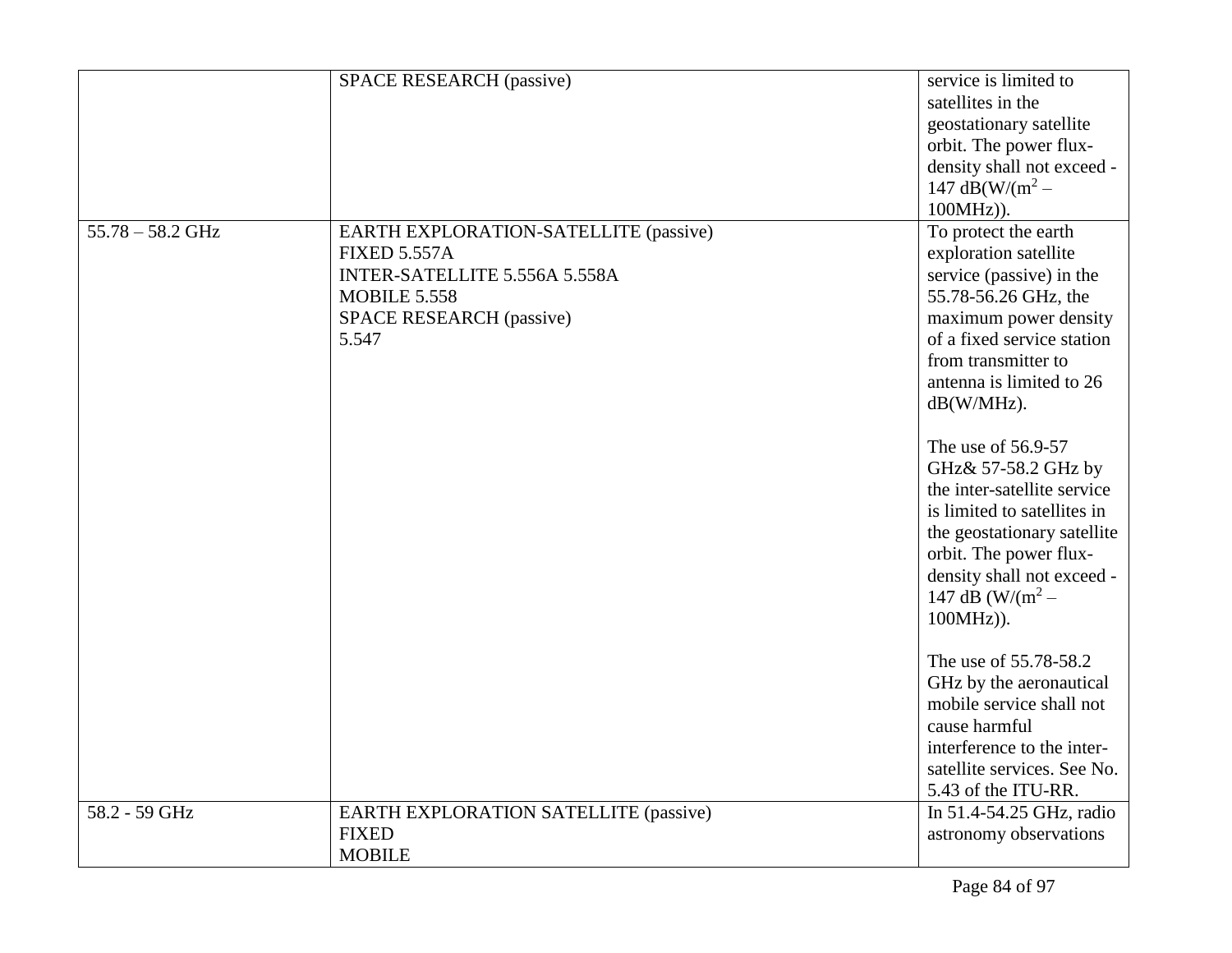|             | <b>SPACE RESEARCH (passive)</b><br>5.547 5.556                                                                                                                         | may be carried out under<br>national arrangements.                                                                                                                                                                                                                        |
|-------------|------------------------------------------------------------------------------------------------------------------------------------------------------------------------|---------------------------------------------------------------------------------------------------------------------------------------------------------------------------------------------------------------------------------------------------------------------------|
| 59-59.3 GHz | EARTH EXPLORATION-SATELLITE (passive)<br><b>FIXED</b><br><b>INTERSATELLITE 5.556A</b><br><b>MOBILE 5.558</b><br>RADIOLOCATION 5.559<br><b>SPACE RESEARCH (passive)</b> | The inter-satellite service<br>is limited to satellites in<br>the geostationary satellite<br>orbit. The power flux-<br>density shall not exceed -<br>147 dB (W/(m <sup>2</sup> –<br>$100MHz$ ).<br>The use of 59-64 GHz by<br>the aeronautical mobile                     |
|             |                                                                                                                                                                        | service& airborne radars<br>in the radiolocation<br>services shall not cause<br>harmful interference to<br>the inter-satellite<br>services. See No. 5.43 of<br>the ITU-RR.                                                                                                |
| 59.3-64 GHz | <b>FIXED</b><br><b>INTER-SATELLITE</b><br><b>MOBILE 5.558</b><br>RADIOLOCATION 5.559<br>5.138                                                                          | The use of 59-64 GHz by<br>the aeronautical mobile<br>service & airborne radars<br>in the radiolocation<br>services shall not cause<br>harmful interference to<br>the inter-satellite<br>services. See No. 5.43 of<br>the ITU-RR.<br>61-61.5 GHz is<br>designated for ISM |
|             |                                                                                                                                                                        | applications, with regard<br>to the latest ITU-R<br>Recommendations.                                                                                                                                                                                                      |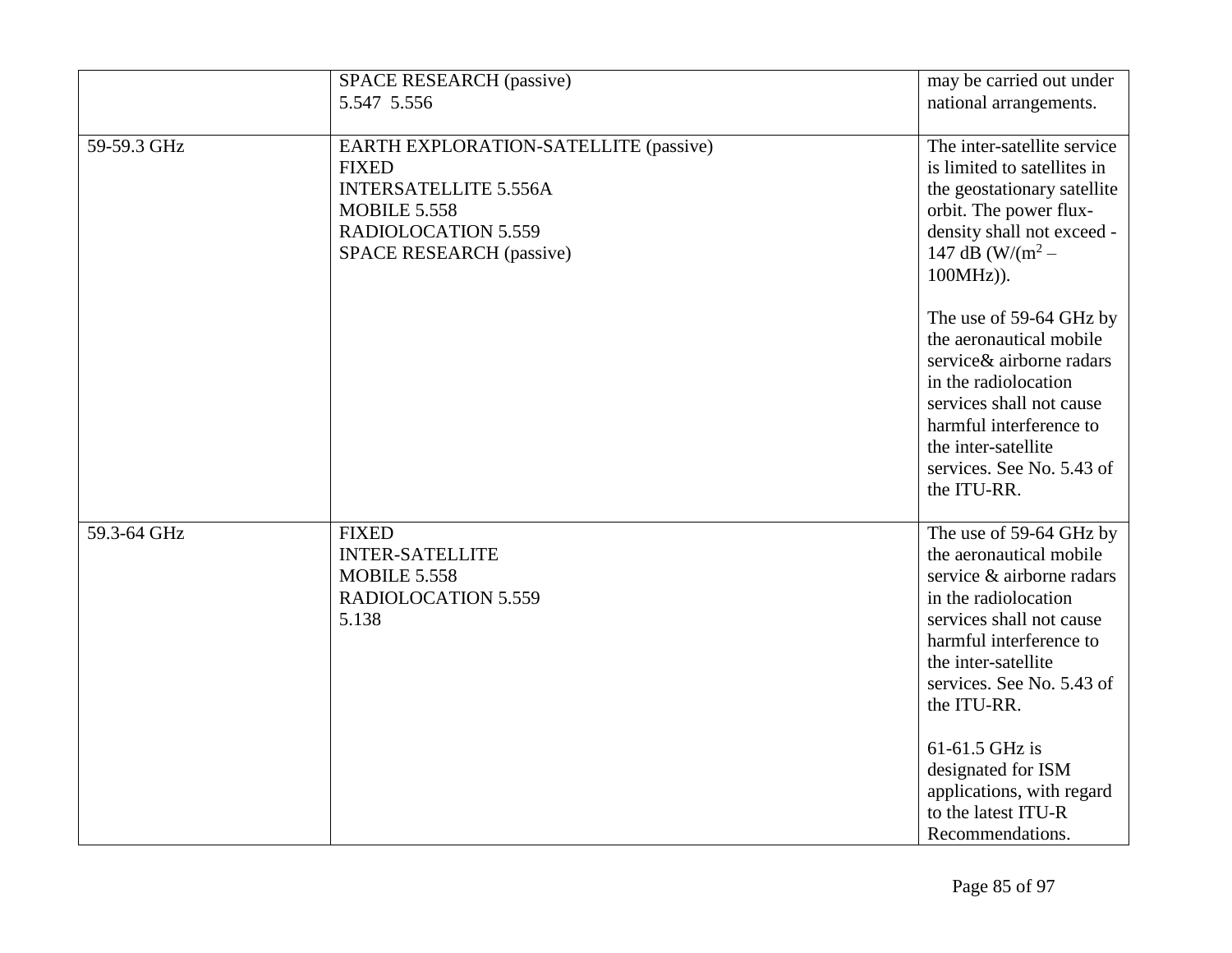| 64-65 GHz     | <b>FIXED</b><br><b>INTER-SATELLITE</b><br>MOBILE except aeronautical mobile<br>5.547 5.556                                                                     | Radio astronomy<br>observations may be<br>carried out under national<br>arrangements.                                                                                                                                                                                |
|---------------|----------------------------------------------------------------------------------------------------------------------------------------------------------------|----------------------------------------------------------------------------------------------------------------------------------------------------------------------------------------------------------------------------------------------------------------------|
| 65 - 66 GHz   | EARTH EXPLORATION-SATELLITE<br><b>FIXED</b><br><b>INTER-SATELLITE</b><br><b>SPACE RESEARCH</b><br>MOBILE expect aeronautical mobile<br>5.547                   |                                                                                                                                                                                                                                                                      |
| 66 - 71 GHz   | <b>MOBILE 5.553 5.558</b><br><b>MOBILE-SATELLITE</b><br><b>RADIONAVIGATION</b><br>RADIONAVIGATION-SATELLITE<br><b>INTER-SATELLITE</b><br>5.554                 | The use of 66-71 GHz by<br>the aeronautical mobile<br>service shall not cause<br>harmful interference to<br>the inter-satellite service.<br>See No. 5.43 of the ITU-<br>RR.                                                                                          |
| 71 - 74 GHz   | <b>FIXED</b><br>FIXED SATELLITE (space-to-Earth)<br><b>MOBILE</b><br>MOBILE-SATELLITE (space-to-Earth)                                                         | The band 71-76 GHz is<br>designated for High<br>capacity Fixed links.                                                                                                                                                                                                |
| $74 - 76$ GHz | <b>FIXED</b><br>FIXED SATELLITE (space-to-Earth)<br><b>MOBILE</b><br><b>BROADCASTING</b><br>BROADCASTING-SATELLITE<br>Space Research (space-to-Earth)<br>5.561 | Stations in the fixed,<br>mobile and broadcasting<br>services should not cause<br>harmful interference to<br>stations in the fixed-<br>satellite and<br>broadcasting-satellite<br>services.<br>The band 71-76 GHz is<br>designated for High<br>capacity Fixed links. |
| 76-77.5 GHz   | <b>RADIO ASTRONOMY</b><br><b>RADIOLOCATION</b>                                                                                                                 | Other services either than<br>the radio astronomy                                                                                                                                                                                                                    |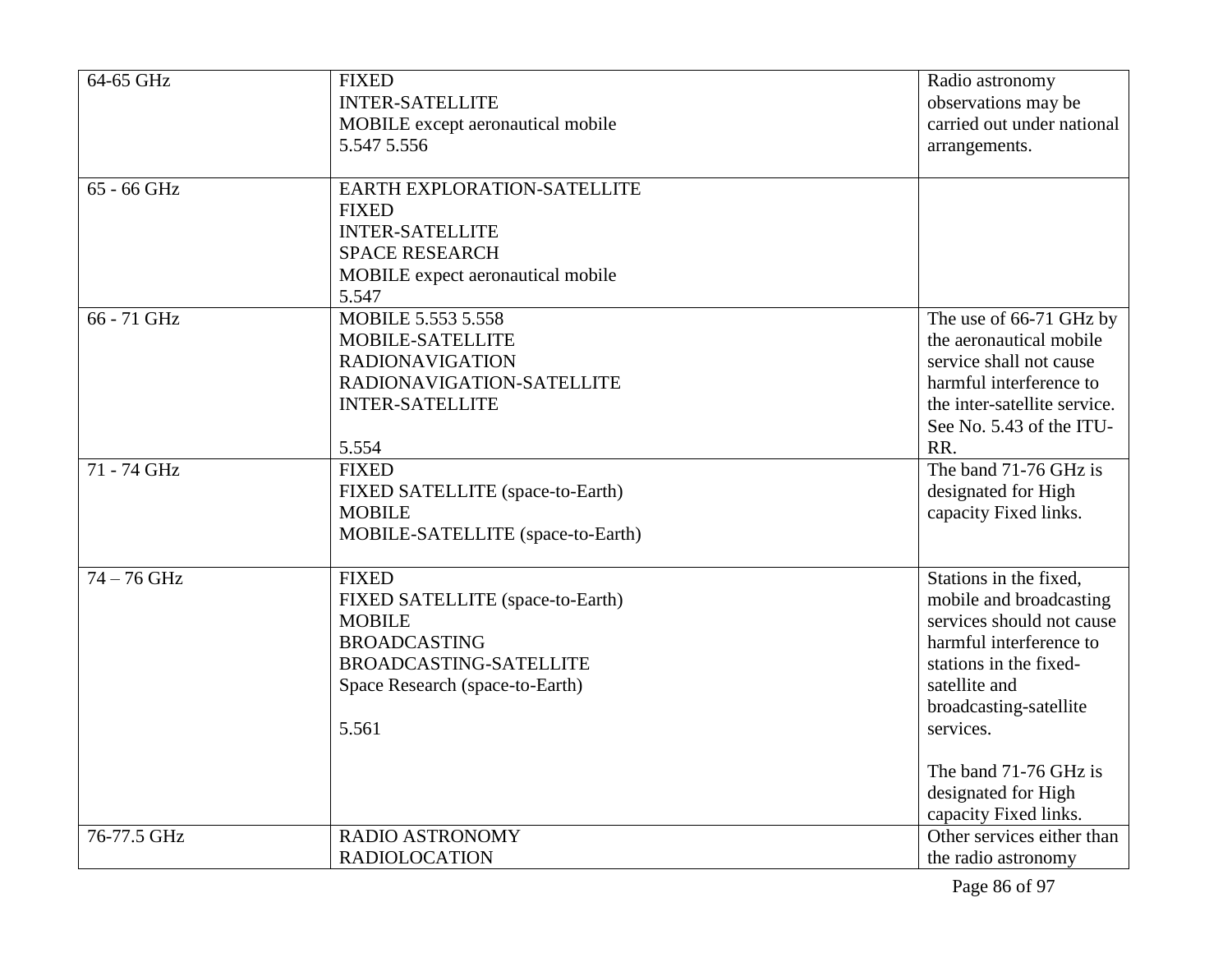|             | Amateur                           | service should refer to                          |
|-------------|-----------------------------------|--------------------------------------------------|
|             | Amateur-satellite                 | Nos. 4.5, 4.6 and Article                        |
|             | Space-research (space-to-Earth)   | 29 of the ITU-RR.                                |
|             |                                   |                                                  |
|             | 5.149                             |                                                  |
| 77.5-78 GHz | <b>AMATEUR</b>                    | Other services either than                       |
|             | <b>AMATEUR-SATELLITE</b>          | the radio astronomy                              |
|             | Radio astronomy                   | service should refer to                          |
|             | Space research (space-to-Earth)   | Nos. 4.5, 4.6 and Article                        |
|             | 5.149                             | 29 of the ITU-RR.                                |
| 78-79GHz    | <b>RADIOLOCATION</b>              | Other services either than                       |
|             | Amateur                           | the radio astronomy                              |
|             | Amateur-Satellite                 | service should refer to                          |
|             | Radio astronomy                   | Nos. 4.5, 4.6 and Article                        |
|             | Space Research (Space-to-Earth)   | 29 of the ITU-RR.                                |
|             | 5.149 5.560                       |                                                  |
|             |                                   | Radars on space stations<br>may be operated on a |
|             |                                   | primary basis in the                             |
|             |                                   | space research service.                          |
| 79-81 GHz   | <b>RADIO ASTRONOMY</b>            | Other services either than                       |
|             | <b>RADIOLOCATION</b>              | the radio astronomy                              |
|             | Amateur                           | service should refer to                          |
|             | Amateur-satellite                 | Nos. 4.5, 4.6 and Article                        |
|             | Space research (space-to-Earth)   | 29 of the ITU-RR.                                |
|             | 5.149                             |                                                  |
| 81 - 84 GHz | <b>FIXED 5.338A</b>               | Other services either than                       |
|             | FIXED SATELLITE (Earth-to-Space)  | the radio astronomy                              |
|             | <b>MOBILE</b>                     | service should refer to                          |
|             | MOBILE-SATELLITE (Earth-to-space) | Nos. 4.5, 4.6 and Article                        |
|             | <b>RADIO ASTRONOMY</b>            | 29 of the ITU-RR.                                |
|             | Space research (space-to-Earth)   |                                                  |
|             | 5.149 5.561A                      | For fixed services, see                          |
|             |                                   | Resolution 750 (WRC-                             |
|             |                                   | $12$ ).                                          |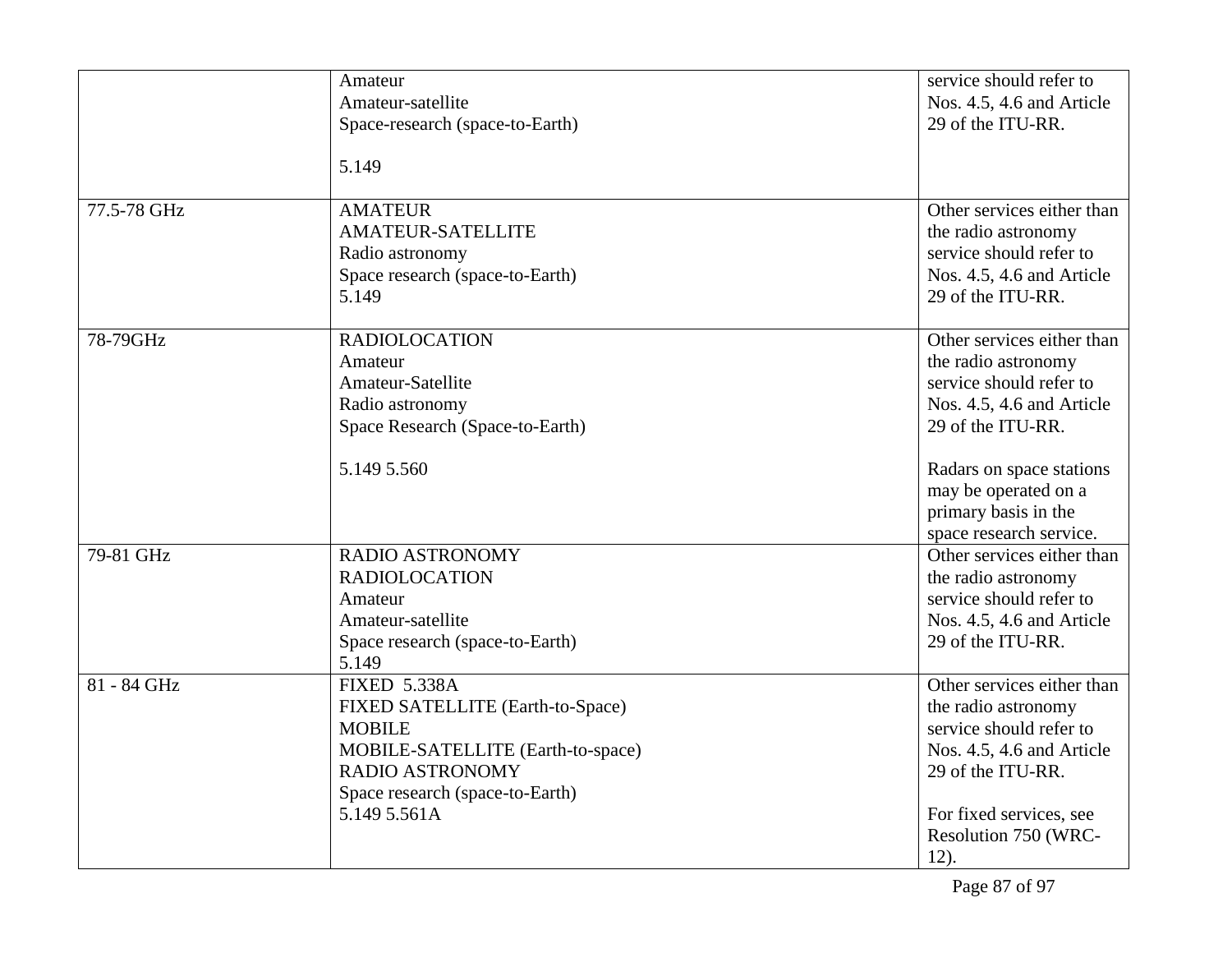|           |                                                         | The band 81-86 GHz is<br>designated for High<br>capacity Fixed links.                                                          |
|-----------|---------------------------------------------------------|--------------------------------------------------------------------------------------------------------------------------------|
|           |                                                         | Other services either than<br>the radio astronomy<br>service should refer to<br>Nos. 4.5, 4.6 and Article<br>29 of the ITU-RR. |
|           |                                                         | 81-81.5 GHz is also<br>allocated to the amateur                                                                                |
|           |                                                         | & amateur-satellite<br>services on a secondary<br>basis.                                                                       |
| 84-86 GHz | <b>FIXED 5.338A</b><br>FIXED SATELLITE (Earth-to-space) | For fixed services, see<br>Resolution 750 (WRC-                                                                                |
|           | <b>MOBILE</b>                                           | $12$ ).                                                                                                                        |
|           | <b>RADIO ASTRONOMY</b>                                  |                                                                                                                                |
|           |                                                         | The band 81-86 GHz is                                                                                                          |
|           | 5.149                                                   | designated for High<br>capacity Fixed links.                                                                                   |
|           |                                                         | Other services either than                                                                                                     |
|           |                                                         | the radioastronomy<br>service should refer to                                                                                  |
|           |                                                         | Nos. 4.5, 4.6 and Article                                                                                                      |
|           |                                                         | 29 of the ITU-RR.                                                                                                              |
| 86-92GHz  | EARTH EXPLORATION-SATELLITE (passive)                   |                                                                                                                                |
|           | <b>RADIO ASTRONOMY</b>                                  |                                                                                                                                |
|           | SPACE RESEARCH(passive)                                 |                                                                                                                                |
|           | 5.340                                                   |                                                                                                                                |
|           |                                                         |                                                                                                                                |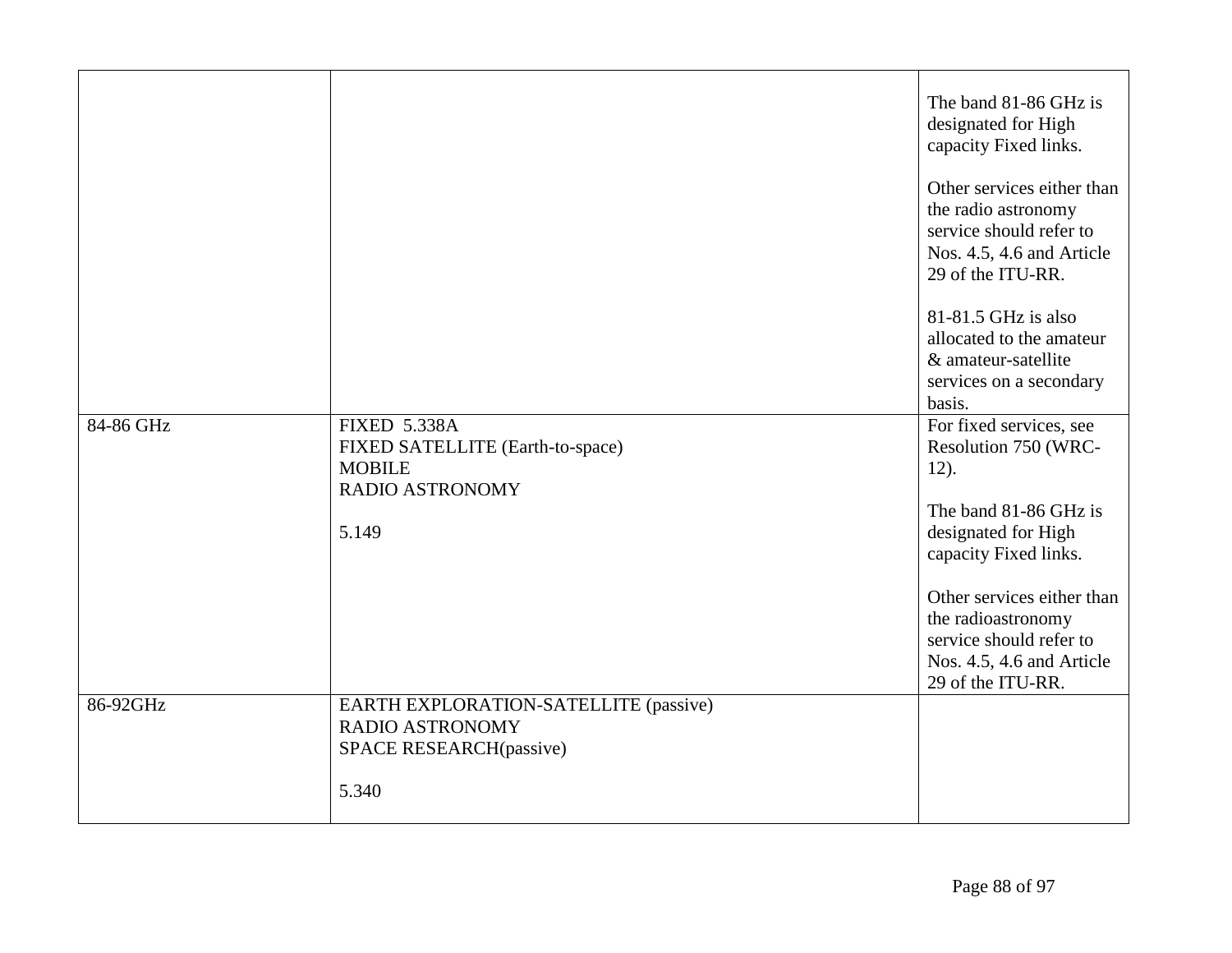| 92-94 GHz   | <b>FIXED 5.338A</b><br><b>MOBILE</b><br><b>RADIO ASTRONOMY</b><br><b>RADIOLOCATION</b>                                                                 | For fixed services, see<br>Resolution 750 (WRC-<br>$12$ ).                                                                                                                                                                                                 |
|-------------|--------------------------------------------------------------------------------------------------------------------------------------------------------|------------------------------------------------------------------------------------------------------------------------------------------------------------------------------------------------------------------------------------------------------------|
|             | 5.149                                                                                                                                                  | Other services either than<br>the radio astronomy<br>service should refer to<br>Nos. 4.5, 4.6 and Article<br>29 of the ITU-RR.                                                                                                                             |
| 94-94.1 GHz | <b>EARTH EXPLORATION-SATELLITE (active)</b><br><b>RADIOLOCATION</b><br><b>SPACE RESEARCH (active)</b><br>Radio astronomy<br>5.562 5.562A               | The Earth exploration-<br>satellite (active) & space<br>research (active) services<br>is limited to spaceborne<br>cloud radars.<br>Earth exploration satellite<br>providers should<br>coordinate their<br>operations with the radio<br>astronomy stations. |
| 94.1-95 GHz | <b>FIXED</b><br><b>MOBILE</b><br><b>RADIO ASTRONOMY</b><br><b>RADIOLOCATION</b><br>5.149                                                               | Other services either than<br>the radio astronomy<br>service should refer to<br>Nos. 4.5, 4.6 and Article<br>29 of the ITU-RR.                                                                                                                             |
| 95-100 GHz  | <b>FIXED</b><br><b>MOBILE</b><br><b>RADIONAVIGATION</b><br>RADIONAVIGATION-SATELLITE<br><b>RADIO ASTRONOMY</b><br><b>RADIO LOCATION</b><br>5.149 5.554 | Other services either than<br>the radio astronomy<br>service should refer to<br>Nos. 4.5, 4.6 and Article<br>29 of the ITU-RR.                                                                                                                             |
| 100-102 GHz | EARTH EXPLORATION SATELLITE (passive)<br><b>RADIO ASTRONOMY</b><br><b>SPACE RESEARCH (passive)</b><br>5.340 5.341                                      |                                                                                                                                                                                                                                                            |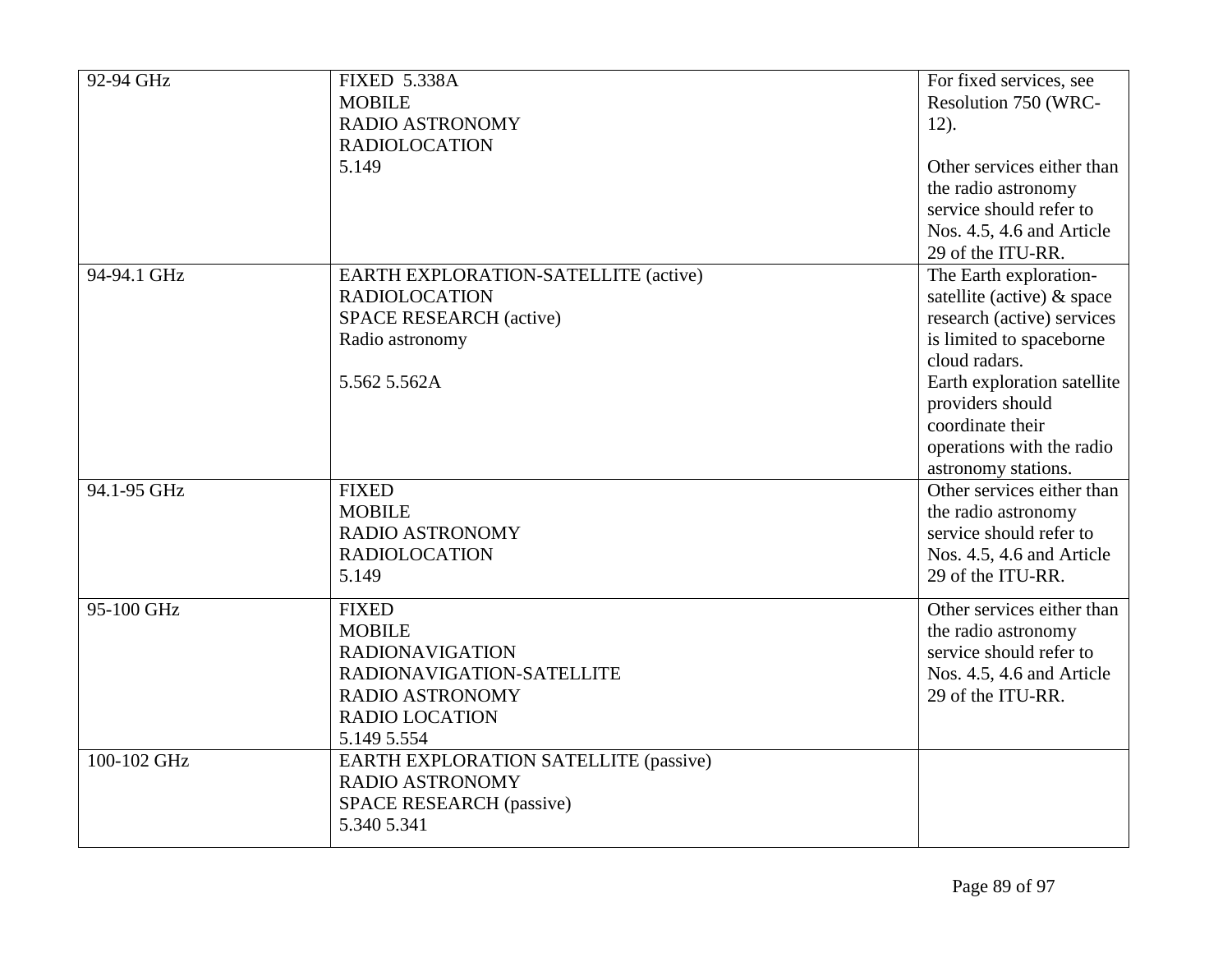| 102-105 GHz          | <b>FIXED</b><br><b>MOBILE</b><br><b>RADIO ASTRONOMY</b><br>5.149 5.341                                                   | Other services either than<br>the radio astronomy<br>service should refer to<br>Nos. 4.5, 4.6 and Article<br>29 of the ITU-RR.                                                                                     |
|----------------------|--------------------------------------------------------------------------------------------------------------------------|--------------------------------------------------------------------------------------------------------------------------------------------------------------------------------------------------------------------|
| 105-109.5 GHz        | <b>FIXED</b><br><b>MOBILE</b><br><b>RADIO ASTRONOMY</b><br>SPACE RESEARCH (passive) 5.562B<br>5.149 5.341                | The use of this allocation<br>is limited to space-based<br>radio astronomy only.<br>Other services either than<br>the radioastronomy<br>service should refer to<br>Nos. 4.5, 4.6 and Article<br>29 of the ITU-RR.  |
| 109.5 - 111.8 GHz    | EARTH EXPLORATION-SATELLITE (passive)<br><b>RADIO ASTRONOMY</b><br><b>SPACE RESEARCH (passive)</b><br>5.340 5.341        |                                                                                                                                                                                                                    |
| $111.8 - 114.25$ GHz | <b>FIXED</b><br><b>MOBILE</b><br><b>RADIO ASTRONOMY</b><br>SPACE RESEARCH (passive) 5.562B<br>5.149 5.341                | The use of this allocation<br>is limited to space-based<br>radio astronomy only.<br>Other services either than<br>the radio astronomy<br>service should refer to<br>Nos. 4.5, 4.6 and Article<br>29 of the ITU-RR. |
| 114.25-116 GHz       | <b>EARTH EXPLORATION SATELLITE (passive)</b><br><b>RADIO ASTRONOMY</b><br><b>SPACE RESEARCH</b><br>5.340 5.341           |                                                                                                                                                                                                                    |
| $116 - 122.25$ GHz   | EARTH EXPLORATION-SATELLITE (passive)<br><b>INTER-SATELLITE 5.562C</b><br><b>SPACE RESEARCH (passive)</b><br>5.138 5.341 | The inter-satellite service<br>is limited to satellites in<br>the geostationary satellite<br>orbit. The power flux-                                                                                                |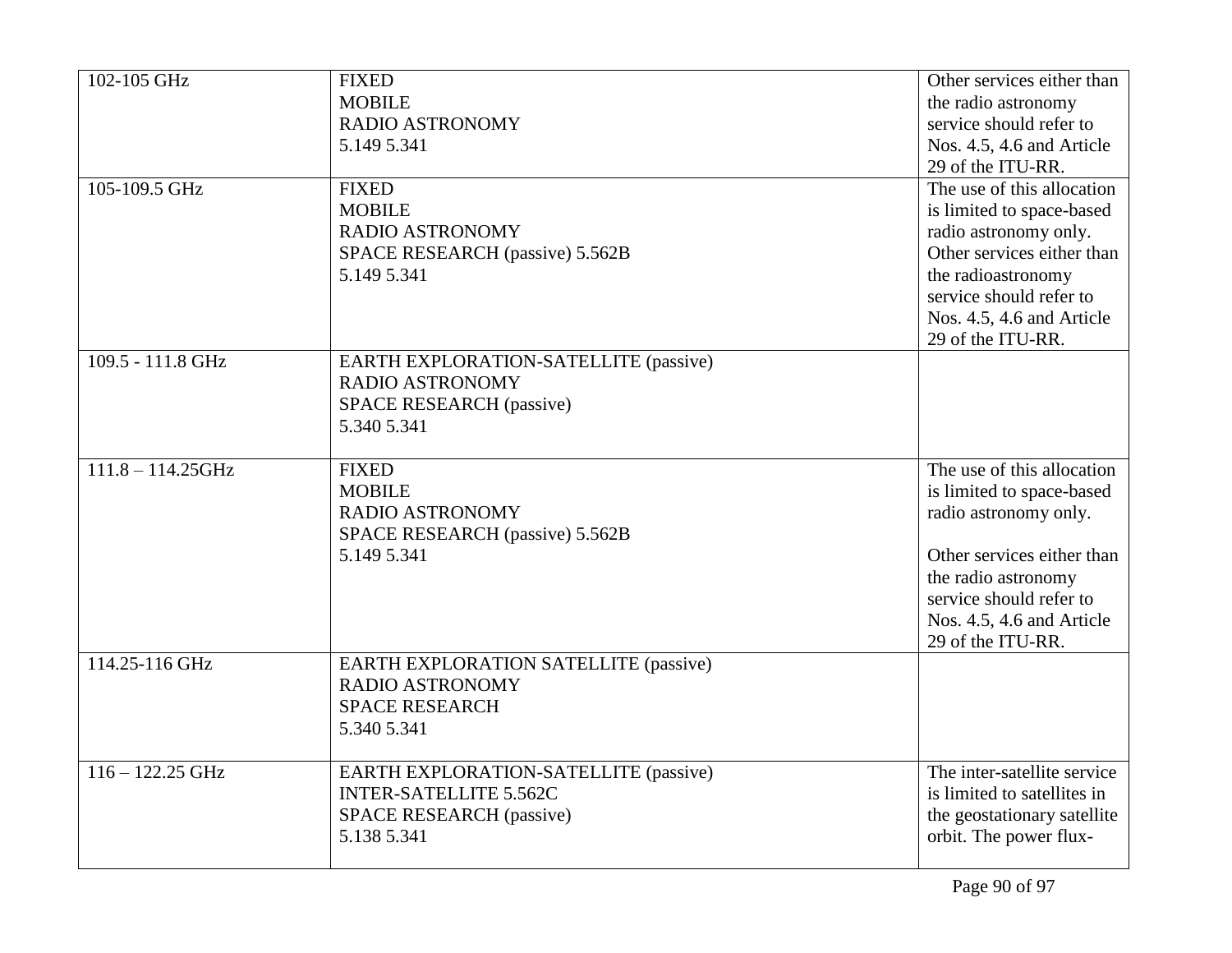|                    |                                                                                                                                                                | density shall not exceed -<br>148 dB (W/(m <sup>2</sup> .MHz)).<br>122-123 GHz is<br>designated for ISM<br>applications, with regard<br>to the latest ITU-R<br>Recommendations.                                                                                  |
|--------------------|----------------------------------------------------------------------------------------------------------------------------------------------------------------|------------------------------------------------------------------------------------------------------------------------------------------------------------------------------------------------------------------------------------------------------------------|
| $122.25 - 123$ GHz | <b>FIXED</b><br><b>INTER-SATELLITE</b><br><b>MOBILE 5.558</b><br>Amateur<br>5.138                                                                              | 122-123 GHz is<br>designated for ISM<br>applications, with regard<br>to the latest ITU-R<br>Recommendations.<br>The aeronautical mobile<br>service shall not cause<br>harmful interference to<br>the inter-satellite service.<br>See No. 5.43 of the ITU-<br>RR. |
| 123 - 130 GHz      | FIXED SATELLITE (space-to-Earth)<br>MOBILE-SATELLITE (space-to-Earth)<br><b>RADIONAVIGATION</b><br>RADIONAVIGATION-SATELLITE<br>Radio astronomy<br>5.149 5.554 | Other services either than<br>the radio astronomy<br>service should refer to<br>Nos. 4.5, 4.6 and Article<br>29 of the ITU-RR.                                                                                                                                   |
| 130 - 134GHz       | <b>EARTH EXPLORATION SATELLITE (active) 5.562E</b><br><b>FIXED</b><br><b>INTER-SATELLITE</b><br><b>MOBILE 5.558</b><br><b>RADIO ASTRONOMY</b><br>5.149 5.562A  | The Earth Exploration-<br>satellite service (active)<br>is limited to the band<br>133.5-134 GHz.<br>The aeronautical mobile<br>service shall not cause<br>harmful interference to<br>the inter-satellite service.                                                |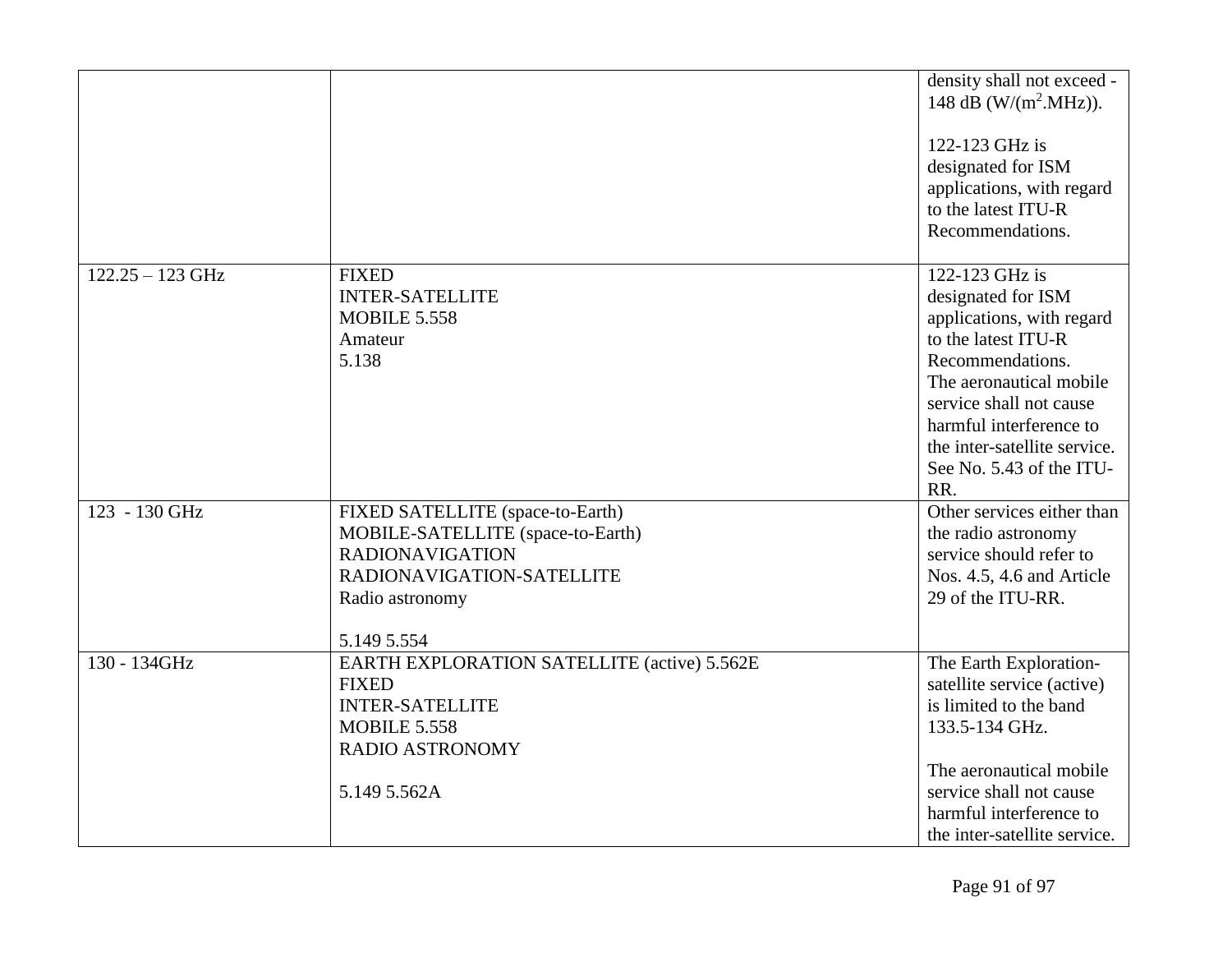|                     |                                              | See No. 5.43 of the ITU-    |
|---------------------|----------------------------------------------|-----------------------------|
|                     |                                              | RR.                         |
|                     |                                              |                             |
|                     |                                              | Other services either than  |
|                     |                                              | the radio astronomy         |
|                     |                                              | service should refer to     |
|                     |                                              | Nos. 4.5, 4.6 and Article   |
|                     |                                              | 29 of the ITU-RR.           |
|                     |                                              | Earth exploration satellite |
|                     |                                              | providers should            |
|                     |                                              | coordinate their            |
|                     |                                              | operations with the radio   |
|                     |                                              | astronomy stations.         |
| $134 - 136$ GHz     | <b>AMATEUR</b>                               |                             |
|                     | <b>AMATEUR SATELLITE</b>                     |                             |
|                     | Radio astronomy                              |                             |
| $136 - 141$ GHz     | <b>RADIO ASTRONOMY</b>                       | Other services either than  |
|                     | <b>RADIOLOCATION</b>                         | the radio astronomy         |
|                     | Amateur                                      | service should refer to     |
|                     | Amateur-satellite                            | Nos. 4.5, 4.6 and Article   |
|                     |                                              | 29 of the ITU-RR.           |
|                     | 5.149                                        |                             |
| $141 - 148.5$ GHz   | <b>FIXED</b>                                 | Other services either than  |
|                     | <b>MOBILE</b>                                | the radio astronomy         |
|                     | RADIO ASTRONOMY                              | service should refer to     |
|                     | <b>RADIOLOCATION</b>                         | Nos. 4.5, 4.6 and Article   |
|                     |                                              | 29 of the ITU-RR.           |
|                     | 5.149                                        |                             |
| 148.5 - 151.5 GHz   | <b>EARTH EXPLORATION SATELLITE (passive)</b> |                             |
|                     | <b>RADIO ASTRONOMY</b>                       |                             |
|                     | <b>SPACE RESEARCH (passive)</b>              |                             |
|                     | 5.340                                        |                             |
| $151.5 - 155.5$ GHz | <b>FIXED</b>                                 | Other services either than  |
|                     | <b>MOBILE</b>                                | the radio astronomy         |
|                     | RADIO ASTRONOMY                              | service should refer to     |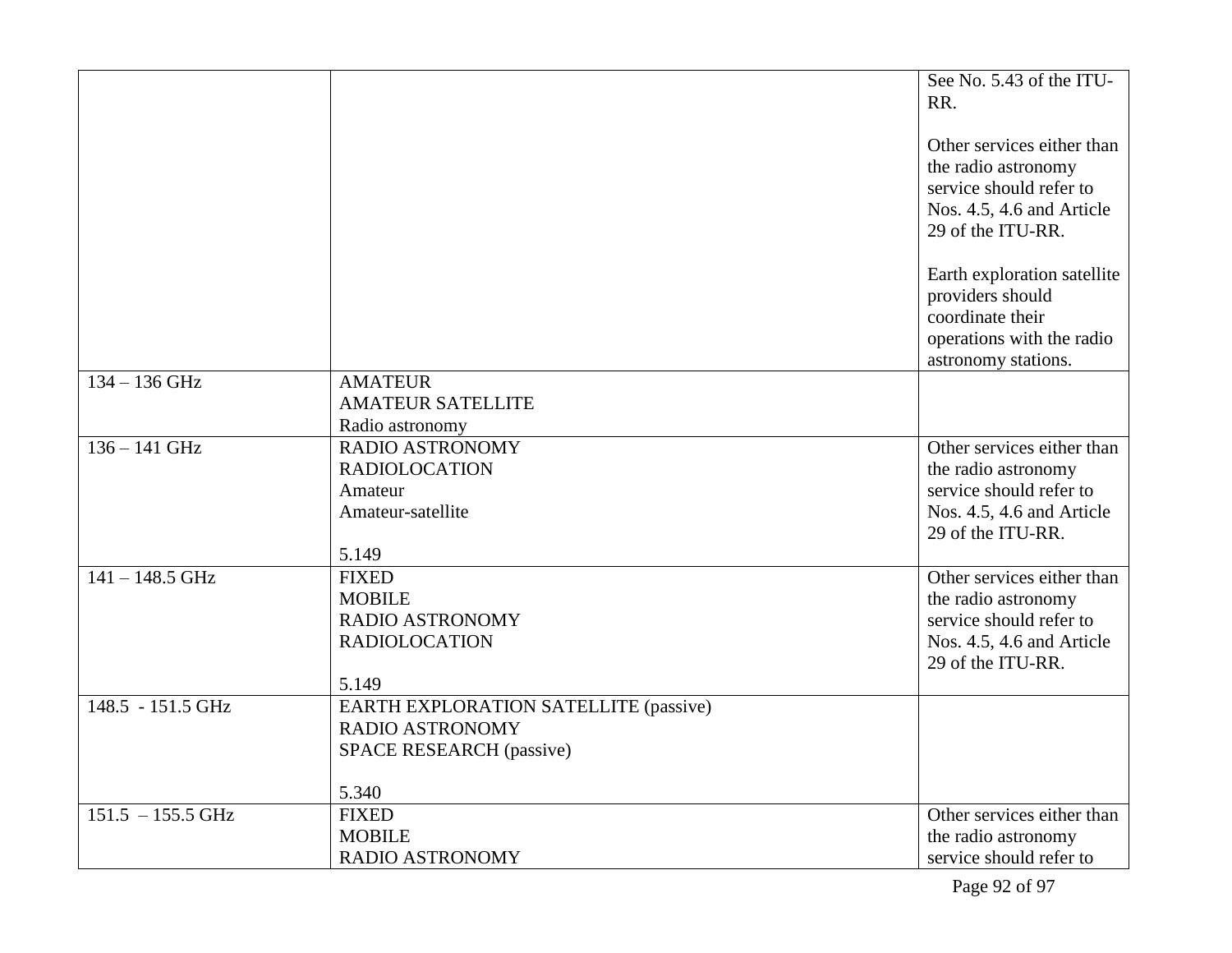|                     | <b>RADIOLOCATION</b>                         | Nos. 4.5, 4.6 and Article   |
|---------------------|----------------------------------------------|-----------------------------|
|                     |                                              | 29 of the ITU-RR.           |
|                     | 5.149                                        |                             |
| $155.5 - 158.5$ GHz | EARTH EXPLORATION-SATELLITE (passive)        | The use of this allocation  |
|                     | <b>FIXED</b>                                 | is limited to space-based   |
|                     | <b>MOBILE</b>                                | radio astronomy only.       |
|                     | <b>RADIO ASTROMOMY</b>                       |                             |
|                     | SPACE RESEARCH (passive) 5.562B              | Other services either than  |
|                     | 5.149 5.562F 5.562G                          | the radio astronomy         |
|                     |                                              | service should refer to     |
|                     |                                              | Nos. 4.5, 4.6 and Article   |
|                     |                                              | 29 of the ITU-RR.           |
|                     |                                              |                             |
|                     |                                              | The allocation to the       |
|                     |                                              | Earth exploration satellite |
|                     |                                              | (passive) & space           |
|                     |                                              | research (passive)          |
|                     |                                              | services shall terminate    |
|                     |                                              | on 1 January 2018.          |
|                     |                                              |                             |
|                     |                                              | The allocation to the       |
|                     |                                              | fixed & mobile services     |
|                     |                                              | shall take effect from 1st  |
|                     |                                              | January, 2018.              |
| $158.5 - 164$ GHz   | <b>FIXED</b>                                 |                             |
|                     | FIXED SATELLITE (space-to-Earth)             |                             |
|                     | <b>MOBILE</b>                                |                             |
|                     | MOBILE SATELLITE (space-to-Earth)            |                             |
| 164-167 GHz         | <b>EARTH EXPLORATION-SATELLITE (passive)</b> |                             |
|                     | <b>RADIO ASTRONOMY</b>                       |                             |
|                     | SPACE RESEARCH (passive)                     |                             |
|                     |                                              |                             |
|                     | 5.340                                        |                             |
| $167 - 174.5$ GHz   | <b>FIXED</b>                                 | In 167-174.8 GHz, the       |
|                     | FIXED SATELLITE (space-to-Earth)             | aeronautical mobile         |
|                     | <b>INTER-SATELLITE</b>                       | service shall not cause     |
|                     | <b>MOBILE 5.558</b>                          | harmful interference to     |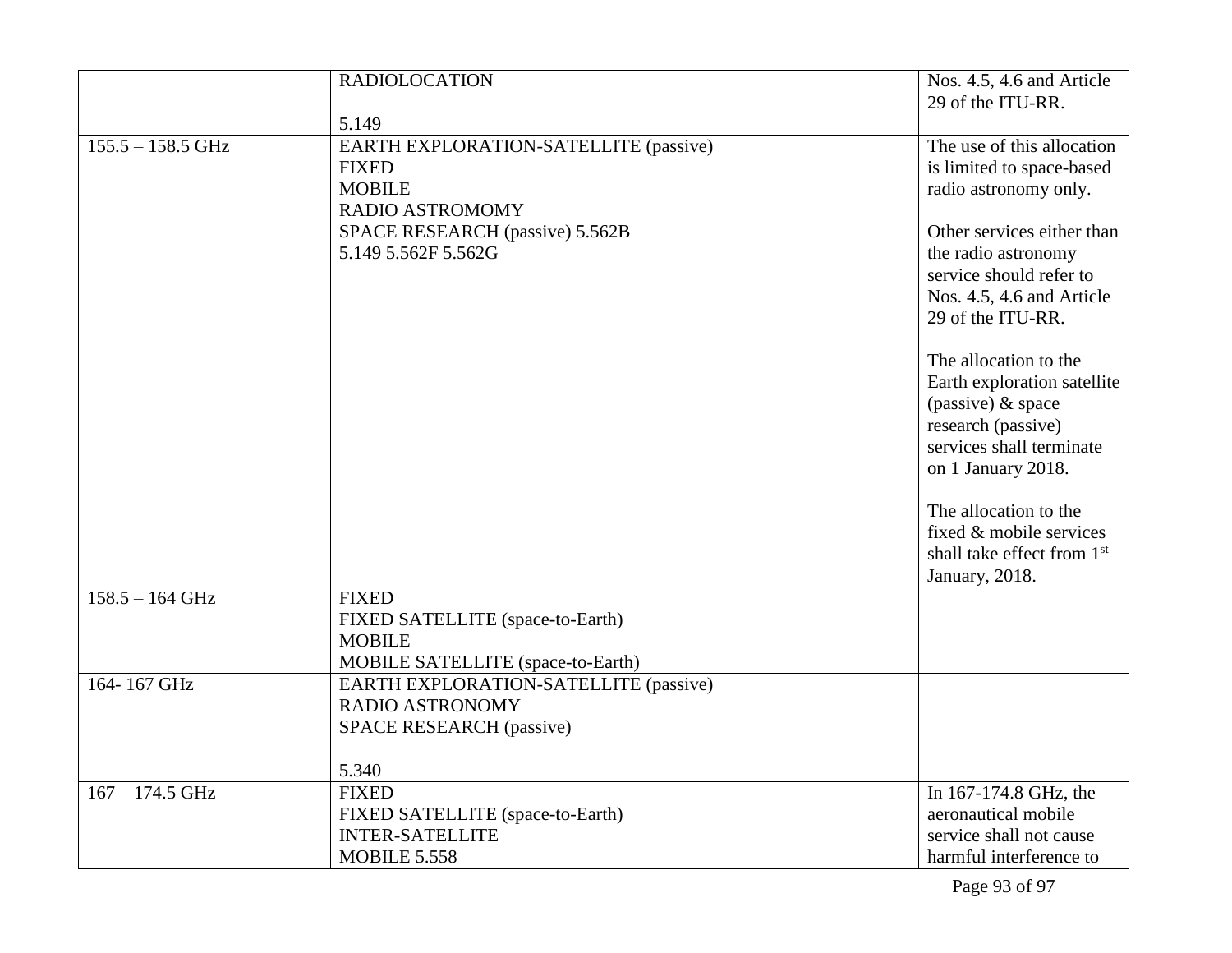|                     | 5.149                                                                                                            | the inter-satellite service.<br>See No. 5.43 of the ITU-<br>RR.                                                                                                                |
|---------------------|------------------------------------------------------------------------------------------------------------------|--------------------------------------------------------------------------------------------------------------------------------------------------------------------------------|
|                     |                                                                                                                  | Other services either than<br>the radioastronomy<br>service should refer to<br>Nos. 4.5, 4.6 and Article<br>29 of the ITU-RR.                                                  |
| $174.5 - 174.8$ GHz | <b>FIXED</b><br><b>INTER-SATELLITE</b><br><b>MOBILE 5.558</b>                                                    | In 167-174.8 GHz, the<br>aeronautical mobile<br>service shall not cause<br>harmful interference to<br>the inter-satellite service.<br>See No. 5.43 of the ITU-<br>RR.          |
| $174.8 - 182$ GHz   | <b>EARTH EXPLORATION SATELLITE (passive)</b><br><b>INTER-SATELLITE 5.562H</b><br><b>SPACE RESEARCH (passive)</b> | The inter-satellite service<br>is limited to satellites in<br>the geostationary satellite<br>orbit. The power flux-<br>density shall not exceed -<br>144 dB ( $W/(m^2.MHz)$ ). |
| 182 - 185 GHz       | EARTH EXPLORATION-SATELLITE (passive)<br><b>RADIO ASTRONOMY</b><br>SPACE RESEARCH (passive)<br>5.340             |                                                                                                                                                                                |
| 185 - 190 GHz       | <b>EARTH EXPLORATION SATELLITE (passive)</b><br><b>INTER-SATELLITE 5.562H</b><br><b>SPACE RESEARCH (passive)</b> | The inter-satellite service<br>is limited to satellites in<br>the geostationary satellite<br>orbit. The power flux-<br>density shall not exceed -<br>144 dB ( $W/(m^2.MHz)$ ). |
| $190 - 191.8$ GHz   | <b>EARTH EXPLORATION SATELLITE (passive)</b><br>SPACE RESEARCH (passive)                                         |                                                                                                                                                                                |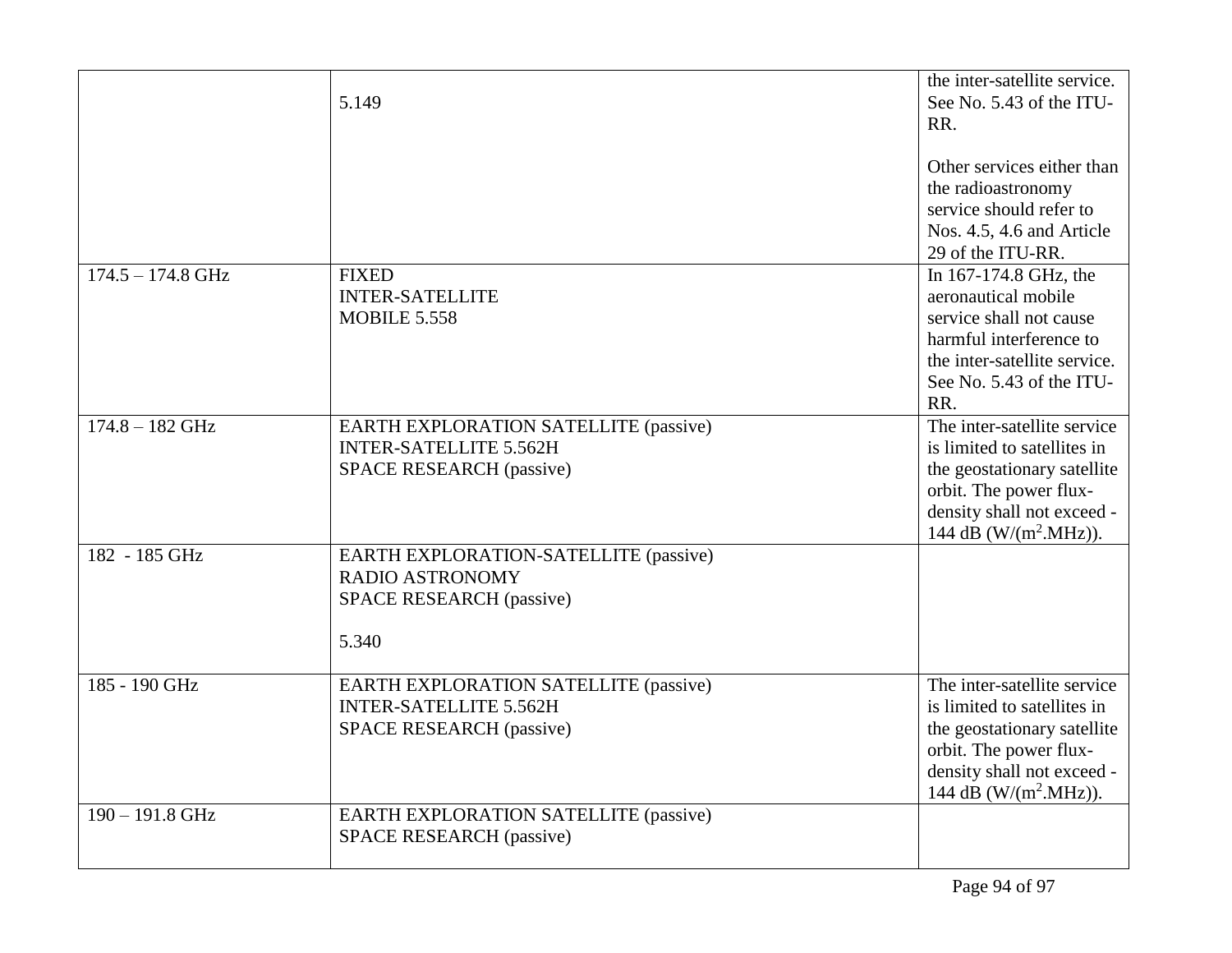|                   | 5.340                                                                                                                                           |                                                                                                                                                                                                                   |
|-------------------|-------------------------------------------------------------------------------------------------------------------------------------------------|-------------------------------------------------------------------------------------------------------------------------------------------------------------------------------------------------------------------|
| $191.8 - 200$ GHz | <b>FIXED</b><br><b>INTER SATELLITE</b><br><b>MOBILE 5.558</b><br><b>MOBILE-SATELLITE</b><br><b>RADIONAVIGATION</b><br>RADIONAVIGATION-SATELLITE | The aeronautical mobile<br>service shall not cause<br>harmful interference to<br>the inter-satellite service.<br>See No. 5.43 of the ITU-<br>RR.                                                                  |
|                   | 5.149 5.341 5.554                                                                                                                               | Other services either than<br>the radio astronomy<br>service should refer to<br>Nos. 4.5, 4.6 and Article<br>29 of the ITU-RR.                                                                                    |
| $200 - 209$ GHz   | EARTH EXPLORATION-SATELLITE (passive)<br><b>RADIO ASTRONOMY</b><br><b>SPACE RESEARCH (passive)</b><br>5.340 5.341 5.563A                        | Ground-based passive<br>atmospheric sensing is<br>carried out to monitor<br>atmospheric constituents.                                                                                                             |
| 209 - 217GHz      | <b>FIXED</b><br>FIXED -SATELLITE (Earth-to-space)<br><b>MOBILE</b><br><b>RADIO ASTRONOMY</b><br>5.149 5.341                                     | Other services either than<br>the radio astronomy<br>service should refer to<br>Nos. 4.5, 4.6 and Article<br>29 of the ITU-RR.                                                                                    |
| $217 - 226$ GHz   | <b>FIXED</b><br>FIXED SATELLITE (Earth-to-space)<br><b>MOBILE</b><br>RADIO ASTRONOMY<br>SPACE RESEARCH (passive) 5.562B<br>5.149 5.341          | The use of this allocation<br>is limited to space-based<br>radio astronomy only.<br>Other services either than<br>the radioastronomy<br>service should refer to<br>Nos. 4.5, 4.6 and Article<br>29 of the ITU-RR. |
| $226 - 231.5$ GHz | EARTH EXPLORATION-SATELLITE (passive)<br><b>RADIO ASTRONOMY</b><br><b>SPACE RESEARCH (passive)</b>                                              |                                                                                                                                                                                                                   |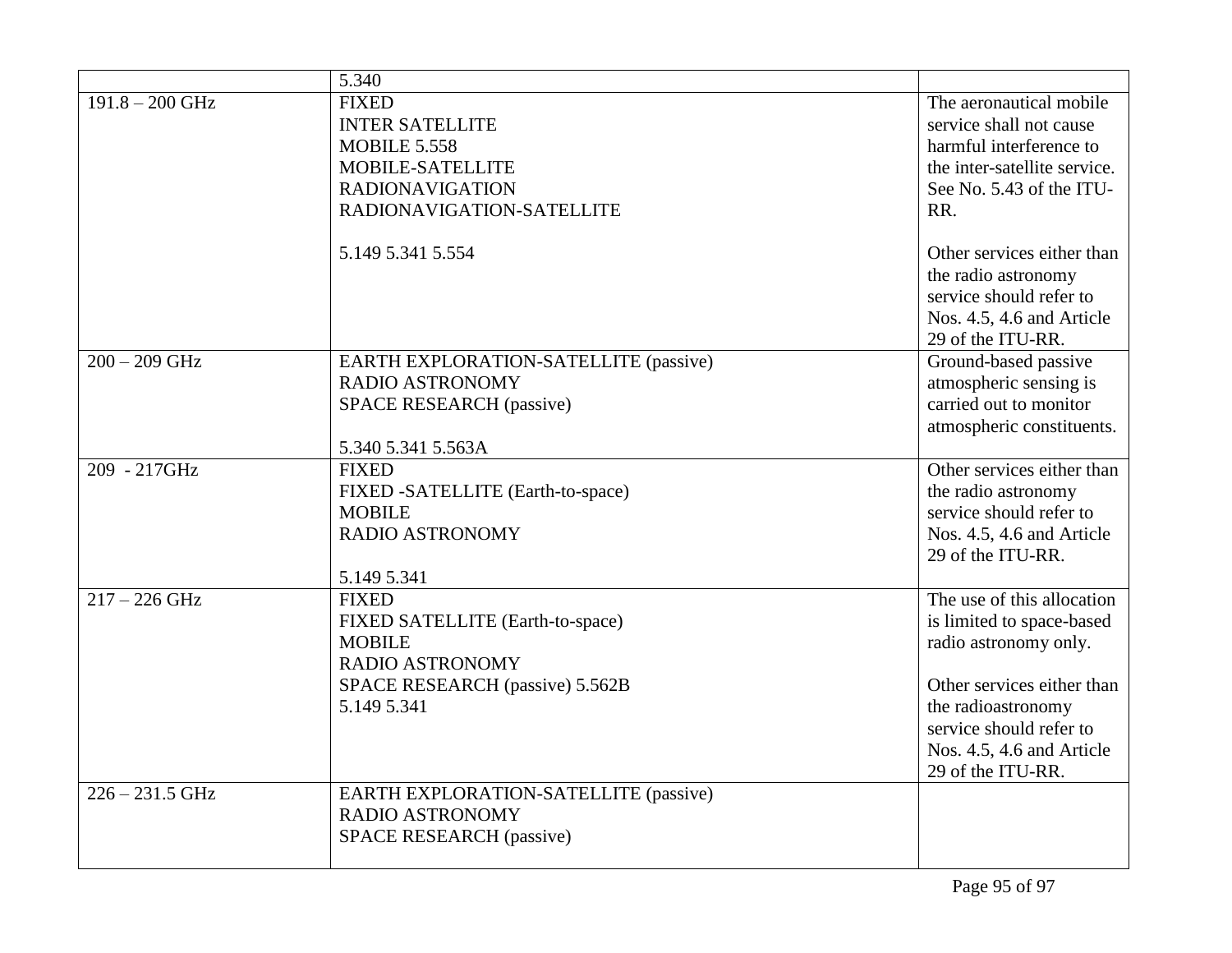|                   | 5.340                                 |                            |
|-------------------|---------------------------------------|----------------------------|
| $231.5 - 232$ GHz | <b>FIXED</b>                          |                            |
|                   | <b>MOBILE</b>                         |                            |
|                   | Radiolocation                         |                            |
| $232 - 235$ GHz   | <b>FIXED</b>                          |                            |
|                   | FIXED SATELLITE (space-to-Earth)      |                            |
|                   | <b>MOBILE</b>                         |                            |
|                   | Radiolocation                         |                            |
| 235 - 238 GHz     | EARTH EXPLORATION-SATELLITE (passive) | Ground-based passive       |
|                   | FIXED-SATELLITE (space-to-Earth)      | atmospheric sensing is     |
|                   | <b>SPACE RESEARCH (passive)</b>       | carried out to monitor     |
|                   | 5.563A 5.563B                         | atmospheric constituents.  |
|                   |                                       |                            |
|                   |                                       | 237.9-238GHz is also       |
|                   |                                       | allocated to the Earth     |
|                   |                                       | exploration-satellite      |
|                   |                                       | service (active) & the     |
|                   |                                       | space research service     |
|                   |                                       | (active) for spaceborne    |
|                   |                                       | cloud radars only.         |
| 238 - 240 GHz     | <b>FIXED</b>                          |                            |
|                   | FIXED SATELLITE (space-to-Earth)      |                            |
|                   | <b>MOBILE</b>                         |                            |
|                   | <b>RADIOLOCATION</b>                  |                            |
|                   | <b>RADIONAVIGATION</b>                |                            |
|                   | RADIONAVIGATION-SATELLITE             |                            |
| $240 - 241$ GHz   | <b>FIXED</b>                          |                            |
|                   | <b>MOBILE</b>                         |                            |
|                   | <b>RADIOLOCATION</b>                  |                            |
| 241 - 248 GHz     | <b>RADIOLOCATION</b>                  | 244-246 GHz is             |
|                   | <b>RADIO ASTRONOMY</b>                | designated for ISM         |
|                   | Amateur                               | applications, with regard  |
|                   | <b>Amateur-Satellite</b>              | to the latest ITU-R        |
|                   |                                       | Recommendations.           |
|                   | 5.138 5.149                           |                            |
|                   |                                       | Other services either than |
|                   |                                       | the radio astronomy        |